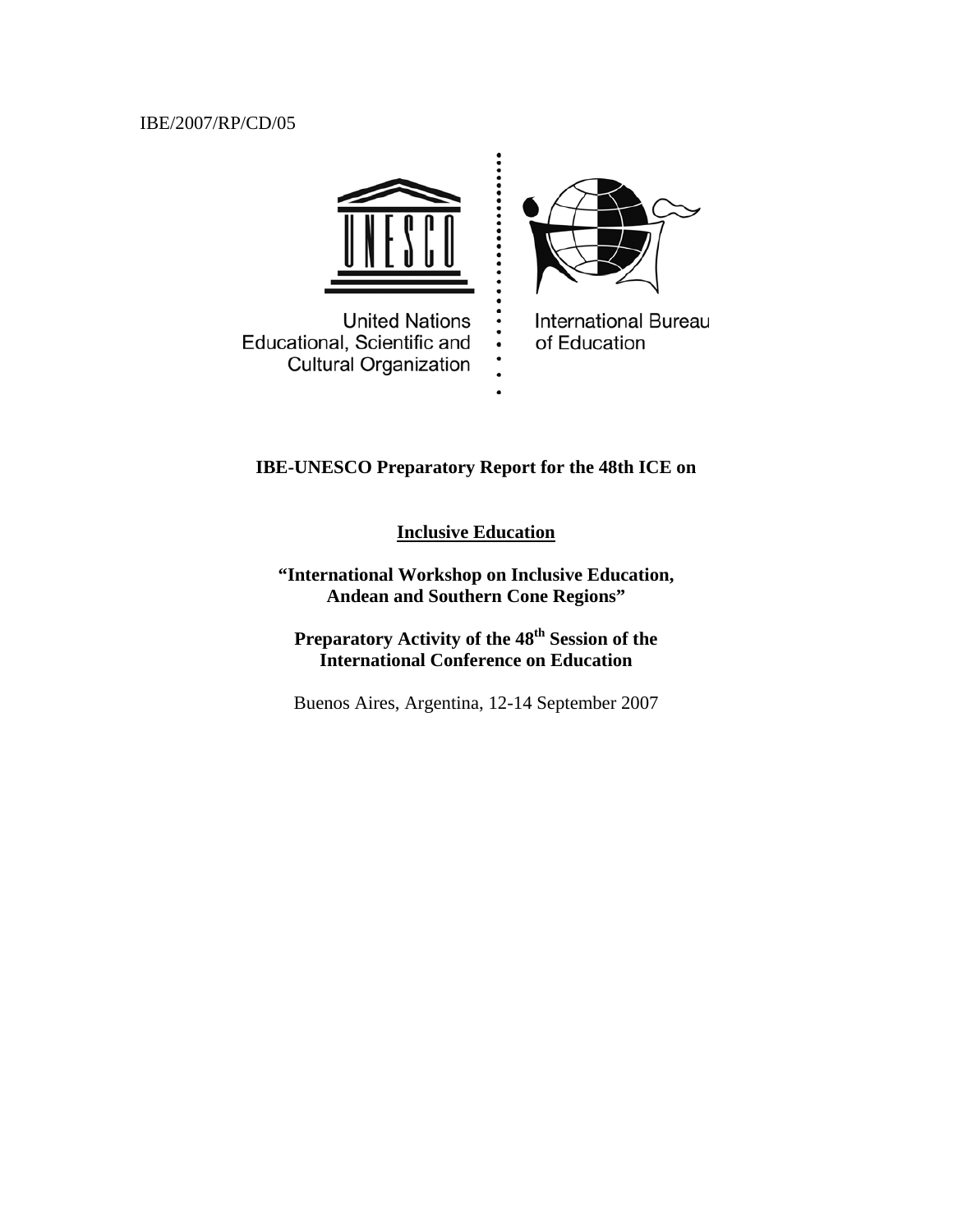#### **Abstract**

The International Conference on Education (ICE) is a major international forum for educational policy dialogue among Ministers of Education and other stakeholders (researchers, practitioners, representatives of intergovernmental organizations and NGOs). The ICE is organized by the International Bureau of Education (IBE), the UNESCO institute specialized in assisting Member States in curriculum development to achieve quality Education For All. The IBE Council, composed of 28 UNESCO Member States, has proposed in January 2007 that the 48th ICE session, to be held in Geneva in November 2008, should focus on the theme "Inclusive Education: the Way of the Future". The 48th ICE will focus on broadening the understanding of the theory and practice of inclusive education while discussing how governments can develop and implement policies on inclusive education. The IBE is hosting a series of regional preparatory workshops dedicated to exploring and advancing inclusive education in preparation for the ICE 2008. The Regional Preparatory Workshop "International Workshop on Inclusive Education, Andean and Southern Cone Regions" was held in Buenos Aires, Argentina on the 11-14 September 2007. This event was organized by the International Bureau of Education (IBE/UNESCO), the Division for the Promotion of Basic Education (ED/BAS, UNESCO Paris), the Regional Bureau of Education for Latin America and the Caribbean (OREALC/UNESCO); University of de San Andrés, Ministry of Science, Technology and Education, in collaboration with the Community of Practice - Southern Cone and Andean Regions; it had the participation of ten countries from the Southern Cone and Andean Regions. This report is based on the workshop's country reports and presentations on the conception and status of inclusive education in participating countries, and on the ideas proposed by participants on what the next steps should be on how to advance inclusive education policy and implementation in the region.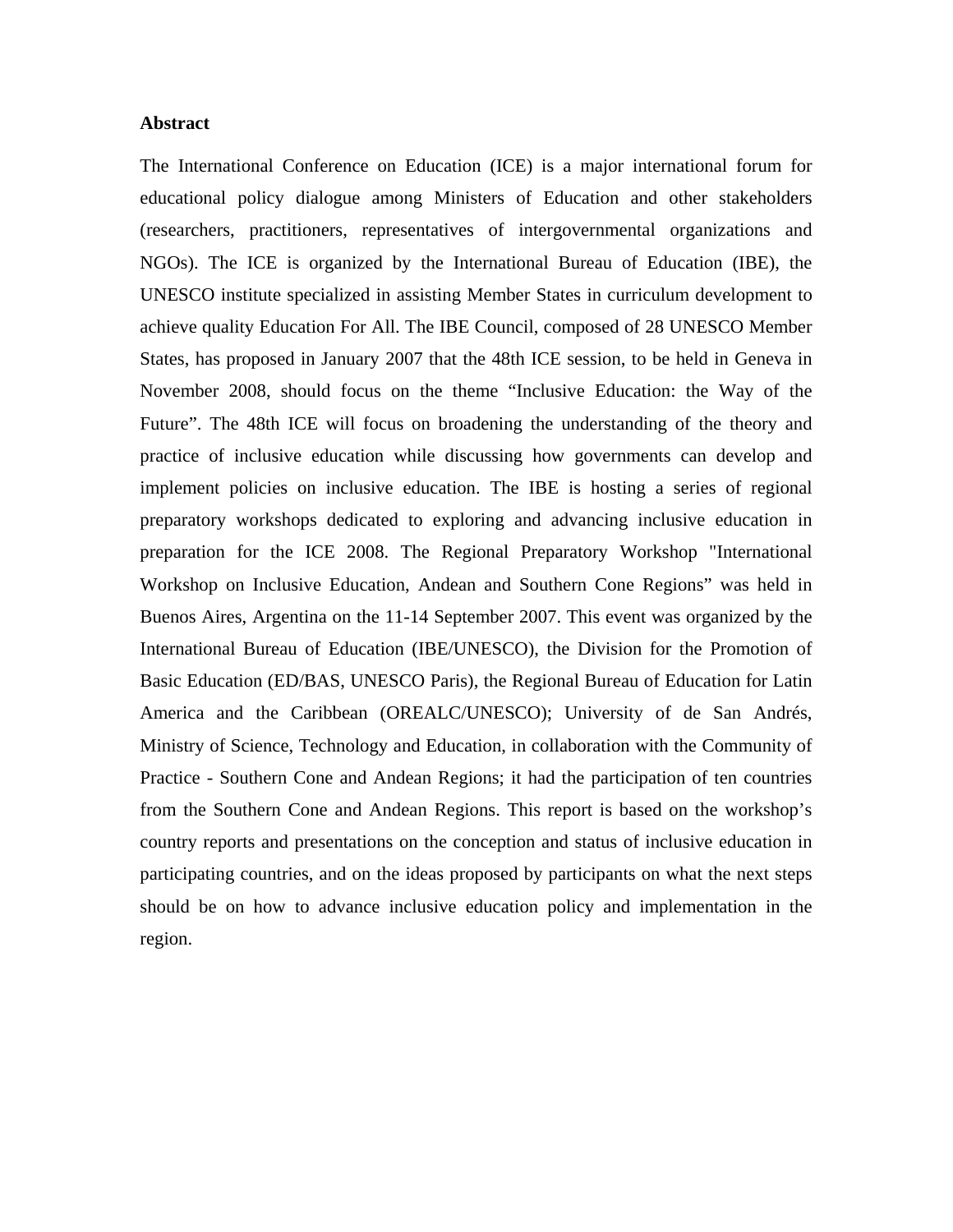| INCLUSIVE EDUCATION: UNITED NATIONS NORMATIVE<br>L.             |  |
|-----------------------------------------------------------------|--|
| II. CONCEPTUAL DIMENSIONS OF INCLUSIVE EDUCATION  11            |  |
|                                                                 |  |
|                                                                 |  |
|                                                                 |  |
|                                                                 |  |
| <b>III. INCLUSIVE EDUCATION IN THE ANDEAN AND SOUTHERN CONE</b> |  |
|                                                                 |  |
|                                                                 |  |
|                                                                 |  |
|                                                                 |  |
|                                                                 |  |
|                                                                 |  |
|                                                                 |  |
|                                                                 |  |
|                                                                 |  |
|                                                                 |  |
|                                                                 |  |
|                                                                 |  |
|                                                                 |  |
|                                                                 |  |
|                                                                 |  |
|                                                                 |  |
| 4. Peru                                                         |  |
|                                                                 |  |
|                                                                 |  |
|                                                                 |  |
|                                                                 |  |
|                                                                 |  |
|                                                                 |  |
|                                                                 |  |
|                                                                 |  |
|                                                                 |  |
|                                                                 |  |

# **Table of Contents**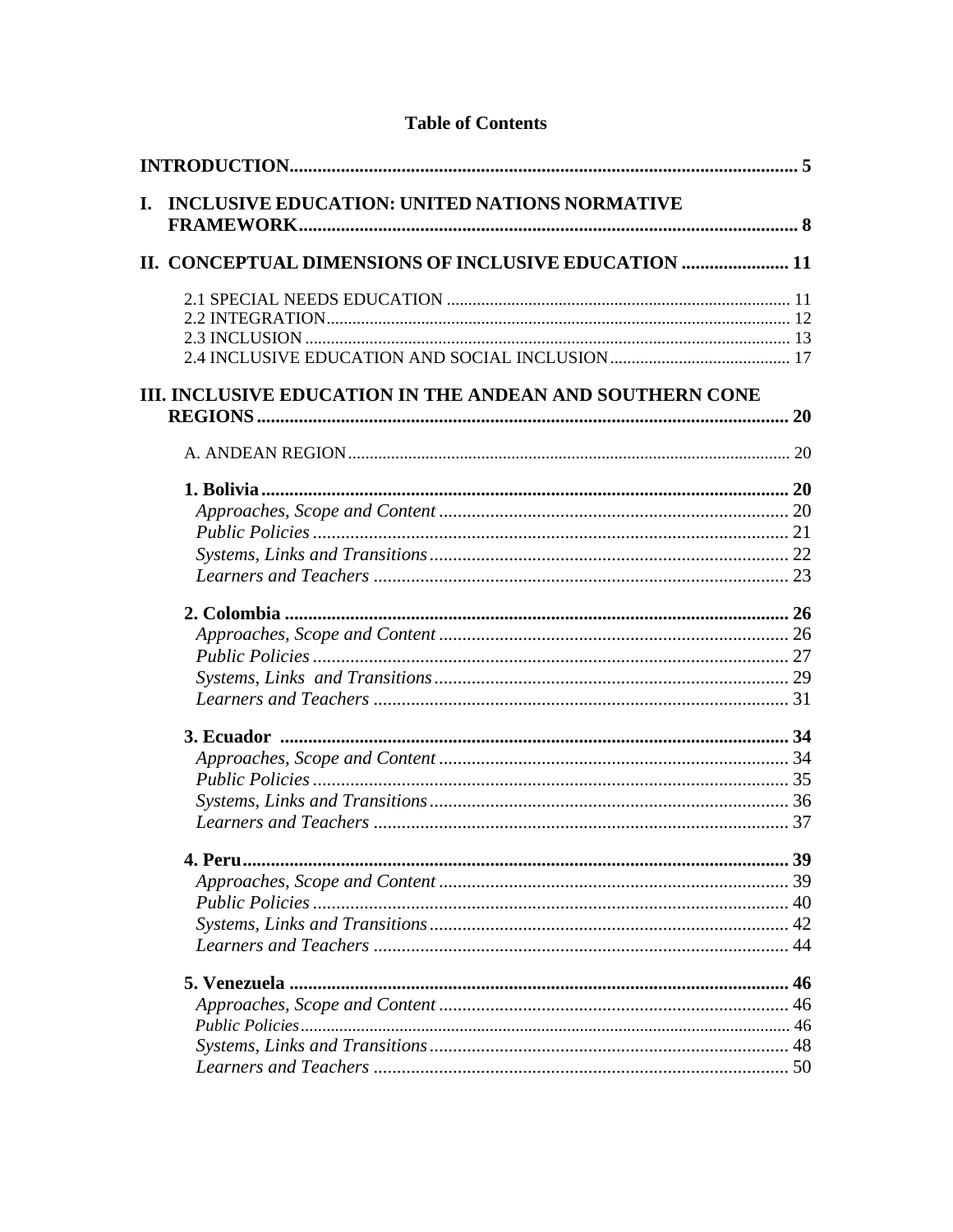| V. CONCLUSION - REGIONAL ROAD MAP: RECOMMENDED ACTIONS ON |  |
|-----------------------------------------------------------|--|
|                                                           |  |
|                                                           |  |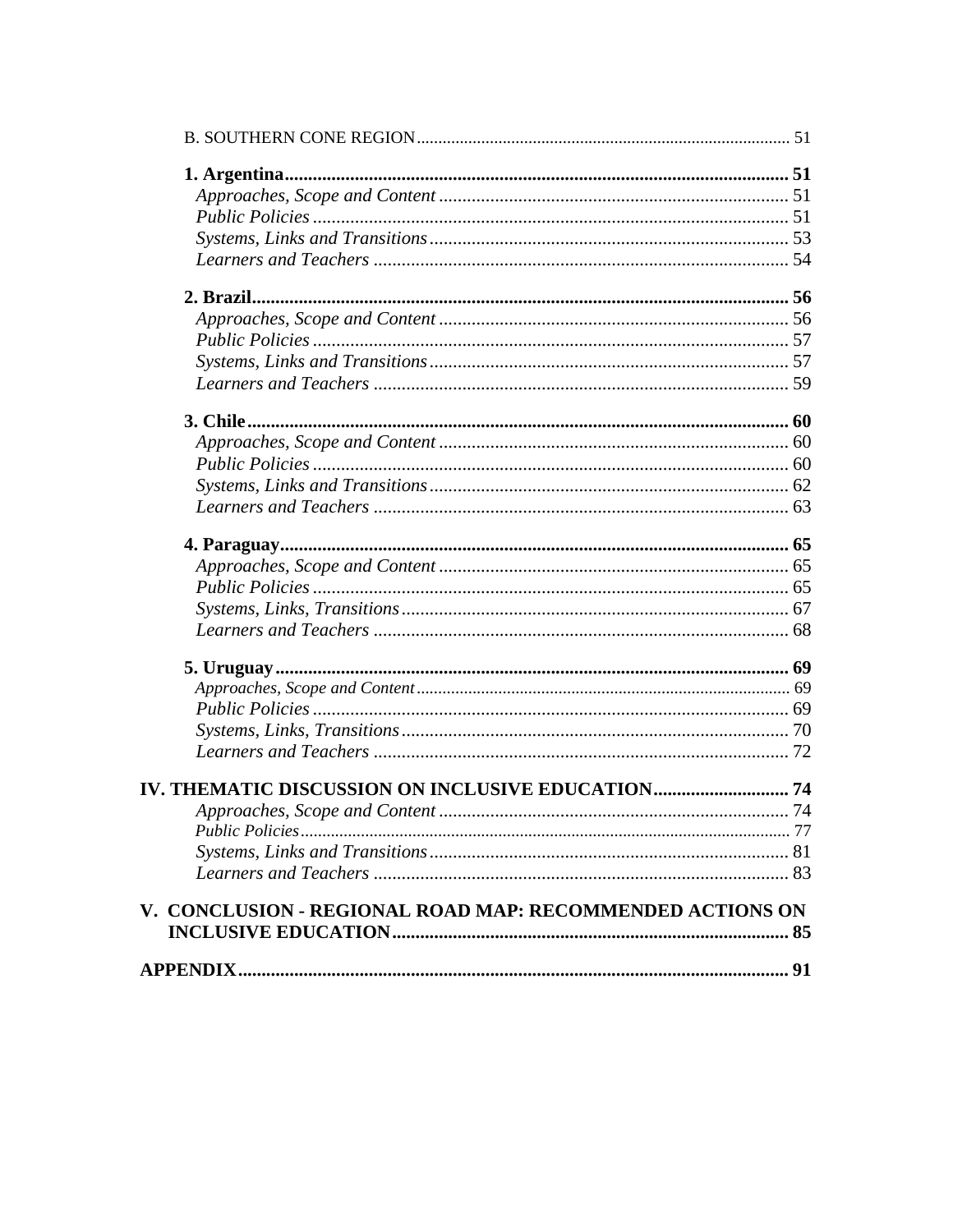### <span id="page-4-0"></span>**Introduction**

 $\overline{a}$ 

The IBE-UNESCO, through the Community of Practice (COP) in Curriculum Development<sup>1</sup>, is organizing a series of Regional Preparatory Workshops on Inclusive Education with the overall goal of initiating a participatory and consultative process, to highlight key issues and challenges in Inclusive Education to be presented at the 48th session of the International Conference on Education: The Way of the Future (ICE 2008).

Each preparatory regional workshop centres on four sub-themes around which the IBE Council has proposed to articulate the 48<sup>th</sup> ICE.

- (i) *Inclusive Education: Approaches, Scope and Content* (to broaden the understanding of the theory and the practice of inclusive education);
- (ii) *Inclusive Education: Public Policies* (to demonstrate the role of governments in the development and the implementation of policies on inclusive education);
- (iii) *Inclusive Education: Systems, Links and Transitions* (to create education systems which offer opportunities for life-long learning); and
- (iv) *Inclusive Education: Learners and Teachers* (to foster a learning environment where teachers are equipped to meet the learners' diverse expectations and needs).

The IBE Council understands the conference as an opportunity for promoting dialogue among Ministers of Education, highlighting some universal and complex issues, and engaging the audience. The ICE should play a pivotal role in orientating and clarifying the debate on Inclusive

<sup>1</sup> IBE, in conjunction with curriculum specialists from different regions of the world, set up from 2005 onwards, the Community of Practice in Curriculum Development (up to the moment made by 697 members from 85 countries). It is understood as an open and plural worldwide space that contributes to generate collective thinking and action on curriculum issues within the framework of a holistic approach to determining and implementing the Education for All (EFA) goals.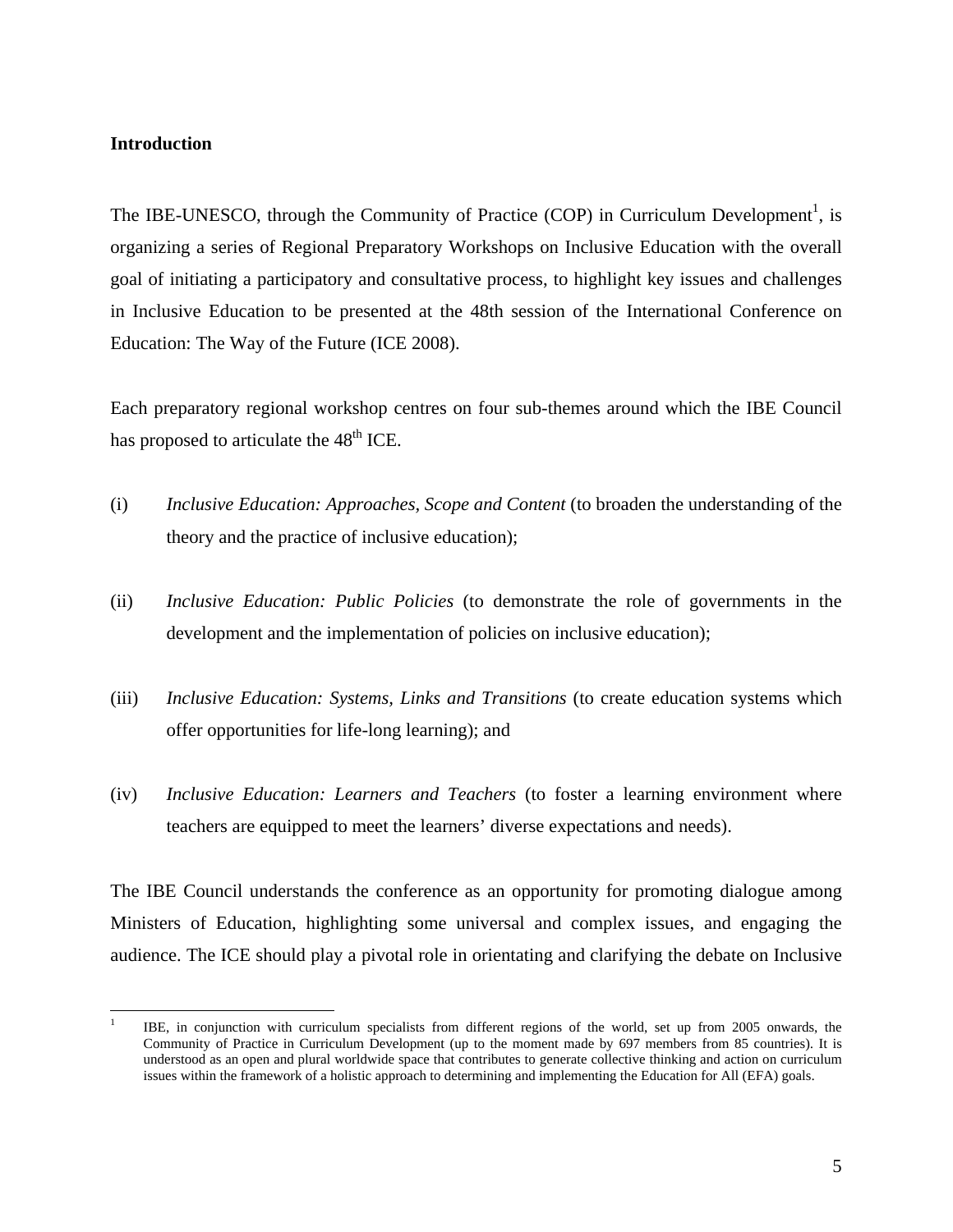Education. The IBE Council also proposes that the ICE should be based on evidence and involves the Ministers of Education in enriching discussions on evidence-informed policies.

As the second ICE-related workshop, the Regional Preparatory Workshop on Inclusive Education, Andean and Southern Cone Regions had three objectives: The first was to exchange perspectives, strategies and practices with relation to the current status of inclusive education at regional and national levels. The second objective was to identify shared challenges and to discuss policy proposals related to inclusive education in the region. The final objective was to present a regional contribution significantly relevant to the ICE 2008 debates that collects proposals and establishes trends about inclusive education in the region.

This workshop had forty-eight participants including members of governmental institutions, policy-makers, consultants, researchers and educators from ten countries in the Andean and Southern Cone regions - Argentina, Bolivia, Brazil, Colombia, Chile, Ecuador, Paraguay, Peru, Uruguay and Venezuela, one Central American country (Guatemala), as well as the participation of Community of Practice Focal Point representatives from the Commonwealth of Independent States (CIS); Eastern and South-eastern Europe; Eastern and West Sub-Saharan Africa, the Gulf Arab States; and the Finnish National Board of Education. We acknowledge the generous engagement and deep professionalism shown by the workshop's participants (see Appendix 1, Agenda). All participants were from senior levels at governmental institutions (e.g. 4 Viceministers of Education), and thus able to influence decision-making processes in the region.

Methodologically, the report<sup>2</sup> is organized as follows. Following an Introduction, the first section of the report provides a background on inclusive education based on the United Nations normative framework and documents. The second section presents conceptual dimensions of inclusive education. In line with ICE 2008 sub-themes, the third section addresses the current status of inclusive education in the ten Andean and Southern Cone participating countries by identifying as well their challenges, policy initiatives and good practices of inclusive education.

 $\frac{1}{2}$  This report was prepared by Mr. Renato Opertti (r.opertti@unesco.org) and Ms. Carolina Belalcázar (c.belalcazar@unesco.org), with the assistance of Ms. Leana Duncombe, Ms. Isabel Guillinta Aguilar, and Ms. Jayne Brady; Capacity Development Program, International Bureau of Education, UNESCO.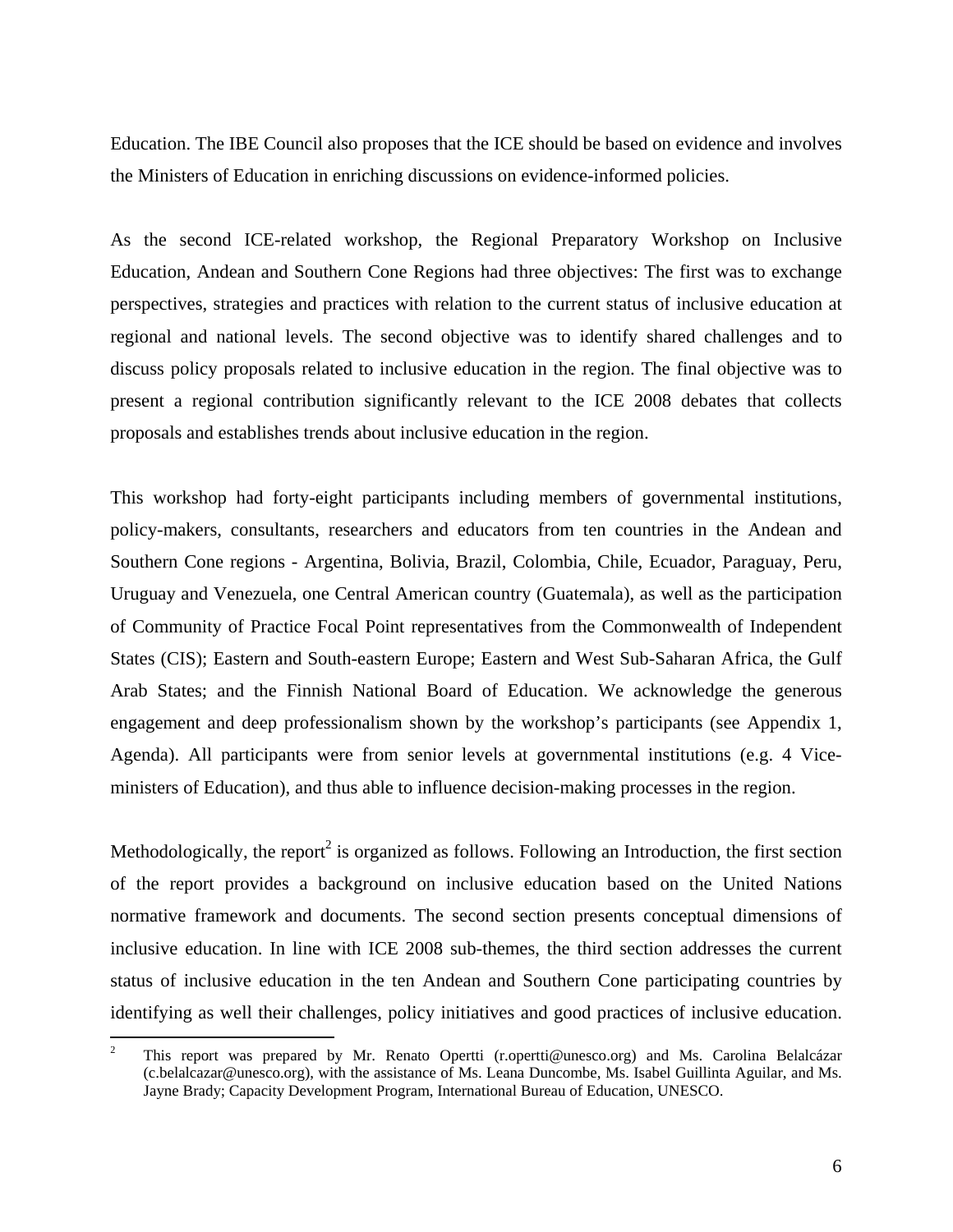This section draws directly from country reports, country power point presentations, and discussion notes. Drawing from thematic presentations given during the workshop and relevant notes, the fourth section, presents perspectives on inclusive education organized around the four ICE sub-themes. As a conclusion, the fifth section, presents the proposal of a road map that participating countries developed towards the end of the seminar indicating the various actions workshop attendees consider need to be taken with respect to inclusive education in the region.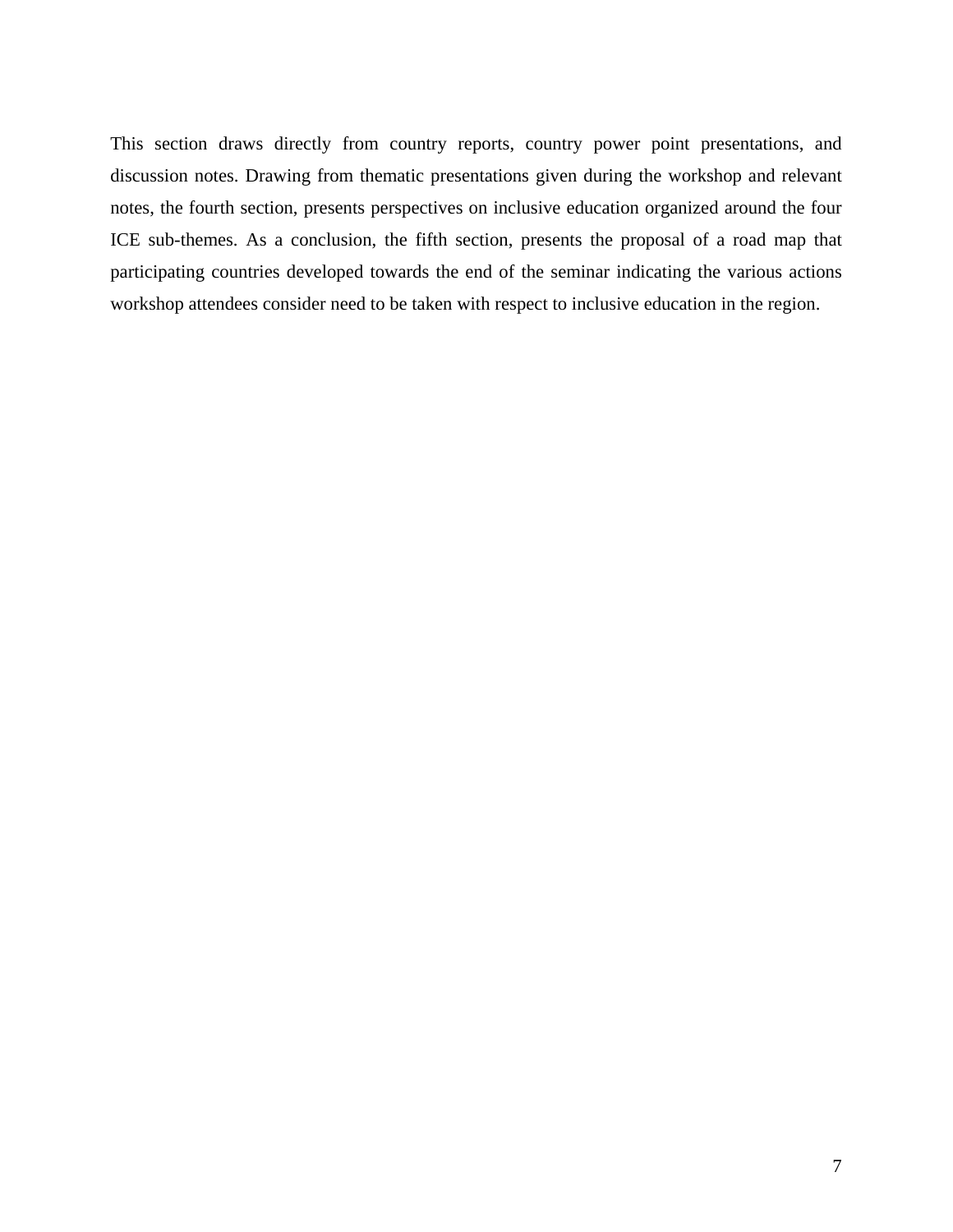# <span id="page-7-0"></span>**I. INCLUSIVE EDUCATION: UNITED NATIONS NORMATIVE FRAMEWORK**

Building a truly inclusive society, where all people learn together and participate equally hinges on providing a quality education for all. The United Nations Education for All movement is a global commitment to provide quality basic education for all children, youth and adults. Article 26 of the Universal Declaration of Human Rights, 1948, clearly lays down the foundation for the Education for All movement. It states:

Everyone has the right to education and education shall be directed to the full development of human personality and to the strengthening of respect for human rights and fundamental freedom<sup>3</sup>.

Inclusive education seeks to address the diverse learning needs of all children. This is further supported by the Convention on the Rights of the Child, 1989, which states that all children have the right to receive the kind of education that does not discriminate on the basis of disability, ethnicity, religion, language, gender, capabilities, and so on. The principle of inclusive education was adopted at the 1994 World Conference on "Special Needs Education: Access and Quality" in Salamanca, Spain. It was restated at the 2000 World Education Forum in Dakar, Senegal. The idea of inclusion is further supported by the UN Standard Rules on the Equalization of Opportunities for Persons with Disabilities proclaiming participation and equality for all.

The Salamanca Statement and Framework for Action on Special Needs Education call upon member states to guarantee the implementation of inclusive education in order to bring back children who are excluded into the mainstream educational system. According to the Salamanca Statement, inclusive education means that:

Schools should accommodate all children regardless of their physical, intellectual, emotional, social, linguistic or other conditions. They should include disabled and gifted children, street and working children, children from remote and nomadic populations,

 $\frac{1}{3}$  United Nations Universal Declaration of Human Rights. (2007). In the *United Nations Website*. Retrieved July 2, 2007 from the United Nation's Universal Declaration of Human Rights website: http://www.un.org/Overview/rights.html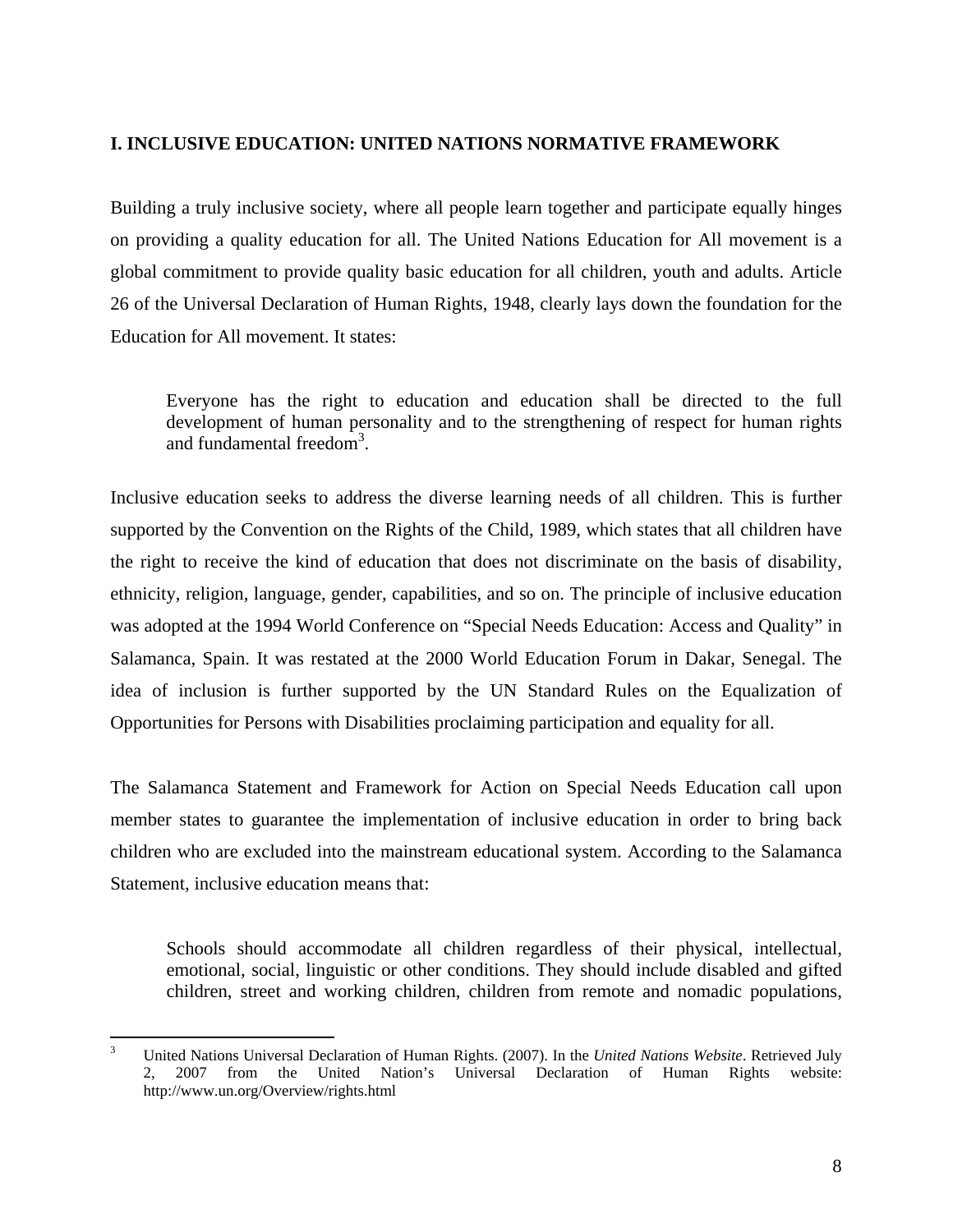children from linguistic, ethnic or cultural minorities and children from other disadvantaged or marginalized areas or groups<sup>4</sup>.

The Dakar Framework for Action on Education for All (2000) further supports previous initiatives by calling upon nations to address the needs of learners who are victims of marginalization. It states:

Education for All (…) must take account of the need of the poor and most disadvantaged, including working children, remote rural dwellers and nomads, and ethnic and linguistic minorities, children, young people and adults affected by conflict, HIV/AIDS, hunger and poor health, those with special learning needs<sup>5</sup>.

The Convention on the Right of Persons with disabilities<sup>6</sup> (2006) specifically addresses the right of all persons with disabilities to education (article 24). In realizing this right, States Parties shall ensure that (a) persons with disabilities are not excluded from the general education system on the basis of disability, and that children with disabilities are not excluded from free and compulsory primary education, or from secondary education, on the basis of disability; (b) persons with disabilities can access an inclusive and free quality primary and secondary education on an equal basis with others in the communities in which they live; (c) reasonable accommodation of the individual's requirements is provided; (d) persons with disabilities receive the support required, within the general education system, to facilitate their effective education and (e) effective individualized support measures are provided in environments that maximize academic and social development, consistent with the goal of full inclusion.

Providing quality education for all remains one of the biggest development challenges of our times but with effective legislation and policies it is possible to contribute to build a world of

 $\frac{1}{4}$  The Salamanca Statement and Framework for Action on Special Needs Education, Adopted by the World Conference on Special Needs Education: Access and Quality. (1994). In the *United Nations Educational, Scientific, Cultural Organization (UNESCO) website.* Retrieved July 2, 2007 from the UNESCO website: http://www.unesco.org/education/pdf/SALAMA\_E.PDF

Dakar Framework for Action on Education for All. (2000). In the *United Nations Educational, Scientific, Cultural Organization (UNESCO) website.* Retrieved July 2, 2007 from the UNESCO website: http://www.unesco.org/education/efa/ed\_for\_all/framework.shtml 6

www.un.org/disabilities/convention/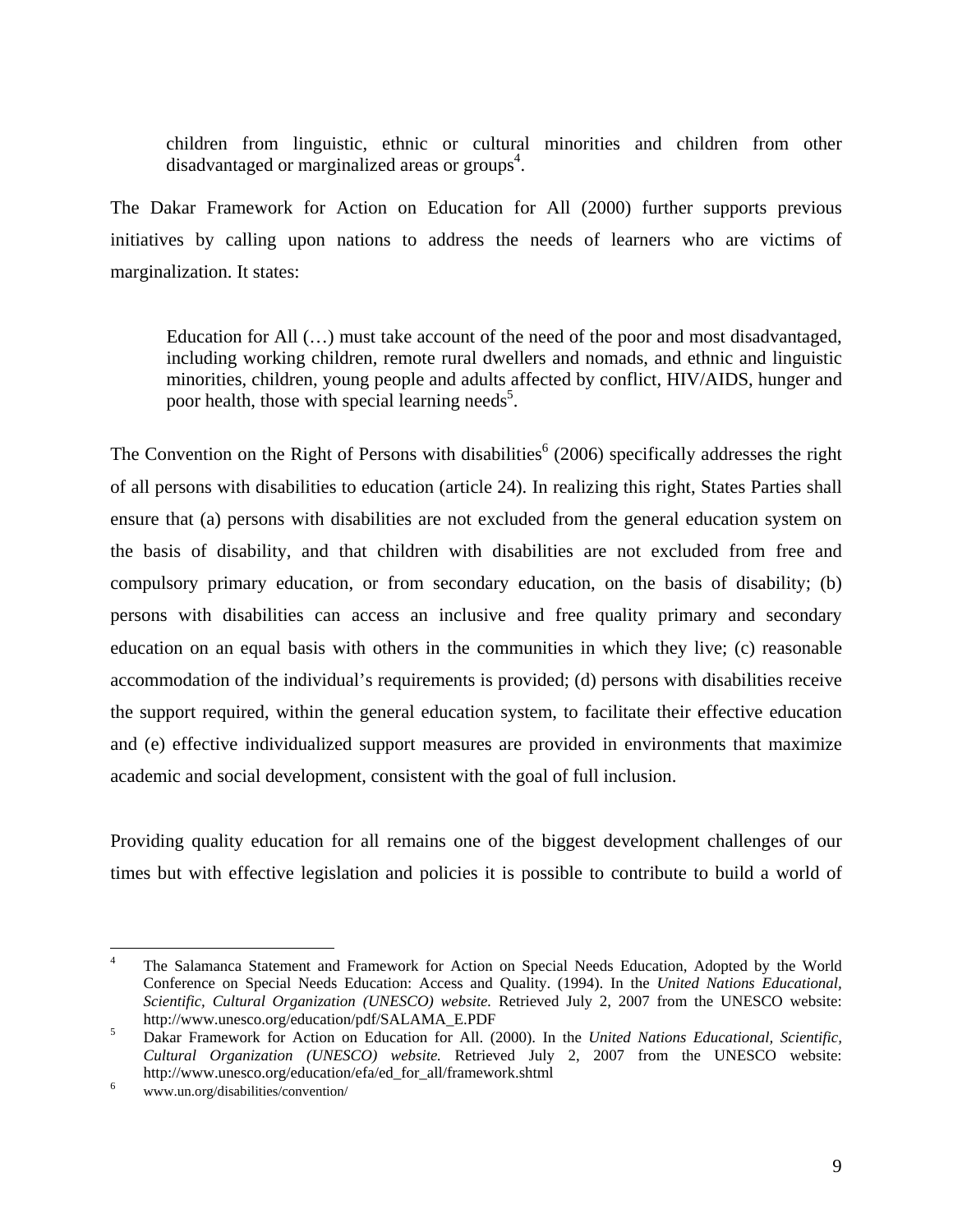inclusion, not only for people with disabilities, but also for all those who are unable to exercise their basic human right to education.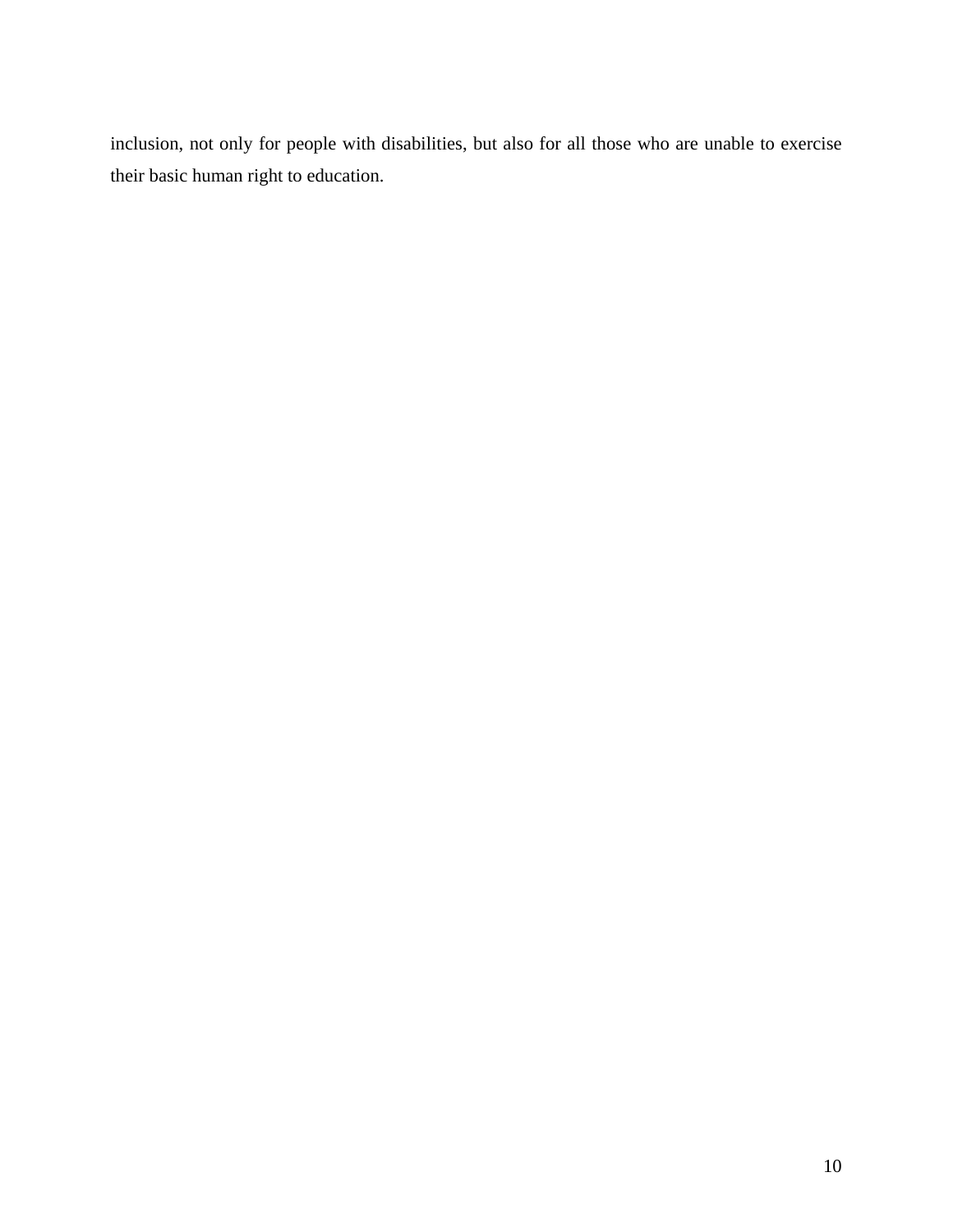## <span id="page-10-0"></span>**II. CONCEPTUAL DIMENSIONS OF INCLUSIVE EDUCATION**

Inclusive education is a growing universal concern that informs and challenges the processes of educational reform in both developing and developed regions. Inclusive education is also an evolving concept useful to guide strategies of educational change addressing the sources and consequences of exclusion within the holistic framework of the EFA goals and the understanding of education as a human right.

### 2.1 SPECIAL NEEDS EDUCATION

Traditionally and even today in various world regions – for example, in Eastern and South-Eastern Europe, as well as in the Commonwealth of Independent States (CIS) and most parts of Asia<sup>7, 8, 9</sup> the concept and practice of inclusive education have been mainly limited to students categorized as having special needs, meaning mainly those with physical and/or mental disabilities, as well as refugees. Under this perspective, the approaches and responses given to students' needs have been mostly remedial and corrective, consisting of the setting up of special schools and curricular tracks and by increasing the number of special education teachers.

One significant consequence of differentiated curricular and institutional structures for students categorized as having special needs has been their marginalization and even segregation within the education system. Likewise, these children are learning to live separately from society, instead of learning to live together as a main part of it. The assumption that there are "special needs children" is questionable, as stated by Stubbs, "any child can experience difficulty in

 $\overline{7}$ 7 Organisation for Economic Co-operation and Development (OECD) 2006. *Education policies for students at risk and those with disabilities in South Eastern Europe: Bosnia-Herzegovina, Bulgaria, Croatia, Kosovo, FYR of Macedonia, Moldova, Montenegro, Romania and Serbia*. Paris: OECD. 8

IBE, 2007 International Bureau of Education (IBE) 2007. *Report on the Commonwealth of Independent States, Third Workshop on Curriculum Development: "Inclusive Education: The Way of the Future"*, Minsk, Belarus, 29-31 October 2007. Geneva, Switzerland: UNESCO IBE, IBE/2007/RP/CD/06. 9 IBE, 2007 International Bureau of Education (IBE) 2007. *Report on the International Workshop on Inclusive* 

*Education – East Asia*, Hangzhou, China, 2-5 November 2007. Geneva, Switzerland: UNESCO IBE, IBE/2007/RP/CD/08.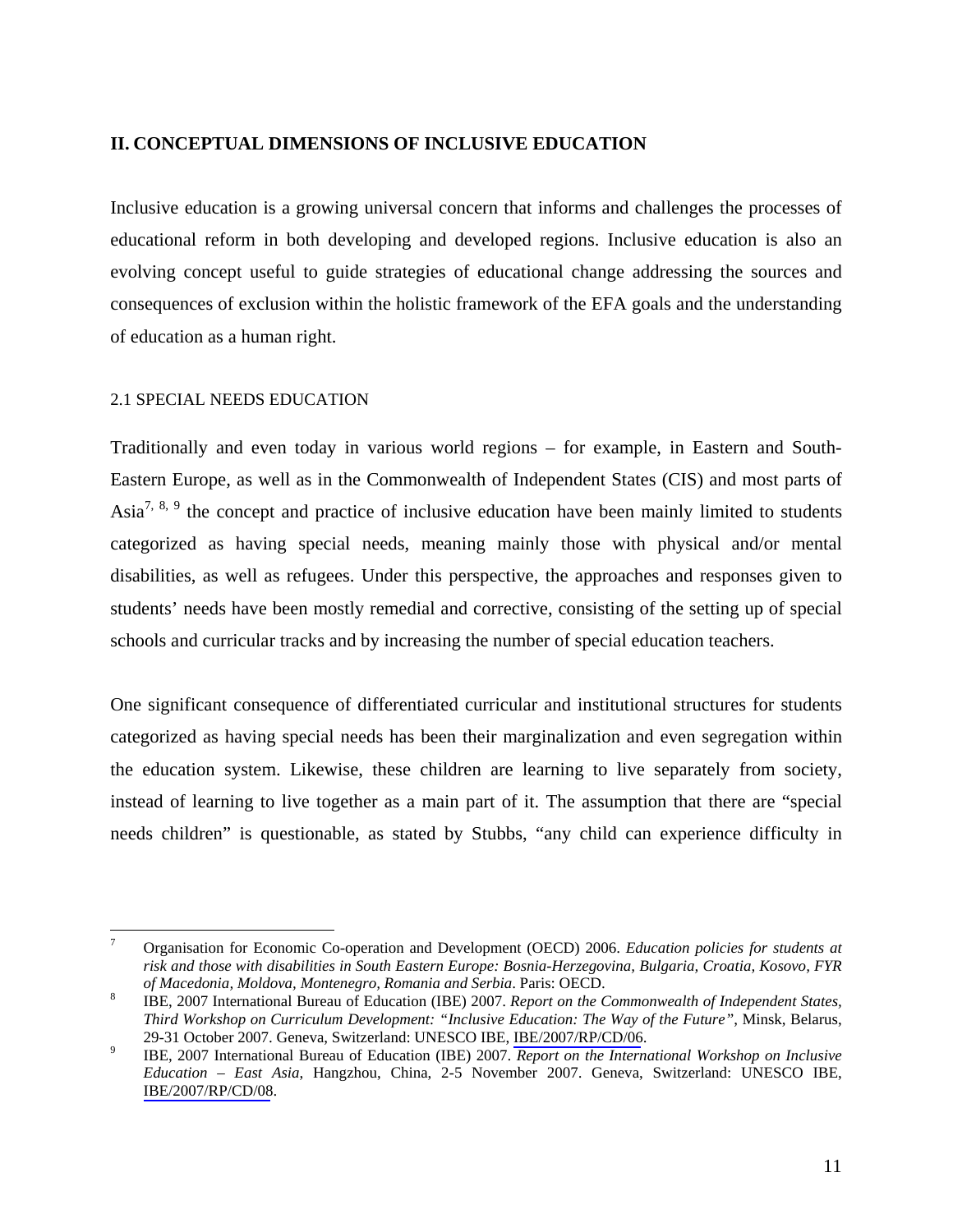<span id="page-11-0"></span>learning  $[...]$ ; many disabled children have no problem with learning"<sup>10</sup> and "children with intellectual impairment can often learn very well in certain areas"<sup>11</sup>.

#### 2.2 INTEGRATION

The concept of integration came to the fore in the 1980s, as an alternative to special needs curricula and school models, with the objective of placing students identified as having special needs in mainstream schools. The restructuring and improvement of physical facilities and the provision of learning materials, along with the increase in the number of special education classrooms and specially trained teachers in mainstream schools were, and still are, some of the main components for the application of integration models. Mainly focused on students with mild impairments, integration risks becoming a rhetorical device rather than a reality in practice; it can become a spatial change of school classrooms rather than a change of curricular content and pedagogy relevant to children's learning needs and capabilities.

After the 1990s, the scope, objectives, contents and implications of inclusive education in relation to integration considerably changed. This was principally due to the recognition that integration models solely based on closing special schools and "inserting" students into mainstream schools and curricula did not respond to the diversities of learners' expectations and needs. Such an understanding has prompted the revision of educational policies dealing with integration issues by questioning the relevance of the curriculum and school models that are the same for all students, regardless of their differences. In such models, students must *adapt* to the norms, styles, routines and practices of the education system instead of the education system changing according to the learner. Moreover, dropout rates may increase among students with special needs when they are integrated into mainstream schools that have not undertaken a comprehensive set of institutional, curricular and pedagogical changes.

 $10$ 10 Stubbs, S. 2002. *Inclusive education: where there are few resources*. Oslo: The Atlas Alliance, p. 23. 11 *Ibid*., p. 3.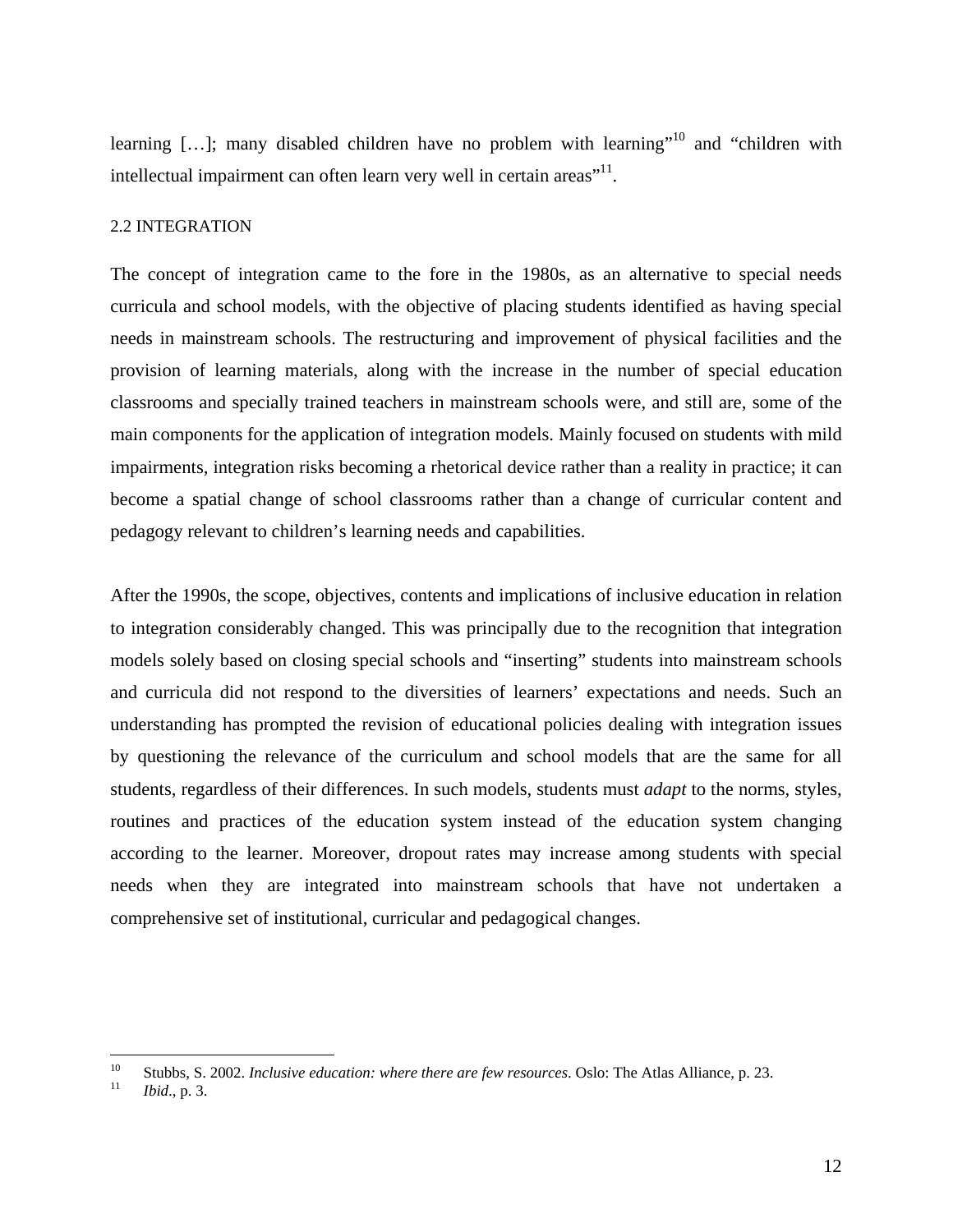#### <span id="page-12-0"></span>2.3 INCLUSION

Inclusive education can be understood as a guiding principle to attain reasonable levels of school integration for all students. In the context of a broader vision of integration, inclusive education implies the conception and the implementation of a vast repertoire of learning strategies to respond in a personalized way to learners' diversities. In this sense, education systems have the obligation to respond to the expectations and needs of children and young people, considering that the capacity to provide effective learning opportunities based on a rigid scheme of integration (placing "special needs" students in mainstream schools) is very limited. This is what Peters<sup>12</sup> refers to as the "continuum of placements" paradigm; that is, when inclusive education is conceptualized as a place and not as a service delivered. The debate on inclusive education and integration is not about a dichotomy between integration and inclusion policies and models, but rather about identifying to what extent there is progress in the understanding that each school has the moral responsibility to include everyone. Such requirement is also challenged when education systems have to address effectively other core universal education issues such as poor school attendance, repetition, dropouts, and low learning outcomes. Empirical evidence indicates that a student who repeats the first school years has a strong probability of dropping out of school altogether<sup>13, 14, 15</sup>. Each of the above problems and the combination of them generating exclusion are exacerbated by persistent institutional and pedagogical practices (e.g. frontal teaching) which assume that all children have the same learning conditions and capabilities. Moreover, as noted during the 2004 International Conference on Education<sup>16</sup>, a child's exclusion from education leads to a lack of the professional and social competencies needed in order to access essential knowledge and to exert an autonomous and responsible citizenship.

 $12<sup>°</sup>$ <sup>12</sup> Peters, S. 2004. *Inclusive education: an EFA strategy for all children*. Washington, DC: World Bank.<br><sup>13</sup> United Nations Educational Scientific and Cultural Organization (UNESCO) 1998. *Wasted opportunities: when* 

*schools fail; repetition and drop-out in primary schools, Education For All, Status and Trends*, Paris: EFA Forum Secretariat, UNESCO. 14 United Nations Educational Scientific and Cultural Organization (UNESCO) 1996. *La Repetición Escolar en la* 

*Enseñanza Primaria Una Perspectiva Global*. Geneva, Switzerland: UNESCO IBE.<br><sup>15</sup> United Nations Educational Scientific and Cultural Organization (UNESCO) 1984. *The drop-out problem in* 

*primary education: some case studies*. Bangkok: UNESCO Regional Office for Education in Asia and the Pacific. 16 United Nations Educational Scientific and Cultural Organization (UNESCO) 2004. *International Conference of* 

*Education. 47th meeting. Workshop 2: Quality education and social inclusion*. Geneva: UNESCO IBE. Available online at: http://www.ibe.unesco.org/International/ICE47/English/Wdocs/Wdocs\_main.htm, pp. 8–14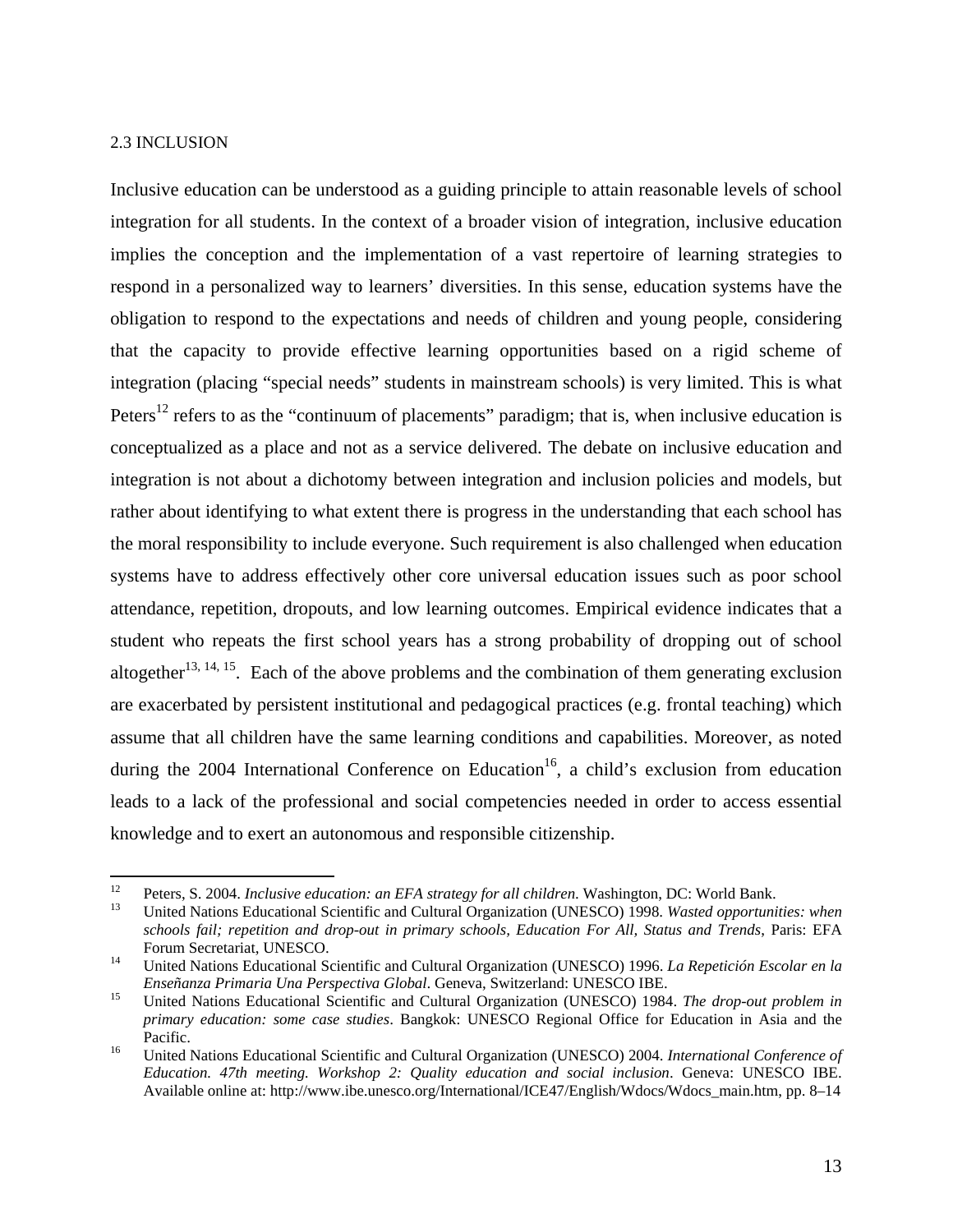Therefore, over approximately the last fifteen years, the concept of inclusive education has evolved towards the idea that all children and young people, despite different cultural, social and learning backgrounds, should have equivalent learning opportunities in all kinds of schools. The focus is on generating inclusive settings, which should involve: (a) respecting, understanding and taking care of cultural, social and individual diversity (responding to the expectations and needs of students); (b) providing equal access to quality education; (c) close co-ordination with other social policies.

A broad conception of inclusive education also addresses the learning needs of students with disabilities and learning difficulties, as conceptualized by the Organization for Economic Cooperation and Development<sup>17</sup>. Such conception refers to the inclusion of children with educational needs related to learning difficulties caused by organic pathologies and/or to behavioural or emotional disorders. OECD also addresses learning difficulties in children due to a problematic interaction between the student and the educational context or to disadvantages related to socio-economic or cultural/linguistic factors. Although there are the above categories to consider, the nature of the concept of inclusive education is non-categorical, and aims at providing effective learning opportunities to every child, in particular tailored learning contexts.

UNESCO defines inclusion precisely thus: "as a process of addressing and responding to the diversity of needs of all learners through increasing participation in learning, cultures and communities, and reducing exclusion within and from education. It involves changes and modifications in content, approaches, structures and strategies, with a common vision which covers all children of the appropriate age range and a conviction that it is the responsibility of the regular system to educate all children<sup> $18$ </sup>. Furthermore, as stated by Booth and Ainscow<sup>19</sup> in their proposal of an *Index for inclusion*, "inclusion is about making schools supportive and stimulating

<sup>17</sup> 17 Organisation for Economic Co-operation and Development (OECD) 2006. *Education policies for students at risk and those with disabilities in South Eastern Europe: Bosnia-Herzegovina, Bulgaria, Croatia, Kosovo, FYR of Macedonia, Moldova, Montenegro, Romania and Serbia*. Paris: OECD. 18 United Nations Educational Scientific and Cultural Organization (UNESCO) 2005. *Guidelines for inclusion:* 

*ensuring access to Education for All*. Paris: UNESCO.

<sup>19</sup> Booth T., Ainscow, M. 2002. *Index for inclusion, developing learning and participation in schools*. Bristol, UK: Centre for Studies on Inclusive Education, p. 4.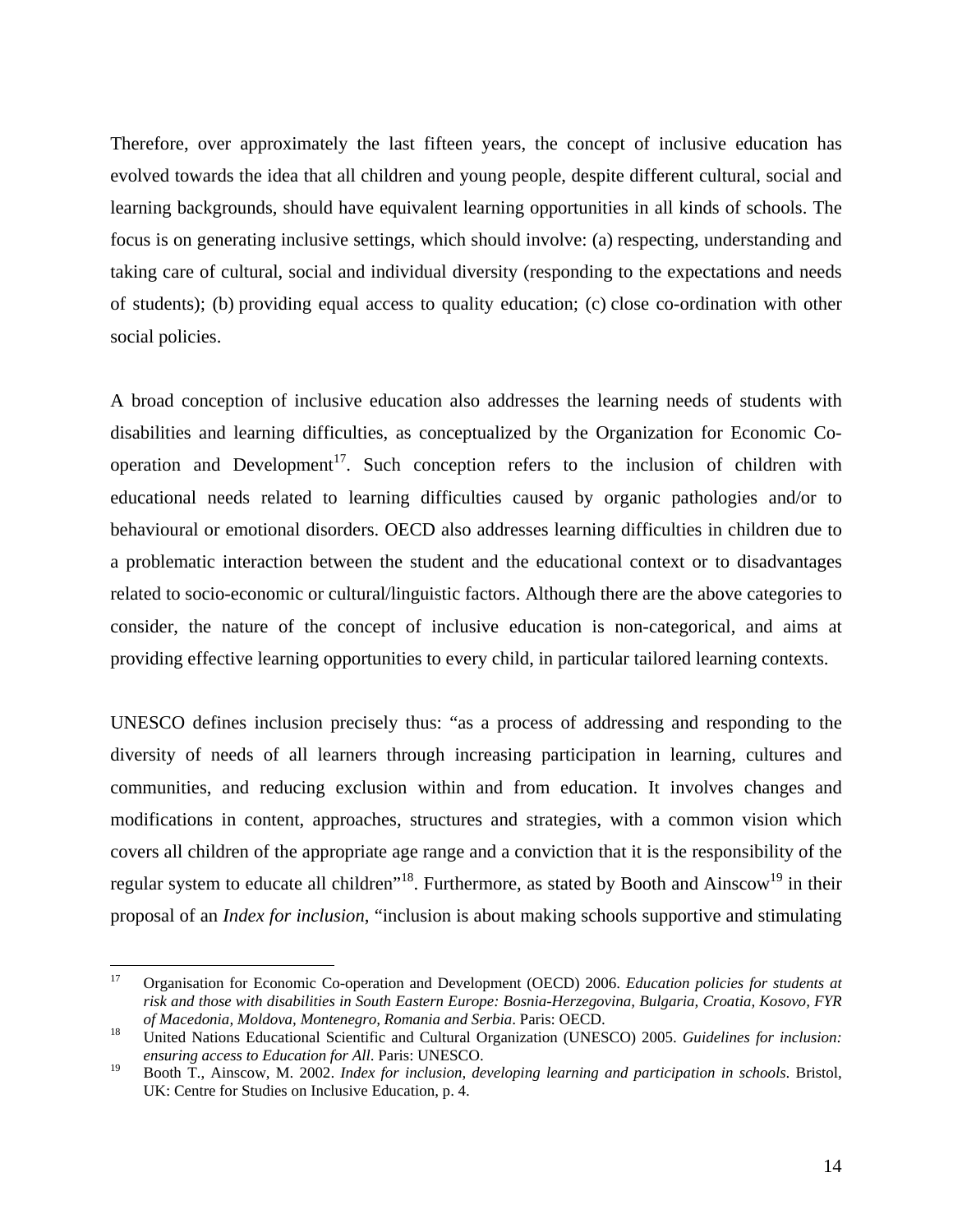places for staff as well as students. […] It is about building communities which encourage and celebrate their achievements".

Indeed, the design and the development of policies on inclusive education should not be understood as the sum of initiatives and efforts in favour of specific groups (an endless and quite possibly incomplete list). On the contrary, the focus is not on categories but on the provision of friendly learning environments and diverse learning opportunities for all. According to Tutt<sup>20</sup>, the main challenge is to provide inclusive settings in all schools, through the provision of a diverse continuum of services that are part of a school network linked to other social policies.

The challenges of attaining inclusive education are therefore also related to the provision of a comprehensive set of policies aimed at: (a) a pertinent and relevant curriculum with a vision that facilitates dialogue among various actors of the education system; (b) a vast repertoire of diverse and complementary pedagogical strategies (formal and non-formal schooling) that can respond to the specificities of each student by personalizing educational provision; (c) available physical facilities and equipment aligned with the designed curriculum and its implementation; (d) strong teacher support in the classroom —seeing the teacher as a co-developer of the curriculum; and (e) engaging in dialogue with families and communities in order to understand their expectations and needs, as well as to promote their active participation in the schools.

An inclusive educational strategy implies the careful and detailed consideration of the specificity and uniqueness of each child and adolescent so as to provide them with effective educational opportunities throughout their lives. In these terms, inclusive education is about the ways and the modalities under which teachers and students interact with each other and generate mutual empathy and closeness; how they understand and respect their diversities and jointly create suitable and attainable conditions for achieving relevant and pertinent learning opportunities for all.

<sup>20</sup> 20 Tutt, R. 2007. Every child included. London: Paul Chapman Publishing/The Association for all School Leaders (NAHT). United Nations Development Programme (UNDP) 2005. *Human development report 2005: international cooperation at a crossroads: aid, trade and security in an unequal world. New York*, NY: UNDP. Available on-line at: hdr.undp.org/reports/global/2005/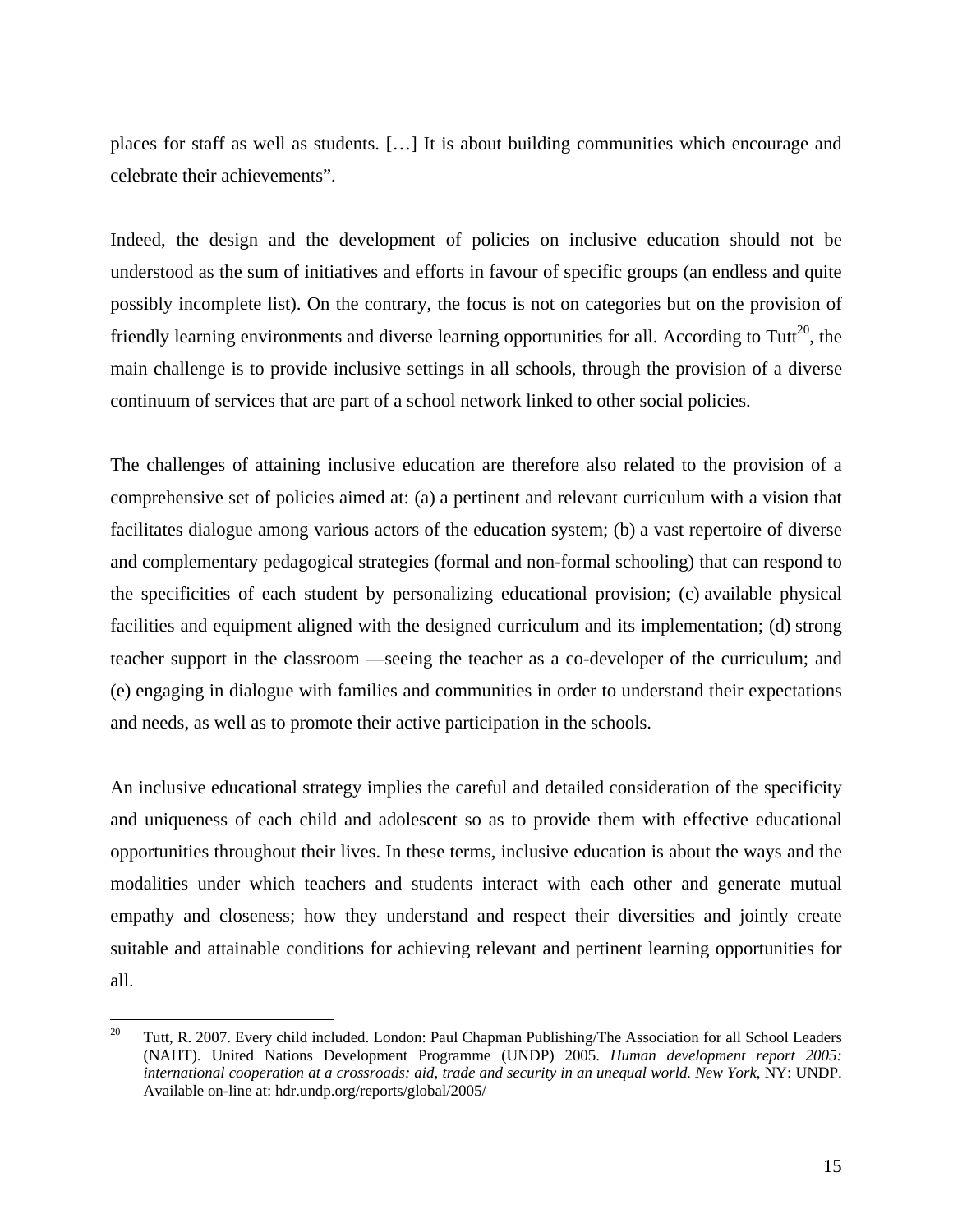Cognitive education plays a key role in achieving inclusive education as it tends to make children aware of their own cognitive functions, which can help them to understand and learn better. It is an effective way for educators to address the needs of diverse populations by better understanding how students learn, think and reflect, critically and creatively, and how this understanding can be used in the construction of a meaningful curriculum and related learning.

As a contribution to the discussion of pedagogical approaches of inclusive education, Skidmore<sup>21</sup> draws attention to the differences between a pedagogy of deviance and one of inclusion by noting the following five aspects:

- 1. *Student's learning:* while the deviance discourse establishes a hierarchy of cognitive skills to measure the abilities of each student, the inclusion discourse highlights the open learning potential of each student, which can be progressively discovered and stimulated.
- 2. *Explanation of school failure:* while the deviance discourse points out that the main learning difficulties are related to the deficiencies of the students' capacities, the inclusion discourse argues that the main difficulty lies instead on the inadequate responses generated by the curriculum.
- 3. *School response:* while the deviance discourse states that the learning process should be focused on the students' deficiencies, the inclusion discourse emphasizes the need for reforming the curriculum and of implementing a cross-cutting pedagogy in the school.
- 4. *Theory of teachers' expertise:* while the deviance discourse emphasizes the importance of specialized discipline knowledge as the key to the teachers' expertise, the inclusion discourse highlights the active participation of the students in the learning process.
- 5. *The curriculum model:* while the deviance discourse argues that an alternative curriculum should be designed for those students categorized as low achievers, the inclusion discourse emphasizes the need of a common curriculum for all students.

 $21$ 21 Skidmore, D. 2004. *Inclusion: the dynamic of school development*. London: Open University Press, pp. 112– 127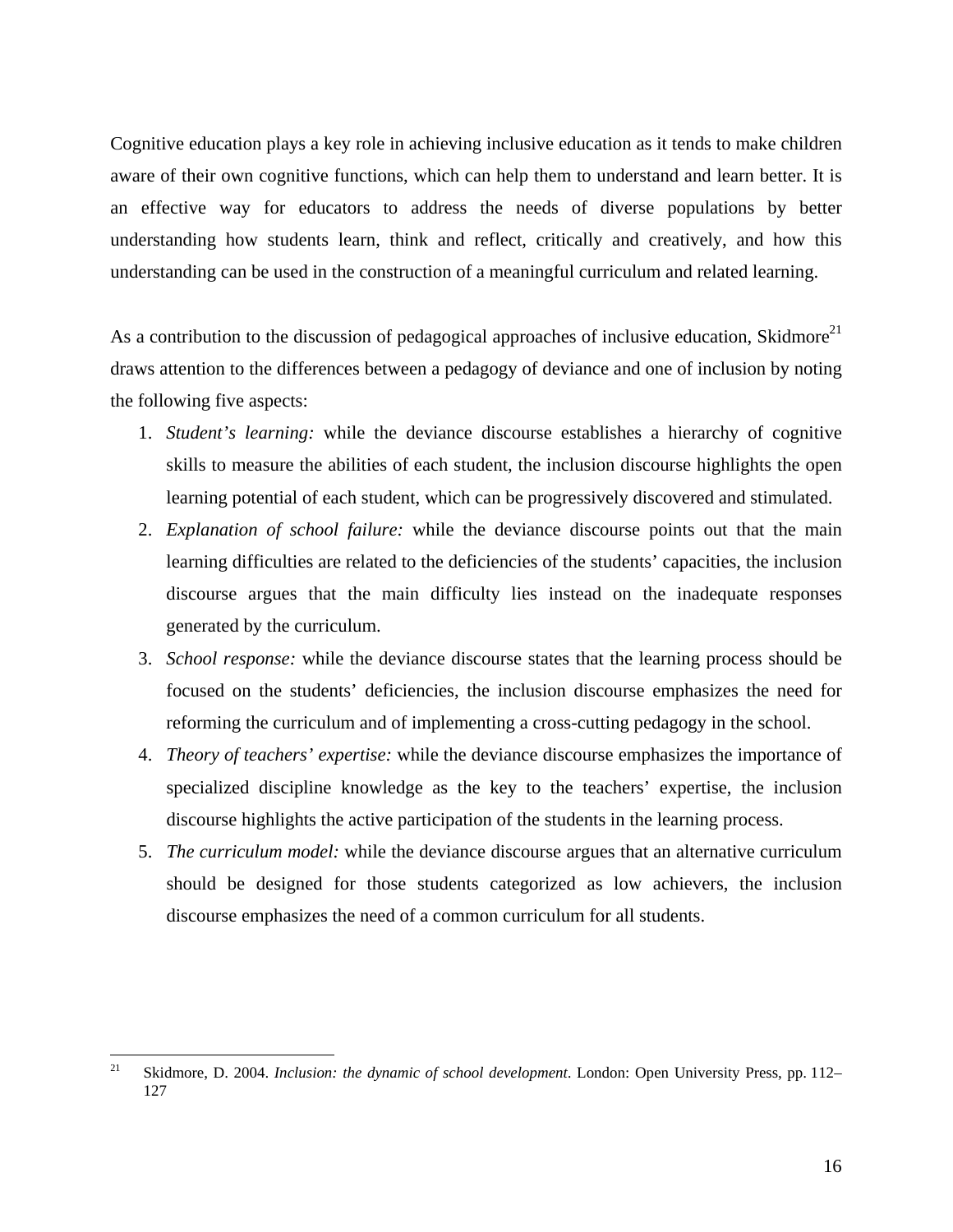<span id="page-16-0"></span>In overall terms, inclusive education implies four key elements:

- a) It is essentially a process of looking for the most appropriate ways of responding to diversity, as well as of trying to learn how to learn from differences.
- b) It is linked to the motivation and development, through multiple strategies, of students' creativity and their capacity to address and resolve problems.
- c) It comprises the right of the child to attend school, express his/her opinion, experience quality learning and attain valuable learning outcomes.
- d) It implies the moral responsibility of prioritizing those students who are at risk of being marginalized and excluded from school, and of obtaining low learning outcomes.

### 2.4 INCLUSIVE EDUCATION AND SOCIAL INCLUSION

The urgent need to advance in the democratization of opportunities that would enable all children to access and profit from a high-quality equitable education draws on the conception of inclusion as a guiding principle to foster educational and social change. Inclusion from an educational perspective can help address the traditional and structural problems of poverty, the challenges of modernization and social and cultural integration, and the growing diversity of national societies. Social inclusion and inclusive education are mutually implicated in a feedback relationship. Inclusive education seeks to address forms and contents of exclusion, such as the social gaps in access to information and communication technologies (ICTs); the marginalization of disaffected young people (those who do not study, do not work and do not look for work); the lack of educational opportunities and low learning outcomes among migrant populations; the cultural homogeneity of educational proposals that are not exposed to, or do not understand and value multiculturalism, and the stigmatization of cultural and social diversity as an obstacle to inclusion.

Inclusive education can therefore be considered a pathway to attain social inclusion. From a societal perspective, inclusive education is clearly and substantially linked to the discussion around the type of society to be attained; the kind of well-being desired for all citizens; and the quality of democracy and social participation we wish to pursue. On a long-term basis, education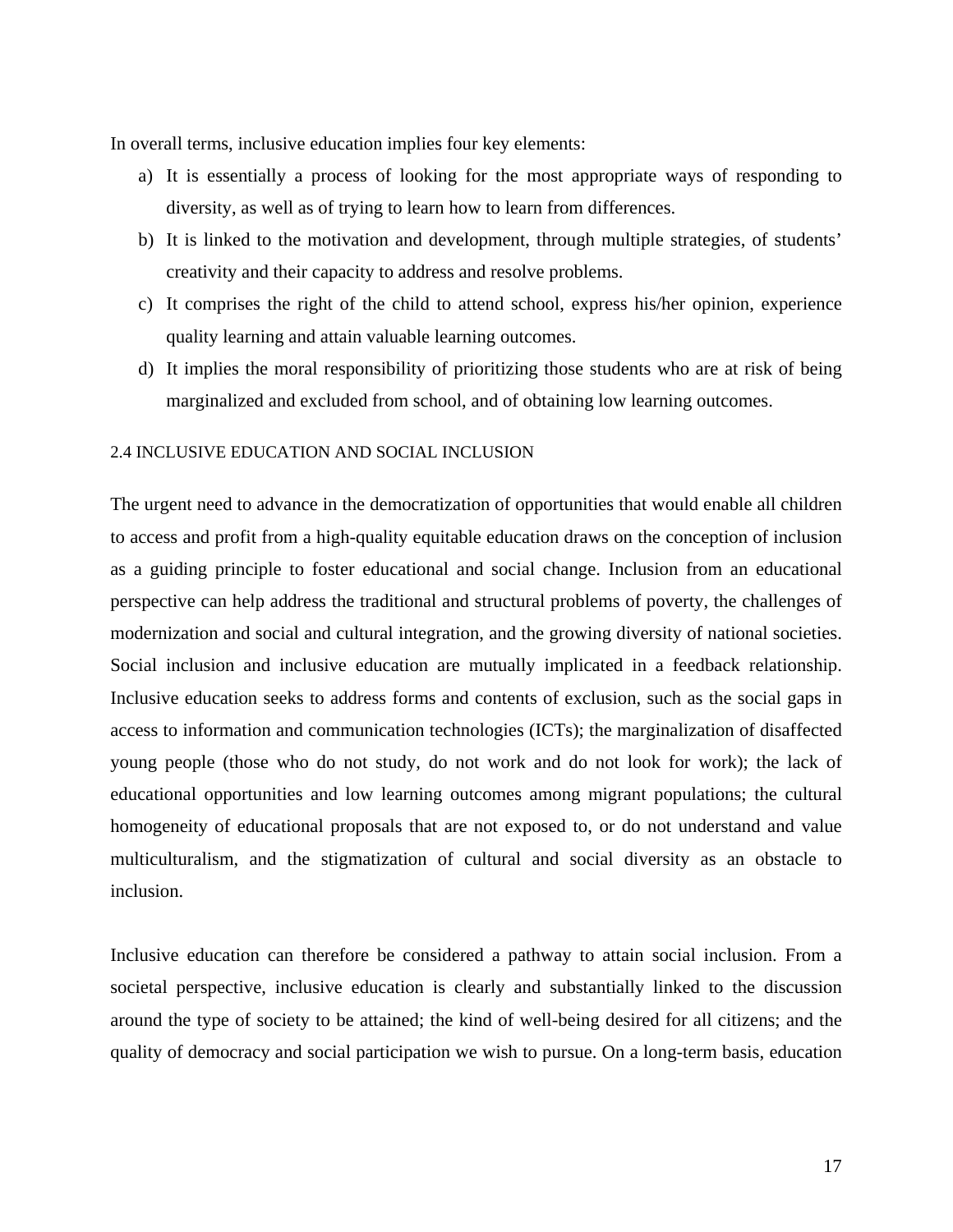in relation to social inclusion implies an understanding of the former as the key to citizenship and as an essential component of social policy.

Along those lines, the relationship between social inclusion and education highlights central issues of inclusive education related to: (a) the struggles against poverty, cultural and social marginalization and exclusion; (b) the consideration of cultural diversity and multiculturalism, as both a right and a learning context within a framework of shared universal values; and (c) the protection of the rights of minorities, aboriginals, migrants and displaced populations.

In the light of these issues, the following points are critical in understanding and advancing the conception and practice of inclusive education:

- a) Identifying the significance and priority given to inclusive education in governmental and state policies. Inclusive education, as a key social policy, is a powerful instrument to mitigate the negative effects of social inequalities and cultural disintegration, as well as residential segregation. Inclusive education is useful in addressing the changing cultural, ethnic, migrant and social composition of schools, a major challenge to the development of efficacious and efficient government social policies.
- b) Fostering high-quality equitable learning opportunities for all by considering the articulation, diversification and flexibility between the different ladders and pathways of the education system, its structures and contents, within a global and unified vision of basic and youth education.
- c) Developing a tailored approach to providing a real opportunity for educational success for each child by focusing on the learning needs of both potential and current students (those who have never attended school, those who are currently attending and those who have dropped out), taking into account their cultural, social and cognitive diversities as well as their ethnic origin, philosophical and religious beliefs and migrant status. Diversity in learning contexts should be considered as a challenge and an asset to education and not as an obstacle.
- d) Guiding, articulating and undertaking efforts and initiatives aimed at generating suitable conditions for achieving meaningful and relevant learning by conceiving the school as the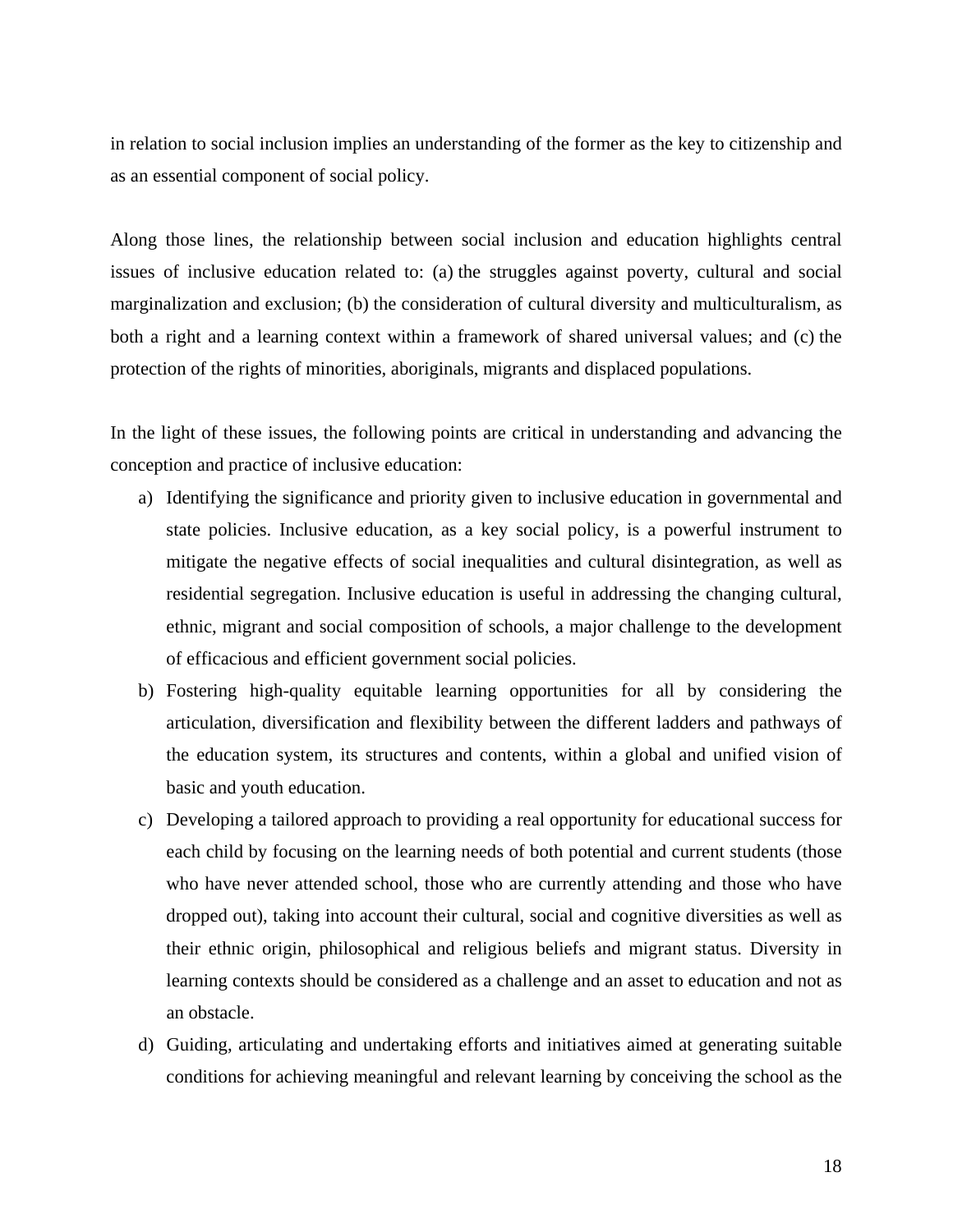main force for educational change, as well as an integrated institutional and pedagogical unit within a solid educational policy and shared curriculum framework, from early childhood to youth education.

e) Renovating and recreating teachers' professional roles taking into account their ethical and societal mission and responsibility. Teacher training and professional development should strengthen the ways in which teachers understand, approach and respond to students' differences; teaching styles should be revised and adjusted in order to be aligned with cultural and social contexts that are increasingly complex and uncertain; teachers should be considered as co-designers and co-developers of inclusive education policies at the school and classroom levels, and not as mere implementers of curriculum change.

In overall terms, the transition towards inclusive education implies collective thinking and action on: (i) the concept of social justice and social inclusion; (ii) the beliefs around the learning potential of each student; (iii) the conceptual frameworks that sustain good teaching and learning practices; and (iv) endorsing a comprehensive political and technical vision of curriculum encompassing processes and outcomes $^{22}$ .

 $22$ 22 Nind, M. 2005. Inclusive education: discourse and action. *British educational research journa*l, vol. 31, no. 2, April, pp. 269–275.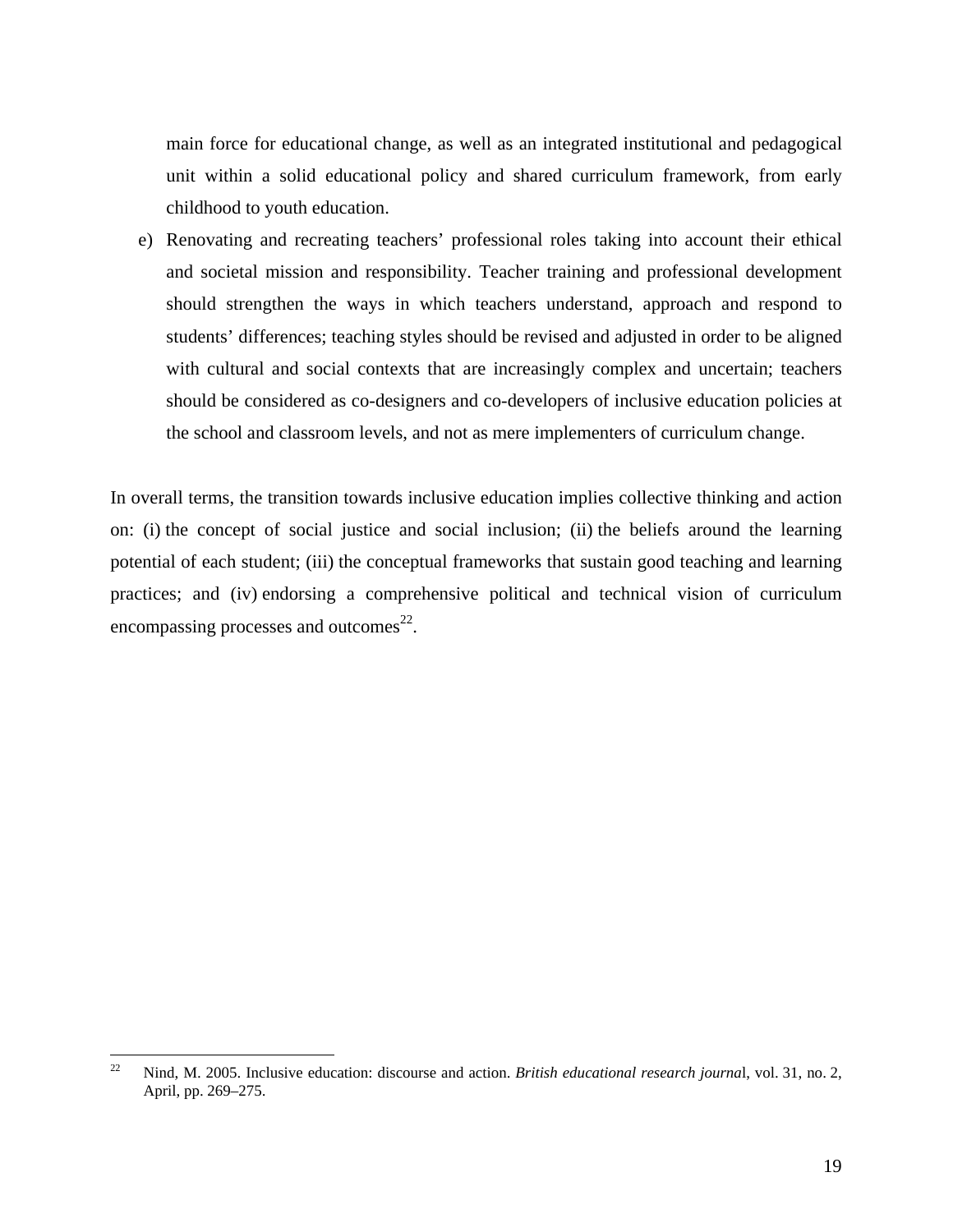## <span id="page-19-0"></span>**III. INCLUSIVE EDUCATION IN THE ANDEAN AND SOUTHERN CONE REGIONS**

#### A. ANDEAN REGION

# **1. Bolivia23**

### *Approaches, Scope and Content*

In Bolivia the concept of inclusive education can be identified as involving different approaches, including special education, adult education, alternative education and others. Inclusive education is an effort to ensure that all children, who for various reasons have been excluded from school, have the same opportunities to access education as other students. Inclusive education is further approached as an acknowledgement of diversity, a discussion of knowledge for a self-thinking generation, which has changed from alternative education for the poor to lifelong learning (B. Pérez,  $2007$ <sup>24</sup>. At the same time, special education in relation to children's diverse needs was identified as the predominant approach to understand inclusive education. However, the concept of special needs was considered a limited approach as it was not able to address other learning needs of children not associated with disability. A final approach to inclusive education in Bolivia is that related to social inclusion and/or exclusion. Social exclusion occurs based on social, economic and cultural conditions that go against universal human rights. Within this framework, inclusive education was noted as a means to counteract social exclusion by given attention to social groups that are at a disadvantage in relation to other more privileged groups; the former have been forced to migrate, have been displaced and/or are from a social background labelled as at risk, or as disabled. In this sense, inclusive education is also presented as a political,

<sup>23</sup> 23 The information in this section was adapted from the country report "Currículo e inclusión en el nivel inicial y el primer ciclo de la primaria: Visiones, estrategias, experiencias y buenas prácticas en la Región Andina, Ms. Crista Weise, Universidad Mayor de San Simón, Bolivia, September, 2007; the report was presented as a power point by Mr. Nelson Ferrufino, Universidad Mayor de San Simon; and from the ministerial power point presentation "Inclusion Educativa" presented by Mr. Jorge Ramiro Tapia Sanz, Vice Ministro de Educación Superior del Ministerio de Educación y Cultura de Bolivia; International Workshop on Inclusive Education, Andean and Southern Cone Regions, Buenos Aires, Argentina, September 12-14, 2007 24 "Currículo e inclusión en el nivel inicial y el primer ciclo de la primaria: Visiones, estrategias, experiencias y

buenas prácticas en la Región Andina", Ms. Crista Weise, Universidad Mayor de San Simón, Bolivia, September, 2007.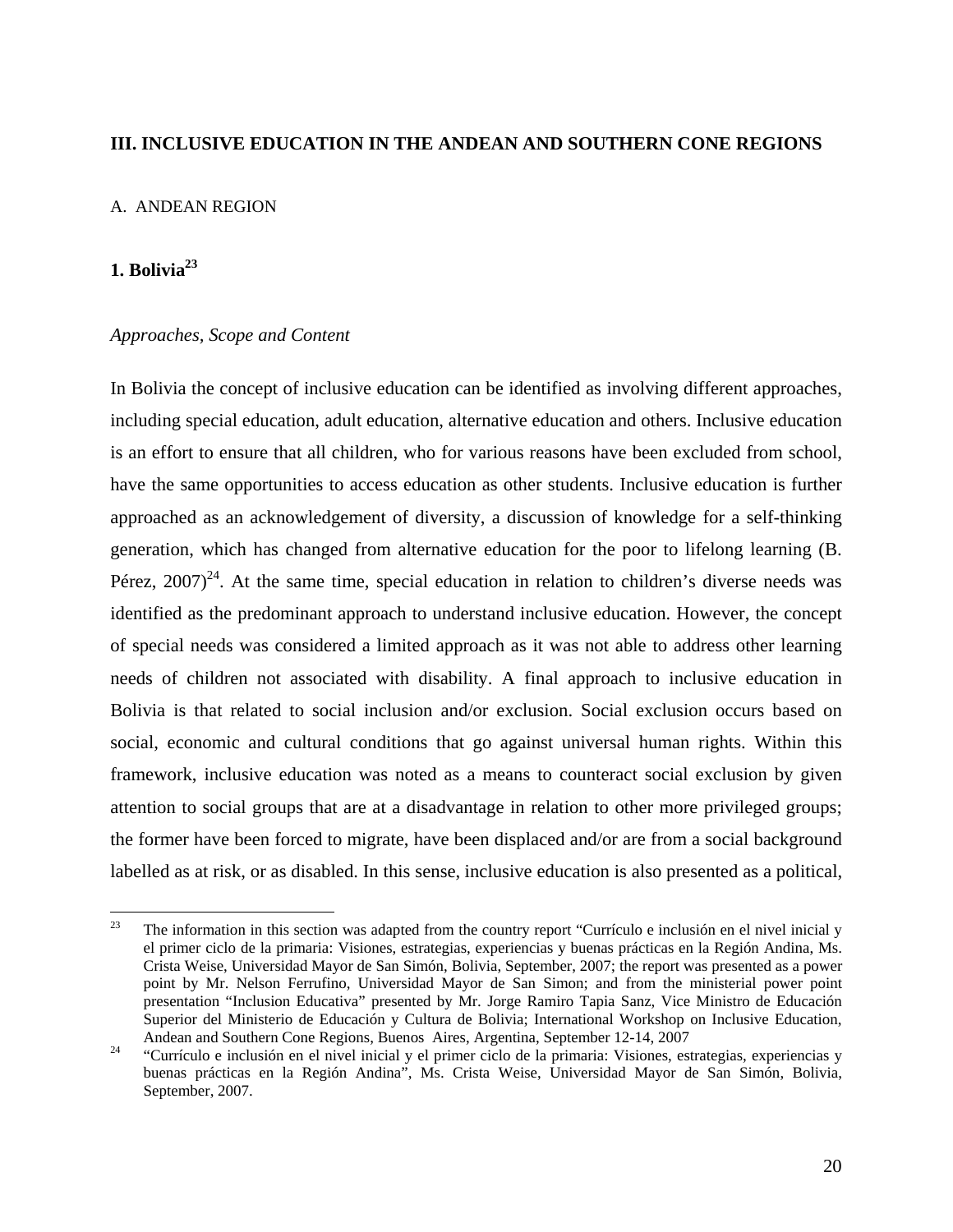<span id="page-20-0"></span>philosophical and ethical commitment to contribute to building more just societies by reversing the problems of poverty and social, economic or cultural exclusion, and as promoting the conditions for the full exercise of rights and the recognition of full citizenship for all subjects.

## *Public Policies*

One of the main objectives of Bolivia's educational policy is to generate inclusive practices with an emphasis on social inclusion and protection. In accordance, the country report denoted two lines of action for inclusive education policies. The first line of action is related to state programs, which derive from poverty reduction policies and which are often financed with international resources. The second line of action covers two types of strategies, namely strategies for education and protection in schools (akin to social policy), and strategies regarding pedagogy and curriculum, identified within the framework of the laws of educational reform. Identified strategies for inclusive education involve remedial activities aimed at reducing dropout rates, improving retention, eradicating illiteracy, ensuring the quality and respect for cultural diversity and linguistics, and supplementing these measures with social protection strategies.

Currently, inclusive education is mainly supported by the Education Reform Act 1564, the New Education Law Avelino Sinani and Elizardo Pérez, the Declaration of Tarija. More specifically, strategies regarding pedagogy and curriculum are regulated by the Education Reform Act 1565 and the New Education Law Avelino Sinani and Elizardo Pérez. These policies include measures for flexible curriculum design; organization by subjects; a competency-based approach; working with classroom projects; qualitative assessment and training; training of teachers in the design and use of special materials; curricular adaptation for bilingual and intercultural education; and production of bilingual materials, among others. In addition, to counter the social factors that can affect access and retention of children in school in Bolivia, initiatives are collectively undertaken by the Ministry of Health and municipalities to alleviate high levels of malnutrition or lack of medical care, which are observed in some communities. Thus, there are initiatives, such as school breakfast, which have influenced the retention of the children in schools, and the aid program for eyeglasses for children with visual difficulties.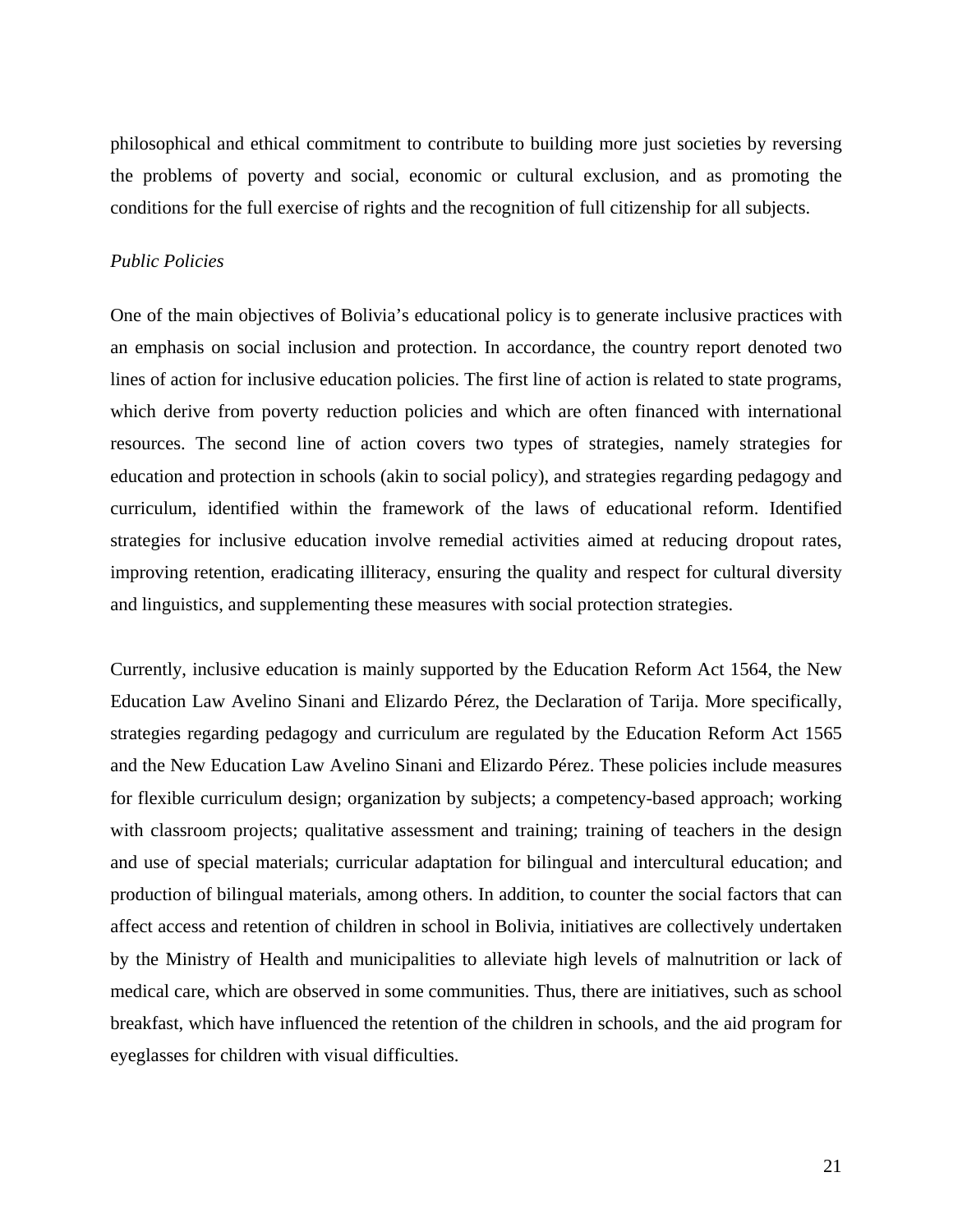<span id="page-21-0"></span>Among the challenges to formulating and implementing inclusive education policies is the need for more research addressing special education, gender, populations at risk, practices of multiculturalism in the classroom, and inclusive curriculum policy. In addition, the practices of inclusive education were noted to lack the necessary human and financial resources for their implementation and development<sup>25</sup>. This creates a further challenge of systematizing the results of initiatives for inclusion in order to strengthen the policies and practices of inclusive education.

Among its recommendations for public policy on inclusive education, the country report noted that the concept of inclusive education in Bolivia needs to be further discussed, and integrated within public and private initiatives. This would allow addressing the issue in a systematic manner, avoiding isolated actions without continuity. Currently, inclusive education initiatives are set in a context of social policy focusing on the reduction of poverty; rather, the scope of inclusive education policies should encompass a context of long-term, inter-sectoral strategies defining a more comprehensive focus on human development. It is also necessary to mediate between policies and practices in order to realize the principles of inclusion through clear objectives and strategies, development programs, and wide-ranging and high levels of coordination and involvement of society as a whole. This participatory approach is based on the experiences observed in Bolivia, which are the result of the commitment of institutions, actors and strategic alliances between states, institutions and community participation.

### *Systems, Links and Transitions*

With regards to transitions, two contexts were discussed: the links between early childhood, and primary and secondary education; and the links between school and society. Among transition strategies between school levels, the country report noted that early education works with an organizational strategy by fields of knowledge. This knowledge is developed at the primary level, organizing the curriculum in 5 areas: creativity and expression, language and communication, mathematics, life sciences and technology. Additionally, early education is geared to complement

 $25$ <sup>25</sup> *Ibid.*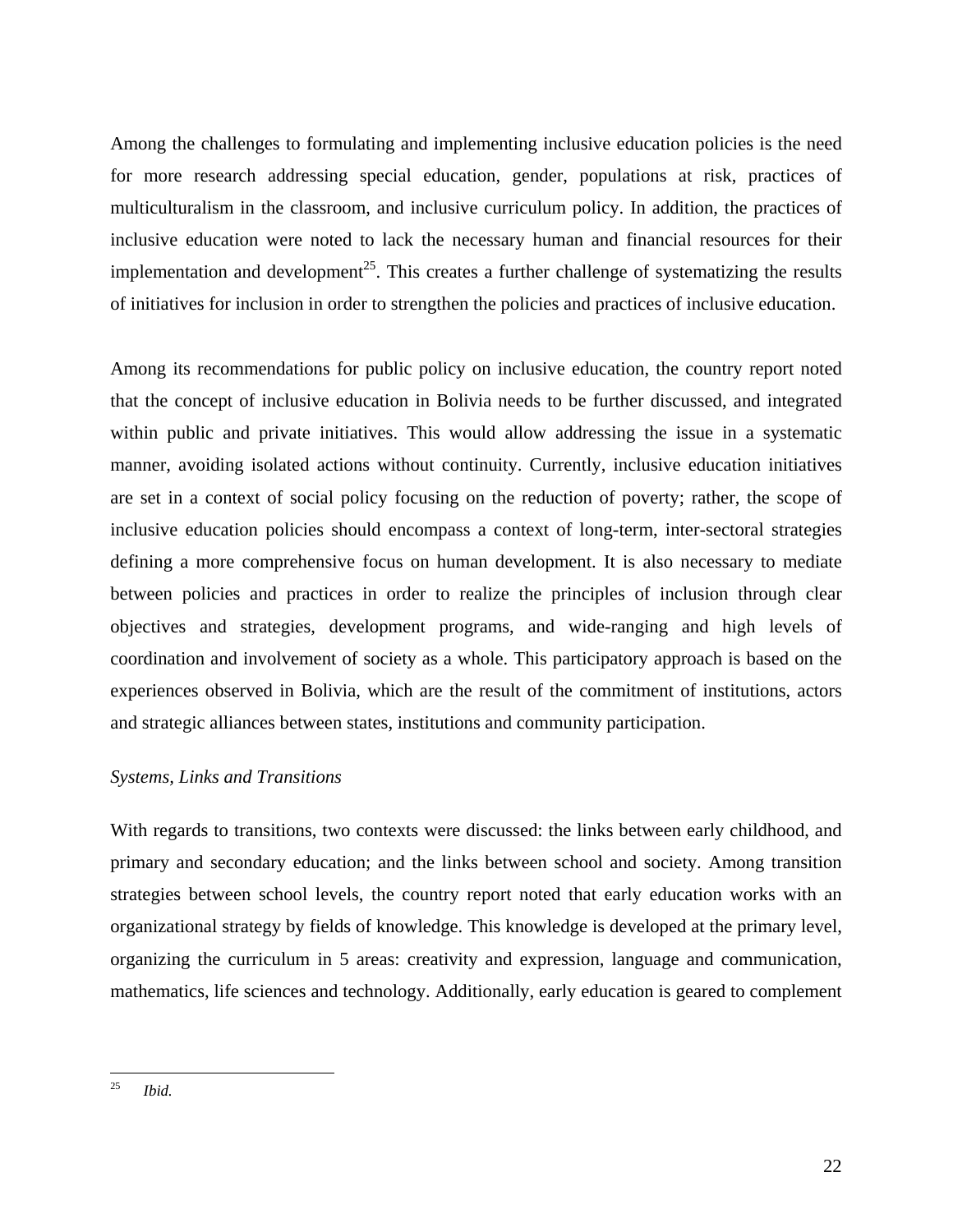<span id="page-22-0"></span>and support the family in the educational process of a child, establishing a bridge between the learning that children develop in the family with that acquired in school.

Among the strategies for curriculum change for inclusive education, the importance of having a flexible curriculum design, organized under a competency-based approach with a constructivist approach and the use of training modules was highlighted<sup>26</sup>. The modules, content and learning activities are set up according to the curricula adjustments made by each school, in response to the socio-cultural characteristics of each region. Other strategies identified for curricular change involve working with classroom projects, qualitative assessments and training. These initiatives aim to develop skills, balance participation, and seek to significantly develop learning in the child. In accordance, it is necessary to perform an educational evaluation of the learning achievement of children to determine that kind of support that is required. Among the challenges noted is the fact that little information is yet known about the resulting experiences of those schools which have adapted their curriculum and training programs. Additionally, there are difficulties in breaking with traditional ways of teaching as well as resistance to working with adapted curricula. According to the country report, this could be due to a lack of understanding on the part of teachers, a lack of support from principals and counsellors, weak participation of parents, and poor physical conditions of schools.

# *Learners and Teachers*

The importance of improving pre-service and in-service teacher training was given considerable importance in the case of Bolivia. One of the strategies to improve pre-service training is to include the concept of educational integration in the curriculum for teacher training at the initial and primary levels. This training is designed to examine the attention mainstream schools should give to students with special educational needs. Accordingly, further modules have been developed and sent to all teacher training colleges to be incorporated into training. As for the inservice training of teachers in mainstream and special schools, various materials such as teaching guides and educational programs, newsletters, posters, etc, have been developed. The country

 $26$ Ibid.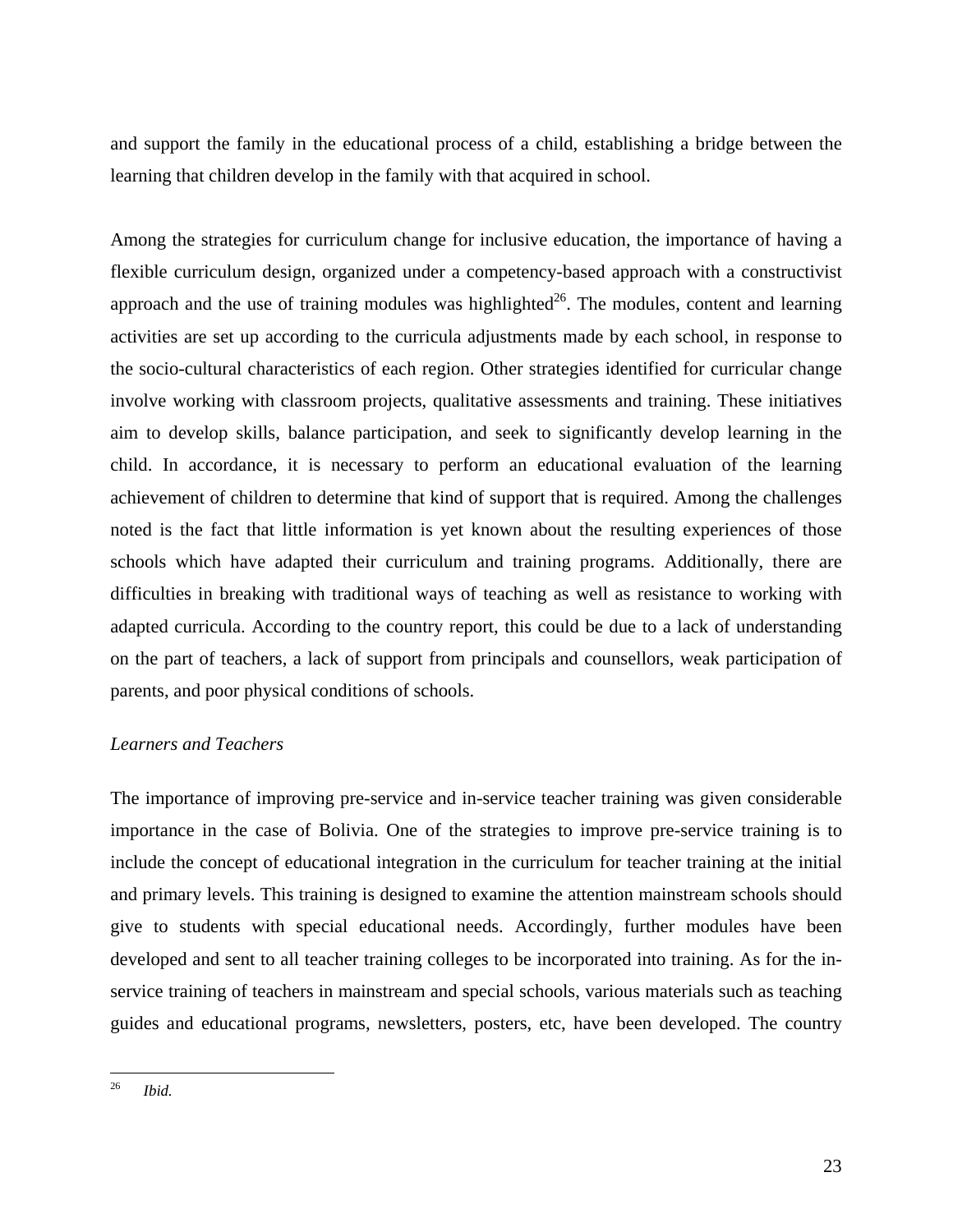report indicated that teachers have access to support materials for inclusive classroom activities, and educational modules for the organization of their activities. However, it was also noted that many of the teachers do not know or understand the new pedagogical strategies of inclusive education, and a large number of teachers have not received training in the use of teaching materials at their disposal<sup>27</sup>. In other cases, the teachers themselves have indicated that the modules do not correspond to daily life in the classroom and that students have difficulties with regards to their use and interpretation. The lack of preparation of teachers, and their few abilities and specific skills to develop inclusive practices were also noted. There is a perception that the inclusion of students, with all their diversity, means more work for teachers, and therefore there is no willingness in this regard. For these reasons and other, progress in terms of curriculum development is limited, mainly in developing literacy skills. Nevertheless, those teachers who have participated in changes involving the inclusion of children with special needs in mainstream education are in the process of changing their practices and concepts on education, as well as their role and perception of themselves.

With regards to learners, various initiatives for retention and equal access were mentioned. A first example is the project Acceso y Permanencia (Access and Retention) of girls in rural schools, which is an initiative that makes part of the Agreement n° 3096 of the project Strengthening Quality and Equity in Education of the Educational Reform, formally implemented 1999 by the Vice-Ministry of Schooled Education and Alternative Education (Vice-ministerio de Educación Escolarizada y Alternativa). The project<sup>28</sup> has three components: diagnostic analysis, incorporating the issue of girls' access into the agendas of the District Boards to raise awareness; training for the educational community; and the development of targeted interventions in municipalities with obvious educational deficiencies (Ministry of Education, 2005). At the municipal level, project initiatives were identified as having emphasis on gender equity, aimed at boys and girls of immigrants, with the goal of providing educational and psychological support and protection to

<sup>27</sup> 

<sup>&</sup>lt;sup>27</sup>*Ibid.*<br><sup>28</sup> As a base for the project Acceso y Permanencia (Access and Retention), the following three experiences can be noted as supporting school retention with meals and housing initiatives: projects Yachay Wasi of Fe y Alegría; Hospedajes Familiares de Fundación Pueblo; and the experience of boarding schools of the Treveris Foundation. All these are private initiatives. It is indicated nevertheless that until 2005 only the diagnostic part the project had been implemented with no further continuation.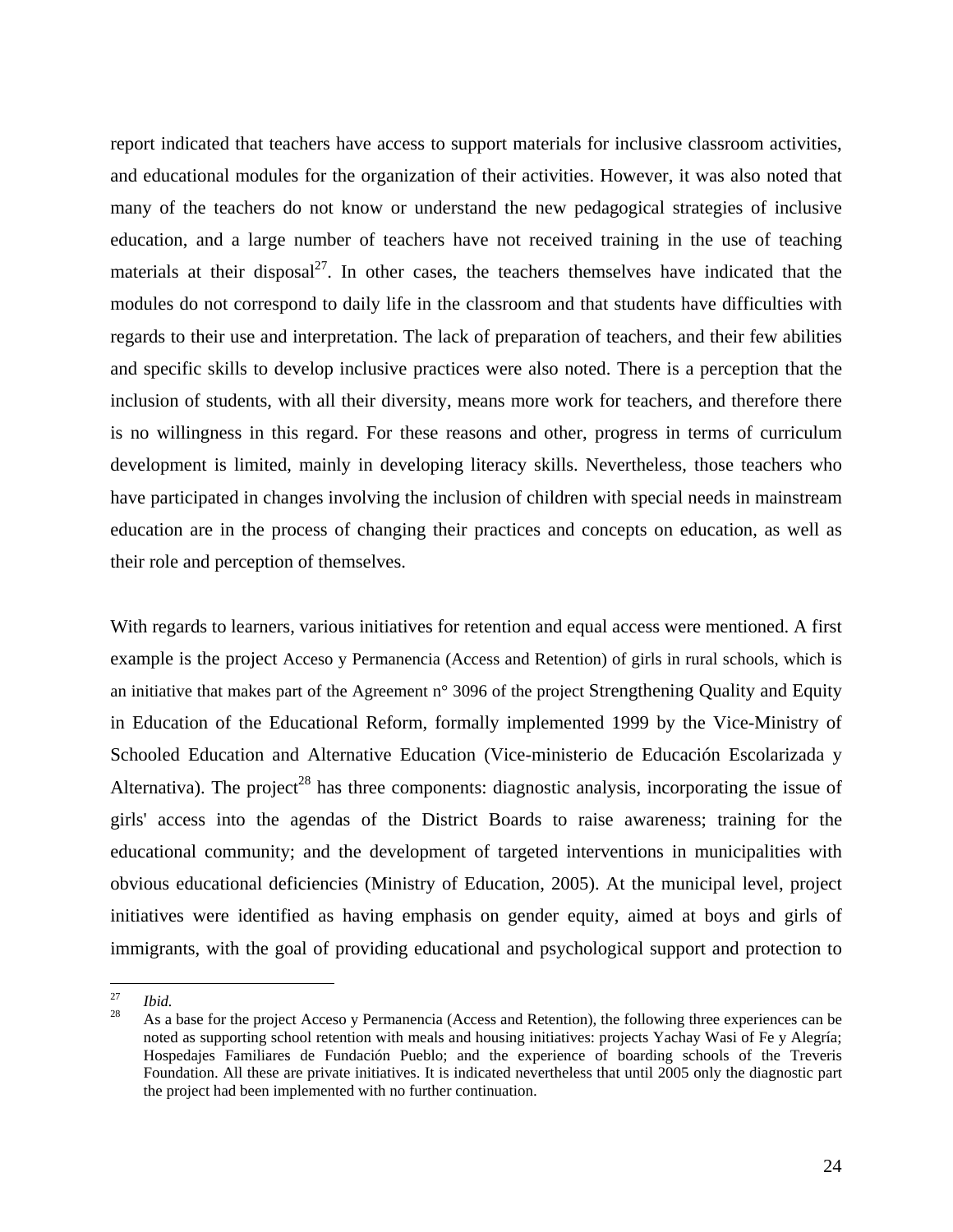children whose parents live outside the country. This is an effort by a municipality of the city of Cochabamba and a group of schools seeking answers to the problems of neglect, performance, and sexual and psychological violence<sup>29</sup>. Other national initiatives were mentioned, such as the National Literacy Program, Software in Aymara and Quechua, the National Digital Literacy Campaign 2007, Labour Certification for occupational groups that organize empirical knowledge and practices, and the curricular design for a competency-based approach: Lifelong Learning Project for Teachers' Technical Training<sup>30</sup>.

 $29\,$ "Currículo e inclusión en el nivel inicial y el primer ciclo de la primaria: Visiones, estrategias, experiencias y buenas prácticas en la Región Andina", Ms. Crista Weise, Universidad Mayor de San Simón, Bolivia, September, 2007.<br>
30 Ministerial power point presentation "Inclusion Educativa" presented by Mr. Jorge Ramiro Tapia Sanz, Vice

Ministro de Educación Superior del Ministerio de Educación y Cultura de Bolivia; International Workshop on Inclusive Education, Andean and Southern Cone Regions, Buenos Aires, Argentina, September 12-14, 2007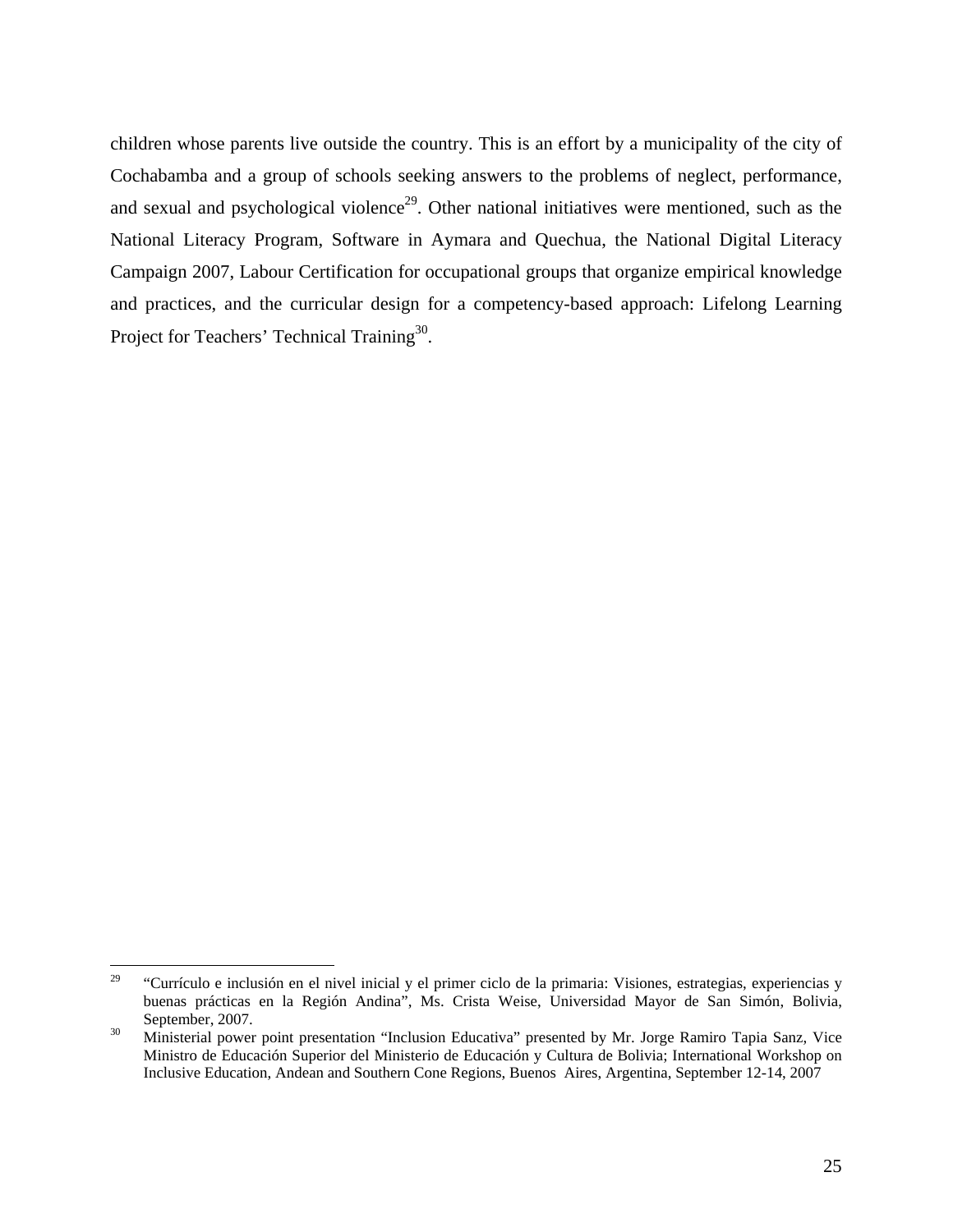# <span id="page-25-0"></span>**2. Colombia<sup>31</sup>**

#### *Approaches, Scope and Content*

In Colombia, the concept of inclusive education is addressed in terms of the improvement of education quality. This is understood as a guarantee that all students have the opportunities to acquire knowledge, develop skills and values needed to live together, be productive and take part in lifelong learning. Such opportunities should not only result from available income but also through a process of educational adaptation to ensure the quality of results and retention in the classroom<sup>32</sup>. Inclusive education in Colombia is understood as well as giving special attention to those vulnerable and susceptible to social exclusion. In the case of Colombia, this refers among other, to populations displaced by violence, indigenous people, working children, children with disabilities and people from rural areas. Education in Colombia still needs to address the fact that educational practices are exclusionary in relation to economic, cultural and racial differences of the population. This exclusion is reflected in social attitudes and behaviours. Thus, inclusion is meant as a mechanism to avoid any kind of discrimination. Some progress was noted in this regard as there is a gradual change of conceptions and practices within some of those educational institutions that continue to encourage discrimination and exclusion. This gradual change comes as a result of teacher training, relevance of the curriculum, and standards. Furthermore, including the family and the educational community also helps to remove barriers to the participation of students in education and society as a whole  $33$ .

<sup>31</sup> Information in this section was adapted from the country report "Colombia. La dificultad para concretar las normas en inclusión educativa", Ms. Gloria Calvo, Universidad Pedagógica Nacional de Colombia, September, 2007; from the power point presentation "COLOMBIA: La dificultad para concretar las normas en la inclusión educativa" presented by Ms. Gloria Calvo; and from the ministerial power point presentation "Política de Calidad Educativa" presented by Ms. Fulvia Cedeño, Ministerio de Educación de Colombia; International Workshop on Inclusive Education, Andean and Southern Cone Regions, Buenos Aires, Argentina, September 12-14, 2007. 32 Ministerial power point presentation "Política de Calidad Educativa" presented by Ms. Fulvia Cedeño,

Ministerio de Educación de Colombia; International Workshop on Inclusive Education, Andean and Southern Cone Regions, Buenos Aires, Argentina, September 12-14, 2007.<br><sup>33</sup> Information in this section was adapted from the country report "Colombia. La dificultad para concretar las

normas en inclusión educativa", Ms. Gloria Calvo, Universidad Pedagógica Nacional de Colombia, September, 2007.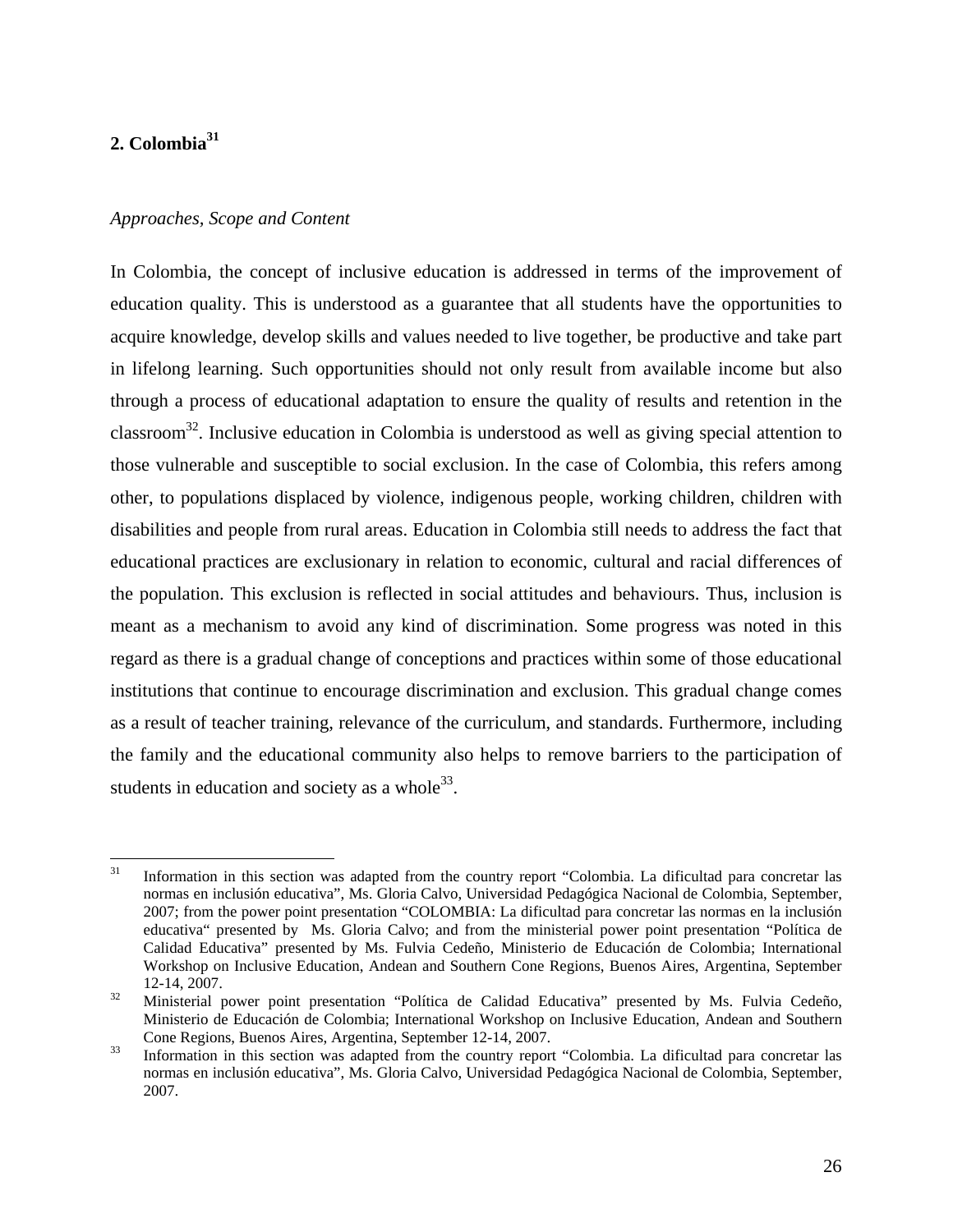## <span id="page-26-0"></span>*Public Policies*

The main objective of the government of Colombia in relation to educational policy is to achieve inclusive education through increased coverage and greater efficiency in spending<sup>34</sup>. There are policies aimed at increasing access and retention in schools. With regards to legal tools for the achievement of inclusion in the educational system, the country report cited the 1991 Constitution and the General Education Act (Act 115 of 1994). Act 115 defines the rights of the disabled in accessing education. Further attention to the disabled population is given in the Civil Code, the Code of the Minor (Código del Menor), the Criminal Code, labour law and social security.

Government projects are focused on providing special attention to the populations displaced by violence, and to indigenous people and Afro-Colombians. The country report noted that Decree 804 of May 18, 1995, states that education for ethnic groups is based on a collective approach where members of the community build an educational project based on their culture, language, traditions and institutions. Since May 2005, the Ministry of Education has been working with representatives of indigenous organizations for the establishment of social agreements such as the special competition for ethno-indigenous teachers, and the merit-based competition for Afro-Colombian and Raizal (raizales) $35$  teachers. Colombia has favoured innovation from local agencies, in order to make proposals relevant to local contexts. However, it was indicated that progress has been made in coverage but that sustainability is difficult<sup>36</sup>. It was noted that one of the greatest weaknesses of the national government is that the increase in coverage has taken place at the detriment of quality.

Special programs are also being established specially in areas receiving displaced populations in order to give continuation to their education. In terms of recommendations, it was emphasized

<sup>34</sup> 

<sup>34</sup>*Ibid.* 35 "The *raizales* are a Protestant Afro-Caribbean ethnic group, speaking the San Andrés-Providencia Creole, an English Creole, and who live in the Archipelago of San Andrés, Providencia and Santa Catalina, the Colombian San Andrés y Providencia Department. They are recognized by the Colombian authorities as one of the Afro-Colombian ethnic groups under the multicultural policy led since 1991 (http://en.wikipedia.org/wiki/Raizal).

Colombian ethnic groups under the multicultural policy led since 1991 (http://en.wikipedia.org/wiki/Raizal). 36 "Colombia. La dificultad para concretar las normas en inclusión educativa", Ms. Gloria Calvo, Universidad Pedagógica Nacional de Colombia, September, 2007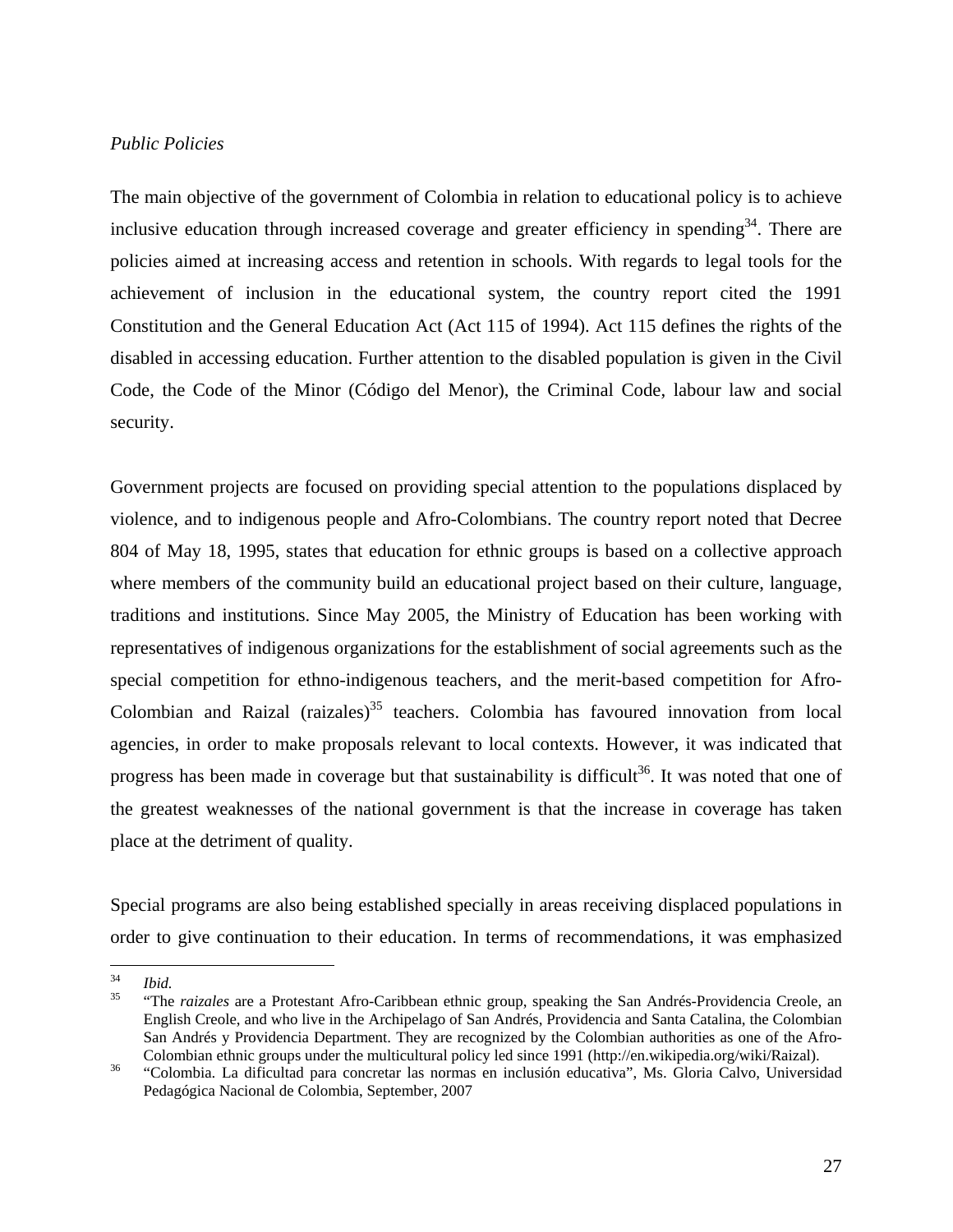how policy guidelines for educational care of vulnerable populations indicate that the Secretaries of Education should monitor and evaluate the ongoing processes of including vulnerable populations, such as displaced populations, back into mainstream education. This should be done in a joint and concerted manner with the communities. It would allow to defining the frequency, plans and strategies for quantitative improvement and the development of process and outcome indicators. Pedagogical processes and achievements and challenges would also be considered.

At the same time, there are policies aimed at strengthening the capacity of local authorities to allow for greater efficiency. According to the country report, the government is carrying out strategies to ensure the efficient use of resources. Act 715 redefines the allocation structure of resources, shifting to a scheme that rewards the number of students served. A recent reform involving transfers<sup>37</sup> also requires a consensual definition of priorities to serve the people based on their individual needs. The country report indicated that the impact of this transfers' innovation depends on the coordination of the central, departmental and municipal authorities to adapt their technical, administrative and financial structures to the new conditions. It also requires a greater commitment on behalf of the State for the timely transfer of necessary resources. Additionally, it was noted that with the decentralization processes in the education system, local authorities, departments and municipalities assume educational, financial and administrative responsibilities. The Ministry of Education has developed legal norms and action plans to strengthen government agencies, territorial and local mayors' offices, Secretaries of Education, educational centres, and organizations and individuals, to provide educational opportunities to disadvantaged populations while taking into account their particular needs. For example, the Secretaries of Education seek to strengthen local authorities and guide their actions for timely and proper attention to vulnerable populations. The aim is for local authorities to proceed with the assignment of teachers, and the coordination of necessary actions to identify vulnerable populations.

However, while there have been reforms in Colombia as a consequence of decentralization, some contend that this has not meant an improvement in the managerial effectiveness of local

 $\overline{a}$ 

 $37$  Money that the central State assigns to regions to cover the expense of education and health.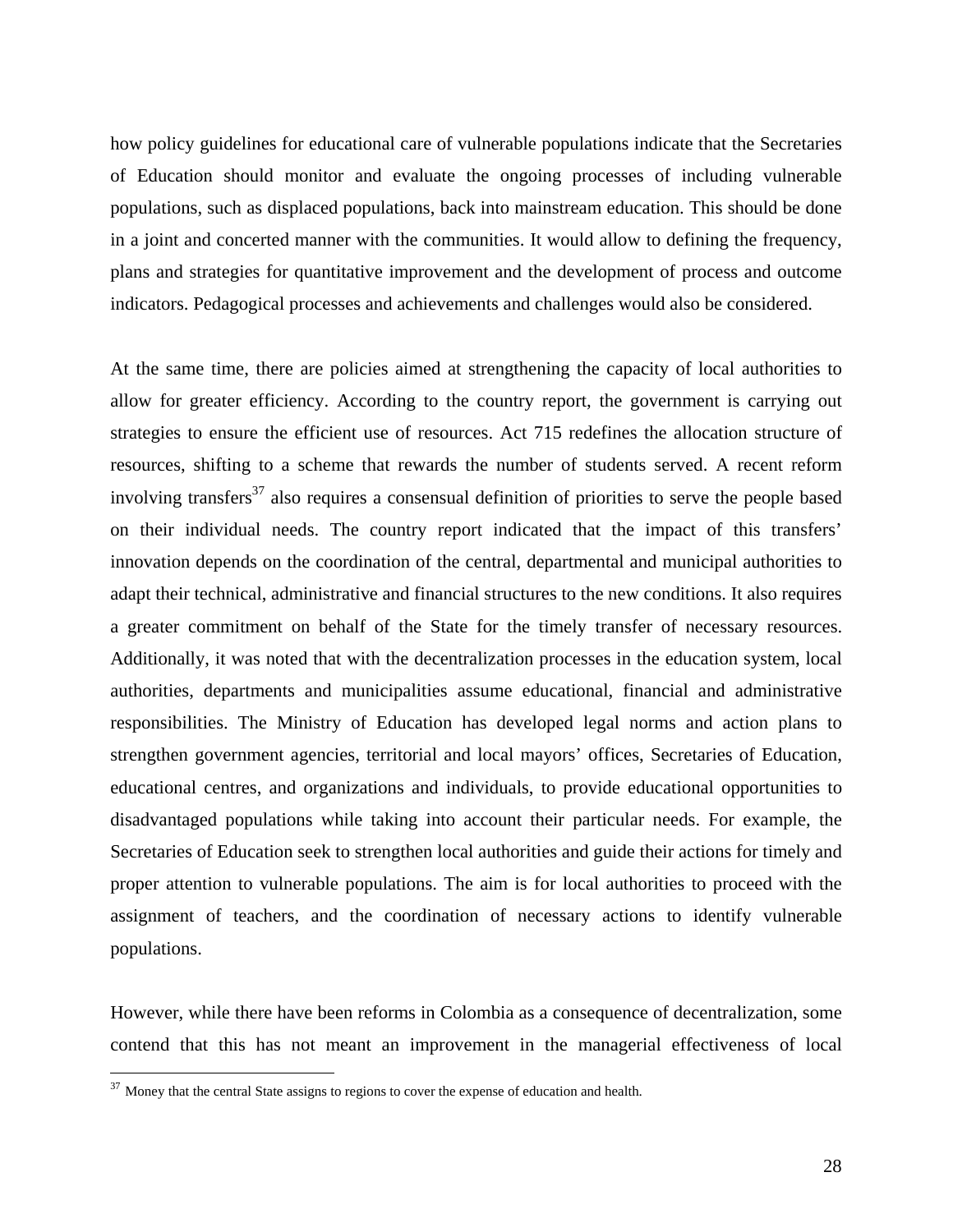<span id="page-28-0"></span>authorities<sup>38</sup>. This is because while, on the one hand, the education sector is characterized by a multiplicity of actors, there is little coordination between the entities, accompanied by a duplication of functions and a lack of effective and efficient management. This indicates that it is necessary to identify gaps and strengths in policy coordination and continuation, as well as provide educational information on which to base the design and implementation of such policy.

At the same time, the Ministry of Education<sup>39</sup> noted that management tools have been proposed. These are conducive to inclusive education, such as the Plans for Institutional Improvement  $(PMI)^{40}$ , Improvement Support Plans  $(PAM)^{41}$  and the Institutional Educational Project  $(PEI)^{42}$ . The Ministry of Education<sup>43</sup> also indicated that the state recognizes education as a right, and highlighted the importance of education's decentralization, institutional educational projects, and the National Council for Economic and Social Policy documents (CONPES). In terms of recommendations, the country report highlighted that a collaborative effort under the Social Solidarity Network, involved ministries in the social sector and agencies of international cooperation in the provision of services to displaced populations.

# *Systems, Links and Transitions*

With regards to curricular changes in Colombia, flexibility was highlighted as crucial. Act 115 of 1994 indicates that the institutional educational projects for ethnic groups should define academic

<sup>38</sup> 38 "Colombia. La dificultad para concretar las normas en inclusión educativa", Ms. Gloria Calvo, Universidad Pedagógica Nacional de Colombia, September, 2007.

<sup>&</sup>lt;sup>39</sup> Ministerial power point presentation "Política de Calidad Educativa" presented by Ms. Fulvia Cedeño, Ministerio de Educación de Colombia; International Workshop on Inclusive Education, Andean and Southern Cone Regions, Buenos Aires, Argentina, September 12-14, 2007. 40 Planes de mejoramiento institucional, Institutional Improvement Plans (PMI), a tool used to guide the

educational institution, based on the results of external evaluations, context conditions, human talent profile, students' profiles, curricular axes, applied methodologies, and resources. 41Planes de Apoyo al Mejoramiento (PAM), Improvement Support Plans, managerial tool for Secretaries of

Education to plan, design, monitor, and evaluate actions. Under this modality, the educational institution assures that inclusion is at the core of their development, reorienting their pedagogical and management processes.<br><sup>42</sup> Los Proyectos Educativos Institucionales (PEI); the Institutional Educational Projects (PEI) provide a

mechanism for consensus regarding the priorities and requirements of educational management, engaging the community in its monitoring and accomplishment, allowing for modifications in the school calendar, and for definitions of didactic strategies according to the students' characteristics.<br>
"Colombia. La dificultad para concretar las normas en inclusión educativa", Ms. Gloria Calvo, Universidad

Pedagógica Nacional de Colombia, September, 2007.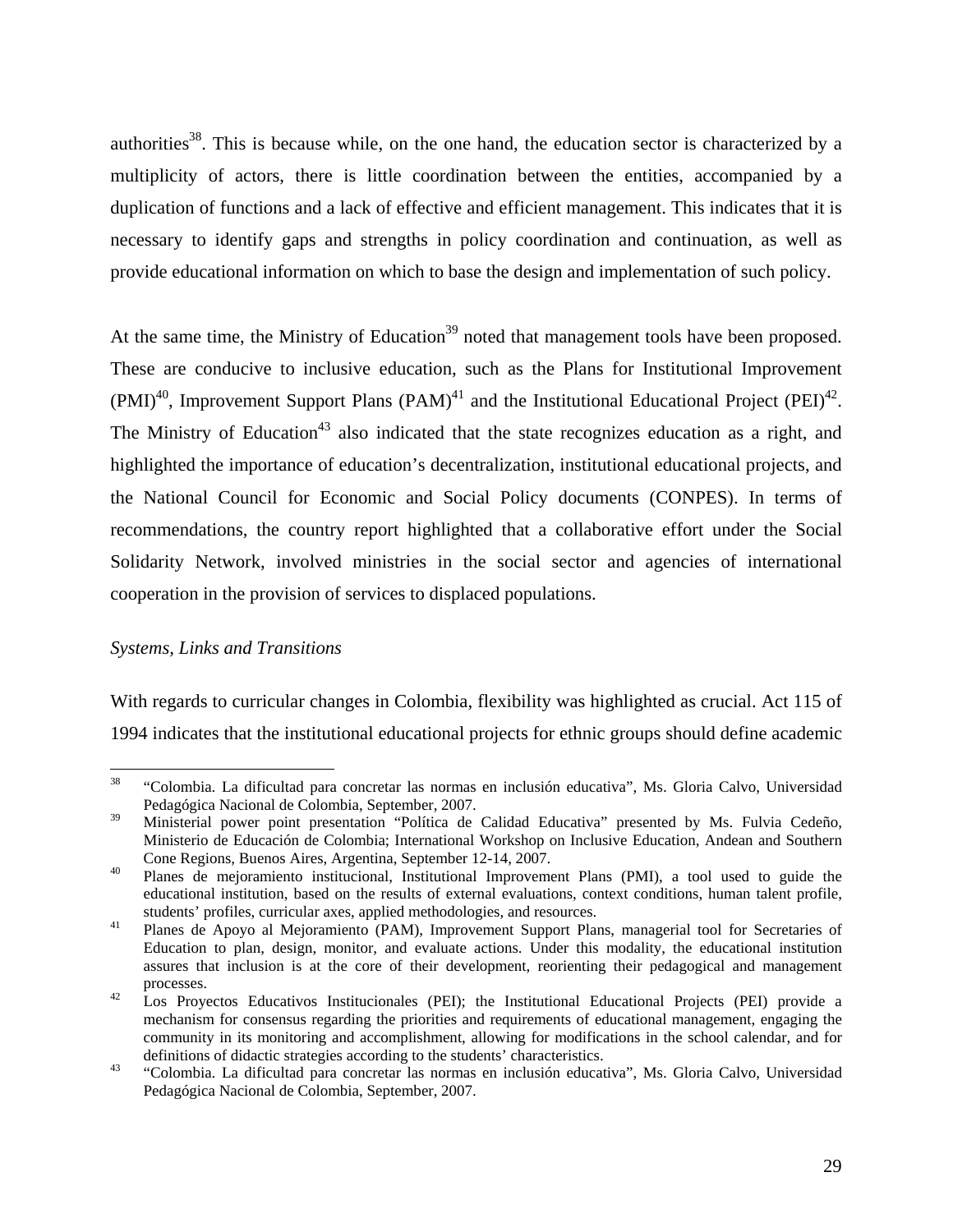calendars according to individual working methods, ecological calendars, individual conceptions of time and space, and respective geographical and climatic conditions<sup>44</sup>. The Ministry of Education brought attention to experiences that have integrated the concept of inclusion into curricula, to different teaching methods, and to the development of skills. It also underlined the need for inter-sectoral partnerships to encourage inclusive practices. For example, in the case of pre-school education, Decree 2247 of 1997 states that the curricular processes are to be developed through the implementation of fun educational projects and activities. These take into account the integration of the dimensions of human development, the pace of learning, the needs of children with disabilities or exceptional talents, and the ethnic, cultural, linguistic and environmental characteristics of each region and community. In addition, the country report stated that flexible educational models have been implemented, along with teaching and learning materials and educational baskets. Training of officers, directors and teachers through flexible models on how to cater to vulnerable populations was also implemented as part of the curricular reform<sup>45</sup>.

In terms of challenges encountered by curricular changes of inclusive education, the country report also noted that there is a lack of awareness on the part of parents about the purpose and importance of inclusive education, which hinders the entrance of special needs students in mainstream schools. Additionally, the extremely regulated evaluation of standards and competencies that guide education in Colombia, exclude people with disabilities, because it does not take into account differences in learning needs. Cultural ignorance or tolerance regarding diverse students generates violence<sup>46</sup>. For example, teachers sometimes tie the hands of a deaf child to prevent him/her from making signs and force him/her to talk; there are cases in which they also prevent the indigenous learners from speaking their language, or impose literacy and ignore artistic skills. It was also noted that a link is missing between the national curricular guidelines and their application in school. Moreover, it is necessary to disseminate successful experiences, to support the generalization and durability of curricular innovations.

 $44$  $\begin{array}{cc}\n^{44} & \text{Ibid.} \\
^{45} & \text{II} & \text{II}\n\end{array}$ 

<sup>45</sup>*Ibid.* <sup>46</sup> *Ibid.*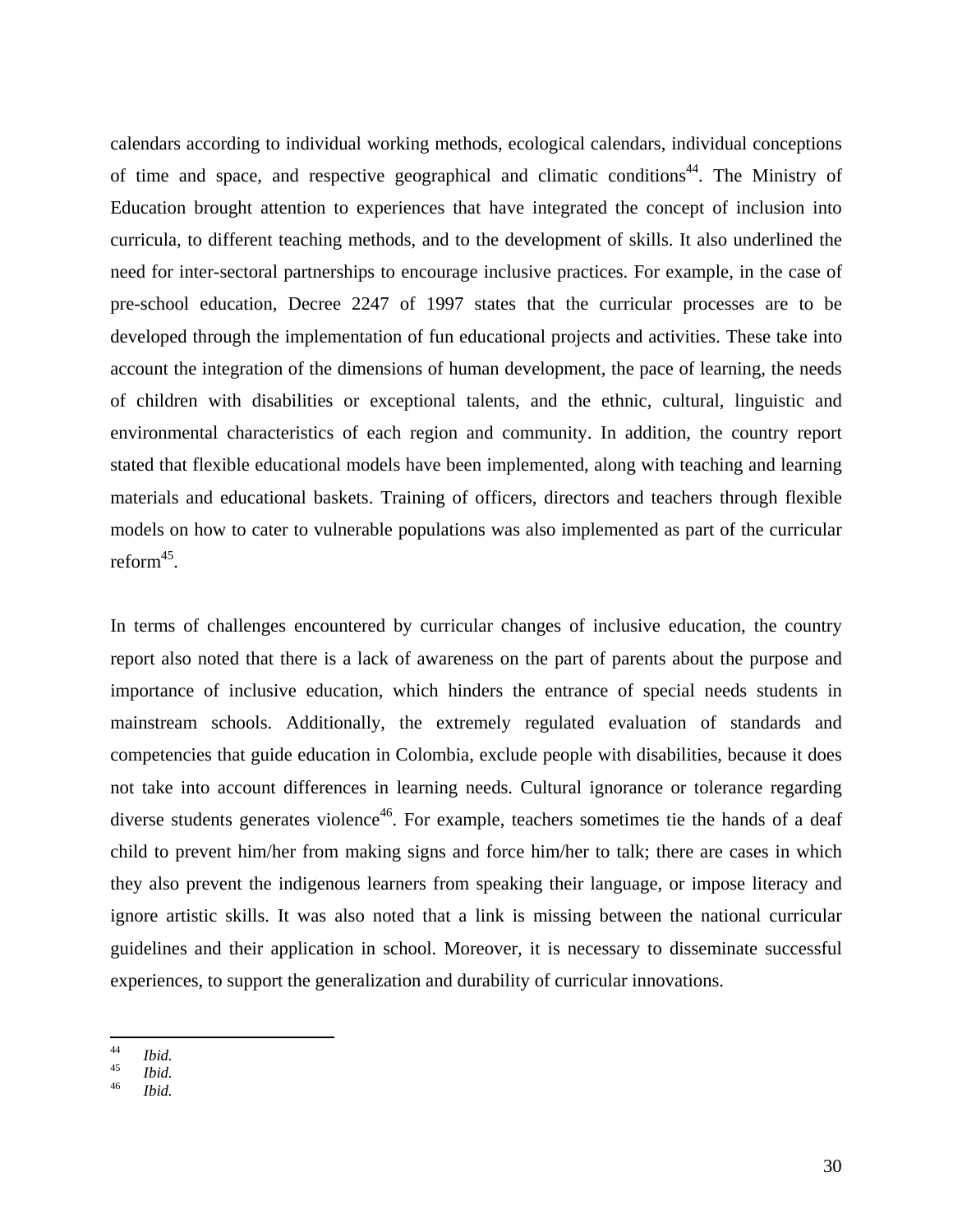<span id="page-30-0"></span>A number of recommendations were put forth to address curricular change. According to the guidelines of educational policy for inclusion, educational institutions or centres designated to cater to students with special needs should include in their PEI, the guidelines for the care of these students as well as have the relevant specialized support. The inclusive education policy guidelines suggest that the local authorities should use flexible educational models for educational care. Accordingly, there is a need for identifying relevant educational models, which take into account the characteristics of the populations and, to the extent possible, are the result of consensus with those same populations. This in turn allows for changes to the school calendar, defining teaching strategies based on the characteristics of the students, emphasizing the curriculum, and so on.

The links between school and society were also illustrated. The Ministry of Education conducts cross-cutting initiatives with the goal of reducing the social, health or infrastructural factors that represent a risk for educational inclusion. In this regard, the Ministry implements programs for school transport – especially in areas with difficult access, school infrastructure projects, and school feeding programs to encourage performance and retention of students.

# *Learners and Teachers*

The need for teachers to address the diverse needs of different populations was emphasized. In order to address the diverse needs of learners, the Ministry of Education appoints teachers belonging to vulnerable populations and trains them on relevant issues to cater to these populations. Teachers are trained in subjects related to pedagogical tools and develop skills for living together. The workshops on teaching tools are conducted in training sessions and cover, for example, the following topics: Human Rights, Culture of Peace, Sexual and Reproductive Health, Pedagogical Tools, Citizenship Skills, and Personal Skills<sup>47</sup>.

One of the challenges faced by teachers is that educational institutions, including schools and training institutions are not well prepared in addressing children's diverse needs through their

 $\overline{47}$ 47 *Ibid.*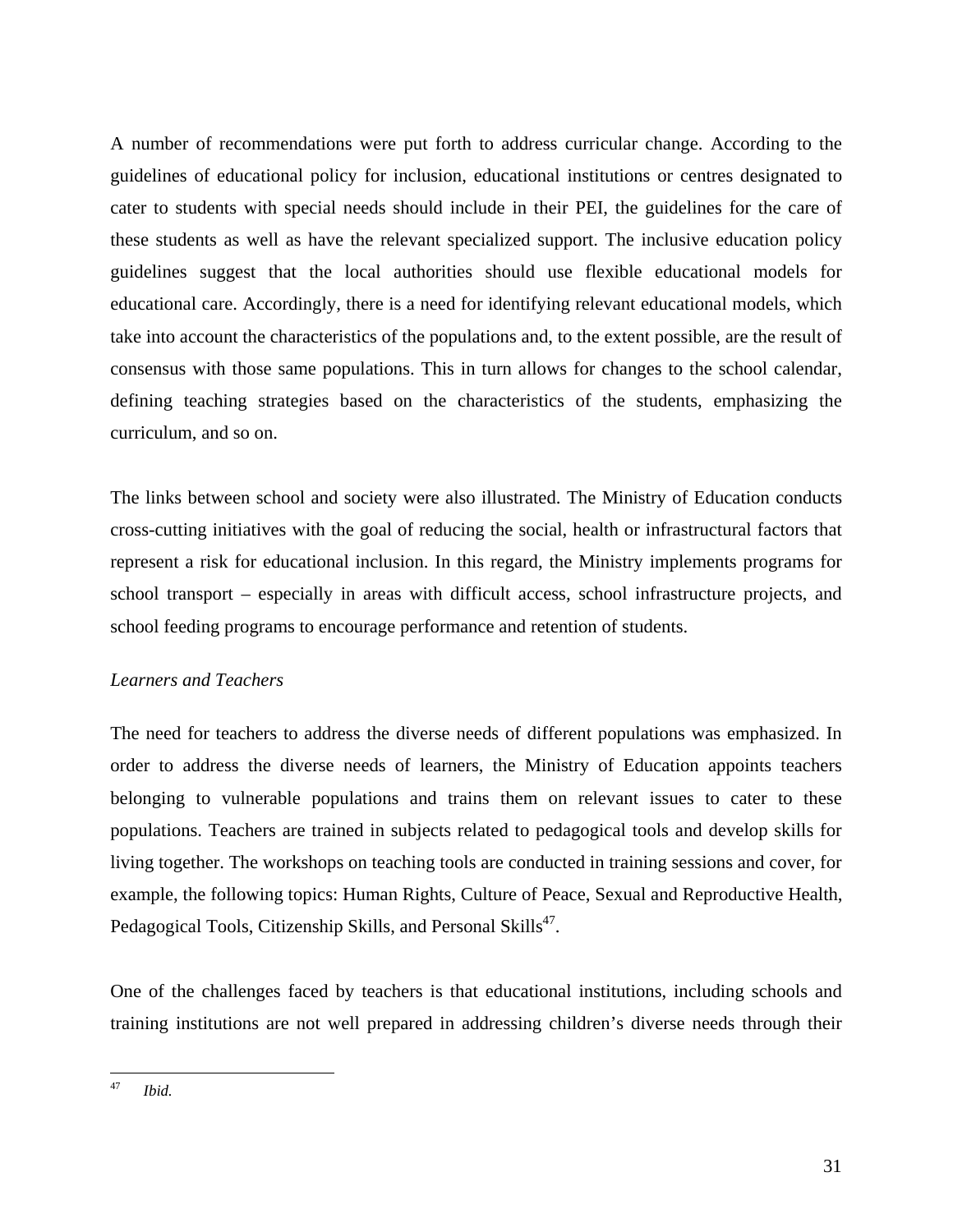curriculum, programs and practices. Consequently, many teachers complain about the presence of, for example, children with special educational needs because they do not know how to teach them. Another challenge is addressing the needs of vulnerable populations, especially displaced persons. To address this challenge, the country report indicated the importance of Decree 2562 of November 27, 2001, which states that local authorities should develop training programs for teachers catering to the displaced population. Teachers appointed by local authorities, supported by the Secretaries of Education, can also help overcome this challenge. They can propose curricular adjustments, develop and implement flexible educational models, create teaching and learning materials, define educational baskets of tools, and train officials, principals and teachers.

With regards to learners, some best practices were noted in relation to all children in general, but particularly to displaced populations and to children with disabilities. For example, the following two pilot projects were highlighted as aiming to further develop the learning processes of students: Circles of Learning, which is project that adapts the New School model to the characteristics of displaced populations; and the *modelo relacional*, a model based on methodologies and innovative learning tools developed by Julio Fontán and Co. Ltd., and implemented in educational institutions in Bogotá (Cundinamarca) and Medellín (Antioquia). The latter project is based on a constructivist and systemic approach, with an individualized curriculum that seeks to make students autonomous in their learning processes. Another best practice with regards to the care of pupils is the experience of Promundo Activo<sup>48</sup>, a project located in the city of Cundinamarca since 2001. The program works with displaced people registered with the Social Solidarity Network, providing them with nutritional and psychosocial care. Linked to the filed training practices of the Superior Normal School (Escuela Normal Superior), Promundo Activo develops art workshops, productive projects and the Batuta programme. The productive projects link families with the school, encouraging them to pursue an additional income for the household. The Batuta program increases the cultural capital of student by incorporating music in their educational development.

<sup>48</sup> 48 Ministry of Education (2005a), pp. 47-51, as quoted in "Colombia. La dificultad para concretar las normas en inclusión educativa", Ms. Gloria Calvo, Universidad Pedagógica Nacional de Colombia, September, 2007.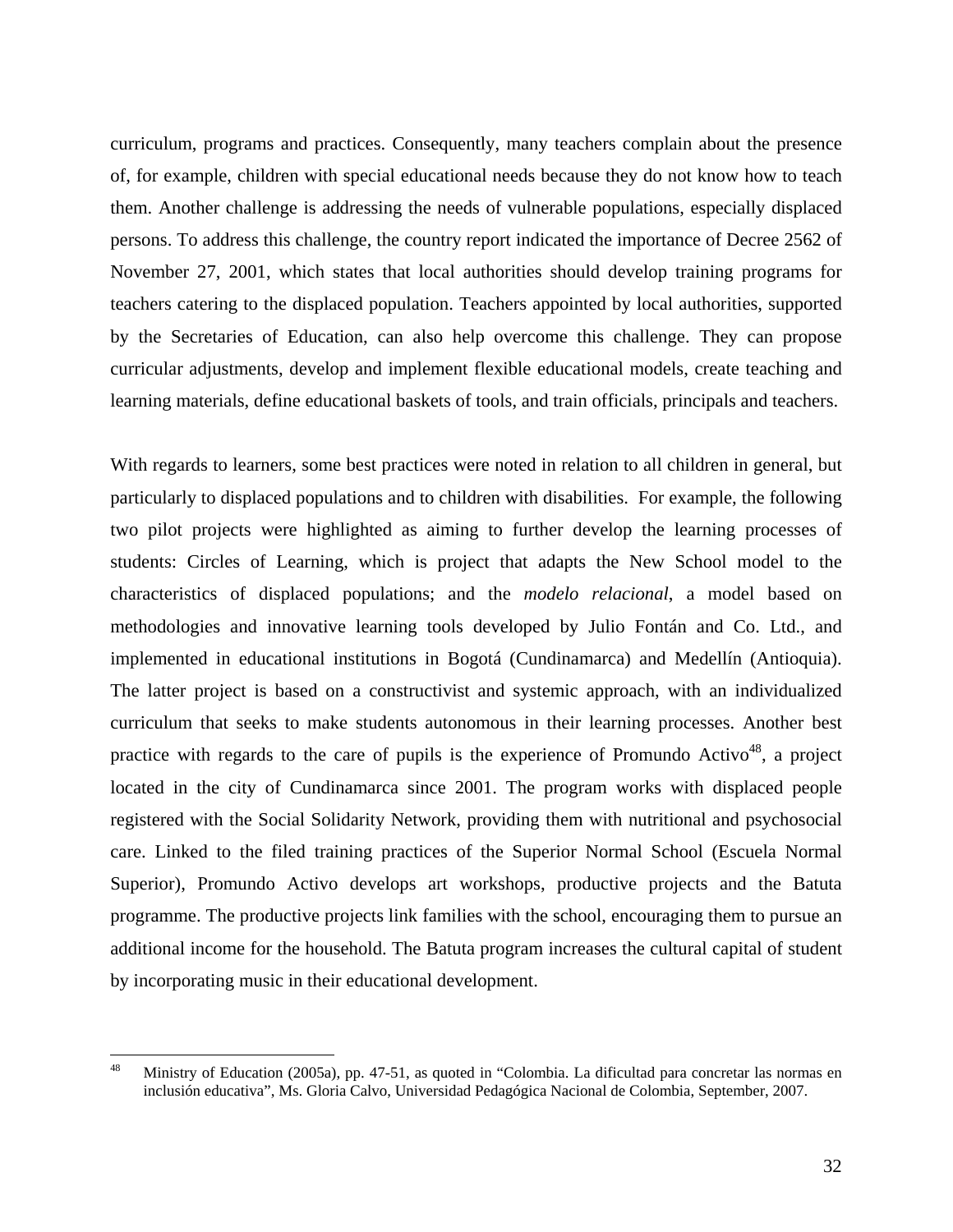Another experience working with displaced populations is the 'La Salle School for Peace and Life'49 (Escuela La Salle para la Paz y la Vida) of the city of Villavicencio (Meta). This project's objective is to rekindle in the population confidence in the future and to reduce the fear related to their displacement. This school-based project includes in the children's plans of study bilingualism, pastoral, physical education, language, mathematics, and promotes the continuity of education by training parents in the school community. Furthermore, the country report cited the experience 'For a School of All and for All'<sup>50</sup>, located in the city of Galap (Atlantic). For the past 3 years, this program for people with mental retardation, autism and physical limitations has been aimed at pre-school and primary levels. It combines attention to disability with attention to ethnic diversity, such as indigenous populations from the rural area of Paluato, African descendants and families displaced from the Sierra Nevada de Santa Marta. It is an educational model with effective purposes, seeking to generate a change in attitude in relation to 'the other'. The experience illustrates an educational effort with intercultural emphasis, which addresses diversity through unconventional educational strategies. Finally, the country report mentioned the work undertaken by the Technical Institute Francisco José de Caldas (INTEC) of Supia (Caldas) with indigenous peoples, Afro-Colombians, and groups with special educational needs. Teachers work where these groups live and, seek to understand and address the roots of the student's cultural environment, in addition to providing a quality education that will provide opportunities to access university and technical education.

<sup>49</sup> 49 Ministry of Education (2005a), pp. 52-26, as quoted in "Colombia. La dificultad para concretar las normas en inclusión educativa", Ms. Gloria Calvo, Universidad Pedagógica Nacional de Colombia, September, 2007. 50 Ministry of Education (2005a), pp. 91-94, as quoted in "Colombia. La dificultad para concretar las normas en

inclusión educativa", Ms. Gloria Calvo, Universidad Pedagógica Nacional de Colombia, September, 2007.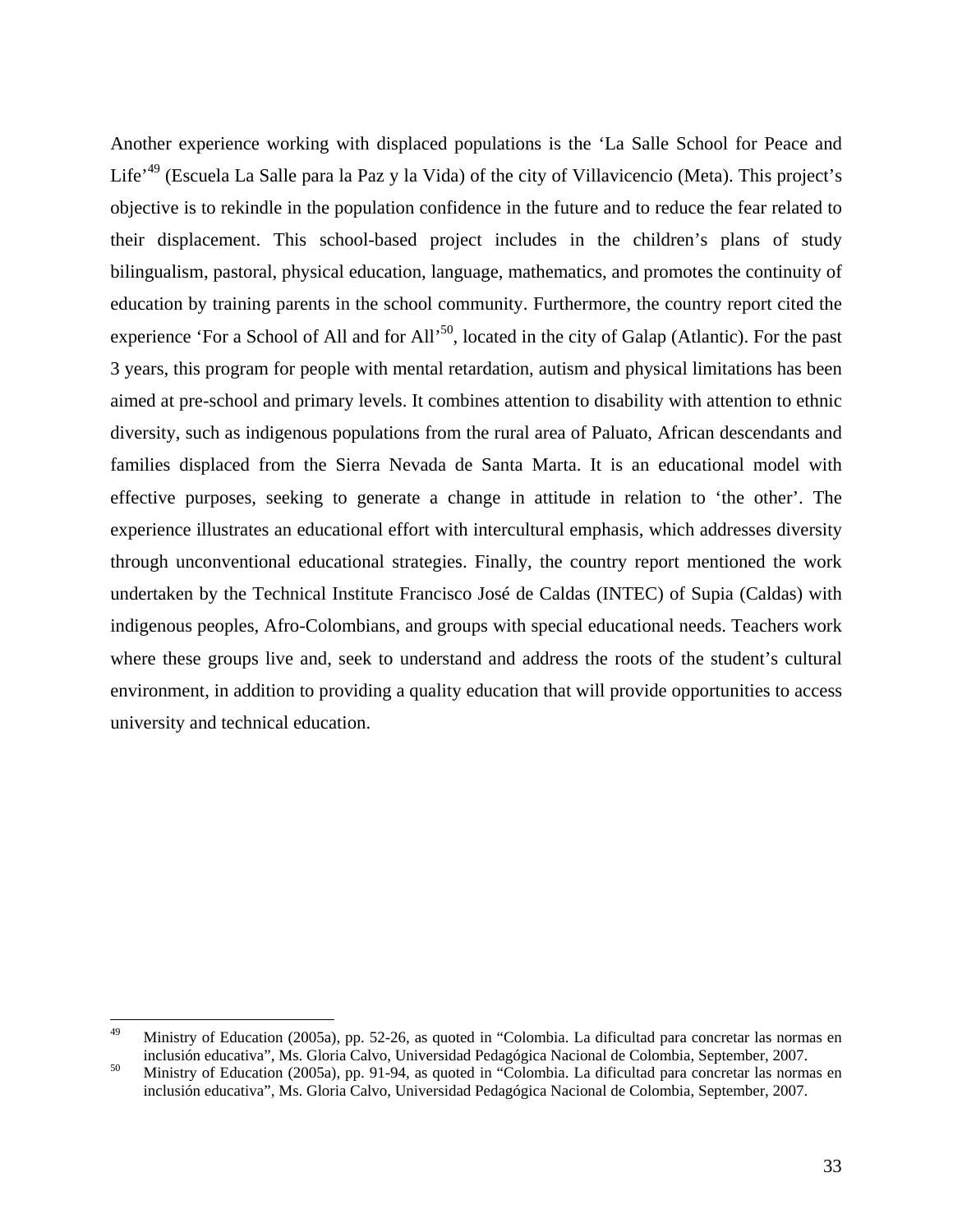# <span id="page-33-0"></span>**3. Ecuador 51**

#### *Approaches, Scope and Content*

The concept of inclusive education in Ecuador encompasses several approaches including social inclusion, inclusive education as quality EFA, integration, and special education<sup>52</sup>. The protection of the right to quality education for all persons, and the expansion of educational coverage to vulnerable groups is one of the main objectives of Ecuador's education policy. The reflection on inclusive education objectives in Ecuador is evident when various perspectives are exchanged in relation to the purpose of education, teaching and learning processes, the role of educators and their relation to the individual within a tolerant community. These aspects are addressed with the aim of opposing the practice of discrimination, rejection, exclusion or labelling in the educational field. Predominantly, inclusive education is related to the concept of special education and integration. According to the country report, special education considers inclusion as the education that must be provided to children and youth with disabilities within the regular schools; those children and youth with severe disorders should be integrated into special education institutions. Also, another approach that has developed in recent years refers to the inclusion of all social groups excluded for cultural and economic reasons, specifically ethnic minority groups, indigenous and Afro-Ecuadorians, children with disabilities, street children, working children, hospitalized children, rural migrants groups, refugees from neighbouring countries, prison population (children living with their mothers in prisons) children with HIV, teenage mothers, and women. This social inclusion approach of inclusive education considers that everyone must participate equally in the benefits that societies offer and require today, namely health, education and welfare.

<sup>51</sup> 51 Information in this section was adapted from the country report "Currículo e inclusión en el nivel inicial y el primer ciclo de la primaria: Visiones, estrategias, experiencias y buenas prácticas en la Región Andina. El caso de Ecuador", Mr. Carlos Jiménez, Ministerio de Educación de Ecuador, September 2007; and from the power point presentation "Educación Inclusiva" presented by Mr. Carlos Jimenez; International Workshop on Inclusive Education, Andean and Southern Cone Regions, Buenos Aires, Argentina, September 12-14, 2007. 52 "Currículo e inclusión en el nivel inicial y el primer ciclo de la primaria: Visiones, estrategias, experiencias y

buenas prácticas en la Región Andina. El caso de Ecuador", Mr. Carlos Jiménez, Ministerio de Educación de Ecuador, September 2007.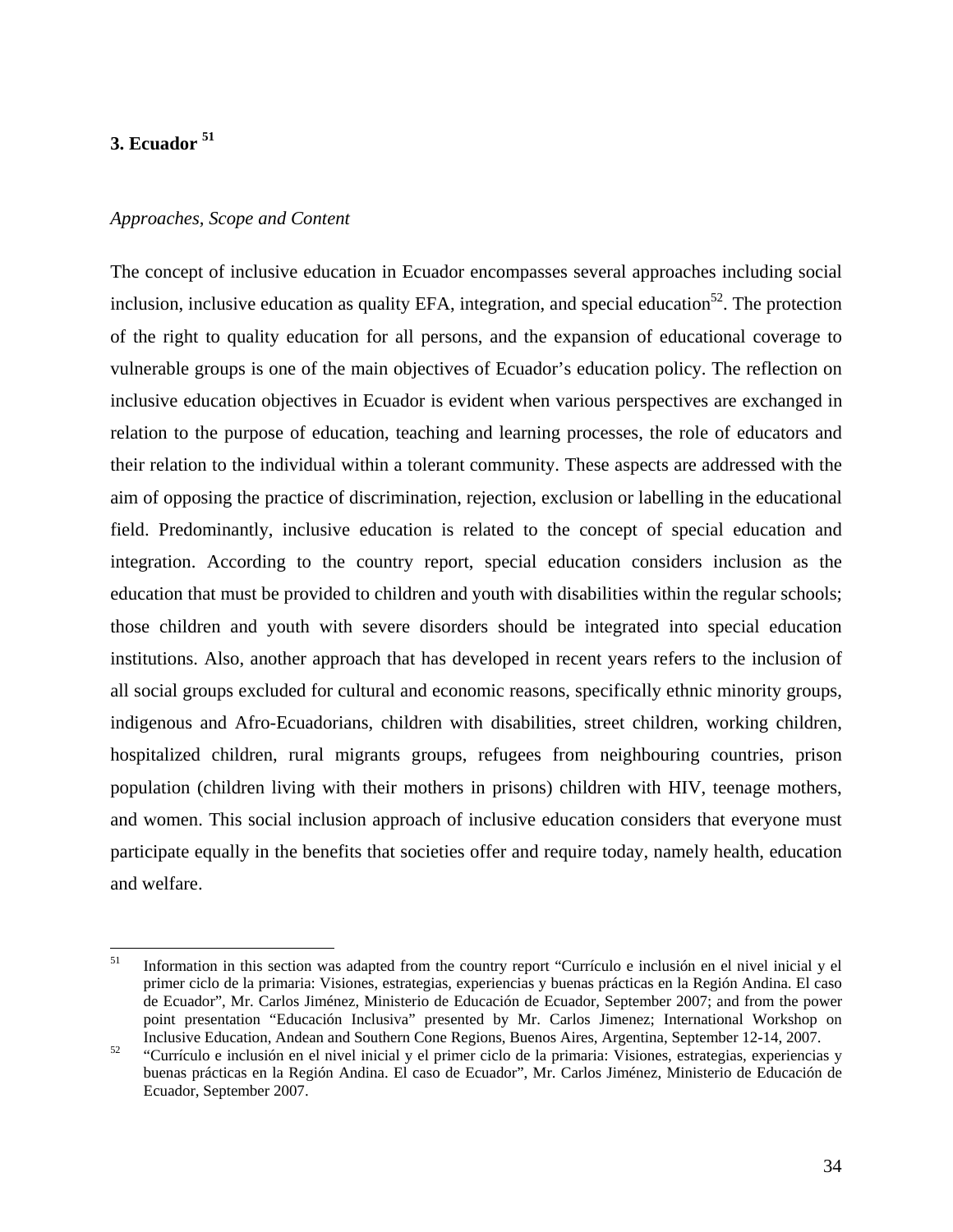#### <span id="page-34-0"></span>*Public Policies*

Ecuador's public policy, including that related to education, focuses mainly on vulnerable social groups. At the institutional level, state agencies have been created to address social inclusion and special education such as the newly created Ministry of Economic and Social Inclusion, the National Division of Special Education, the technical administrative body of the National Directorate of Mainstream and Special Education, which in turn depends on the Assistant Secretary-General of Education. Ecuador has endorsed a number of conventions, which have been ratified in national legislation, in support of inclusive education. According to the country report, in the 1990s, Ecuador adhered to international agreements on Education for All, giving way to the preparation or amendment of various legal instruments for educational inclusion. During this decade, the General Regulation of the Law on Education (Reglamento General de la Ley de Educación) was established, which was implemented through the Regulation of Special Education, referring to the attention that should be given to the special educational needs of vulnerable or excluded groups. A programmatic effort of inclusive education relates to Ecuador's Ten-Year Plan for Education, approved by referendum in November 2006. This plan sets several targets such as the universalization of education starting from 0 to 5 years of age, the universalization of basic general education for grades 1 to 10, and the removal of barriers to access education, ensuring free education, increasing the retention rate, and guaranteeing school meals. The country report indicated that implementation of the Plan requires an annual increase of 0.5% in participation of the education sector in the GDP, until 2012, or at least 6%; if not, the Plan will not be successfully implemented. In this regard the government has included the Ten-Year Plan in its Government Plan until 2011. Unfortunately, according to the country report, policies of inclusive education face the challenge of allocated resources not materializing in operational terms. This challenge highlights the need for a more transparent and effective coordination at political, economic and technical levels. Finally, the education system in Ecuador was addressed as highly centralized and inflexible, and in need of improving coordination among all educational actors across all levels.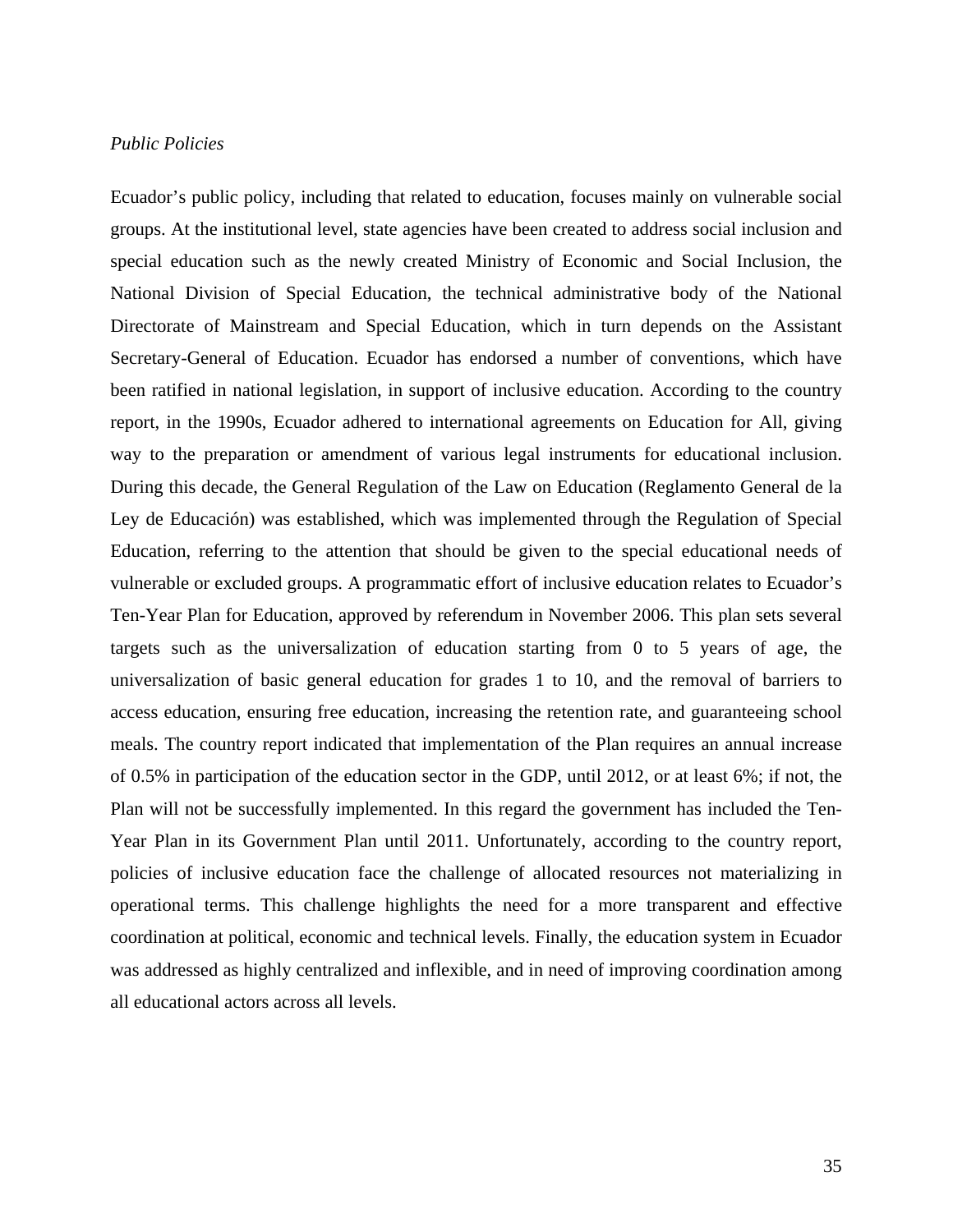## <span id="page-35-0"></span>*Systems, Links and Transitions*

The need to further clarify the relationship between policy and implementation regarding practices of special education and integration is important in Ecuador<sup>53</sup>. Under the Rules of Special Education, all schools must accept children and youth with disabilities. However, it was noted that inclusion is not met in practice, leaving it up to the will of school authorities to take in these learners. One a more positive note, the country report indicated that institutions of special education and teachers in mainstream schools are working with children with disabilities, using the general education curriculum but making adjustments according to the needs of the student. To exemplify, the country report mentioned success stories of general education institutions that cater to students with special needs. Accordingly, they set up, within their institutional education projects, care for special educational needs in order to increase the external and internal support required, such as diagnostic and counselling centres, and teachers for psychological support. However, the country report indicated that there is not much evidence of this adaptation process. On the other hand, it was noted that at a tertiary level of education, universities receive persons with disabilities in their classrooms, for which they have adapted their infrastructure and curricula.

In terms of transitions between the various levels of education, it is important to note that most schools in Ecuador were referred to as offering only one level of education<sup>54</sup>. This practice hinders the transition between pre-school, primary and secondary schools. This dilemma applies to mainstream students as well as to students within special education settings. Additionally, transitions from one educational level to another are not smooth or cohesive as the educational frameworks used vary in their overall purpose. The pre-school level gives emphasis to the emotional development of students; in primary school, the child must attend another school and receive an education that prioritizes the development of skills and content; at the secondary level,

<sup>53</sup> 

<sup>53</sup>*Ibid.* 54 Power point presentation "Educación Inclusiva"; Mr. Carlos Jimenez; International Workshop on Inclusive Education, Andean and Southern Cone Regions, Buenos Aires, Argentina, September 12-14, 2007.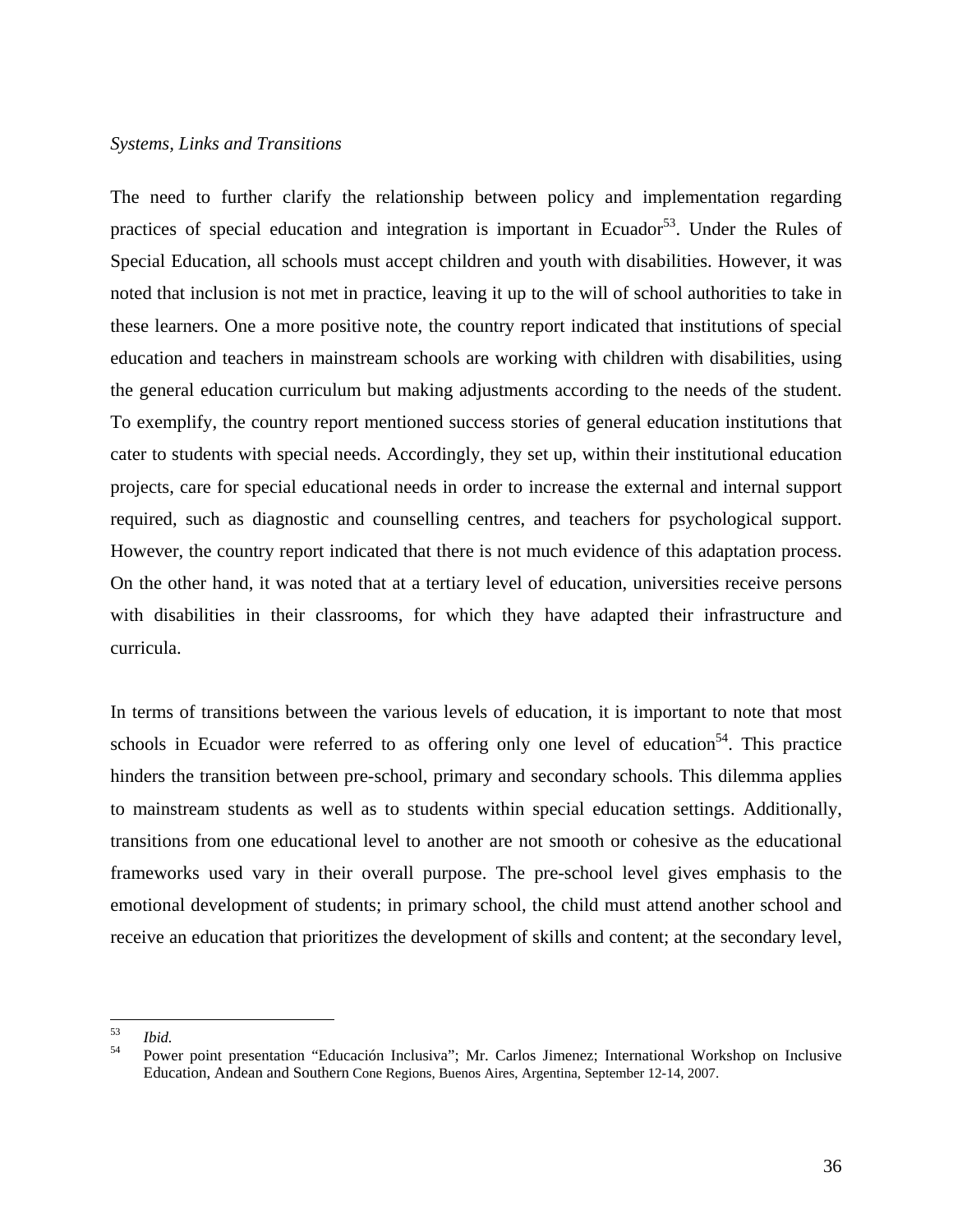each teacher is responsible for a subject and the student has the responsibility to learn what the teacher "dictates".

With regards to curricular change, the Consensual Curriculum Reform for Basic Education of 1996 (Reforma Curricular del Programa Nacional de Educación Básica) gave way to a new curriculum for ten years of compulsory basic education including three school levels: preschool, primary education and the basic cycle. Along with this new curriculum, the Directorates for Early Education, Basic Education and Secondary Education were created. In 1992, the Congress recognized the importance of intercultural bilingual education, giving way to the National Directorate of Bilingual Intercultural Education (DINEIB), whose function it is to develop an education system that takes into account the socio-cultural, linguistic and economic characteristics of indigenous populations<sup>55</sup>. In addition, the Curriculum Reform of 1996 defined basic skills and the minimum requirements for each level of basic education and for each subject of the curriculum. However, pedagogical practices in the classroom have not changed and it becomes apparent that most schools use methodologies based on repetition and memorization of the contents<sup>56</sup>. The country report also indicated that an ongoing secondary education reform includes training in topics such as education for life, for democracy and peace, and for thought development. Importance in this reform is also given to science and research, autonomy, and educating within diversity. Challenges of curricular change pointed out to the absence of strategies for monitoring and following up on the implementation of curriculum reforms<sup>57</sup>. There is also a lack of regular assessments of the quality of education, which hinders the building of educational standards and knowledge about the progress in implementing any reform.

# *Learners and Teachers*

Teacher training was signalled out as in need of considerable attention for all purposes of education. In regards, to special education, the National Division of Special Education provides training for regular teachers on special educational needs and support their development of skills

 $55$ 

<sup>55</sup>*Ibid.* <sup>56</sup>*Ibid*. 57 *Ibid.*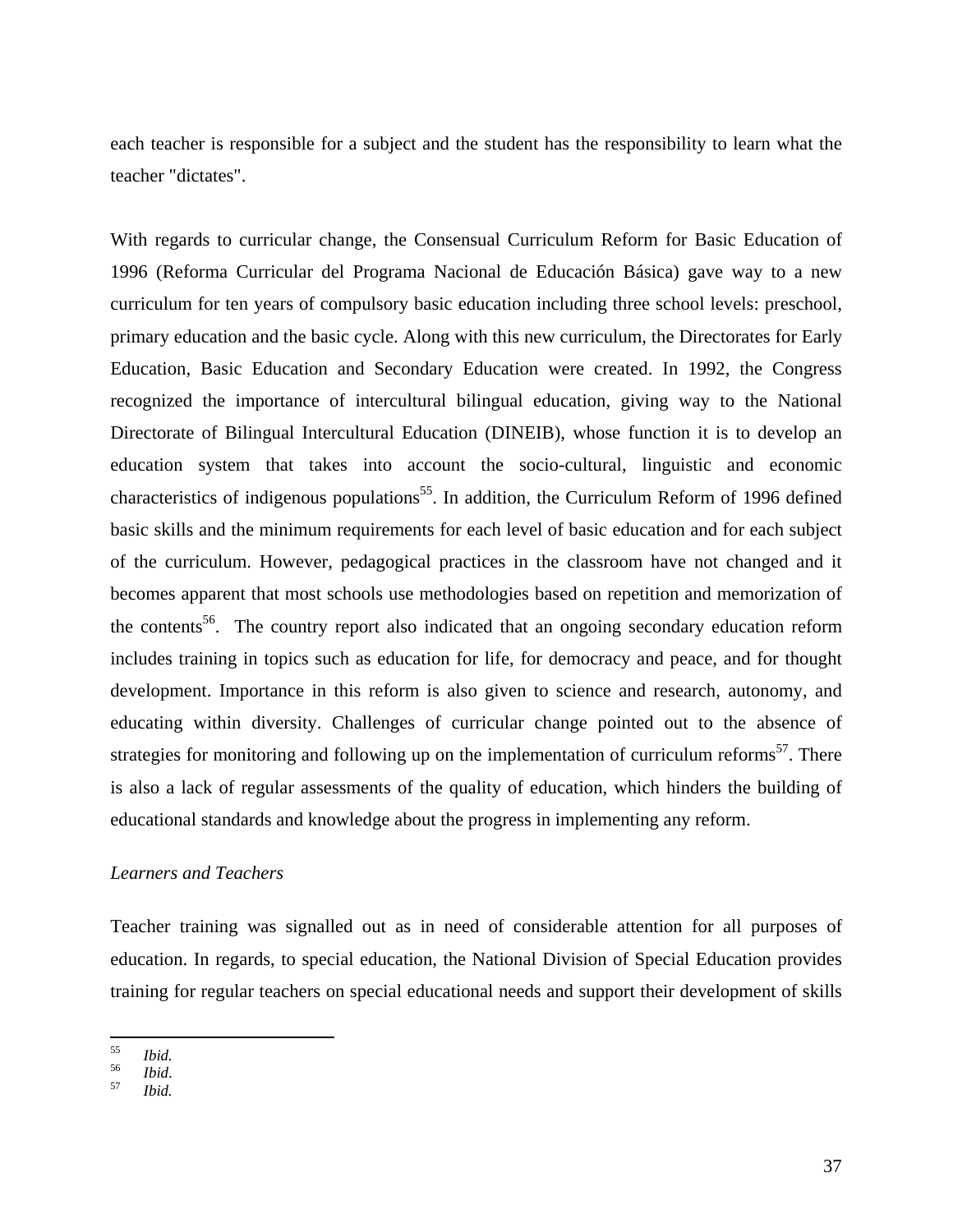to formulate curricular changes. However, teachers in service must complete 120 hours of training and refresher courses to move up a level. Only a small percentage of teachers attend training seminars and most of them are from preschool and elementary education<sup>58</sup>. In parallel, the teachers' union also organizes its own workshops. At the same time, another challenge for teacher training is the fact that pre-service teacher training is not compatible with new proposals of curricular reform. There have been calls for teachers to promote active and participatory teaching, meaningful and cooperative learning, development of critical thinking and creativity; however, teachers are not prepared to undertake these new approaches. This highlights the need for comprehensive policies for training, incentives, and establishing a system for evaluating performance. The country report also noted challenges in terms of improving the professional and living conditions of teachers. Although the salary level depends mainly on seniority and the area of service, and a professor in rural areas receives a higher salary than a professor of an urban area, rural teachers tend to migrate to urban centres due to better living conditions.

With regards to learners, the country report pointed to educational initiatives focusing on learners under the initiative of bilingual and intercultural education and others related to learners with disabilities. The intercultural approaches of education include programs based on the visions, knowledge, customs and cultural characteristics of indigenous children and the life of their communities. Curricular adaptations include teaching in traditional languages, adjustments to the timetable and the daily life of the community, and enhancement of community knowledge through the creation of a communication forum run by the students themselves. In the same way, the country report pointed to some experiences in caring for children with disabilities. These experiences promote a phase of sensitization for the whole teaching staff, and later with parents, and continue through a sustained process of training about learning needs and how to meet them.

<sup>58</sup> Ibid.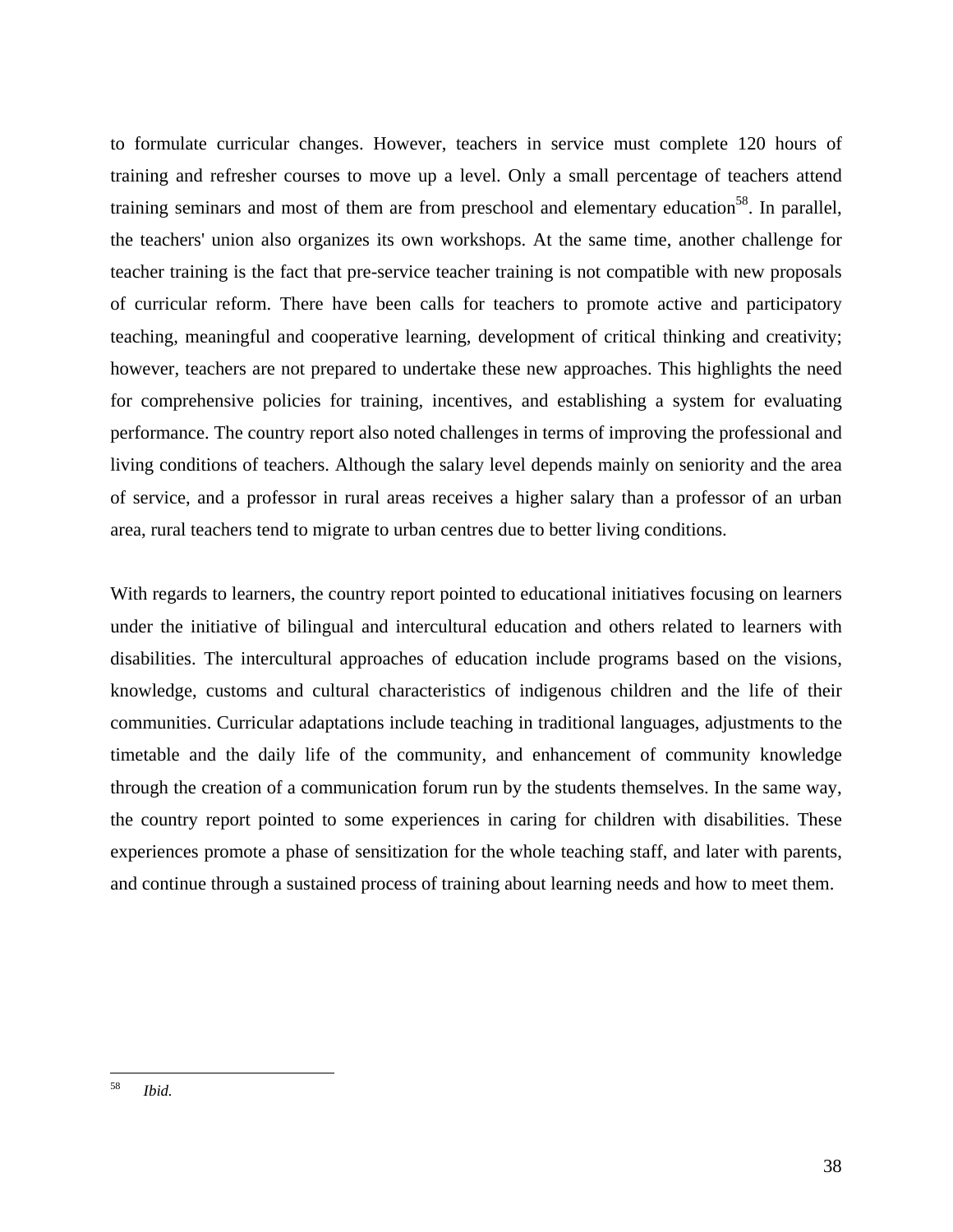# **4. Peru59**

#### *Approaches, Scope and Content*

In the case of Peru inclusive education is approached mainly in terms of equal access to learning opportunities, including the material conditions for learning, and an equal development of learning outcomes. Education in Peru has become more inclusive, having expanded educational coverage providing more children and adolescents access to education<sup>60</sup>. It was also noted that while the concept of inclusive education has reached policy and academic levels, society in general has not yet recognized it as a right. This is especially true of excluded people themselves, as well as teachers and educational staff. Inclusive education was also addressed as involving the inclusion of vulnerable social groups into mainstream education by valuing diversity, which is necessary to build relationships of conviviality and for the strengthening of democracy. In Peru, these groups include populations in rural, remote and scattered areas in the Andean highlands and the Amazon, children with different abilities or characteristics, disabled persons, peasants, and the poor. Furthermore, it was emphasized how valuing diversity, does not imply assimilation. Inclusive education presupposes that each individual contributes to educational and social processes, valuable characteristics, interests, abilities and learning needs. The aim of inclusive education is that every child can have access to an education according to his/her characteristics, achieving the necessary skills to become part of social life and a knowledge society<sup>61</sup>. Finally, the concept of inclusive education in Peru is strongly related with special education and with the integration process of children with disabilities in mainstream schools.

<sup>59</sup> The information in this section was adapted from the country report "Currículo e inclusión en el nivel inicial y el primer ciclo de la primaria: Visiones, estrategias, experiencias y buenas prácticas en la Región Andina. El caso de Peru", Mr. Luis Guerrero and Ms. Karin Rivas, Consejo Nacional de Educación, September 2007; from the power point presentation "Currículo e inclusión educativa en el Perú: Estado y perspectivas" presented by Mr. Luis Guerrero, Asesor del Consejo Nacional de Educación; and from the oral ministerial presentation of Mr. Idel Vexler Talledo, Vice Ministro de Gestión Pedagógica del Ministerio de Educacion de Perú; International Workshop on Inclusive Education, Andean and Southern Cone Regions, Buenos Aires, Argentina, September 12-14, 2007.<br>
"Currículo e inclusión en el nivel inicial y el primer ciclo de la primaria: Visiones, estrategias, experiencias y

buenas prácticas en la Región Andina. El caso de Peru", Mr. Luis Guerrero and Ms. Karin Rivas, Consejo Nacional de Educación, September 2007. 61 *Ibid.*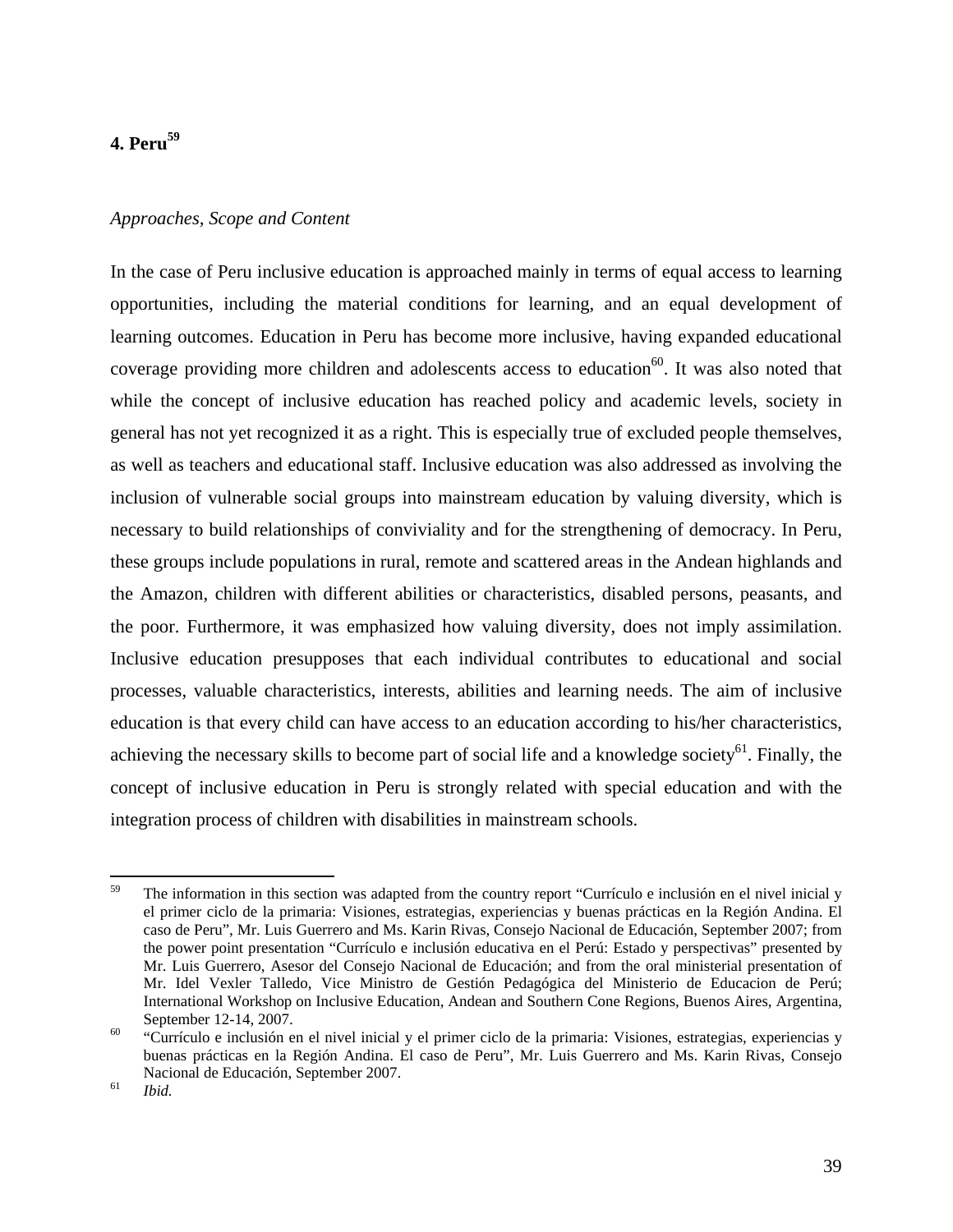#### *Public Policies*

Educational policy in Peru aims to increase the quality and coverage of education, especially of initial education<sup>62</sup>. At the same time, it was also mentioned that educational reforms have been mainly focused on coverage and administrative regulations<sup>63</sup>. From 2001 to 2006, a process of decentralization in education was undertaken, advocating for more autonomy at the local level of educational institutions and for more participation of the educational community in educational planning through Regional Participation Councils (COPARE). The decentralization reform also involved changes in the management system and producing curricula that would be more relevant to regional and local contexts $64$ .

It was also noted that despite the significant gaps that remain in equipment and supplies in public schools, there have been efforts by successive governments to provide schools with supplies, textbooks, materials, and support staff, so that teachers and pupils have some basic tools for teaching and learning<sup>65</sup>. From 2001 to 2006, the New Education Act, incorporating the reform of the education system, was supported. This Act reaffirmed the centrality of the student in education as an ongoing process throughout life. It also emphasized state responsibility for educational performance and regular evaluation of the system, learners and teachers. This Education Act also called for the accreditation of educational institutions and for the participation of civil society in education, along the responsibility and participation of all social actors and sectors of the State. Along these lines, in Peru there are various institutions that devote their work to improving the quality and coverage of education. Among these institutions is the National Education Council, an autonomous agency that is responsible for the participatory formulation of the National Education Project (PEN), in collaboration with the different actors of the education

<sup>62</sup> 62 Oral ministerial presentation of Mr. Idel Vexler Talledo, Vice Ministro de Gestión Pedagógica del Ministerio de Educacion de Perú; International Workshop on Inclusive Education, Andean and Southern Cone Regions, Buenos Aires, Argentina, September 12-14, 2007.<br>
"Currículo e inclusión en el nivel inicial y el primer ciclo de la primaria: Visiones, estrategias, experiencias y

buenas prácticas en la Región Andina. El caso de Peru", Mr. Luis Guerrero and Ms. Karin Rivas, Consejo Nacional de Educación, September 2007.<br>
<sup>64</sup> *Ibid.* Power point presentation "Currículo e inclusión educativa en el Perú: Estado y perspectivas", Mr. Luis

Guerrero, Asesor del Consejo Nacional de Educación; International Workshop on Inclusive Education, Andean and Southern Cone Regions, Buenos Aires, Argentina, September 12-14, 2007.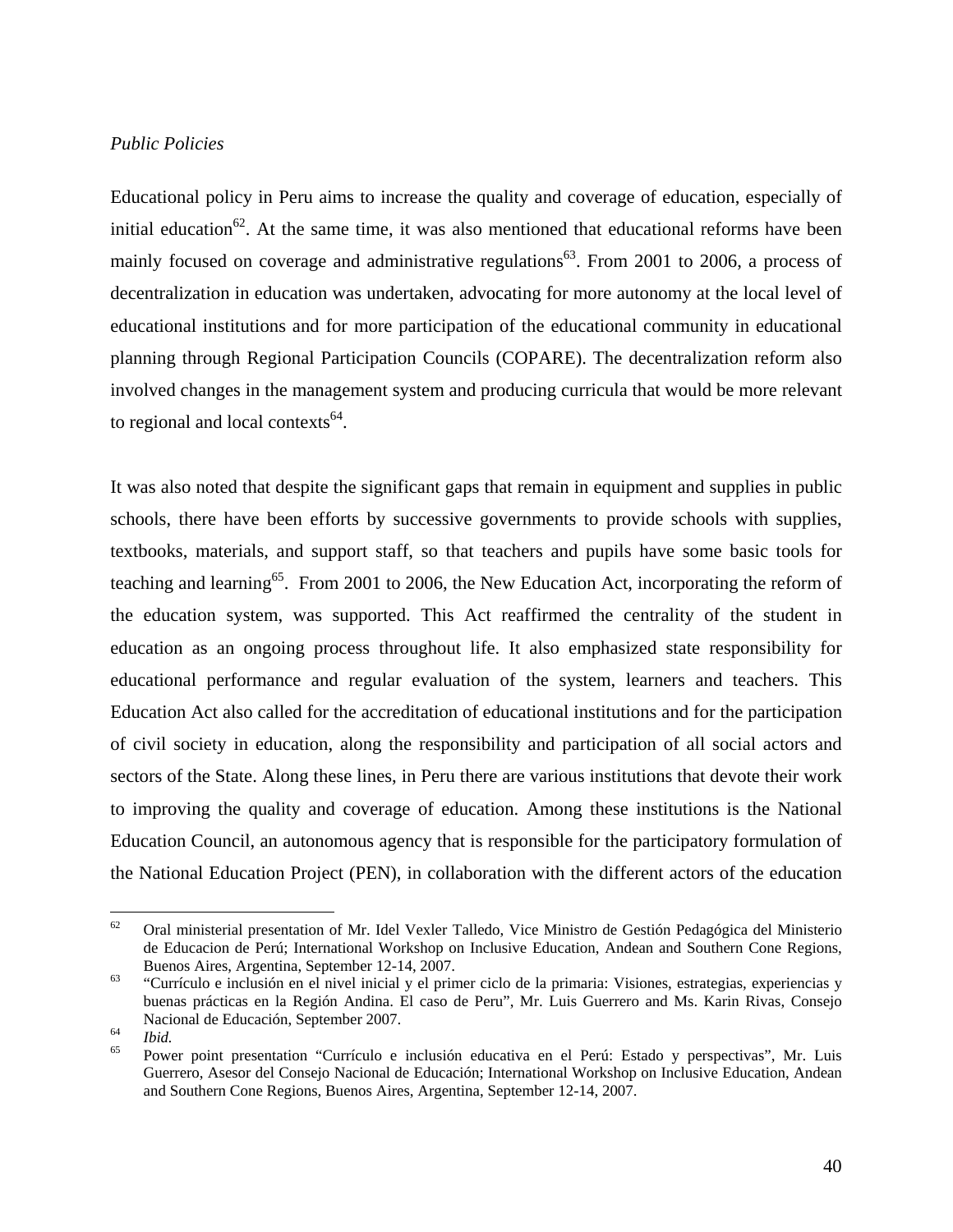system<sup>66</sup>. The National Plan of Education for All (2005) was prepared by a national forum of 80 governmental institutions and civil society. This forum is now working on further formulation of education policy and the subsequent monitoring  $67$ .

In relation to the allocation of resources to education, the fiscal situation of the country was described as being in a good status<sup>68</sup>. However, the education budget is poorly structured and distributed ineffectively and inefficiently by poor management. Despite the volume and its increase in recent years, the budget for the education sector is usually allocated to payroll, reducing the resources available to invest in quality and equity<sup>69</sup>. Furthermore, allocating specific financial resources to inclusive education is much less of a priority in the educational agenda. In consequence, remote populations continue to suffer from limited access to education because it is not considered a priority to invest in a teacher or a school that serves a small number of students. As a suggestion, it is highly recommended to prioritize and focus expenditure in the provinces and poorest areas of the country through effective decentralization of the national budget for education, so that regions are able to determine with greater relevance and knowledge, the allocation of resources, prioritizing the vulnerable areas<sup>70</sup>.

Lack of monitoring, evaluation and systematization of successful experiences that would improve the design of public policies based on evidence was also noted as inflecting on effective policymaking. Although there are outstanding and successful local experiences of inclusive education (e.g. FORMABIA- bilingual training initiative in the Amazonia region), it is unfortunate to see that the State is not able to further use and develop such initiatives into wider

<sup>66</sup> 66 "Currículo e inclusión en el nivel inicial y el primer ciclo de la primaria: Visiones, estrategias, experiencias y buenas prácticas en la Región Andina. El caso de Peru", Mr. Luis Guerrero and Ms. Karin Rivas, Consejo Nacional de Educación, September 2007. 67 Oral ministerial presentation of Mr. Idel Vexler Talledo, Vice Ministro de Gestión Pedagógica del Ministerio

de Educacion de Perú; International Workshop on Inclusive Education, Andean and Southern Cone Regions, Buenos Aires, Argentina, September 12-14, 2007. 68 "Currículo e inclusión en el nivel inicial y el primer ciclo de la primaria: Visiones, estrategias, experiencias y

buenas prácticas en la Región Andina. El caso de Peru", Mr. Luis Guerrero and Ms. Karin Rivas, Consejo Nacional de Educación, September 2007.<br> *To Ibid. Ibid.*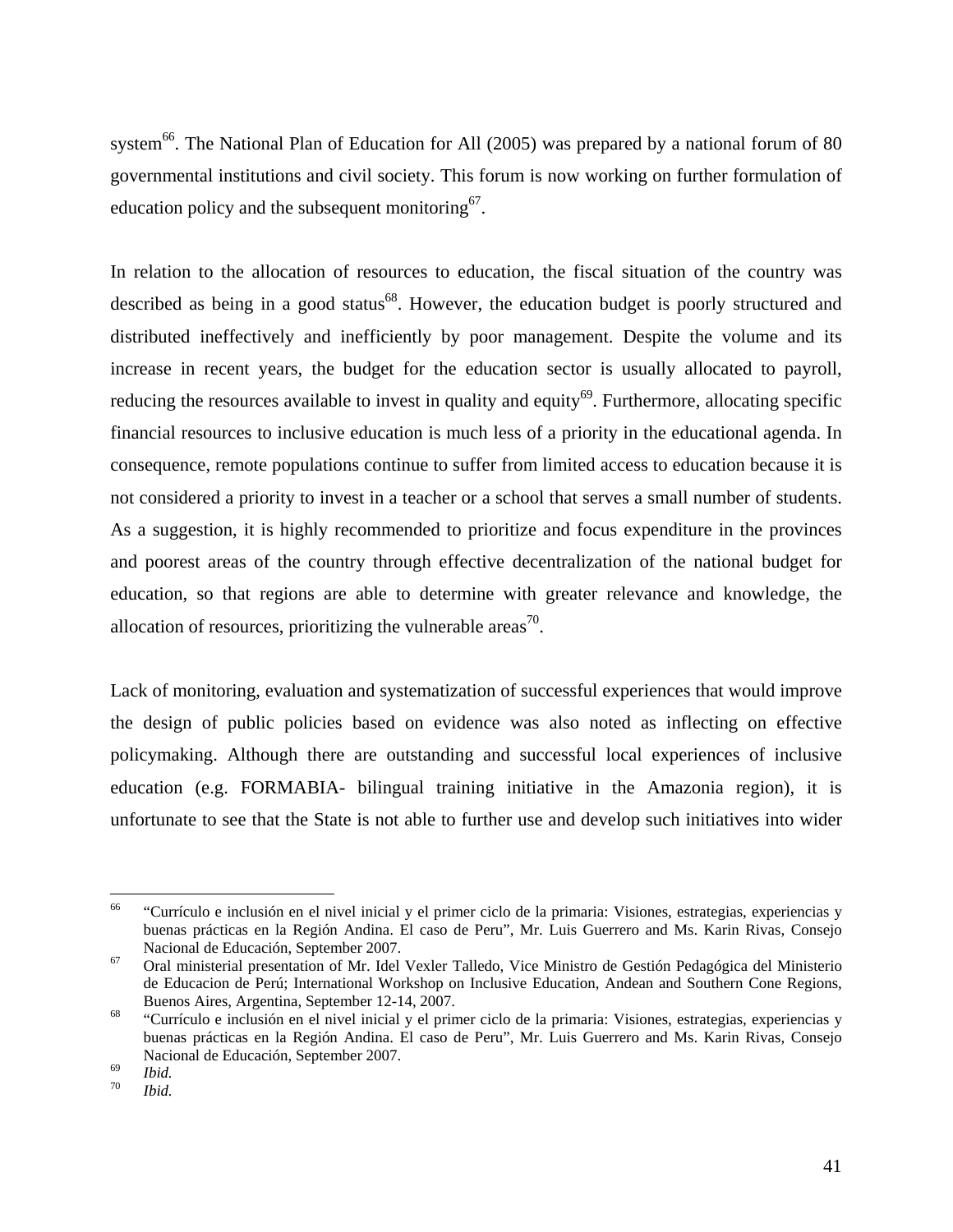levels of curricular policy reform. Furthermore, studies are needed to ascertain what is really happening at the local levels of educational reforms.

# *Systems, Links and Transitions*

As a step closer to inclusive education, integration of special needs children in mainstream education is taking place in Peru. However, this integration is noted as not implying any further change of school and classroom dynamics, with a detriment to the quality of life and learning opportunity of children. The Ministry of Education is expected to incorporate 60,000 children with special educational needs into institutions of basic education by  $2011^{71}$ . This initiative came as a surprise to teachers, who lack the necessary preparation and relevant educational materials or appropriate infrastructure to cater to the limits and potential of these children. While there is a law for the access of children with special educational needs to mainstream education, these rules are little known and rarely recognized as a right, both by the very people who are excluded and by the rest of the citizens.

Inter-sectoral efforts focused on the relation between school and society were exemplified with various national programs linking education and poverty alleviation objectives<sup>72</sup>. For example, the program  $CRECER<sup>73</sup>$  has components related to children's nutrition, health and education. Another example is the JUNTOS<sup>74</sup> program, which provides economic incentives for families from poor areas who accept to receive healthcare, education and legal services for their children. In education, this monetary incentive allows for retention of the children in school.

<sup>71</sup> 

<sup>71</sup>*Ibid.* 72 Oral ministerial presentation of Mr. Idel Vexler Talledo, Vice Ministro de Gestión Pedagógica del Ministerio de Educacion de Perú; International Workshop on Inclusive Education, Andean and Southern Cone Regions, Buenos Aires, Argentina, September 12-14, 2007<br><sup>73</sup> CRECER is an inter-sectoral program that provides assistance to pregnant women; it undertakes nutrional

advocacy campaigns and provides economic support conditioned to born children obtaining a legal identity and schooling. (http://www.crecer.gob.pe/inicio.htm)<br>JUNTOS is another inter-sectoral program aimed at people living in extreme poverty, risk and exclusion. This

program offers with no conditions a monetary incentive of 100.00 nuevos soles (30 USD) to household representatives that accept to receive for their household nutritional, health, education and a legal identity services. (http://www.juntos.gob.pe/)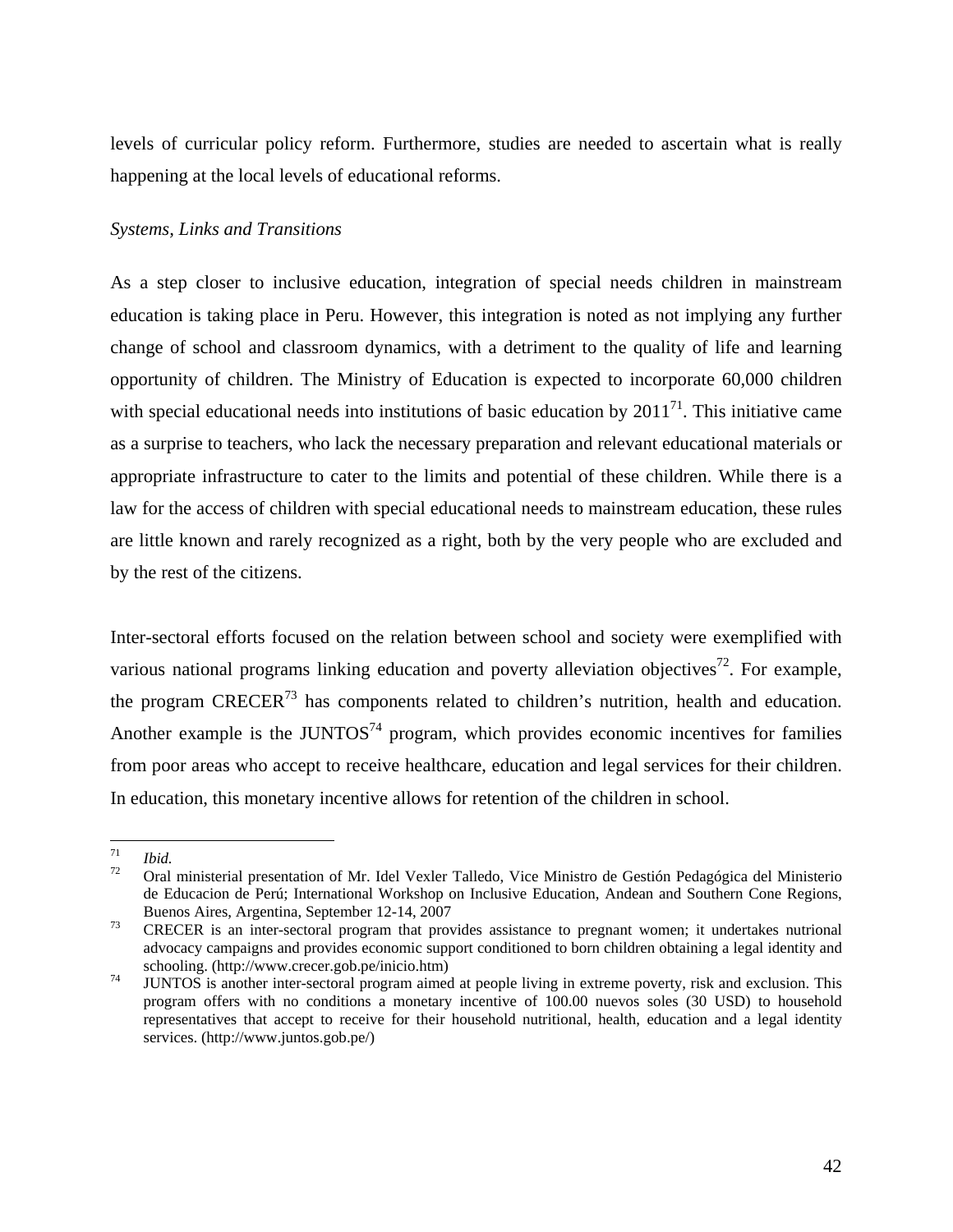With regards to the curriculum, it was noted that coherent and smooth transitions across grade levels are supported by curricular policy discourse. However, in practice the various educational levels are working with different approaches and objectives<sup>75</sup>. Teachers from secondary schools criticize those from primary for the lack of knowledge depth of the students entering secondary school. In Peru, it is not expected that students arrive with a set of skills but with a body of knowledge and information. Specifically, the country report states that, theoretically, the curriculum of basic education enables people to continue their education after 16 or 17 years. However, in practice, the education system is not supporting the attainment of skills that students need to continue their studies. Thus, schools are not providing opportunities for quality education that facilitates the access to higher education. The need for a coherent and inclusive transition between levels of education was recommended through the development of curricula that in practice consider the characteristics of the children in their communities.

As for curricular change, the National Curriculum Design (DCN) was noted to take place from 2001 to 2006. This involved a single curriculum for all mainstream basic education, combining existing curricula. In the past, existing curricula provided very different approaches and structures that hindered the assessment of any learning development progress throughout the schooling years. This curricular reform proposed to tackle the demands of each education level, looking for consistency and continuity of accomplishment in the student's studies. The National Curriculum Design (DCN), for example, emphasized learning by level and included citizenship education. It also incorporated an intercultural approach to the diversification of curricular content. However, inclusion is not addressed directly by the curricular changes<sup>76</sup>. Some believed that a diverse curriculum implied inclusive education; however, there is a contradiction between the conception of inclusion in the new curriculum and its implementation in the classroom where practices of discrimination and exclusion prevail. As a suggestion, the need for curriculum-wide inclusion should be linked not only to the selection of content but also to a participatory process

<sup>75</sup> 75 "Currículo e inclusión en el nivel inicial y el primer ciclo de la primaria: Visiones, estrategias, experiencias y buenas prácticas en la Región Andina. El caso de Peru", Mr. Luis Guerrero and Ms. Karin Rivas, Consejo Nacional de Educación, September 2007 76 *Ibid.*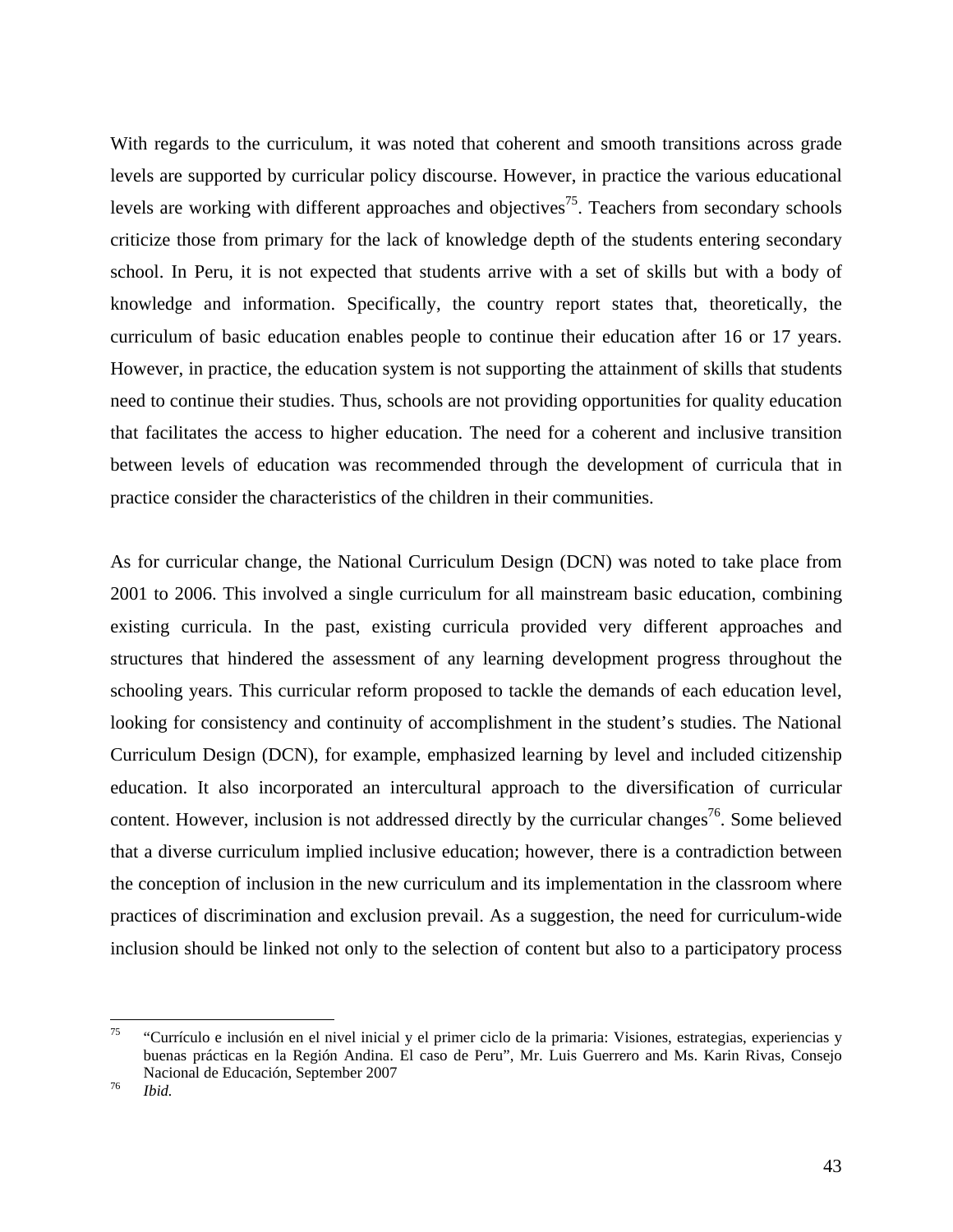of development<sup>77</sup>. All actors should be involved so that curriculum is responsive to the learning needs of all, and that its implementation will provide adequate opportunities to all.

#### *Learners and Teachers*

In recent years, the number of Pedagogical Institutes, privately run, has increased, causing an oversupply of teachers in Peru<sup>78</sup>. As for national educational training institutions, there are now fewer and many have moved to remote areas. The importance of training teachers in remote areas in order to cater to the remote populations was highlighted. These populations are often served by distant or nearby local professionals who understand their needs better and who undertake more to address their needs. However, the academic training of these local professionals is sometimes inadequate. On a more optimistic note, some successful experiences in the training of bilingual teachers in initial and primary education can be noted. This is the case of the program FORMABIA, which assumes the training of bilingual Amazonian teachers from various departments where assimilatory and Spanish education has failed. Some challenges faced by teachers were also identified. The country report indicated that while the new curricular approaches promote education based on developing skills in students and the construction of knowledge, teachers are sometimes too poorly trained to promote reflection, and thus reproduce discriminatory attitudes and marginalization. In that regard, the need to develop new skills in teaching, for citizenship and life, and for strengthening the personal dimension was emphasized<sup>79</sup>. Additionally, young people who are trained as teachers do so in the poorest and most neglected area of higher education due to the poor quality and professional conditions of pre-service teacher training programs. Following, teachers also compete to be in larger cities as a result of preferred basic living conditions such as education for their children. Poor working conditions, particularly in the State system, also demonstrate that teaching is valued as a marginal profession by the system and society.

 $77$ 

<sup>77</sup>*Ibid.* <sup>78</sup>*Ibid.* <sup>79</sup>*Ibid.*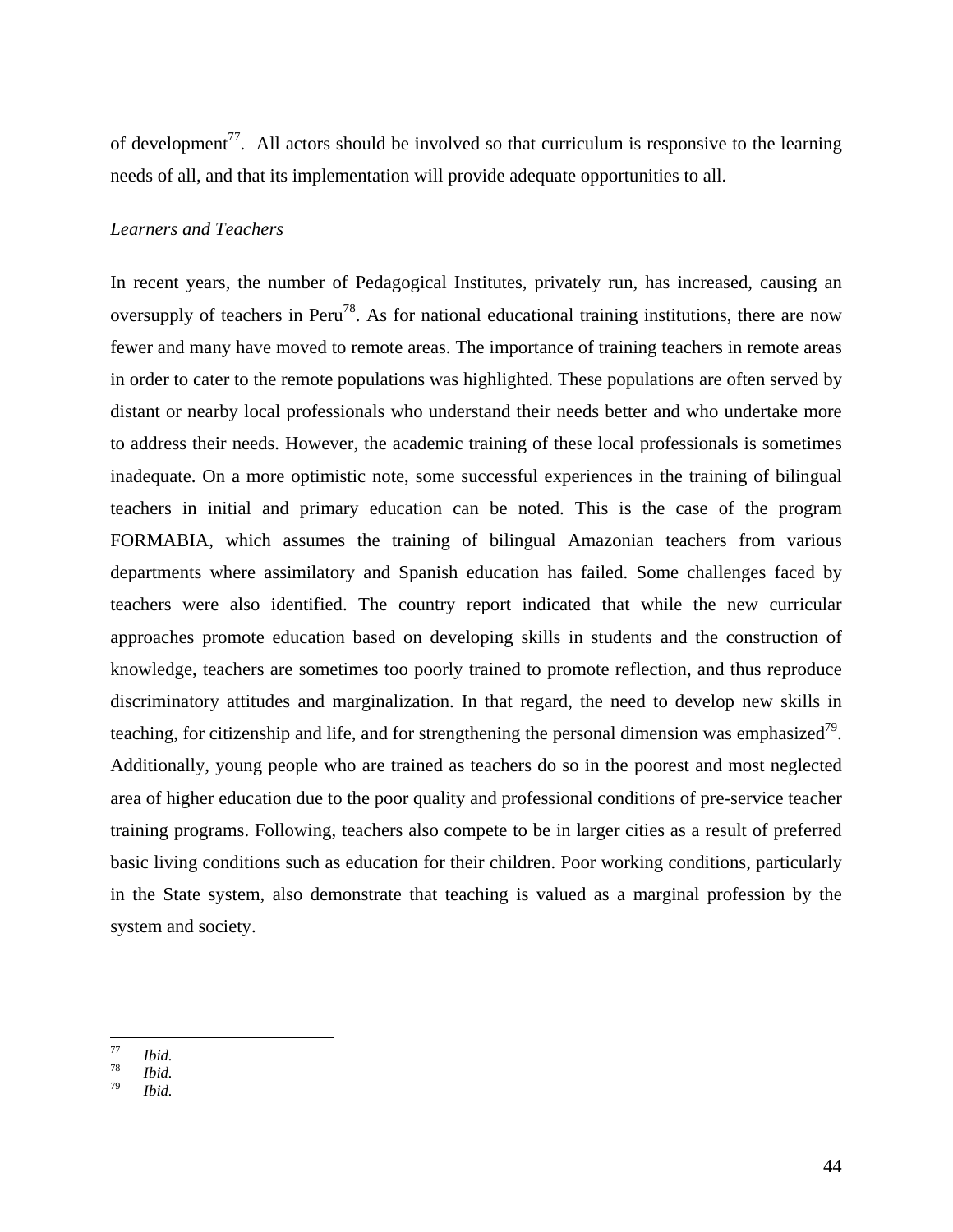With regards to learners, experiences of curricular adaptations for the learning needs of children with special educational needs were noted $80$ . For example, children with special needs are integrated into mainstream schools through adjustments to the regular curriculum. This implies adapting subjects, activities, tasks, instruments, assessment procedures and support for professionals in special education. In addition to these curricular changes, schools may receive special education support provided by resource centres; such is the case of the Kallpa Center for Special Education. The centre caters to school-age children with special educational needs, including regular private schools in the city of Lima, suggesting concerted strategies among teachers, assistants, directors, parents and specialists to address the individual development needs of children.

<sup>80</sup> Ibid.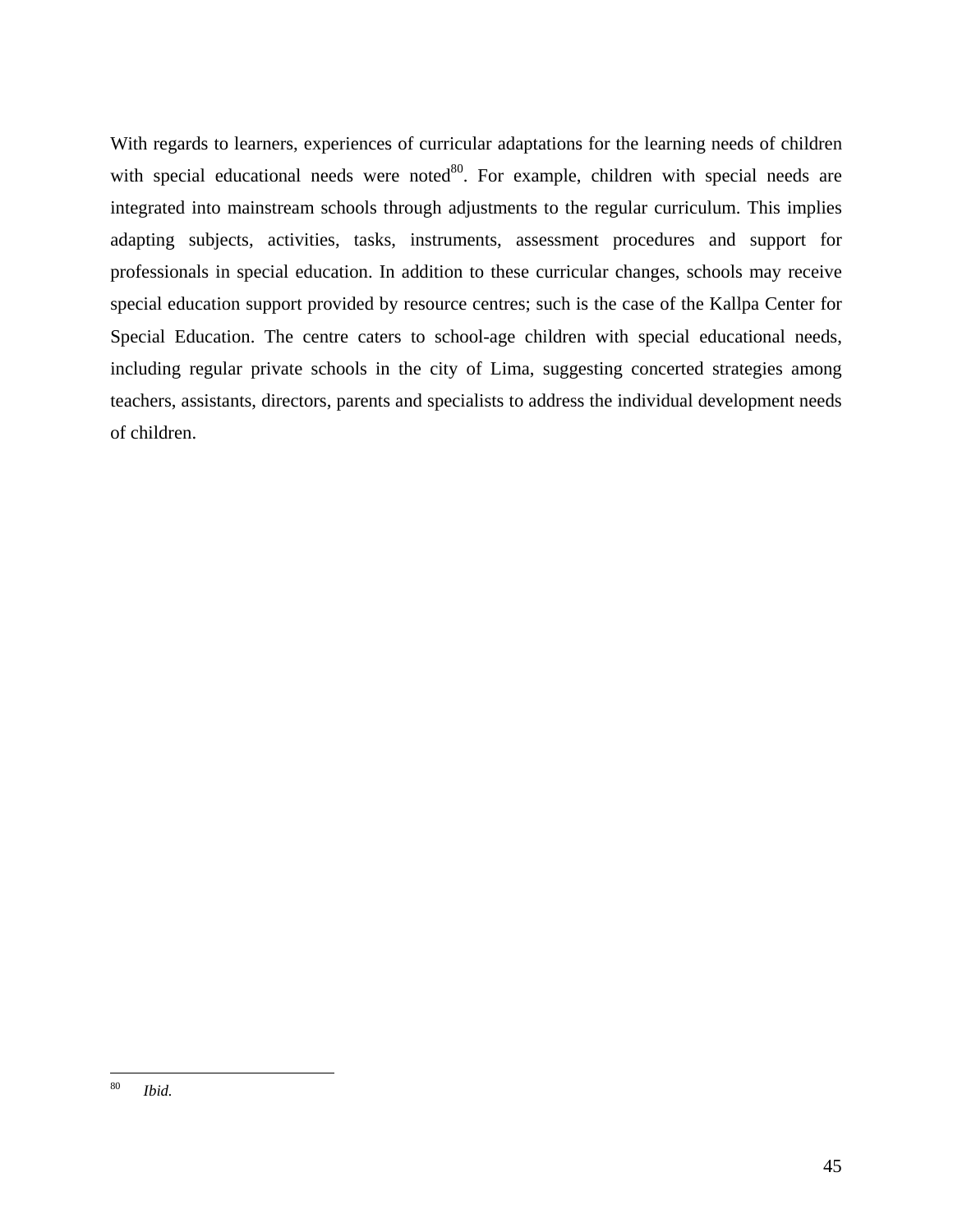# 5. Venezuela<sup>81</sup>

#### *Approaches, Scope and Content*

In Venezuela, the concept of inclusive education is approached as the right to quality education under equal conditions and opportunities, tailored to individual differences in aptitude, vocation and aspirations. The objective of inclusive education is to create the environmental, political, economic and social conditions, which help to ensure access and retention in the education system of the most vulnerable sectors excluded by economic weaknesses of the family, illiteracy and low education of the parents<sup>82</sup>. In terms of obstacles, regional imbalances in the distribution of schools, as well as the weak ability of schools to retain children were underlined. Additionally, in Venezuela, inclusive education is a broad concept which is not limited to the school environment. It involves providing opportunities for human development, education, health, quality of life and personal development, knowledge and strengthening of cultural diversity. This is addressed to all excluded groups or vulnerable groups, including children between 0 and 6 years old, rural and border populations, children and young people excluded from formal education, indigenous groups, women, and the poorest.

#### *Public Policies*

According to the country report, the strategic lines of the National Plan for Social Development that are related to education have as main objectives to offset social inequities and provide quality education for all. These objectives can be achieved through the implementation of the socalled Bolivarian Education, which envisages lifelong learning and care for the most vulnerable sectors. The implementation of the Bolivarian School has among its main features a ban on tuition in public schools, the incorporation of meals to school services, strengthening the

<sup>81</sup> The information in this section was adapted from the country report "Currículo e inclusión en el nivel inicial y el primer ciclo de la primaria: Visiones, estrategias, experiencias y buenas prácticas en la Región Andina. El caso de Venezuela, Ms. Maria Carlota Terán, Independent Researcher, September 2007; and from the power point presentation "Currículo e inclusión en el nivel inicial y el primer ciclo de la primaria: Visiones, políticas y estrategias, El caso de Venezuela" presented by Ms. Carlota Terán; International Workshop on Inclusive Education, Andean and Southern Cone Regions, Buenos Aires, Argentina, September 12-14, 2007.<br><sup>82</sup> "Currículo e inclusión en el nivel inicial y el primer ciclo de la primaria: Visiones, estrategias, experiencias y buenas

prácticas en la Región Andina. El caso de Venezuela, Ms. Maria Carlota Terán, Independent Researcher, September 2007.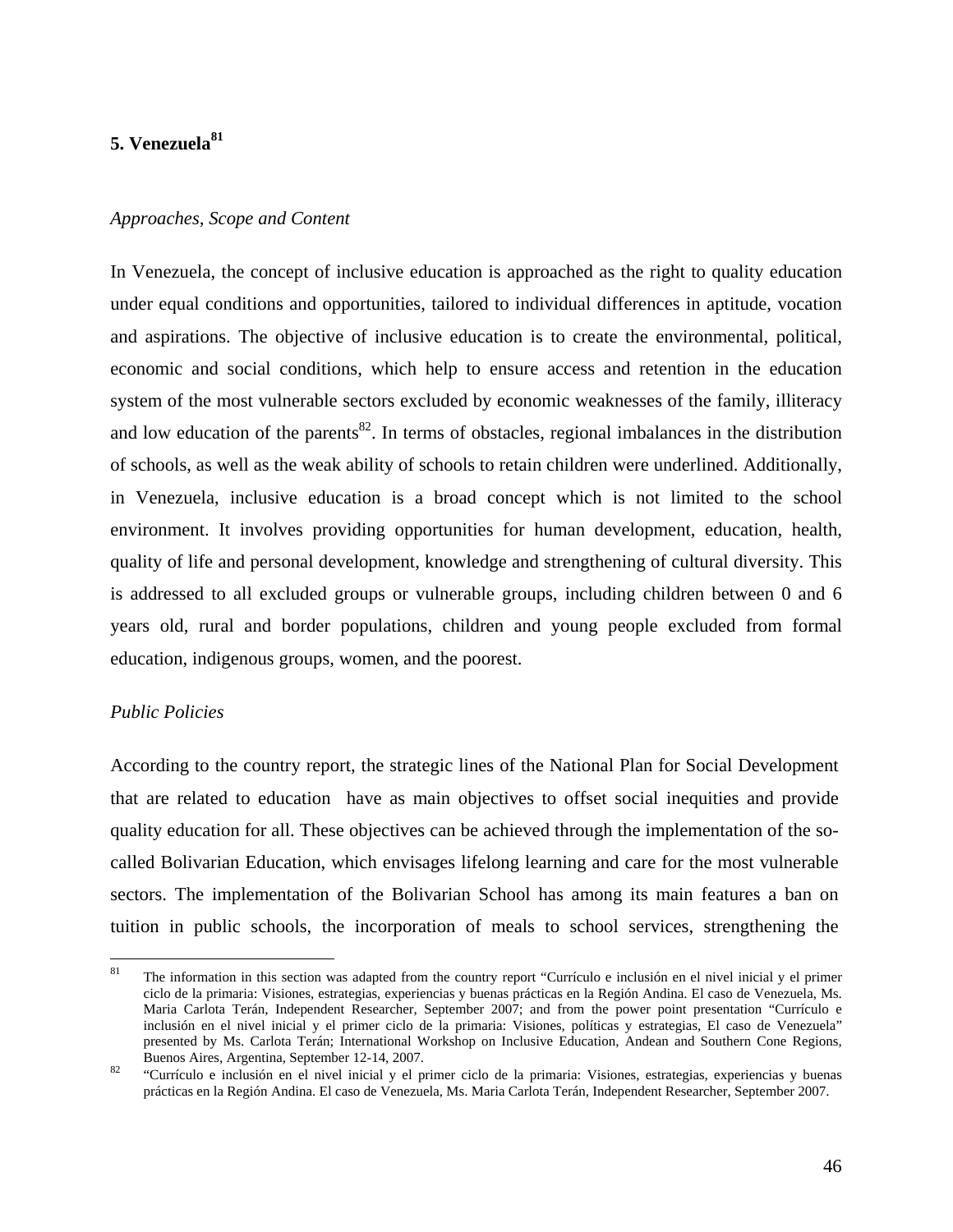organizational capacity, critical thinking, and community action and the promotion of community participation in school decisions. In the 1990s, with the implementation of the Bolivarian Education, a policy for strengthening Venezuelan school management was initiated to overcome problems of coverage related to a bureaucratic and outdated educational organization. Thus, the Action Plan of the Ministry of Education promoted the decentralization of functions to the provinces and municipalities, supporting the autonomous management of schools, promoting collective action, group work and interaction among all actors. Along with this plan, Pedagogical School Projects - Proyectos Pedagógicos de Plantel (PPP) - are to be formulated and implemented. The PPPs cover actions collectively-planned by teachers, directors and members of the education community to solve the main problems of the school itself. A budgetary allocation to the education system, which is more than 7% of GDP, was also highlighted. However, the strategies undertaken to achieve inclusion represent very high costs due to the diversity and size of the services provided (for example, full-time care of students and food service), and reveal a lack of monitoring and evaluation regarding the effectiveness and efficiency of the strategies<sup>83</sup>. Despite the above advances, the transformation of regular Bolivarian schools and the construction of new schools, have encountered administrative and managerial difficulties. While the Bolivarian Education advocates decentralization and community participation in developing educational policies, decentralization, in terms of decision-making, has made little progress and education continues to be highly centralized. Communities have mobilized, with the communal councils for example, but lack substantive decision-making power in the education sector affairs.

With regards to legislation supporting inclusive education, Venezuela's accession to the World Conference in Jomtien in 1990 came as a turning point. Since its accession, Venezuela sought the universalization of basic education, ratifying the subsequent conferences and meetings in the  $1990s<sup>84</sup>$ . This began a series of reforms in the Venezuelan education system. Additionally, the Constitution recognizes education as democratic, free and compulsory education from pre-school to lower secondary education as a right to basic education. It states that everyone has the right to

<sup>83</sup> 

<sup>83</sup>*Ibid.* 84 World Education Forum on Education United Nations Educational, Scientific and Cultural Organization (UNESCO), Dakar 2000 and Regional Meeting on Education of Latin America and the Caribbean, UNESCO, La Habana, Cuba 2002.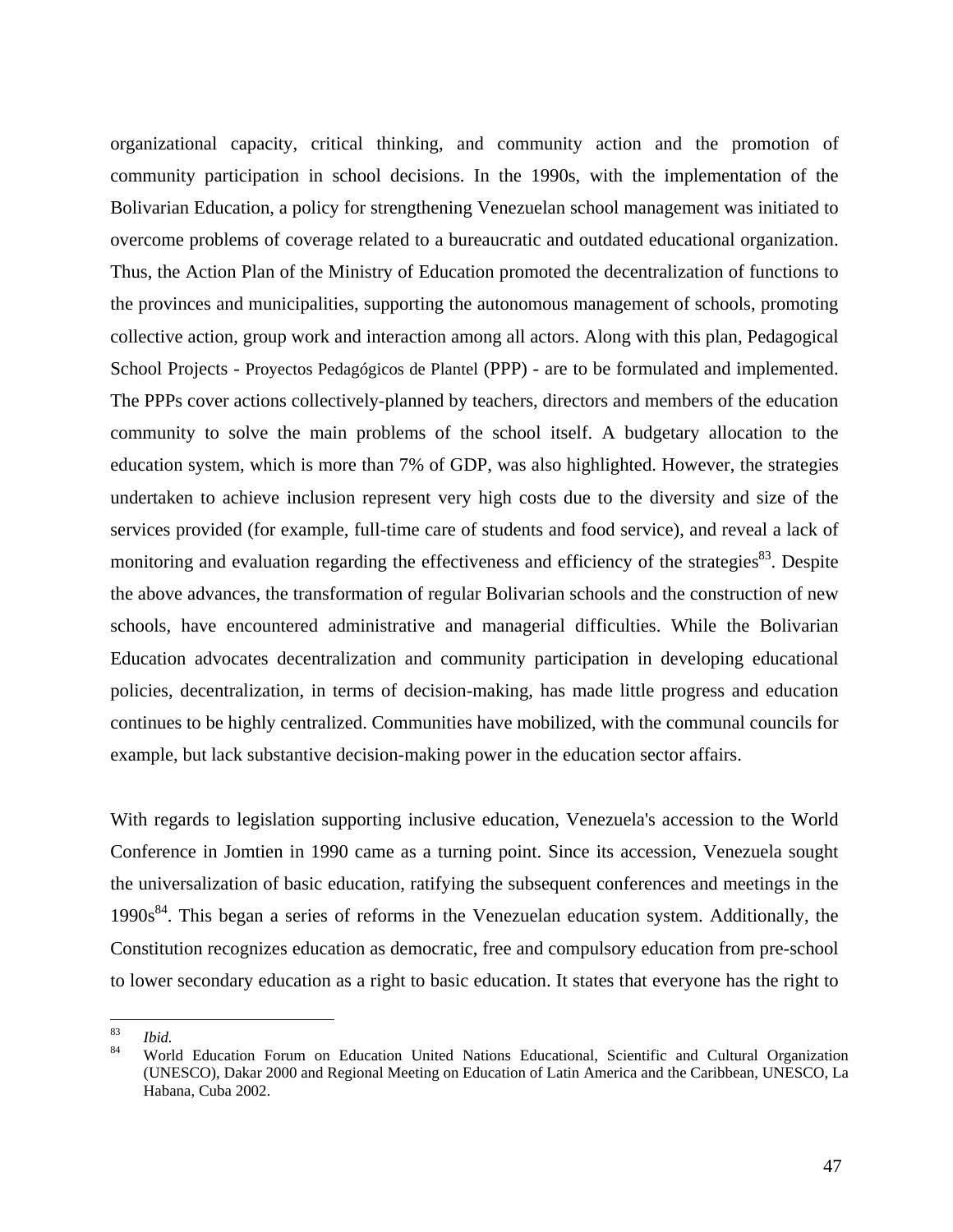comprehensive quality and permanent education with equal opportunities and conditions and without restrictions other than those arising from their aptitudes, vocation and aspirations.

## *Systems, Links and Transitions*

As a comprehensive educational reform, Venezuela's education is undergoing changes based on the concept of the Bolivarian School; such reform covers the different levels of education with interrelated comprehensive axes. This allows for consistent and continued education. However, the country report noted that the education system has failed to develop mechanisms to counter drop-out rates and seems to have no appropriate strategies in place yet to facilitate an effective and successful transition between the levels. Under this notion of comprehensiveness, the country report also highlighted links between formal and non-formal education. The Ministry of Education<sup>85</sup> has developed a strategy line in non-formal education through the Missions (Misiones)<sup>86</sup>, which is aimed at ensuring the inclusion of students outside the formal education system back into schools. These students are offered non-formal study paths as a short-term option, and may qualify for a scholarship during their years of study. Graduates of the Missions can only enter the Bolivarian universities<sup>87</sup>; the possibility of this single option limits the access of these students to other traditional professional paths of higher education.

The example of the state program Simoncito was also mentioned with importance. This program focuses on early childhood development of children and has developed two strategies: the conventional strategy which provides assistance to children at the Centre, and the nonconventional strategy (Simoncito Community) with teachers visiting the community or homes of children who are not in the formal education system, developing with them training and guidance activities. At the societal level, strategies of inclusive education in Venezuela have been

<sup>85</sup>  $^{85}$  Named after January 2007 as the Ministerio del Poder Popular para la Educación.

Missions (Las Misiones) are social programmes implemented by the State and which are focused on education, nutrition, basic services, and improvement of the living conditions of people under vulnerable and/or detrimental social conditions. Educational missions focus also on reducing iliteracy (Misión Robinson); providing basic education (Misión Ribas); and preparing students for higher education (Misión Sucre).<br>http://www.embavenez-suiza.com/misiones.html

 $heta$ <sup>87</sup> Created by the presidential decree N° 2,517, of July 18<sup>th</sup> 2003, the Universidad Bolivariana de Venezuela is created as an alternative institution of higher education with emphasis on technical and vocational education.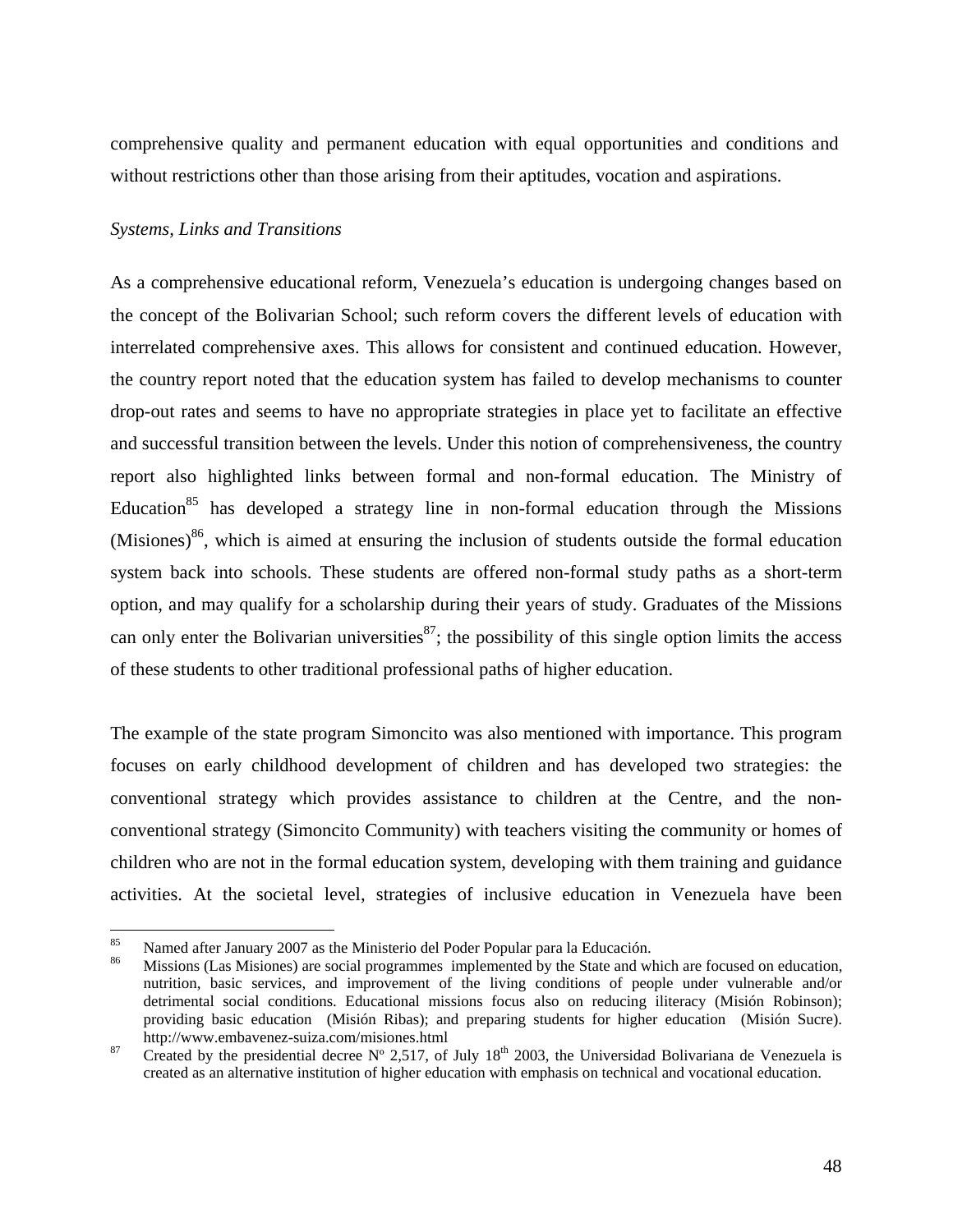implemented with a focus on comprehensive care with the aim of reducing the economic and social variables that influence equal access, performance and retention of students. Thus, the report highlighted the intensification of food supplementation programs, including the School Feeding Program (Programa de Alimentación Escolar) which provides a daily diet adequate to the nutritional requirements and cultural patterns of students. The examples of the Simoncito Program and the Simoncito Community were again used to illustrate this point. The aims of these two programmatic strategies of providing full-time care of children between 0 to 6 years of age (education, food, recreation and legal protection) are key examples of comprehensive approaches of inclusive education and human development. Both Simoncito programmes, provide care for pregnant mothers through guidance on health, nutrition and strategies to foster the development of their children before birth. The goal is to make of the Simoncito not only an educational centre but also a door open to social policies.

With regards to curricular reform, in the 80s Venezuela began working on developing a new curriculum, with a constructivist and comprehensive development approach. The new curriculum was to focus on the interests of the child, on the integration of educational levels, and on incorporating elements of the family and socio-cultural context. This curriculum was developed through a participatory approach which involved supervisors, principals and teachers throughout the nation, contextualizing the curriculum to incorporate those aspects relevant to each of the regions and types of people. Moreover, teaching strategies were incorporated, such as the Pedagogical Classroom Projects (Proyectos Pedagógicos de Aula) focusing on the interests of children across horizontal axes, including education in values and education for employment. In terms of challenges, the country report noted that there is a lack of assessment of the training and compensation processes proposed by reform strategies. In recent years, the National Assessment of Learning (SINE) has not conducted assessments, and the last assessment, dating back to 1998, revealed low levels in the areas of reading comprehension and mathematics, especially in those students who attend public schools<sup>88</sup>.

 $88$ 88 "Currículo e inclusión en el nivel inicial y el primer ciclo de la primaria: Visiones, estrategias, experiencias y buenas prácticas en la Región Andina. El caso de Venezuela, Ms. Maria Carlota Terán, Independent Researcher, September 2007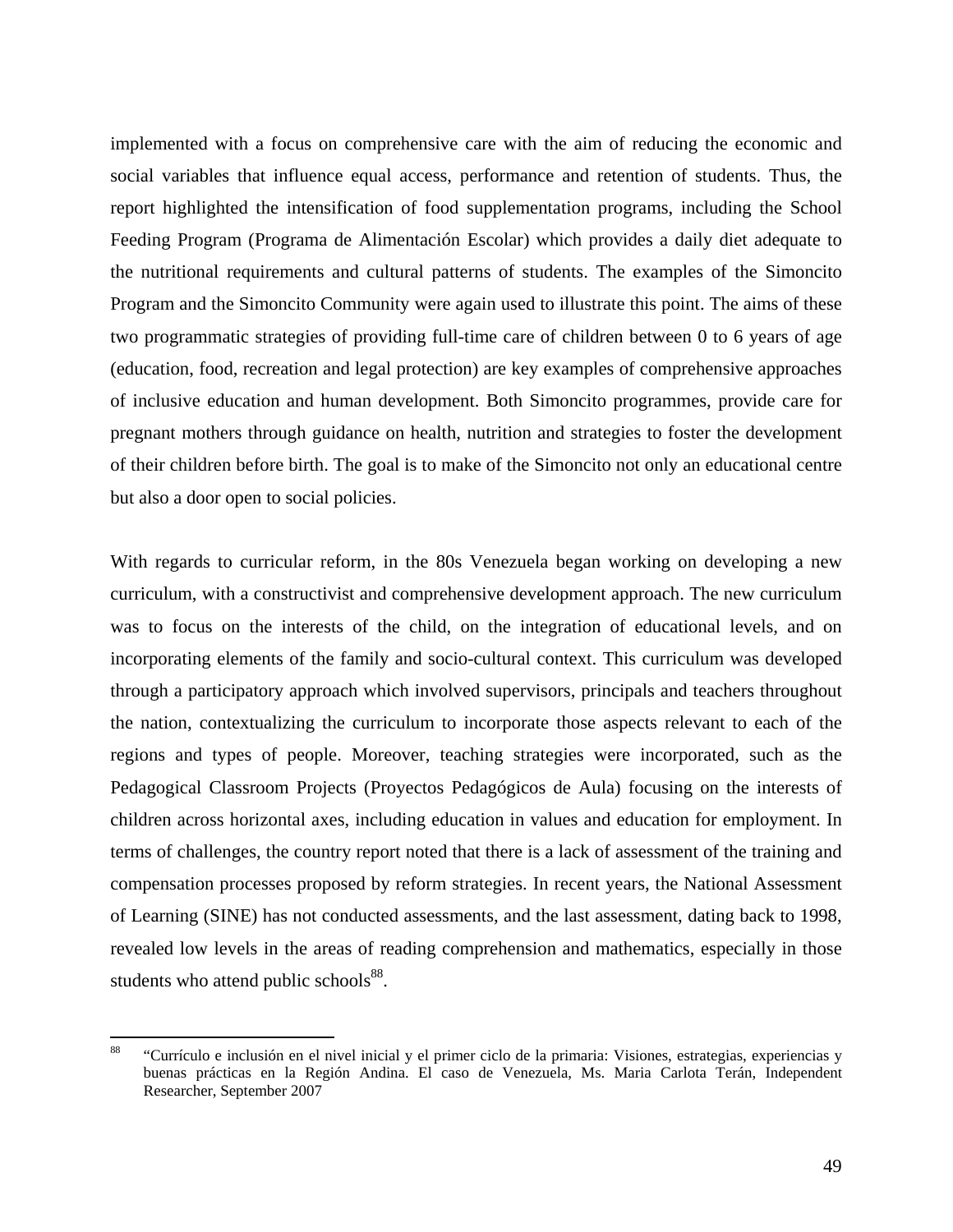## *Learners and Teachers*

With regards to teachers, pre-service and in-service teacher training was emphasized. Since the beginning of the implementation of Bolivarian Education, a program of training and sensitization of teachers has developed through the creation of 315 Municipal Teacher Support Centres (Centros Municipales de Apoyo al Docente) which provide teaching resources. The implementation of the new curriculum design that started in the 1980s led to an effort to improve teacher training. Modules in developmental psychology, in research, and characteristics of the child and its environment were incorporated into the training. However, the learning of these new skills requires prior skills that teachers do not possess, and thus teachers are unprepared to meet the diverse needs and expectations of students. In recommendation, the country report emphasized the need to create networks of teachers to encourage dialogue on knowledge in order to sponsor interactive support and share solutions of problems faced. In turn, this would allow for the development of skills, including those as co-developers of educational policies.

With regards to learners, the country report argued that, despite the policies of inclusion, in practice, education is not totally inclusive, especially when it comes to children's participation. Learners do not have opportunities to make decisions, to investigate, and develop their own knowledge.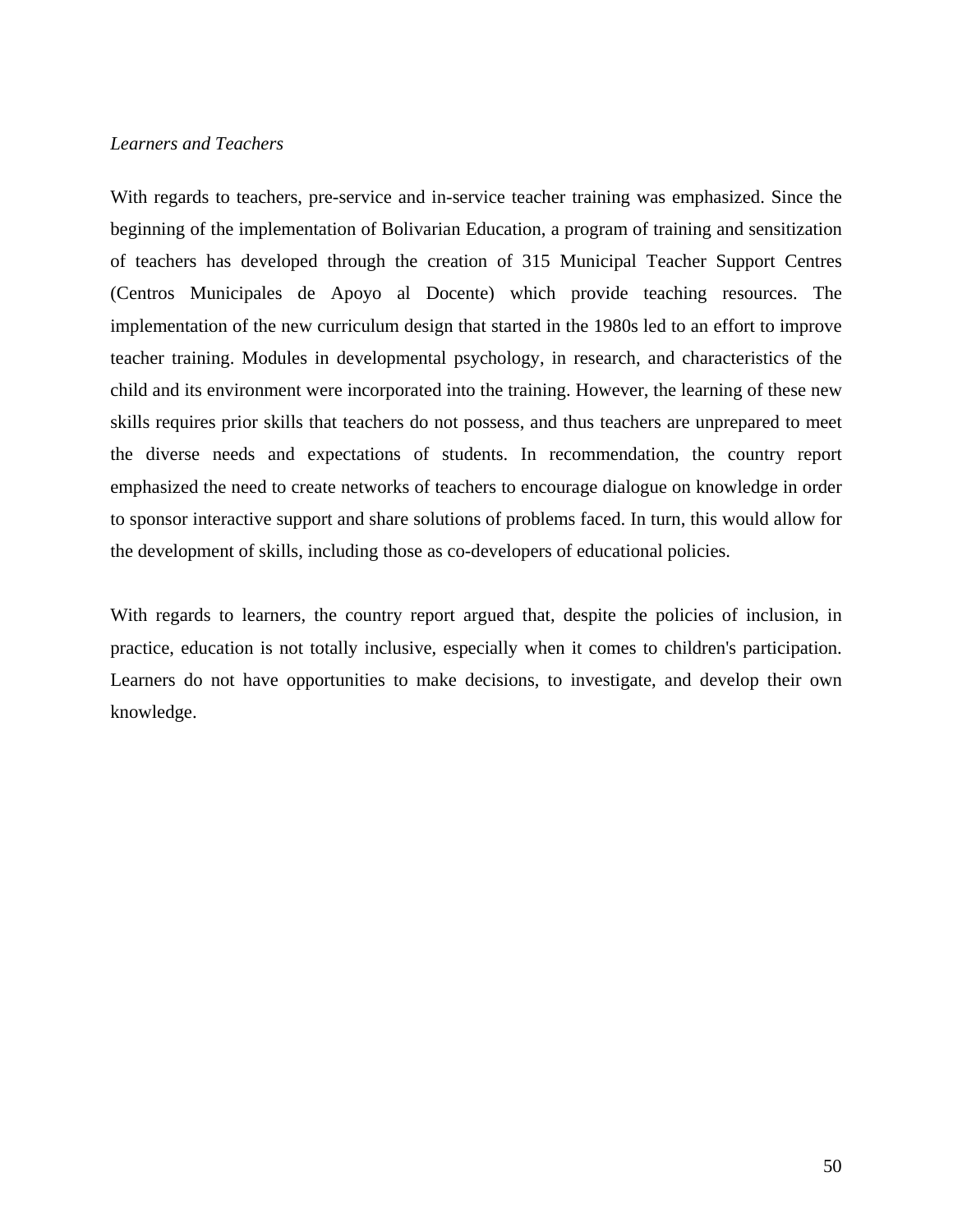#### B. SOUTHERN CONE REGION

# **1. Argentina89**

### *Approaches, Scope and Content*

The concept of inclusive education in Argentina is presented as the entitlement of all to equal learning opportunities, regardless of their socio-cultural background, skills, abilities and expectations<sup>90</sup>. This implies a diversification of educational opportunities suited to the individuality of students. Accordingly, any action of inclusive education should aim to achieve significant and high-quality performance in students. This involves not only the acquisition of "substantive" knowledge, but the ability to solve problems and learn throughout life. In addition, it was noted that inclusive education is a process by which to identify and respond to the diversity of needs and ways of learning for all students. This involves changes and modifications in the educational system, approaches and teaching strategies to suit each individual based on his/her differences. Moreover, inclusive education was noted to imply a moral responsibility in giving priority to students who are at risk of being marginalized or excluded from school and/or from equally reaching quality learning outcomes $91$ .

## *Public Policies*

The policy of inclusive education in Argentina is aimed at promoting and ensuring access to equal educational opportunities, as well as at enhancing educational retention and continuity for all segments of the population, with emphasis on vulnerable sectors<sup>92</sup>. In doing this, Argentina's inclusive education policy is careful to recognize the particularities of different social groups and

<sup>89</sup> 89 Information in this section was adapted from the country report "La inclusión educativa en la Argentina de hoy: Definiciones, logros y desafíos a futuro", Mr. Jason Beech and Ms. Marina Larrondo, Universidad de San Andrés, September 2007; the report was presented as a power point by Jason Beech, Universidad de San Andres; International Workshop on Inclusive Education, Andean and Southern Cone Regions, Buenos Aires, Argentina, September 12-14, 2007.

<sup>&</sup>lt;sup>90</sup> "La inclusión educativa en la Argentina de hoy: Definiciones, logros y desafíos a futuro", Mr. Jason Beech and Ms. Marina Larrondo, Universidad de San Andrés, September 2007.

 $\frac{91}{92}$  *Ibid.* 

*Ibid.*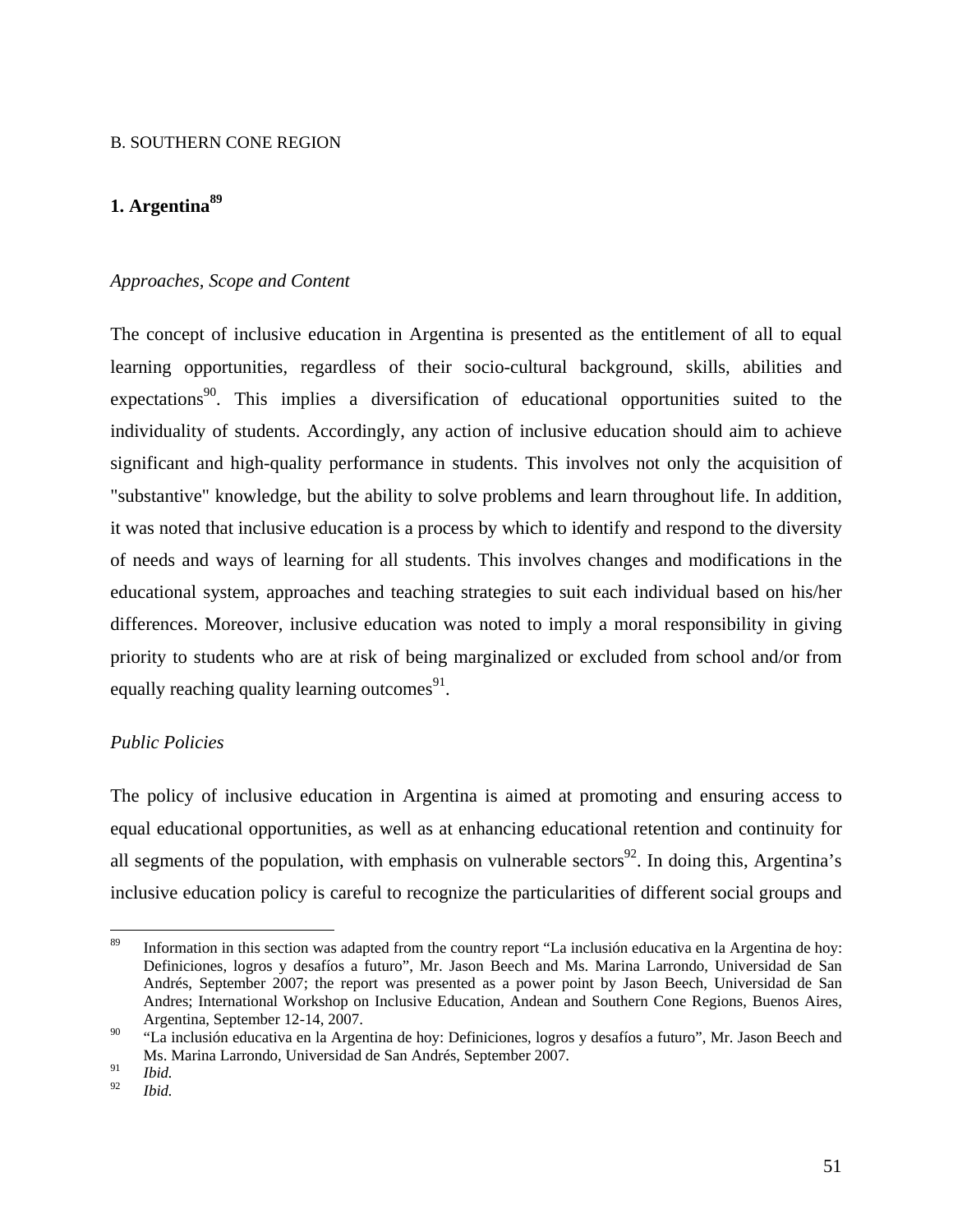their educational needs; this approach has opened the way to guarantee a State commitment to institutionalize tailored and inclusive educational pedagogies. Two periods of education reform were highlighted<sup>93</sup> as relevant to objectives of inclusive education. The first (1993 - 2000) coincides with the Federal Education Law (Ley Federal de Educación) and the implementation of the Social Education Plan (Plan Social Educativo). The Social Education Plan, created by the Ministry of Culture and Education in 1993 addressed basic social needs in the population, including education (schools and resources), and providing schools with autonomy on how to use resources according to their locally defined projects. This plan gave priority to the allocation of resources benefitting populations with the highest index of unmet basic needs. The plan outlined management criteria considering a direct relationship between the National State and schools and the control and distribution of resources. Educational institutions manage resources and develop their projects, adapting the guidelines according to the needs of their community. The provincial governments choose schools, advising them and providing information for monitoring and control. At the same time, this educational reform period (1993 – 2000) was characterized by a series of compensatory material strategies, such as the Program for Improving Educational Infrastructure and the National Student Scholarship Program, leaving aside other aspects of educational inclusion.

The second period of education reform started in  $2003<sup>94</sup>$  and includes the adoption of the Law on Educational Financing (Ley de Financiamiento Educativo) of 2006, the Law on Professional Technical Education (Ley de Educación Técnico Profesional) of 2005, and the National Law of Education (Ley de Educación Nacional) of 2006 which replaced the Federal Education Law. From 2003 to the present, educational programs have been designed with greater specificity in relation to the specific educational requirements and needs of populations. The approach of these programs integrates both pedagogical and material needs. Also, in this second reform period, programs as the National Program for Educational Inclusion (Programa Nacional de Inclusión Educativa, PNIE), the Integral Program for Equal Education (Programa Integral para la Igualdad

<sup>93</sup>  $\frac{93}{94}$  *Ibid.* 

The prior years between 2000-2003 are not considered to produce key policy changes in comparison to previous reforms. Though there is a change of Presidential Administration (F. De la Rúa), this coincided with a deep social and economic crisis that did not allow the continuation of new policy actions of inclusion.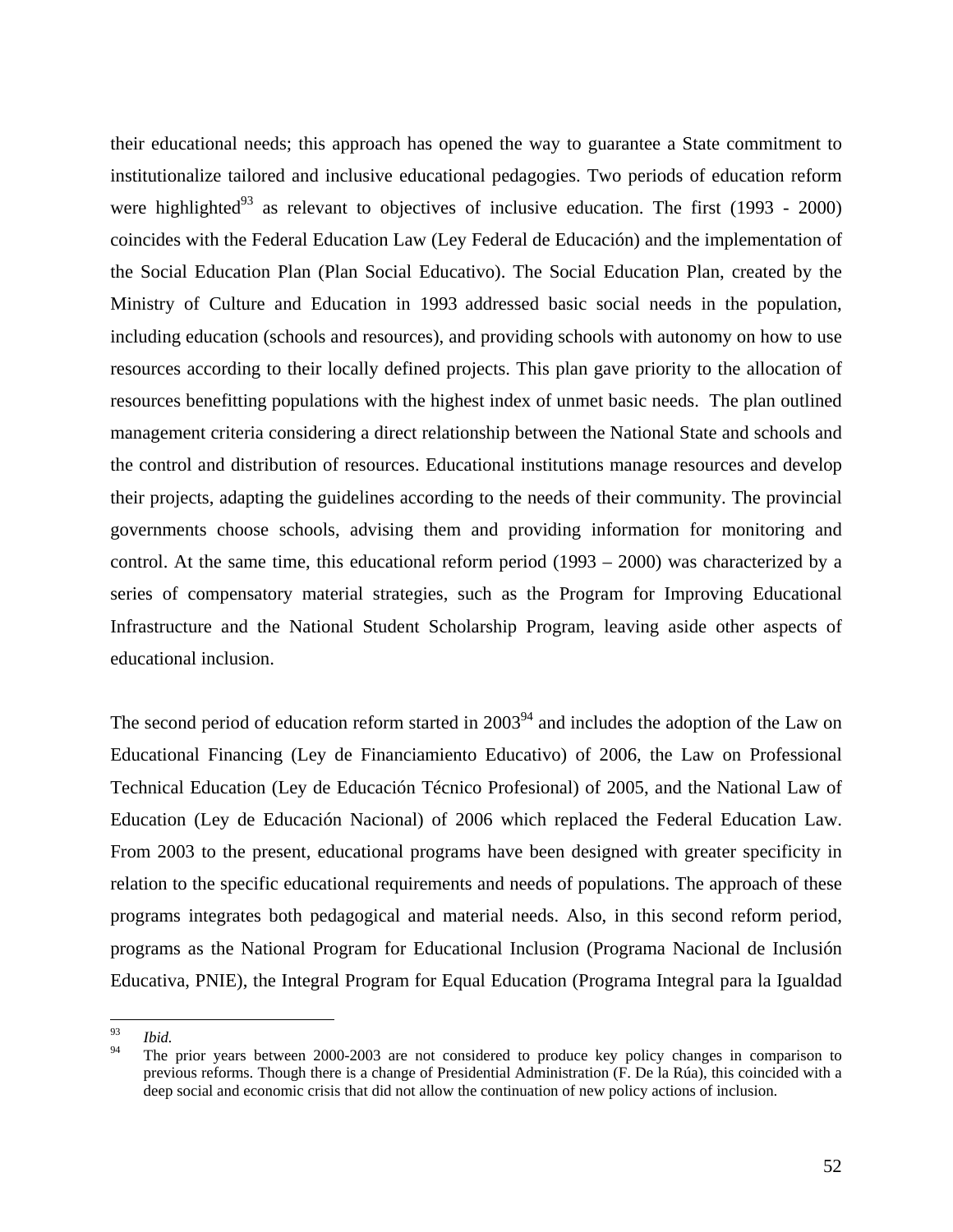Educativa, EIIP), and the National Program of Bilingual Intercultural Education (Programa Nacional de Educación Intercultural Bilingüe) were implemented. Further details on the PNIE demonstrate that this program includes the design and implementation of an educational project for inclusion. It is carried out by a group of beneficiary schools, and civil society organizations in the community who, with the assistance of educational facilitators, accompany youth in its mainstream reintegration and help with their retention. Moreover, in terms of resource allocation, the country report observed that through the Educational Financing Law<sup>95</sup>, educational spending was increasing in relation to pre-established goals, providing stable resources for the funding of educational planning priorities.

## *Systems, Links and Transitions*

In the case of Argentina, much attention has been given to special education. Special education is overseen by the National Directorate of Curricular Management and Teacher Education (Dirección Nacional de Gestión Curricular y Formación Docente); this office is then responsible for the development and improvement of proposals for special education, in coordination with the regional administration<sup>96</sup>. This Directorate develops curricular guidelines for all educational levels, providing support to technical regional teams and for undertaking different training tasks nationwide for special education. In addition, this office is also responsible for education in prison settings. Therefore, special education and education in prison settings are integrated by this Directorate into the national curricular policy. Nevertheless, this office does not intervene with specific curricular programs, but only proposes and implements guidelines.

Links between formal and non-formal education were also noted as important with examples of particular program initiatives. After the enactment of National Law of Education compulsory secondary education was established, obliging the State to ensure universal education and to supply different forms of education: artistic education, technical and vocational education, special education, youth and adult continuing education, rural education, intercultural bilingual

 $95$ 95 "La inclusión educativa en la Argentina de hoy: Definiciones, logros y desafíos a futuro", Mr. Jason Beech and Ms. Marina Larrondo, Universidad de San Andrés, September 2007. 96 *Ibid.*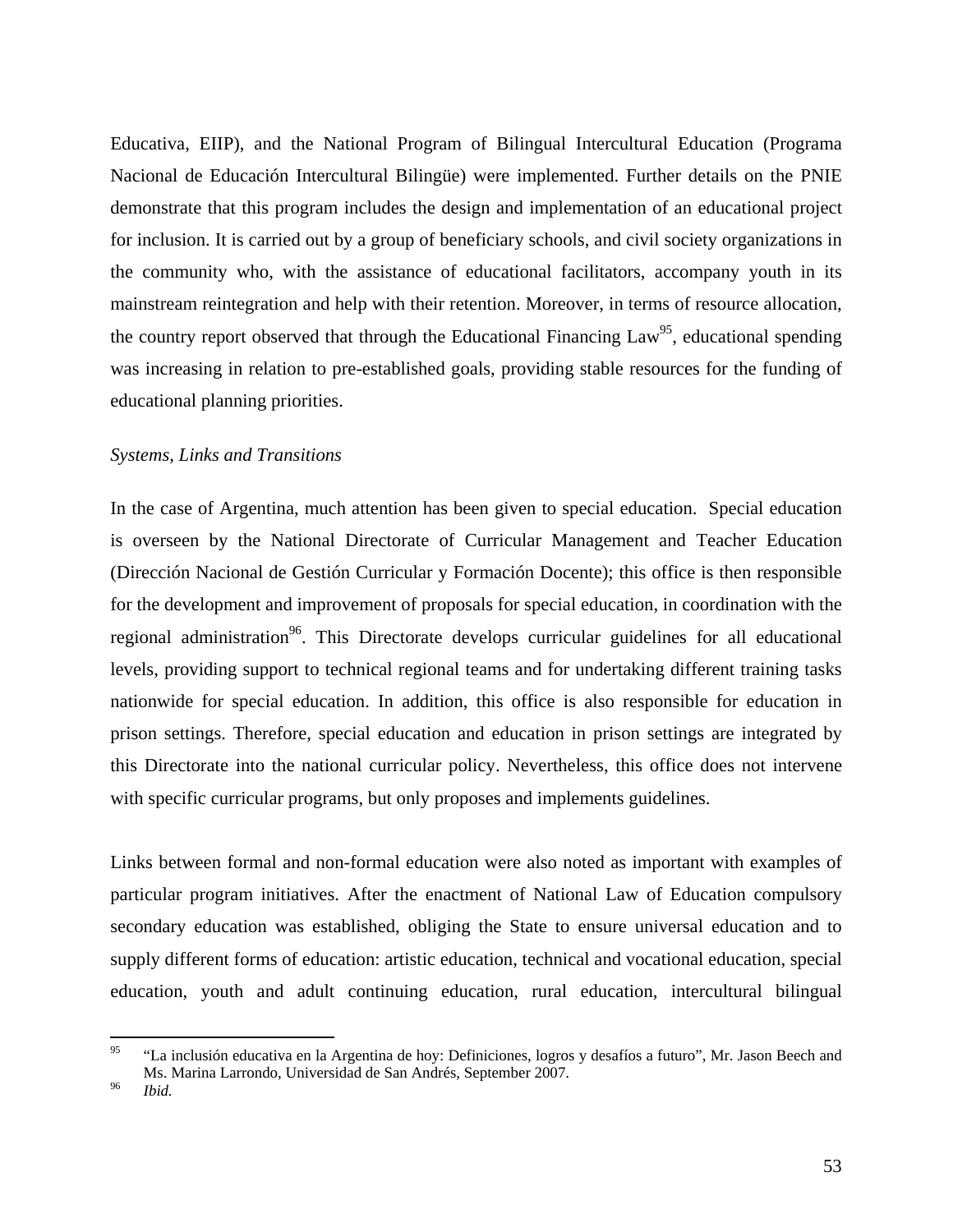education, education in prison settings, and education in home and hospital settings. Also, attention was given to early childhood development to be provided outside of special school settings. The implementation of this proposal involved inter-sectoral collaboration among NGOs, health centres and other social institutions. Other initiatives have involved professional development of adults; teacher training through workshops and seminars, and the implementation of projects integrating ICTs in Special Education.

## *Learners and Teachers*

With regards to teachers, various teacher training efforts were noted as focusing on the diversity of learners' needs. In the context of the Integral Program for Equal Education (Programa Integral para la Igualdad Educativa, EIIP), which targets urban and suburban primary schools that cater to socially vulnerable students, a professional development forum is implemented involving training sessions and teacher exchanges. Another example that was noted is the National Program for Bilingual Intercultural Education (Programa Nacional de Educación Intercultural Bilingüe, PNEIB) created in 2004. This program recognizes the right to educate according to specific cultural values and in mother tongue. Accordingly, teacher training takes place through the opening of forums for consultation between the different actors in formal and non formal education.

With regards to learners, the country report indicated numerous examples of inclusive education programs that have given attention to the needs of children from specific populations. For example, the National Program for Educational Inclusion (Programa Nacional de Inclusión Educativa, PNIE) implemented projects designed according to the target population, mainly by age and individual needs. This program also works with the juvenile justice system and the young people undergoing judicial process or seclusion. Other examples that were highlighted include the "Back to School" (Volver a la Escuela) Program for students 6 to 14 years old who were outside the system during the previous year. Also, the "All Back to Study" (Todos a estudiar) was presented as a program aimed at all children and youth aged 11 to 18 who have dropped out of school, and which offered them alternatives to enter the 3rd round of general basic education and the second cycle of secondary education (polimodal). Finally, the National Program for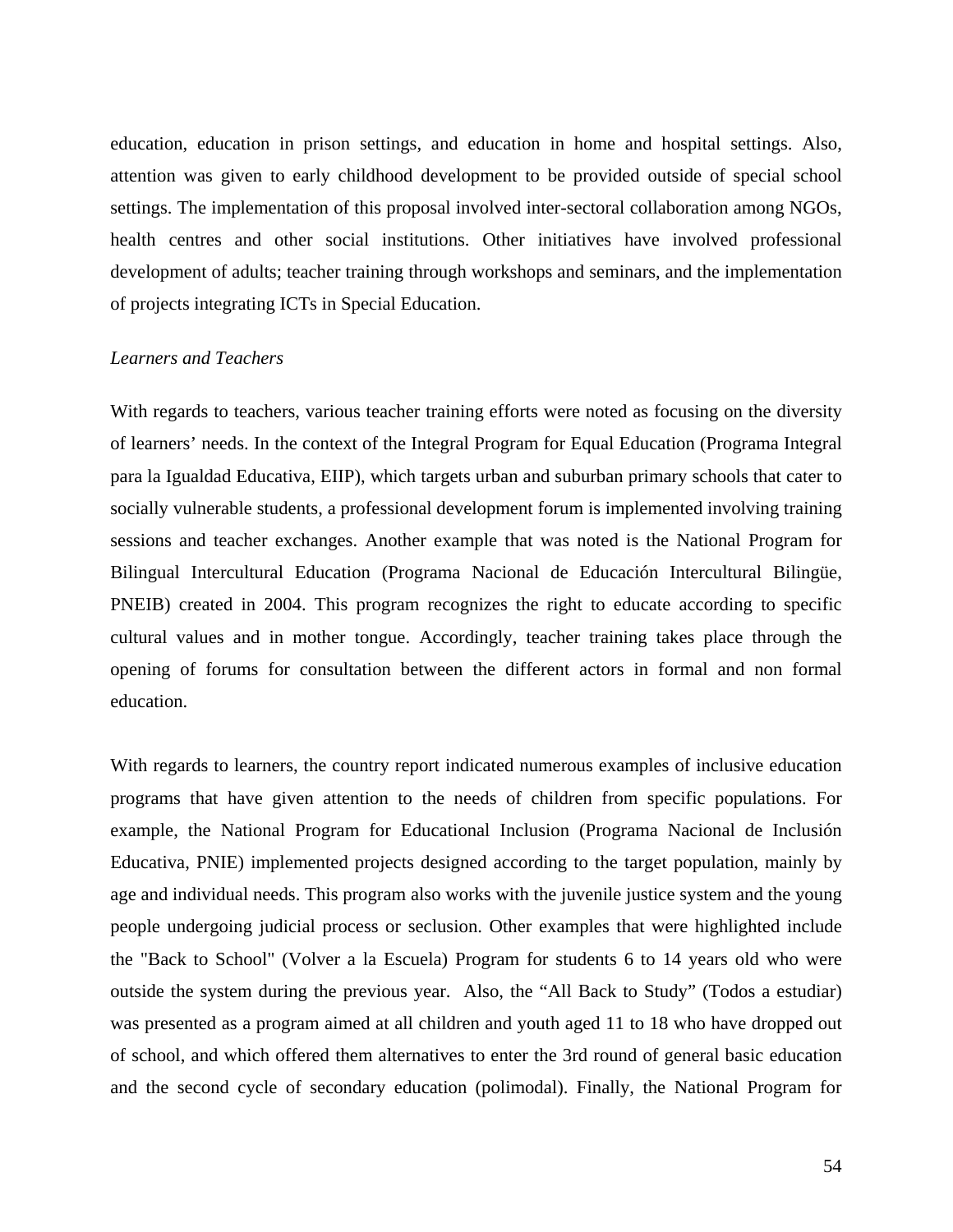Inclusive Rural Education (Programa Nacional de Inclusión Educativa "Rural"), increasing the educational opportunities of children and young people from rural areas.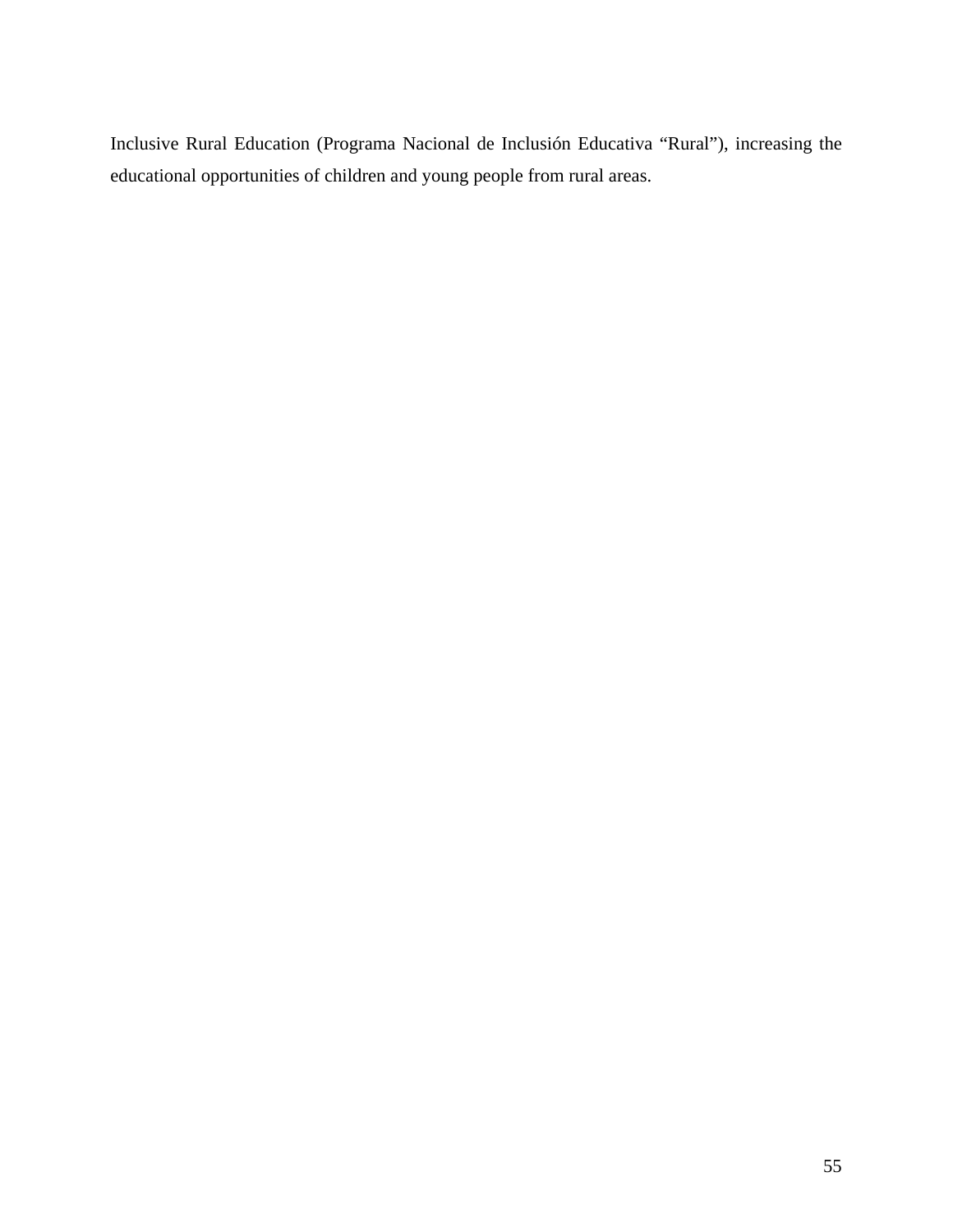# 2. Brazil<sup>97</sup>

# *Approaches, Scope and Content*

In Brazil, inclusive education is addressed with various approaches. One of them brings attention to the educational integration of individuals with disabilities into the mainstream school system, and another one to the right of all children to basic free and compulsory education<sup>98</sup>. It was further indicated that inclusive education refers to the democratization of education, which means ensuring the equitable distribution of quality education through the educational access, retention, and completion of the entire population<sup>99</sup>. Inclusive education involves changes in the education system as well as mechanisms that increase the participation of all actors who have a stake in education and social affairs (e.g. students, teachers, the community). The ministerial presentation also stated that inclusive education is related to the concept of an inclusive society. Both, an inclusive education and an inclusive society presuppose not rejecting, segregating or marginalizing people; rather, education and society should aim to modify their environments, attitudes, behaviours and structures to equally involve all members of society. In Brazil, inclusive education thus also refers to the reduction of social inequities such as inequality in access and quality education. The notion of the "Republicanización" of the teaching system was also noted, referring to the balance between universalism and differentialism, by respecting ethnic, cultural and regional diversity and integrating it with universal issues  $100$ .

<sup>97</sup> 97 The information in this section was adapted from the power point presentation "Inclusión Educativa en Brasil", Mr. Ricardo Henriques, Banco de Desarrollo Económico y Social; and from the ministerial power point presentation "Educacao Inclusiva: a Experiência Brasileira", Ms. Misiara Oliveira, Ministerio de Educación de Brasil; International Workshop on Inclusive Education, Andean and Southern Cone Regions, Buenos Aires, Argentina, September 12-14, 2007.

<sup>98</sup> Ministerial power point presentation "Educacao Inclusiva: a Experiência Brasileira", Ms. Misiara Oliveira, Ministerio de Educación de Brasil; International Workshop on Inclusive Education, Andean and Southern Cone Regions, Buenos Aires, Argentina, September 12-14, 2007.<br>
99 Power point presentation "Inclusión Educativa en Brasil", Mr. Ricardo Henriques, Banco de Desarrollo

Económico y Social; International Workshop on Inclusive Education, Andean and Southern Cone Regions, Buenos Aires, Argentina, September 12-14, 2007. 100 *Ibid.*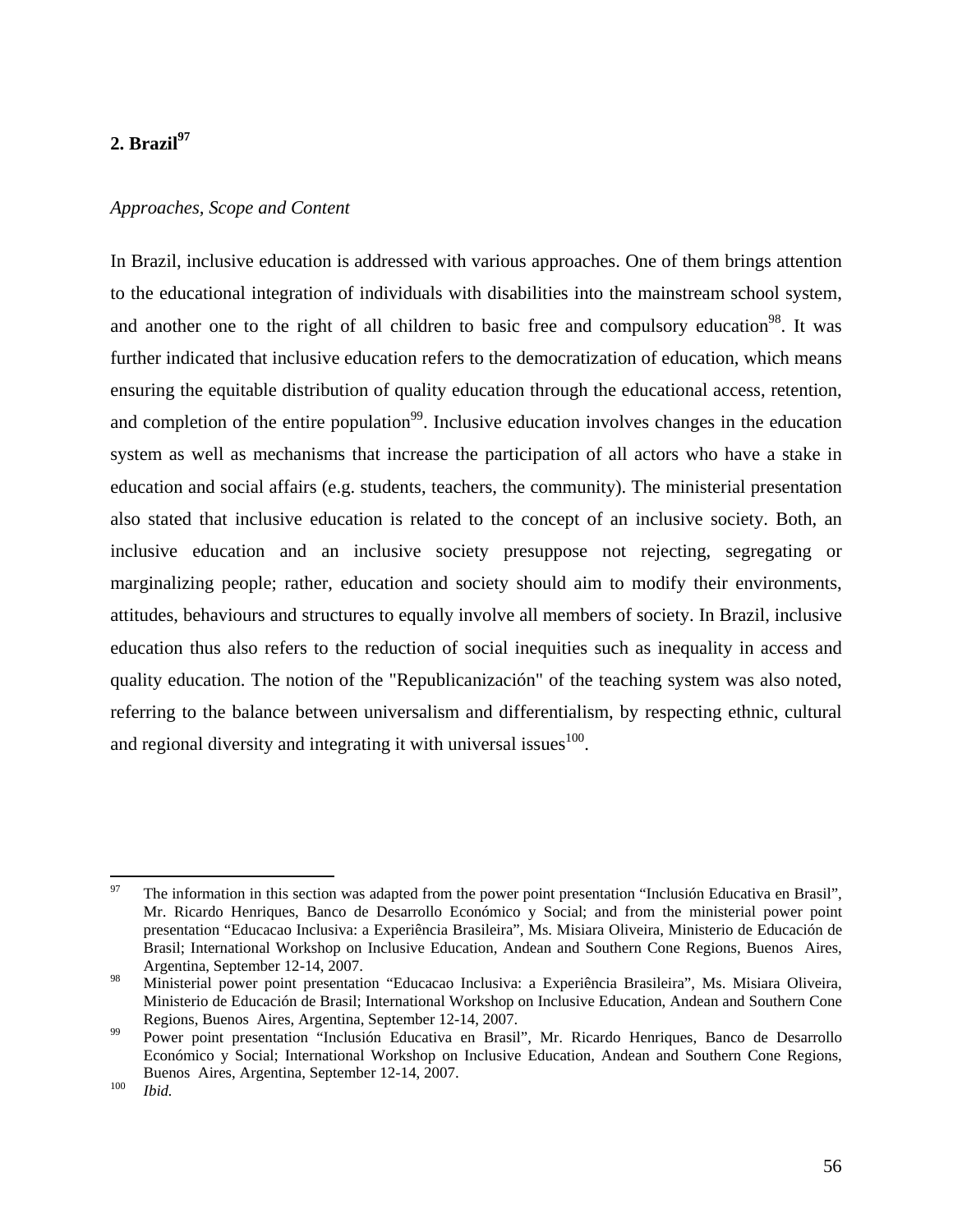#### *Public Policies*

Brazil possesses a variety of policy instruments for inclusion such as the Convention on the Rights of Persons with Disabilities, the Brazilian Federal Constitution (1988), the Statute of the Child and the Adolescent – ECA (1990), la ley de Líneas Directrices y de Bases of National Education (1996), law nº7853/89 which regulates the integration of persons with disabilities, and the law on Brazilian Sign Language. Brazil also implements the National Guidelines of Special Education in Basic Education. With regard to education policy, the Plan for the Development of Education (Plano de Desenvolvimento da Educação, PDE) was also highlighted. It was launched in 2007 by the Ministry of Education and approved by law. It is based on education as a centrepiece of national development, according to the objectives of Education for All. Additionally, in 2007, the federal government, in an inter-ministerial action, set the social agenda to establish a better allocation of resources (R\$ 32.000,00) for strategies promoting accessibility, adaptations of school buildings and the implementation of multifunctional resource rooms, in cities with over 60,000 inhabitants<sup>101</sup>. Among the challenges to policy, there is the issue of duplication of functions and the ineffectiveness of policies. Unfortunately, social policy is fragmented and isolated in relevant sectors. Thus, it is important to systematically integrate strategies of inclusion. In this sense, educational policy should be complemented by the social component of other sectors, becoming a cross-cutting regulator. For this, institutional, intersectoral and integrated, not divided, arrangements are required<sup>102</sup>.

#### *Systems, Links and Transitions*

Several efforts of special education, adapted integration and inclusion within mainstream education were mentioned as existing in Brazil. For example, there are initiatives of educational integration supporting both special schools and special classes within mainstream schools. In this sense, there is advocacy for equal access to education, supporting the participation, learning and

<sup>101</sup> 101 Ministerial power point presentation "Educacao Inclusiva: a Experiência Brasileira", Ms. Misiara Oliveira, Ministerio de Educación de Brasil; International Workshop on Inclusive Education, Andean and Southern Cone Regions, Buenos Aires, Argentina, September 12-14, 2007.<br><sup>102</sup> Power point presentation "Inclusión Educativa en Brasil", Mr. Ricardo Henriques, Banco de Desarrollo

Económico y Social; International Workshop on Inclusive Education, Andean and Southern Cone Regions, Buenos Aires, Argentina, September 12-14, 2007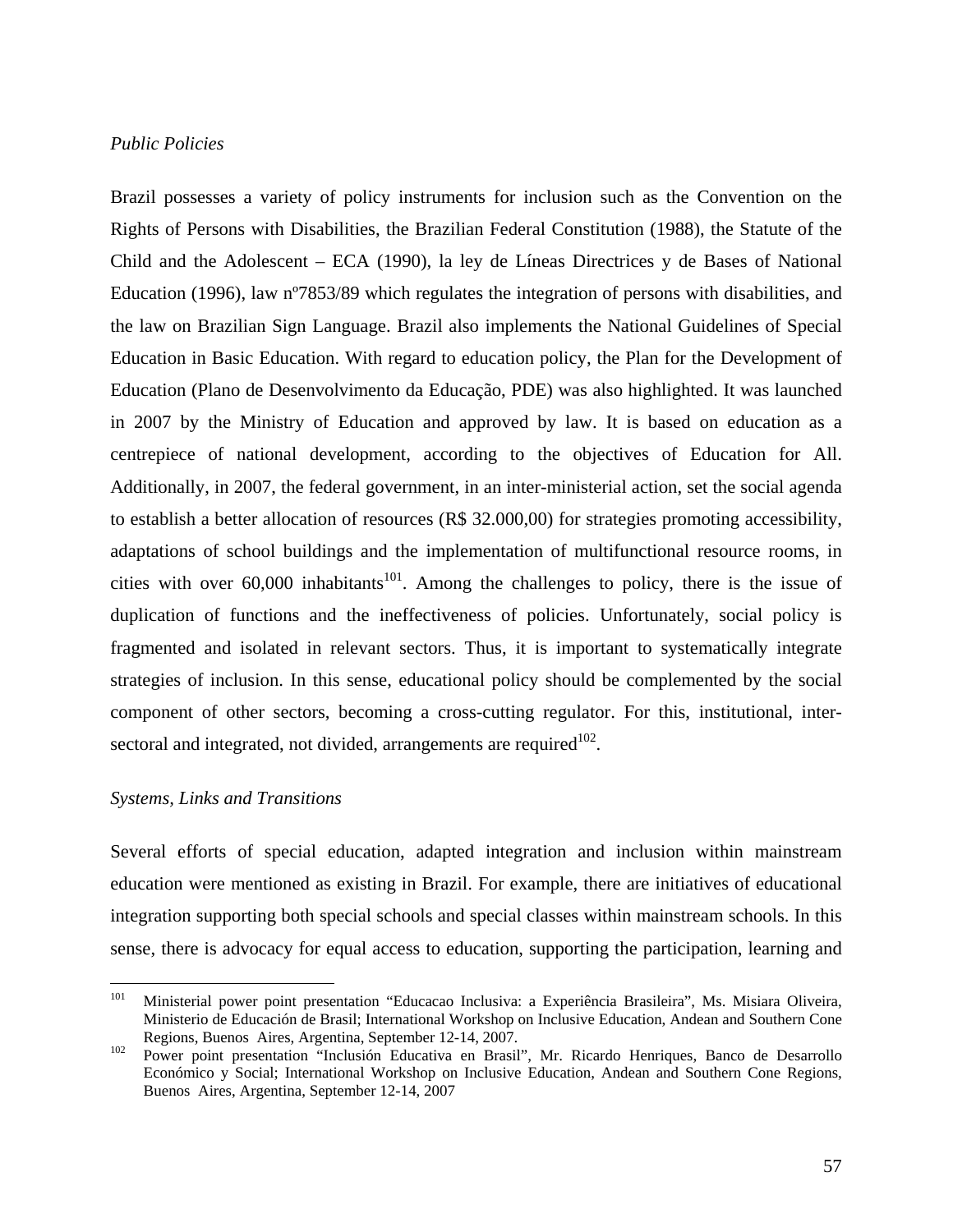achievement at all levels of education for all students with special educational needs. For this, the program proposes to design flexible curricula, teacher training and the enhancement of accessibility options.

Another initiative of inclusive education points to the creation of the Secretary for Continued Education, Literacy and Diversity (Secretaria de Educação Continuada, Alfabetização e Diversidade – SECAD), which aims to adapt the content and school process to persons and groups excluded from the regular education system. Among its programs are the following: Open School, Brazil without Homophobia (Inter-ministerial), Literate Brazil, Education in Prisons, School that Protects, Human Rights Education, Aboriginal Education, Quilombola Education, and Rural Education. With regards to the latter, the program Knowledge from the Earth (Saberes da Terra) allows for educational flexibility respecting the cycles of agricultural activity and admits the division of study time between school and home/farm.

With regards to curricular change, using a diversity approach to curriculum content was underlined. Since 2003, the government aims to implement Law 10,639/2003, which makes mandatory the teaching of Afro-Brazilian history and culture in public and private schools. It was noted that while inclusive education becomes a necessary condition for the reduction of inequalities, it requires minimal social equity to enable the use of learning opportunities on the part of the population. In particular, the school should become a "unity of change" at the heart of the socio-educational network, a producer of knowledge, inclusion and an advocate of autonomous beings. The school must be integrated in the community, mobilizing and valuing local knowledge; schools should guarantee the retention of students through material assistance (meals, diversified teaching materials, transportation)<sup>103</sup>.

<sup>103</sup> 103 *Ibid.*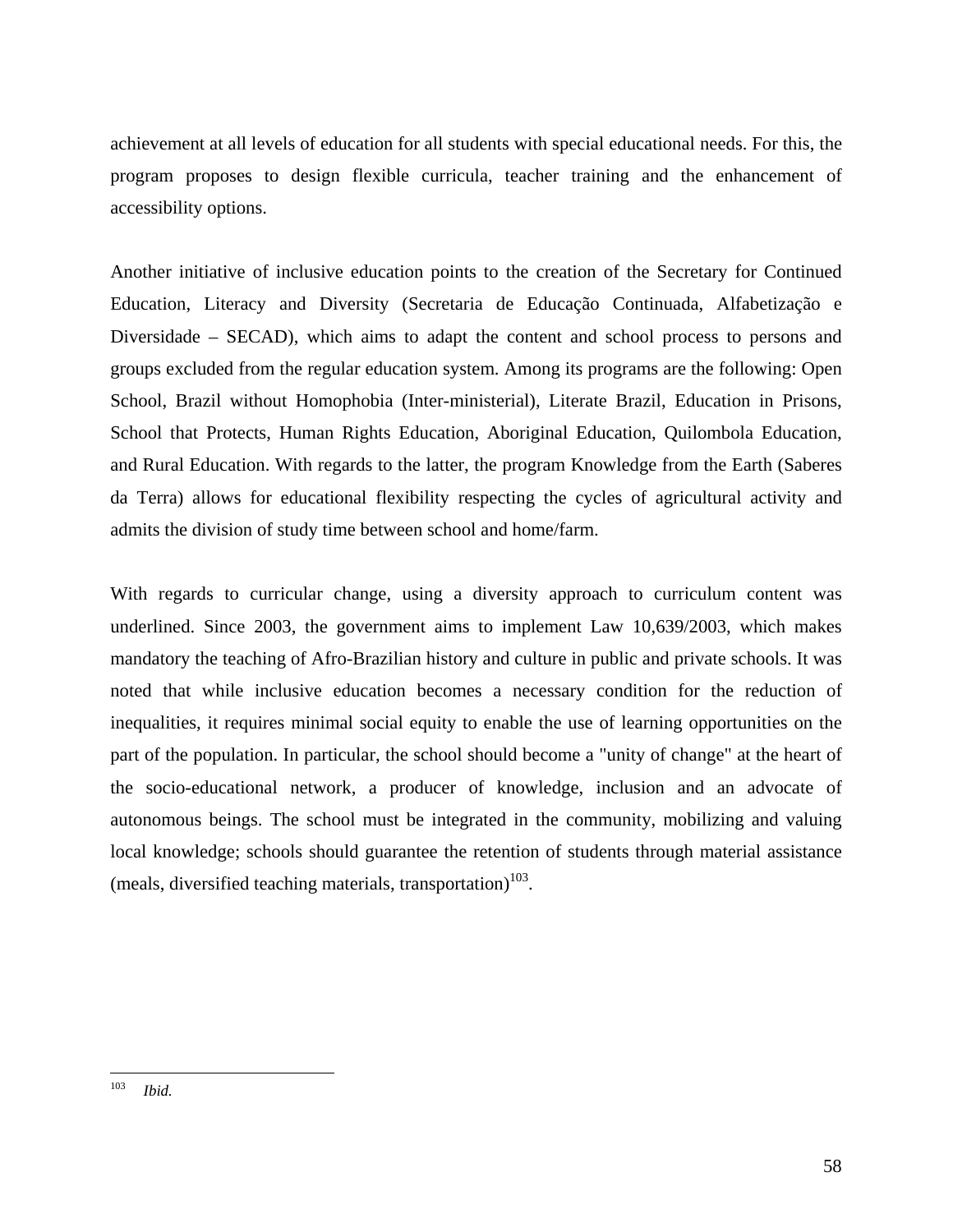# *Learners and Teachers*

With regards to teachers, there is a need for adequate training, which should start from their initial basic training<sup>104</sup>. The Program for Inclusive Education: The Right to Diversity (Programa Educação Inclusiva: direito à diversidade) proposes strategies for training managerial staff and teachers in specialized educational including concepts related to inclusive education practices and the recognition of differences.

With regards to learners, the need to address their diversity, based on their socio-economic and cultural context, was underlined. For example, the program Knowledge from the Earth (Saberes da Terra) aims to increase schooling and professional certification of rural students, based on the notion of adapting the school to the reality of the students. As noted earlier, this program is flexible to adapt to the cycles of agricultural activity and admits the division of study time between school and home/farm.

<sup>104</sup> *Ibid.*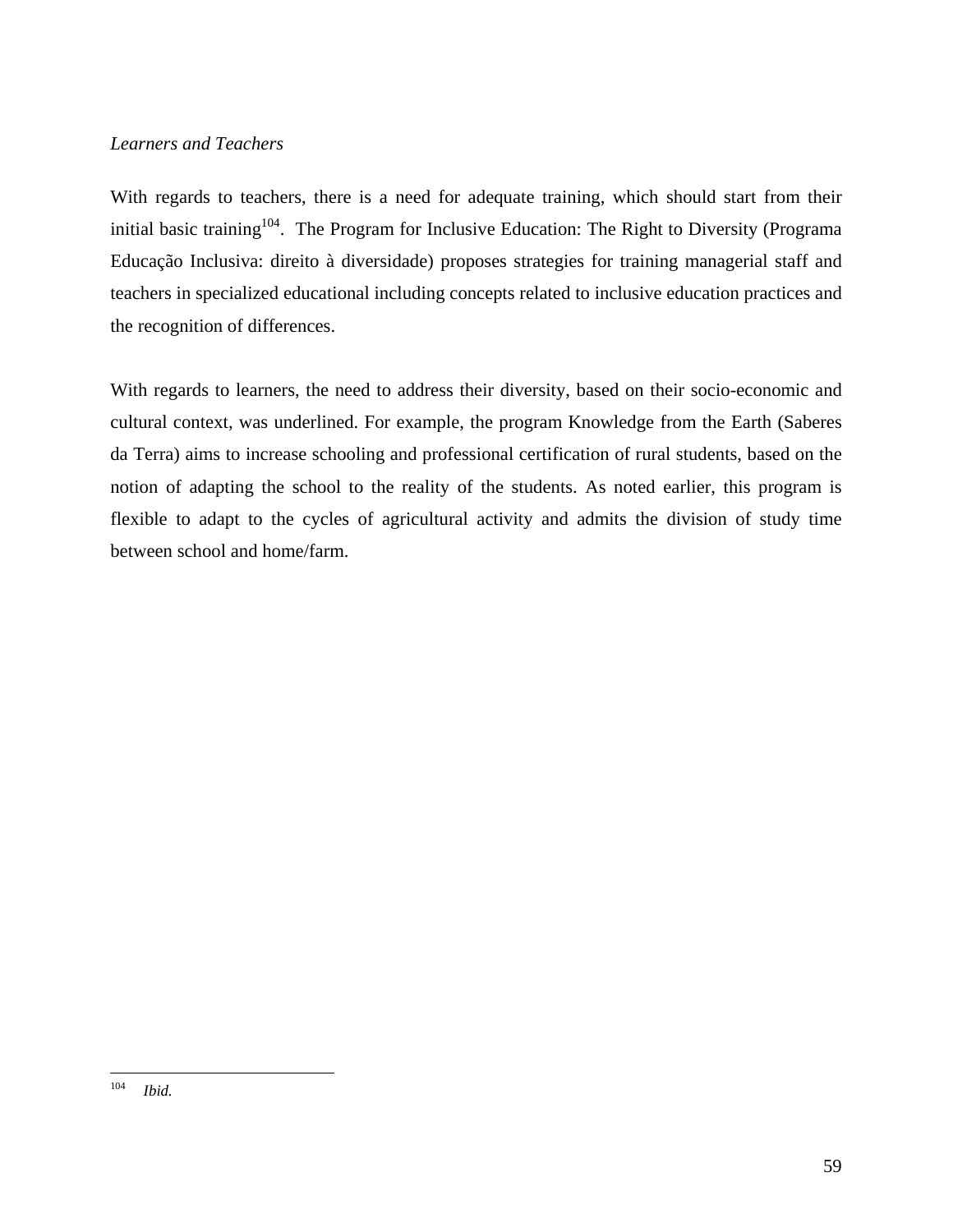# **3. Chile105**

#### *Approaches, Scope and Content*

In Chile, inclusive education is based on human rights, where equity in access and participation to quality education is a fundamental right of all human beings. Since the 1990s, equity in Chile is understood as access and coverage, at the same time that quality is understood as part of educational equity and inclusion. The concept of inclusive education in Chile comes from special education. From this perspective, prevalence was given to the bio-medical tradition, hindering progress towards a more holistic concept that encompasses all children excluded from and within the educational system. It was noted that inclusive education is both a cause and an effect of social exclusion<sup>106</sup>. Educational inclusion seeks to ensure the right of education for all persons irrespective of their ethnicity, gender, learning style, etc. The country report indicated that inclusive education strategies in Chile have focused on positive discrimination of specific cultural groups (indigenous, students with special needs or poor), establishing specific measures for each of them.

#### *Public Policies*

The general purpose of Chile's educational policy is to equally guarantee the right to a quality education for all, directing its actions to the elimination of barriers to learning and access. This includes the design of compensatory policies to eliminate situations of exclusion that some groups suffer due to economic, social, ethnic or territorial reasons, among others. However, there is a lack of articulation in the representation of vulnerable groups as described in the various public policies; yet, also, there is no integration in the way these groups self-represent

<sup>105</sup> The information in this section was adapted from the country report "Inclusión Educativa en el Cono Sur: Chile", Ms. Martha Infante, Pontificia Universidad Católica de Chile Septembre 2007; and from the ministerial oral and power point presentation "Educación inclusiva: desafíos de la educación chilena", Mr. Mauricio Nercellas Pérez, Ministerio de Educacion de Chile; International Workshop on Inclusive Education, Andean and Southern Cone Regions, Buenos Aires, Argentina, September 12-14, 2007.<br><sup>106</sup> "Inclusión Educativa en el Cono Sur: Chile", Ms. Martha Infante, Pontificia Universidad Católica de Chile

Septembre 2007.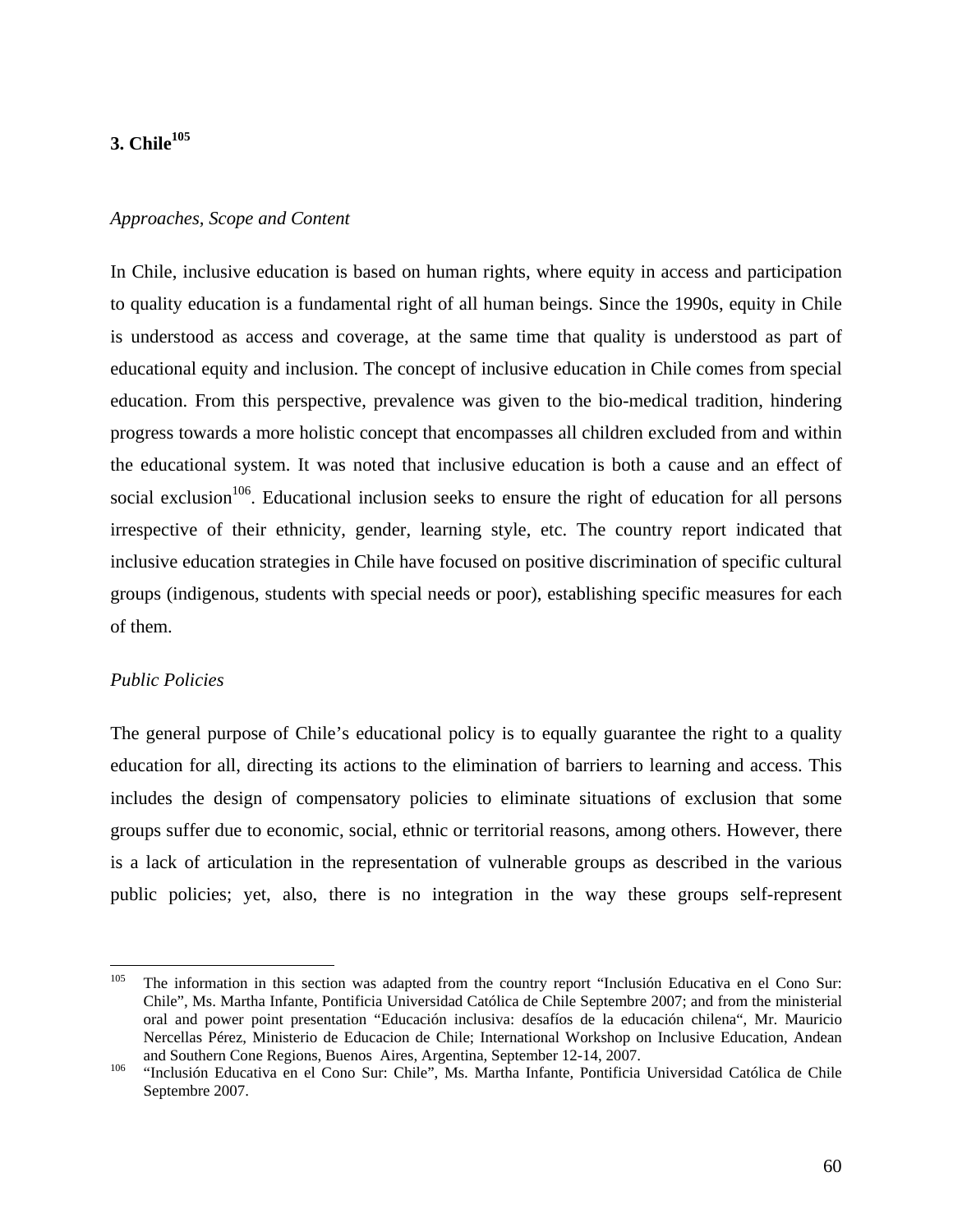themselves<sup>107</sup>. With regards to legislation in support of inclusive education, the following were mentioned. Intercultural education has been inserted into national policy supported by Law 19,253 of 1993 (Indigenous Law), The Organic Constitutional Law of Teaching (Ley Orgánica Constitucional de Enseñanza, LOCE) and the International Convention on the Rights of the Child (UN, 1989). The latter became law of the Republic on August 14, 1990 through decree No. 830. Additionally, projected changes in the LOCE are foreseen, which would impact the entire Chilean education system. In this regard, there is discussion for the repeal of the LOCE and the Draft General Law on Education (LEGE). The latter is proposed by the current government, and provides a definition of education that emphasizes respect for human rights, and the exercise of tolerance and respect for diversity. The LEGE refers to special education, establishing criteria and guidelines for the diagnosis of students with special needs and for the development of adequate mainstream curricula adapted to the needs of these children. However, it was indicated that the policy of special education places the medical model as an important basic element<sup>108</sup>. This hampers the development of inclusive education initiatives by understanding diversity in learning as a synonym of special needs, legitimizing certain practices of segregation within the school. In line with this discussion, the special education policy was also highlighted. It includes a funding increase of special education for students with special needs; access to the national curriculum with adaptations; development of special educational materials; teacher training; design and implementation of a system to ensure quality in special schools; and design and implementation of a system of detection and assessment of special needs and accreditation. Finally, there was also mention of the intercultural education policy in Chile. This policy focuses on the development of indigenous languages and on increasing the degree of participation of the local communities in educational programs. However, the majority of the indigenous groups in Chile prefer to speak in Spanish and not in their native language<sup>109</sup> as the former facilitates their integration into mainstream society.

<sup>107</sup> 

<sup>107</sup>*Ibid.* <sup>108</sup>*Ibid.*

*Ibid.*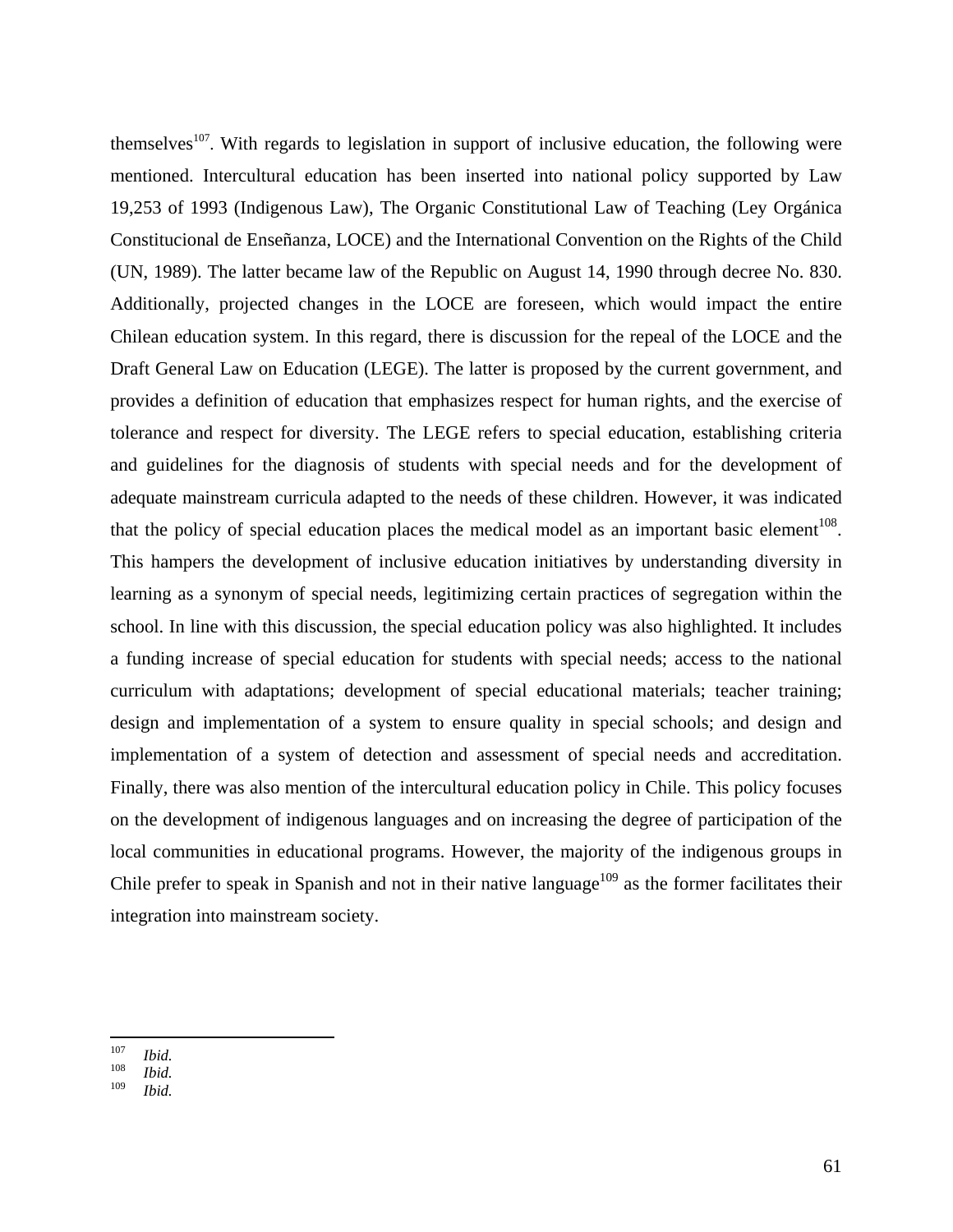# *Systems, Links and Transitions*

The necessity of adapting the educational system to address students' various needs was highlighted. For example, the special education system presents what was noted as adapted Educational Options such as special schools, hospital classrooms, regular establishments, and differentiated groups. Another example concerns indigenous groups. Among the programs carried out under the perspective of intercultural education, the Program for the Comprehensive Development of Indigenous Communities was illustrated. In 2006, the design of the Indigenous Language subsector was approved, seeking to ensure the teaching of indigenous languages in those educational units with a majority of girls and boys of indigenous descent. In this regard, study programs are currently being established for each of the languages (Mapuche, Aymara, Rapa Nui and Quechua) (MINEDUC,  $2007$ )<sup>110</sup>. Another program mentioned was the Intercultural Bilingual Education Program (PEIB)**.** It aims to promote dialogue between the school and the community through pedagogical activities, content selection, the development of institutional and intercultural educational projects, cultural advice, and curricular contextualization.

With regards to curricular change for inclusive education, it was noted that the curriculum should allow for knowledge building within a specific socio-cultural and historical context. This understanding and practice of the curriculum should respond to the world interpretation that individuals have (school and university students). The Ministry of Education made a proposal for Service-Learning (MINEDUC,  $2007$ )<sup>111</sup>, as a methodology designed for secondary education levels. The aim is to integrate into the regular curriculum, a new way to consolidate and deepen academic learning, with the aim to respond to the problems of the local community. This tool includes the development of a community project based on the needs of students and the community, including the school in the local social context. The country report indicated that the link with the community would bring about a more flexible regular curriculum, making room for the diverse interests of students. Furthermore, such projects would facilitate a smoother transition

<sup>110</sup> 

<sup>110</sup>*Ibid.* <sup>111</sup>*Ibid.*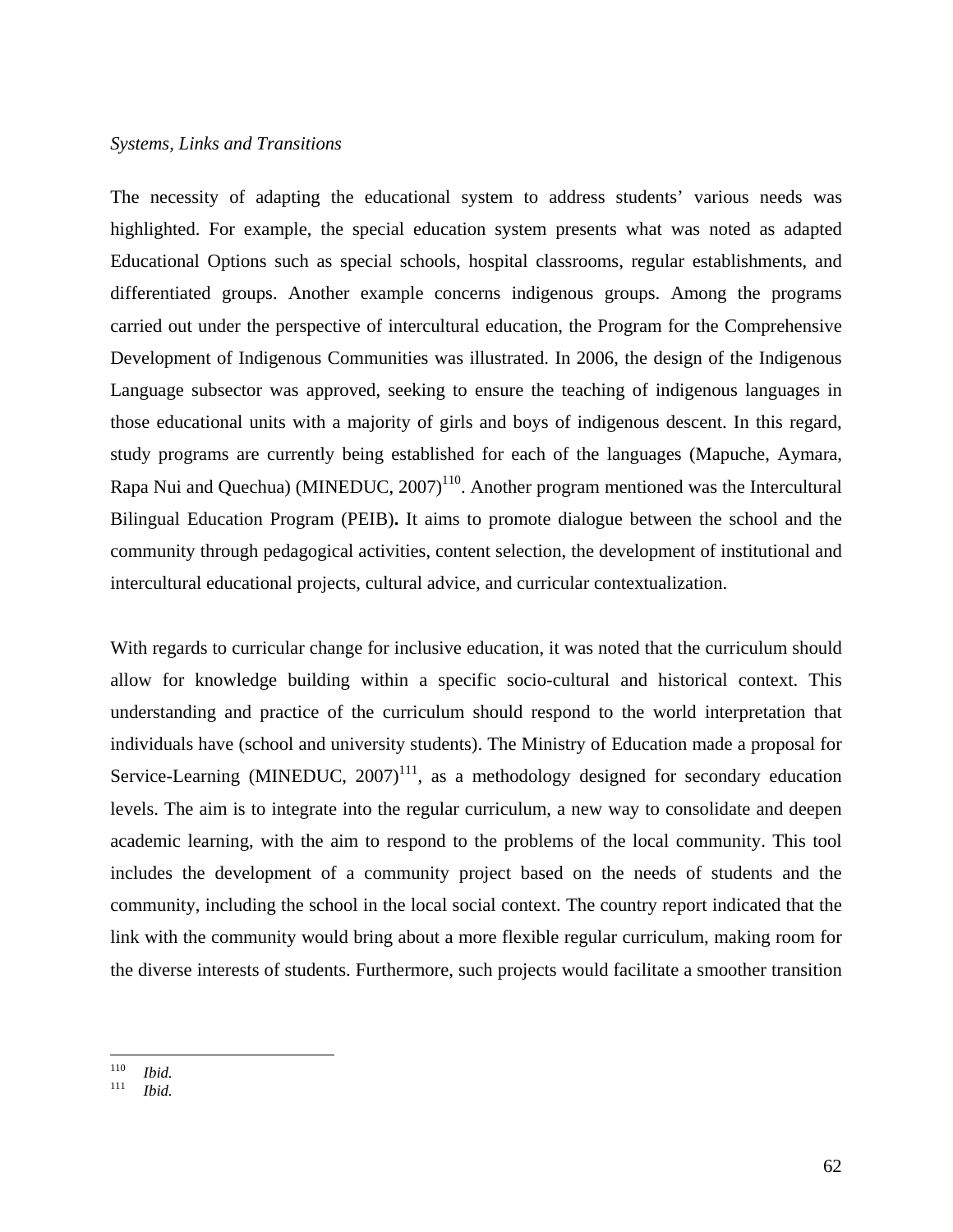to higher education or working life of students and would provide means of connecting the school and the community, increasing support networks inside and outside.

The importance of participation and support of all stakeholders, both internal and external to the school was emphasized. The Ministry of Education provided technical assistance to those schools that have low results in national outcomes of learning, high rates of repetition and dropout rates. The aim was to provide intensive support from external institutions (education schools of universities and foundations, etc.) for the development of teaching methodologies and teacher training in the areas of language and mathematics for the first basic and secondary cycles. This support includes development programs for principals and teachers in the development of skills at the level of educational management. Additionally, the government has implemented the project Red Links (Enlaces Rojos) with the aim of establishing a national network among all Chilean public schools incorporating new information and communication technologies to the educational context. This initiative began with the training of teachers and the installation of needed equipment, software and teaching resources. For example, ICTs were incorporated into schools seeking to expand opportunities for access to quality learning resources, regardless of geographic location or socio-economic status of schools.

# *Learners and Teachers*

With regards to teachers, it was recommended that the university curriculum for teacher education should focus on the acquisition of skills that enable teachers to make adjustments to their teaching practices and to the general curriculum, so as to encourage students to have access to quality education. Accordingly, there is a need to begin a dialogue with teacher training universities in order to guide the perception of teachers about their own role and profession. Moreover, the national policy on special education noted that universities have started to include subjects such as pedagogy for diversity, education for diversity and care to children with special educational needs in teacher training curricula of general basic education and kindergarten.

With regards to learners, the need to address indigenous needs was emphasized. Mention was given to including native languages and cultures into the curriculum. This highlights the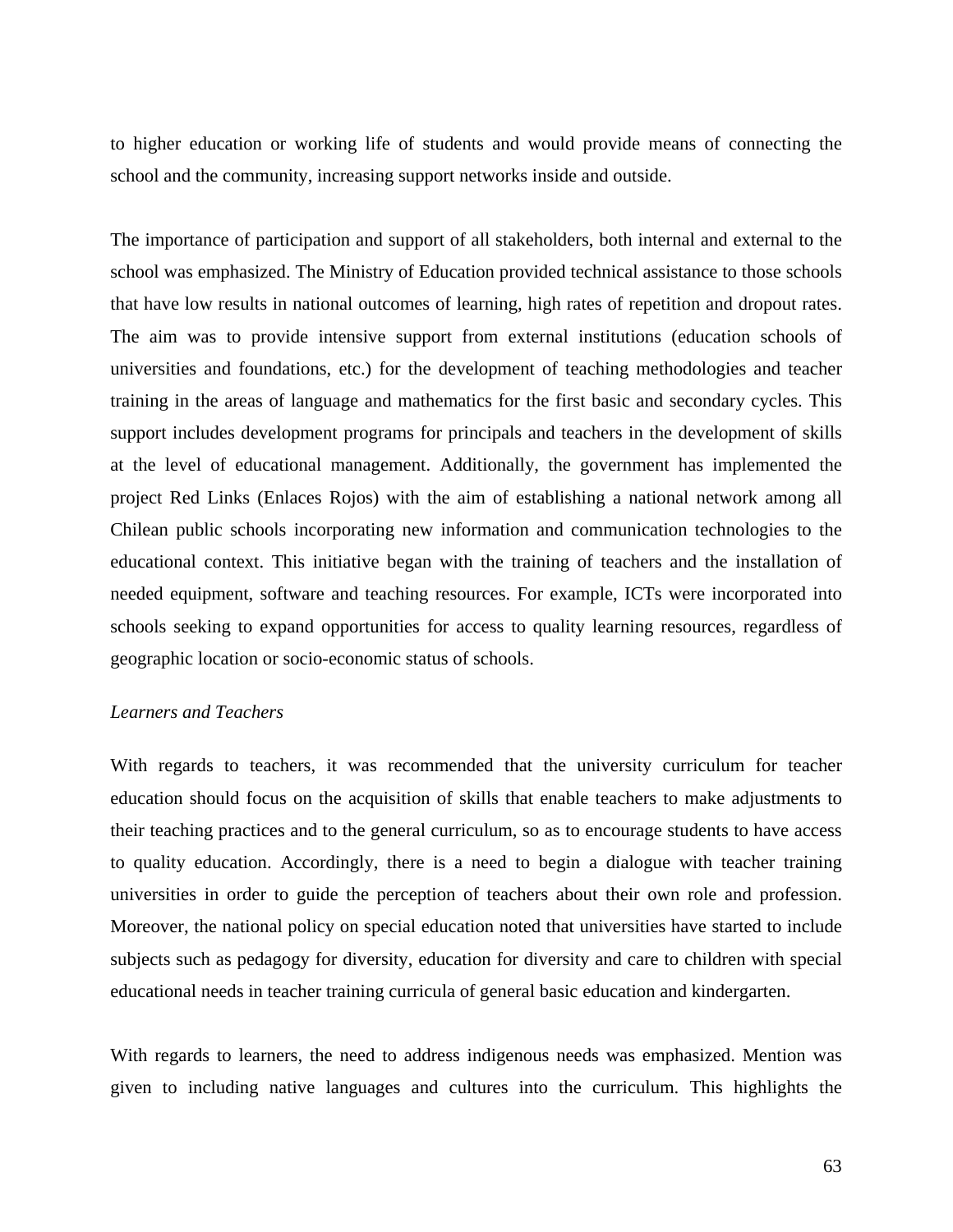importance of contexts and the need to adapt curricula to their various characteristics, so that all learners are given equal opportunities.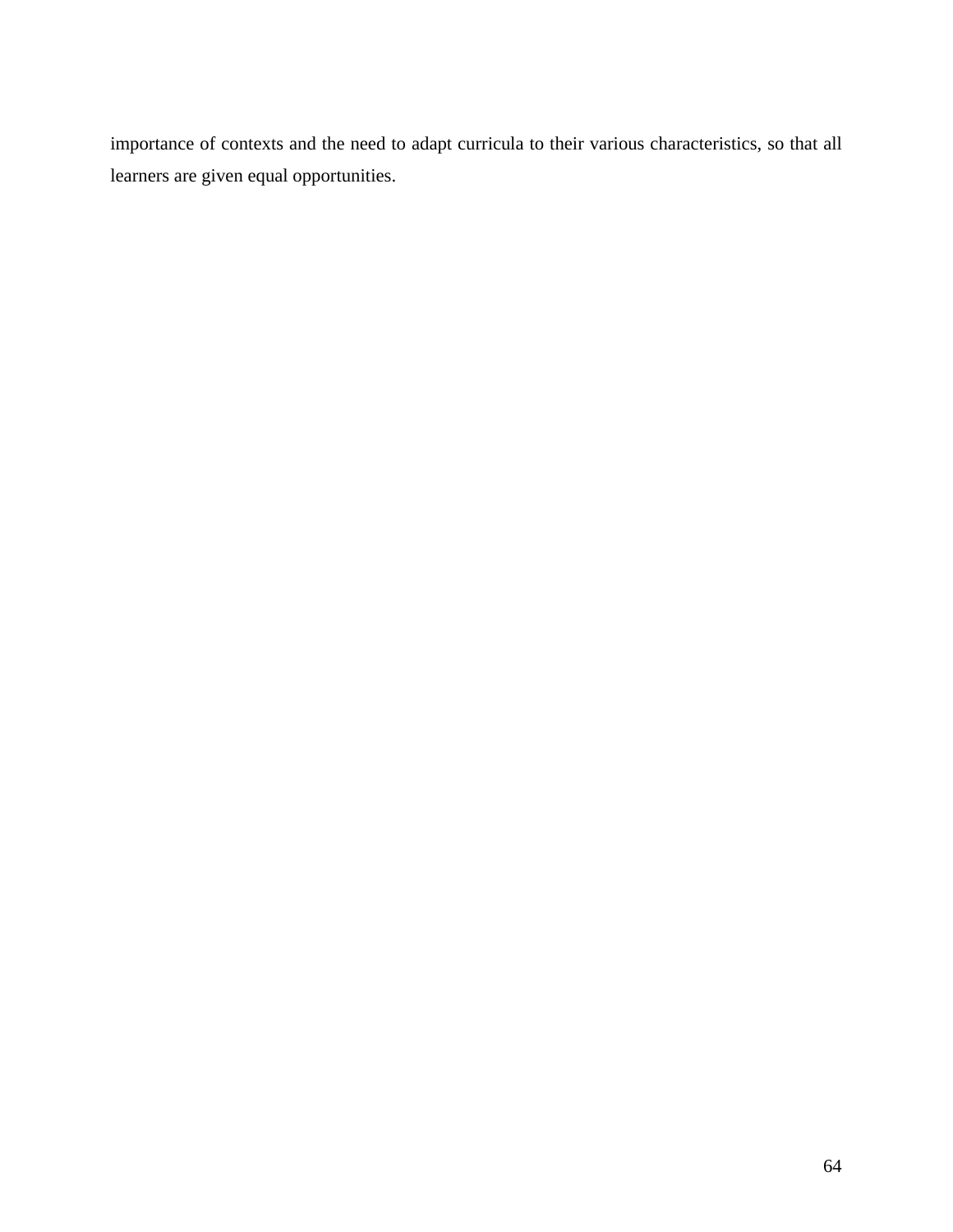# **4. Paraguay112**

## *Approaches, Scope and Content*

In Paraguay, inclusive education is considered as a right of all children to have equal opportunities of access to quality education, irrespective of their social and cultural characteristics, and their differences in aptitude and capacities<sup>113</sup>. The concept of inclusive education begins in the field of special education. Currently, the approach to educational inclusion is also presented as a process to overcome the forms of discrimination and exclusion, including social exclusion. The concern for the rights to education and equity in education is based on the recognition of mechanisms that cause and perpetuate discrimination and exclusion of children from the school system. These mechanisms are related to socio-economics, language, gender, belonging to certain cultural groups, characteristics of families, migration, etc. On the other hand, the conceptualization of inclusive education was referred to as being new in the educational field and there is not yet a shared common understanding about the term. Inclusive education is also considered as a process of bringing flexibility to school structures, curricular content, pedagogical approaches and strategies in order to adapt them to meet the diverse needs and expectations of all students.

## *Public Policies*

Paraguay was noted as a country with a very high degree of social inequality, which is why, from the onset of the Paraguayan Education Reform, the need to develop strategies to overcome inequality and discrimination that exist inside the education system was proposed $114$ . In terms of

<sup>112</sup> 112 The information in this section was adapted from the country report "La Educación Inclusiva en Paraguay", Mr. Rodolfo Elías, Instituto de Capacitación y Estudios del Desarrollo, September 2007; from the power point presentation "La Educación Inclusiva en Paraguay" presented by Mr. Rodolfo Elias; and from the ministerial oral presentation, Ms. Maria Lafuente, Vice Ministra del Ministerio de Educación y Cultura de Paraguay; International Workshop on Inclusive Education, Andean and Southern Cone Regions, Buenos Aires,

Argentina, September 12-14, 2007.<br>
Peters, S. (2004). Inclusive Education: An EFA Strategy for all children. Washington D.C., World Bank.<br>
Ministerial oral presentation, Ms. Maria Lafuente, Vice Ministra del Ministerio de Paraguay; International Workshop on Inclusive Education, Andean and Southern Cone Regions, Buenos Aires, Argentina, September 12-14, 2007.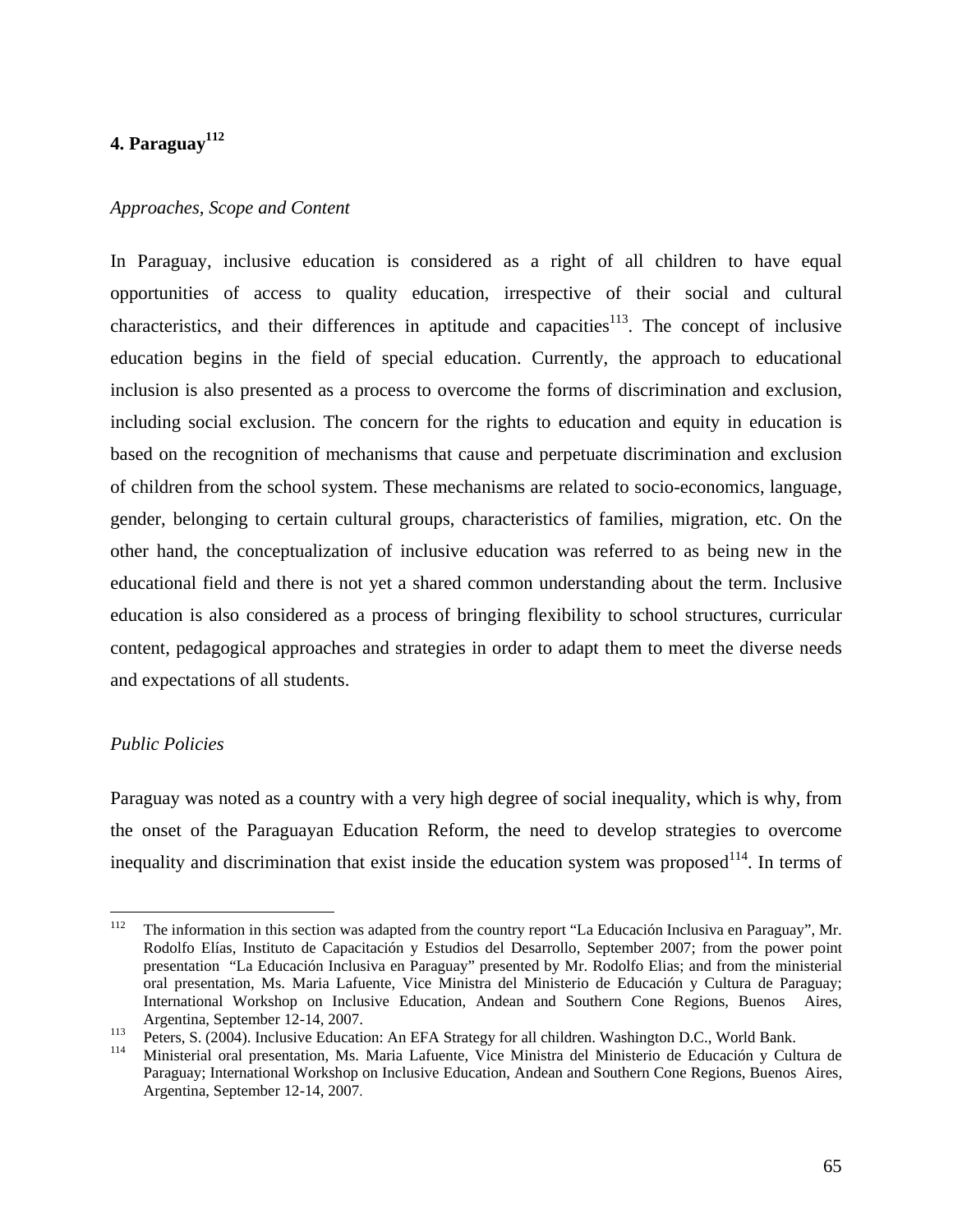legislation, Paraguay ratified the International Convention on the Rights of the Child, and it currently has a comprehensive regulatory framework that includes the National Constitution, the Code of Childhood and Adolescence and the General Law on Education. Moreover, a draft law on antidiscrimination is currently being worked upon, analyzing the situation of the Guaranispeaking population, indigenous peoples, and the degree of existing discrimination against these groups in relation to their gender, age, religion, sexual orientation, HIV/AIDS, socio-economic status and migration patterns.

A number of policy recommendations were put forth. First, consensus building regarding the concept of inclusion is required to establish priorities in public policy, allowing for a comprehensive, well-articulated and long-term approach to address issues of inclusion. It is necessary to eliminate the fragmentation of isolated sectoral responses towards inclusion which should rather entail a collaborative inter-sectoral approach. Also, short-term approaches of social policy planning should be prevented; at present, the educational agenda is the only one that the country has envisioned until  $2020^{115}$ .

Second, there is a need to formulate policies with relevance to community and school contexts (urban-rural-indigenous). Also, the education system still lacks flexibility in its management structure at the central, intermediate, and school levels<sup>116</sup>. This inflexibility hinders the implementation of inclusive education models tailored to the needs of the people, excluding those who do not meet their standards. Third, there is a need to systematize and undertake research regarding the experiences and challenges in the development of inclusive models, allowing for the formulation of policies based on evidence. In addition, a greater understanding of the processes and social changes affecting the country (migration, increasing urbanization, structural changes, conditions of poverty, etc.) is required, so that education will respond appropriately to the needs of society.

<sup>115</sup> 115 "La Educación Inclusiva en Paraguay", Mr. Rodolfo Elías, Instiuto de Capacitacion y Estudios del Desarrollo, September 2007. 116 *Ibid.*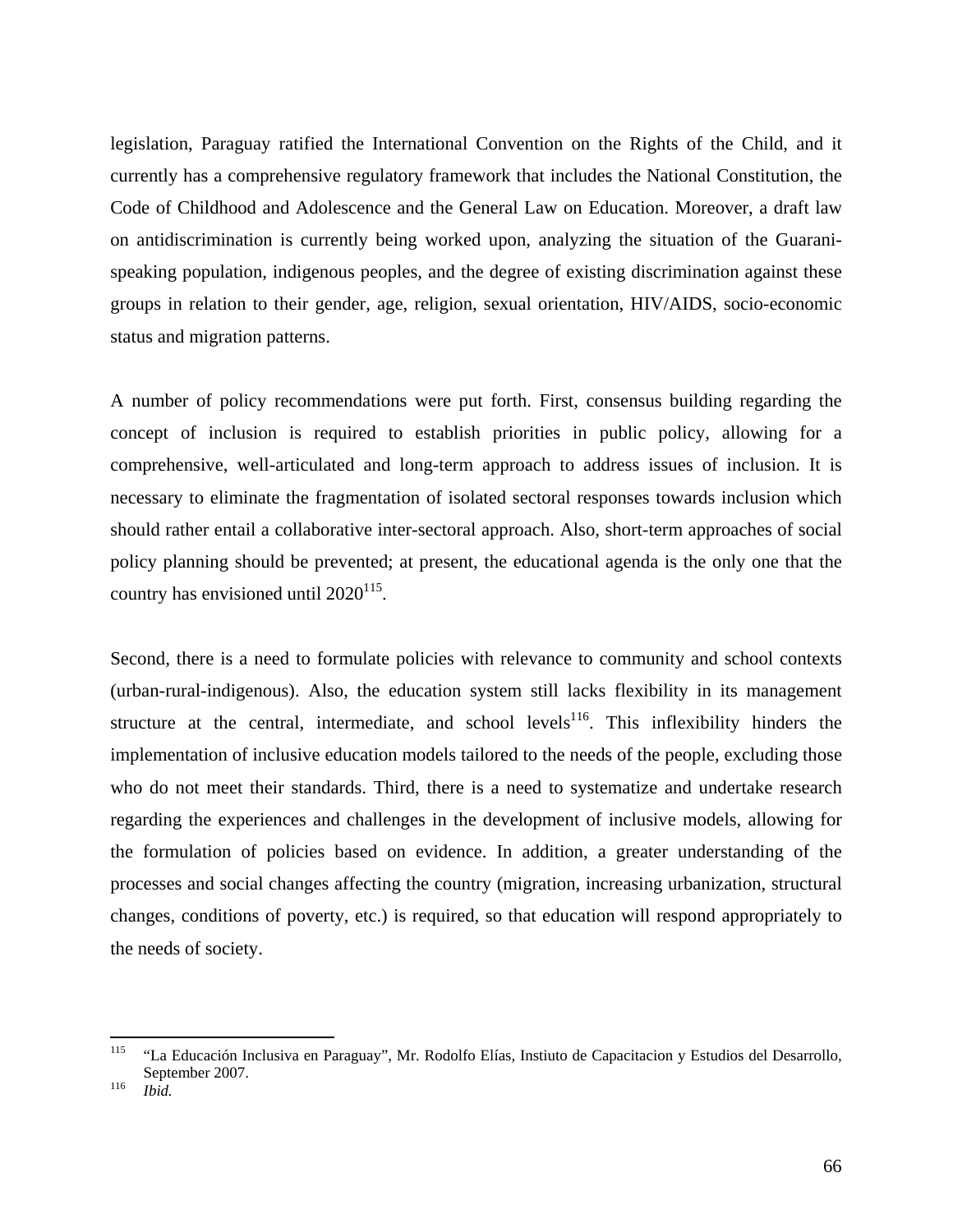#### *Systems, Links, Transitions*

The importance of balancing and linking different levels and forms of education in relation to objectives of inclusive education was noted through several reform initiatives. For example, the design and modification of educational centres to support the access of students with disabilities to mainstream schools was mentioned. However, these children still face difficulties in terms of access and retention in schools. Additionally, progress has been made in terms of affordability and accessibility of education. It is noted that basic secondary has been included in compulsory education, expanding coverage at this level. Moreover, the coverage of preschool education has expanded, reaching almost universality. In the same way, there was an increase in retention in the education system<sup>117</sup>. In terms of formal and non-formal education, there are also experiences of intervention according to the specificity of the contexts such as rural schools, urban schools, poor urban schools, indigenous schools<sup>118</sup>. Bilingual education initiatives were also noted as conducive to accomplishing education equity. More broadly, some challenges were pointed out with regards to the links between school and society. There is an isolation of the school vis-à-vis social reality, with little community involvement in the educational processes<sup>119</sup>. The school and teachers in particular tend to attribute the problems of students to extrinsic factors, without incorporating them into the classroom activities. The Paraguayan legislation includes various elements of inclusiveness; however, they have not yet provoked changes in local and institutional practices. There is also need for a more comprehensive school, which admits all and adapts to the diversity in characteristics, capabilities and motivations of its children. Finally, in terms of curricular change, the competency-based approach introducing the concept of flexibility and cross-cutting issues of democracy, family and environment is being implemented in the education system. This requires overcoming the psychometric assessments that, as was noted, tend to give asymmetrical results, which prevent seeing reality in a different way<sup>120</sup>.

<sup>117</sup> 

<sup>117</sup>*Ibid.* 118 Ovelar, B., op.cit as quoted in the country report "La Educación Inclusiva en Paraguay", Mr. Rodolfo Elías, Instituto de Capacitación y Estudios del Desarrollo, September 2007

<sup>119 &</sup>quot;La Educación Inclusiva en Paraguay", Mr. Rodolfo Elías, Instituto de Capacitación y Estudios del Desarrollo, September 2007. 120 *Ibid.*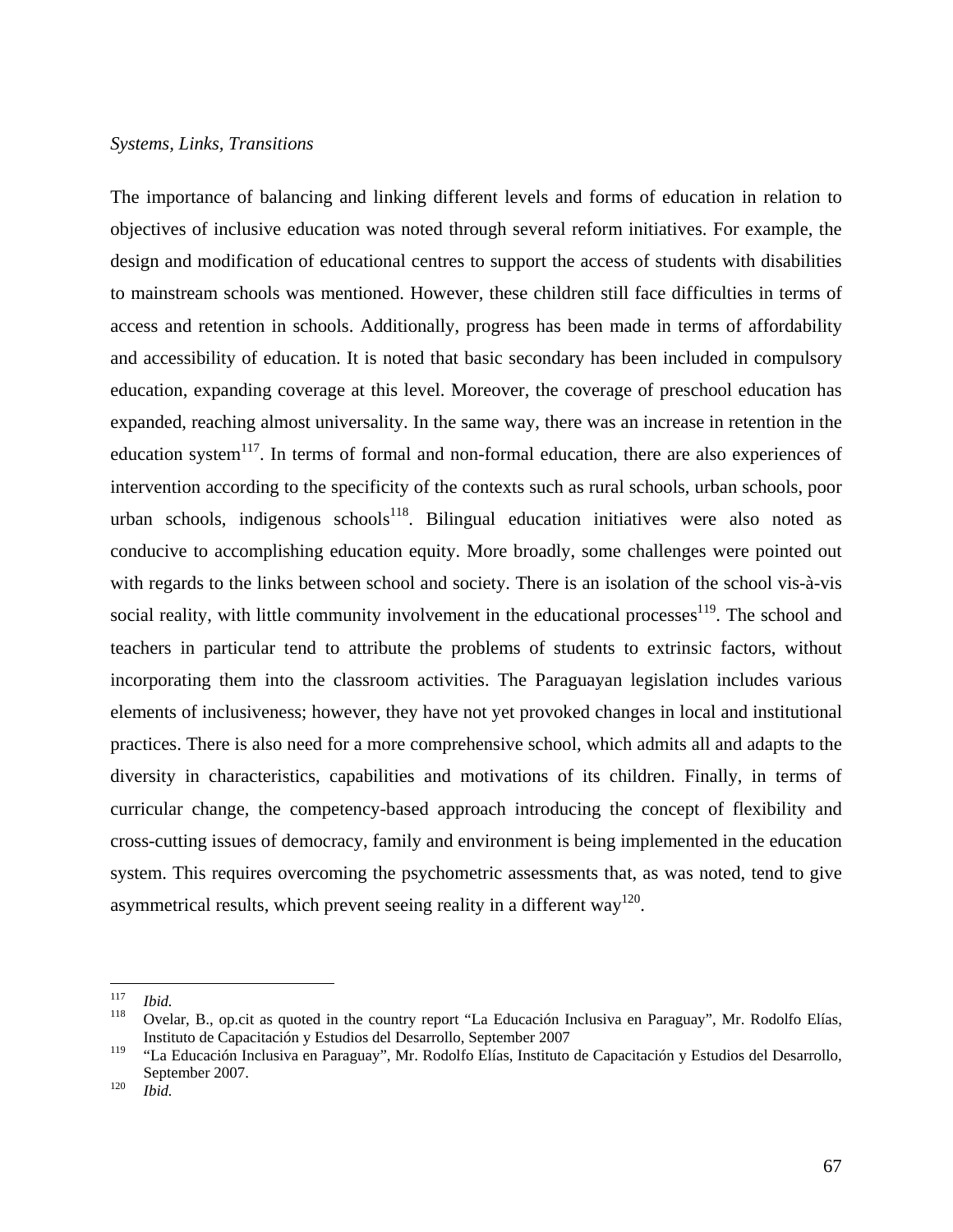# *Learners and Teachers*

In the case of Paraguay, it was noted that teachers still lack the skills and attitudes to meet the diverse needs and expectations of students. It is very difficult to create inclusive practices in teachers who have lived through the dictatorship and who see differences as a problem rather than as a learning potential $121$ .

With regards to learners, creating learning environments that facilitate inclusive education in schools and classrooms are still isolated experiences. Elements of accessibility for people with disabilities are being incorporated in the design and construction of schools.

<sup>121</sup> 121 Ministerial oral presentation, Ms. Maria Lafuente, Vice Ministra del Ministerio de Educación y Cultura de Paraguay; International Workshop on Inclusive Education, Andean and Southern Cone Regions, Buenos Aires, Argentina, September 12-14, 2007.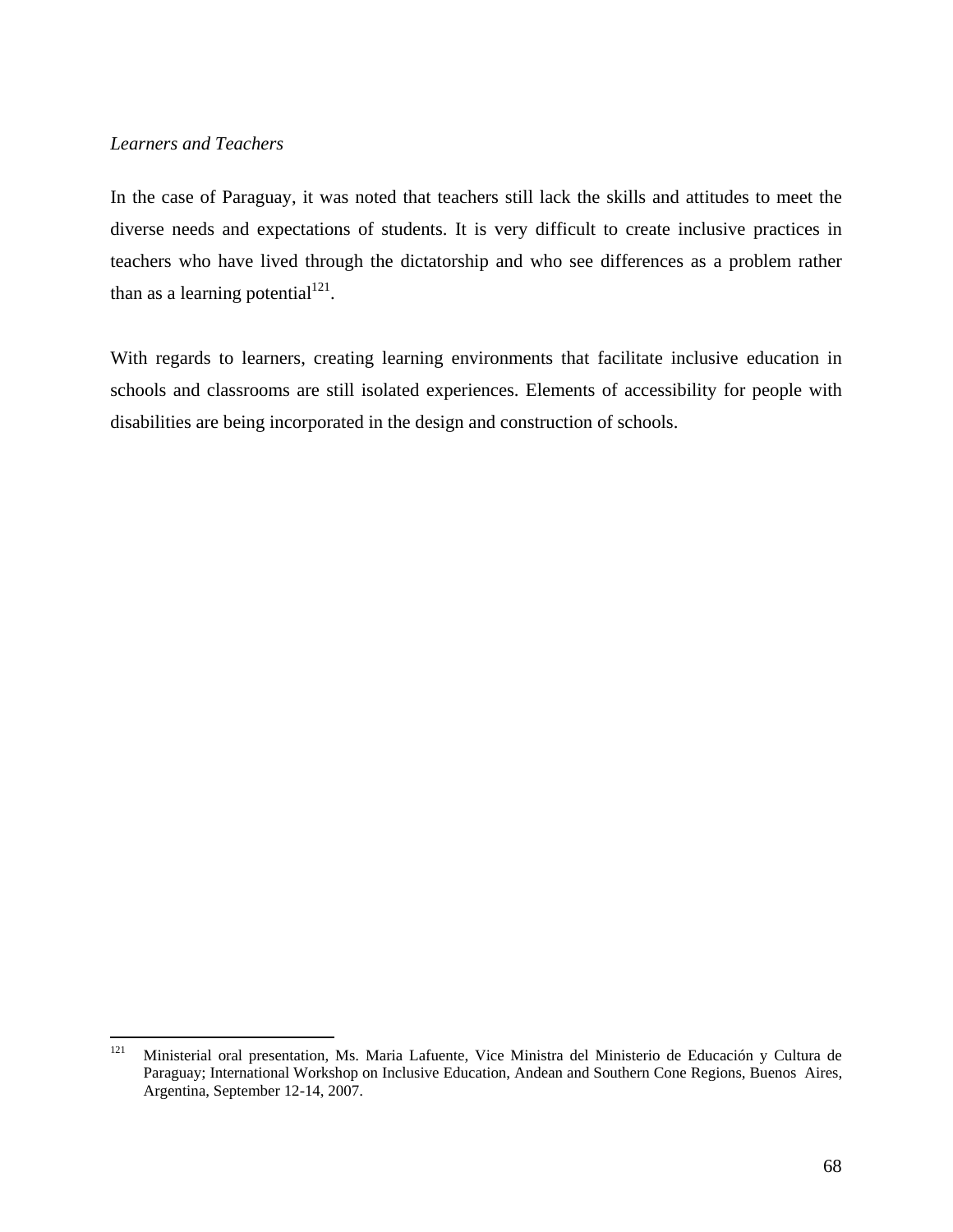# **5. Uruguay<sup>122</sup>**

#### *Approaches, Scope and Content*

In Uruguay, inclusive education is approached in terms of equal educational access, participation and academic performance, which must be ensured for every child. It was noted that the role of the State is to guarantee all the necessary conditions to make children's schooling and learning accessible and of quality, compensating for any situation that may block their right to education. Inclusive education is also approached as a never-ending process that aims to promote the inclusion of all in school and society, eliminating the processes of exclusion that are generated, among other, by socio-economic and cultural backgrounds, gender, and ethnicity. Accordingly, the education system continuously changes to respond to the linguistic, cultural, social, gender and personal diversity of every student. In addition, diversity in a student is also related to the child's difference in accessing social knowledge and in his/her need of receiving special education support. Education must ensure attendance, participation and achievement of all these learners. Inclusive education is a relatively new term, which has its roots in special education. However, it was noted that the two terms are different, as inclusive education encompasses all students. At the same time, it was underlined that in Uruguay, the new conception of inclusive education should become more than a rhetorical device meant to replace the term of special education $123$ .

#### *Public Policies*

In Uruguay, policies of recent administrations focus on increasing equity, efficiency and quality of public education. The Uruguayan education system depends on the National Administration of

 $122\,$ Information in this section was adapted from the country report "La inclusión educativa en el Uruguay: Avances y Desafíos", Ms Rosalia Barcos, Universidad Catolica del Uruguay – UCUDAL, September 2007; from the power point presentation "La inclusión educativa en el Uruguay: Avances y Desafíos", Ms Rosalia Barcos; and from the ministerial power point presentation "Caminos hacia la Inclusión", Mr. Hector Florit, Consejo Directivo Central de la Administracion Nacional de Educación Pública de Uruguay; International Workshop on Inclusive Education, Andean and Southern Cone Regions, Buenos Aires, Argentina, September 12-14, 2007. 123 "La inclusión educativa en el Uruguay: Avances y Desafíos", Ms Rosalia Barcos, Universidad Catolica del

Uruguay – UCUDAL, September 2007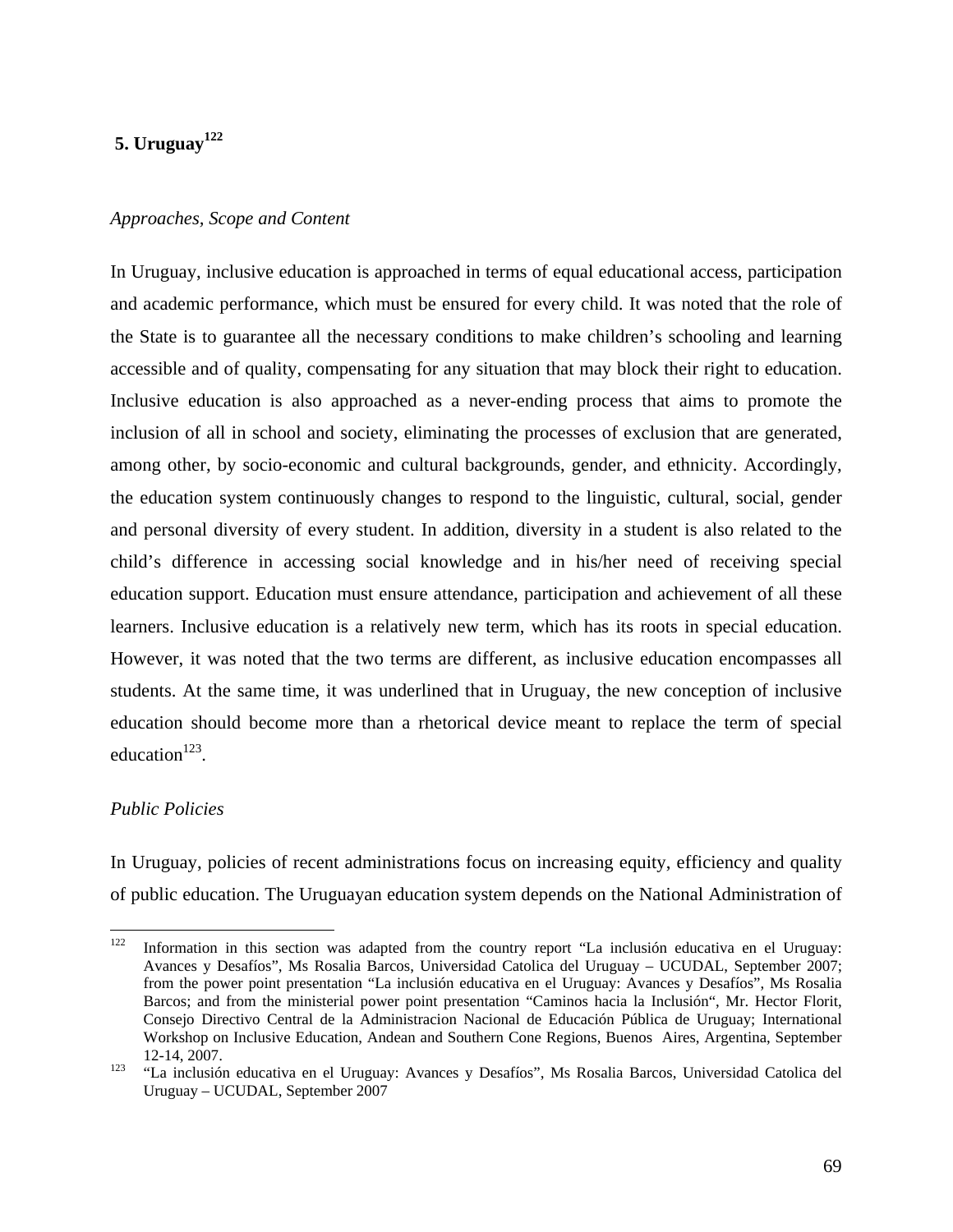Public Education (Administración Nacional de Educación Pública, ANEP) managed by the Central Board of Direction (Consejo Directivo Central, CODICEN). The latter is responsible for three decentralized councils, which were noted as in need of better coordination<sup>124</sup>. Each subsystem works in isolation, hampering dialogue and collaborative work. However, some coordinated actions between the National Administration of Public Education and other governmental agencies were observed. For example, they are aiming to implement an educational association of all high schools by  $2009^{125}$ , in cooperation with the National Telecommunications Administration; also the provision of free transportation for students under 16 years of age throughout the country has been proposed; and increasing the provision of family allowances for families with students in the Basic Cycle, in coordination with the Ministry of Social Development and the Bank of Social Welfare.

Policy recommendations noted the need to implement an adaptable and flexible education systems providing school autonomy in decision-making and project development based on the needs of the community and students. Additionally, the building of cooperation networks is needed for policymaking, inviting the participation of all stakeholders, enabling inter-sectoral work, and integrating individual efforts. There is also a need to conceive education as a State policy, avoiding that each administration starts all over again to raise new proposals in education. A final suggestion was the need to strengthen state responsibility to ensure human, material and teaching resources required by educational institutions.

## *Systems, Links, Transitions*

In terms of integration and transitions of students in mainstream education, some positive and negative experiences were noted. The Educational Improvement Projects (Proyectos de Mejoramiento Educativo (PME) were illustrated as a positive experience of integration. These projects' purpose is to set up conditions and strategies necessary for the educational integration

<sup>124</sup> 

<sup>124</sup>*Ibid.* 125 Ministerial power point presentation "Caminos hacia la Inclusión", Mr. Hector Florit, Consejo Directivo Central de la Administracion Nacional de Educación Pública de Uruguay; International Workshop on Inclusive Education, Andean and Southern Cone Regions, Buenos Aires, Argentina, September 12-14, 2007.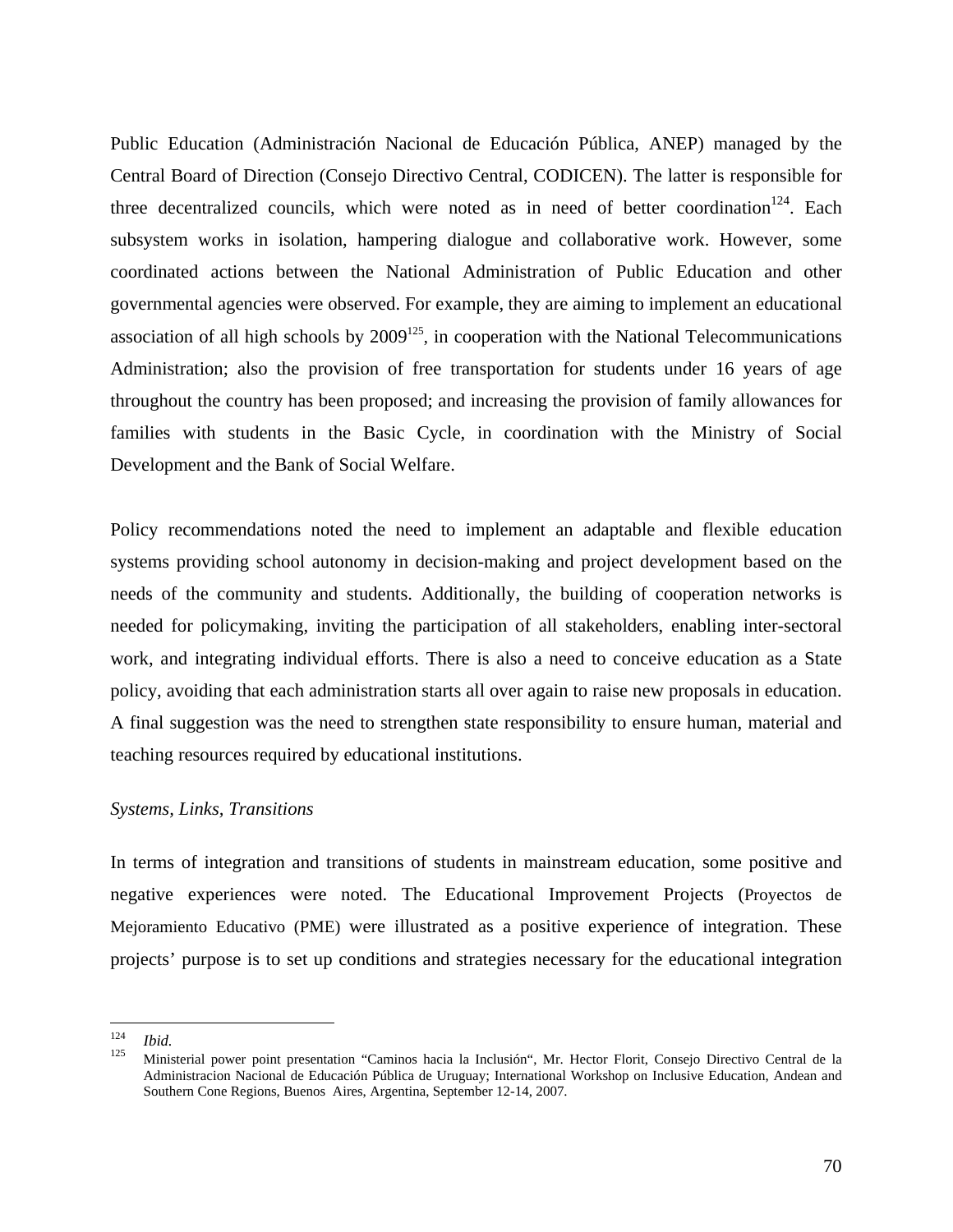and inclusion of students of children with special educational needs and/or disabled in the classrooms of public mainstream educational institutions $^{126}$ .

Additionally, the following programmes<sup>127</sup> were noted as good examples of inclusive efforts linking formal and non-formal education: The Full-Time Schools (Escuelas de Tiempo Completo); Schools in Critical Socio-cultural Contexts (Escuelas de Contexto Socio Cultural Crítico); Community Teachers Program (Programa Maestros Comunitarios); and inclusion in rural areas regarding Technical and Vocational Education. More broadly, linking school to society, it was noted that the public school has an important safety net for vulnerable children, through various programs such as School Cafeterias. There are also other social programs providing dental care, eye care, scholarships, shelters, and recreation. An experience illustrating remaining challenges in terms of transitions between educational levels – primary and secondary – is exemplified by the curricular design of the Basic Cycle of Secondary Education, which was organized into subject areas, with individual goals, specific academic settings and teacher training. This set up is noted as generating a gap between the different levels of education, creating different school modalities ("de la escuela al liceo"), curricular discontinuity, changes from one school group to another, changes in the student's personality, and new family expectations. To address this challenge, the reform of the basic cycle, Plan  $96^{128}$  proposed a curricular design that reduces the impact of transition. Knowledge is organized in areas reducing the teaching load, thus allowing for more personalized attention.

Plan 96 involved major changes involving the length of teaching time with a new allocation of teaching hours that would allow for coordinated work spaces. Also, the curriculum replaced subjects by areas as a subject-oriented curricular structure of secondary education was noted as not always related to the experiences, needs and interests of adolescents<sup>129</sup>. One of the weaknesses noted about Plan 96 points to the lack of participatory strategies needed to engage all

 $\overline{a}$ 

<sup>126</sup>*Ibid.* <sup>127</sup>*Ibid.* 128 "La inclusión educativa en el Uruguay: Avances y Desafíos", Ms Rosalia Barcos, Universidad Catolica del Uruguay – UCUDAL; from the power point presentation "La inclusión educativa en el Uruguay: Avances y Desafíos", Ms Rosalia Barcos, September 2007

<sup>129</sup> *Ibid.*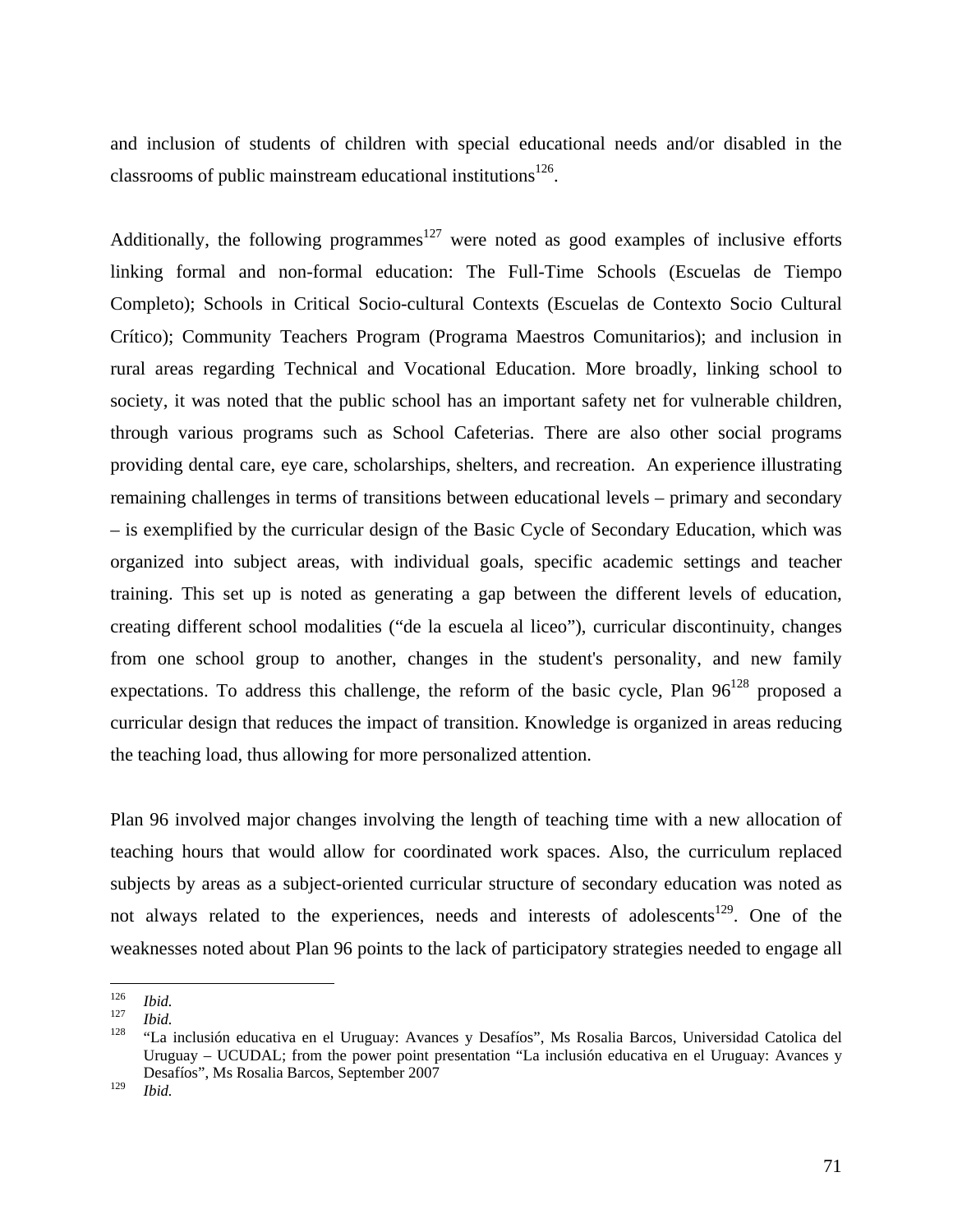stakeholders (teachers, principals, parents and students) who were strongly opposed to the changes. Another example of curricular change noted for the case of Uruguay is Plan  $2007^{130}$  for the Basic cycle of secondary education implemented with national coverage. This Plan was noted as lacking clear and decisive innovations with regard to earlier curricular designs $^{131}$ . Recommendations regarding curricular changes conducive to inclusive education highlighted the following. For example, the curriculum should encourage the development of cultural identity in each individual (heritage) as well as provide students with the resources (knowledge, skills, competences) to adequately incorporate themselves in society. For this, a broad and flexible curriculum is needed, which allows for a re-contextualization of the prescribed curriculum according to the varying interests, abilities, and personal, social and cultural rights of students in basic and compulsory education.

#### *Learners and Teachers*

There is a need for institutions to develop a policy of continuous training of teachers to diagnose the various learning situations and needs of children in order to analyze such situations to formulate problems and find solutions. This will involve collaborative planning to develop an action plan that supports teachers to adequately respond to the diverse needs and characteristics of their students. The Community Teachers Program, implemented under the coordination of Administration of Public Education (Administración Nacional de Educación Pública, ANEP) in collaboration with other institutions, was used to illustrate the importance of teacher training. This program takes place in schools that have a high rate of repetition, in which community teachers are then incorporated. These teachers work with the children at school and at home, supporting them with their learning difficulties. These children usually have a history of academic failure, and are over-aged for their grade level, and present a high rate of repetition. This program involves working directly with families to ensure their participation in the process. As a result, there has been a decrease in the rate of repetition; positive developments in reading,

<sup>130</sup> 

<sup>130</sup>*Ibid.* <sup>131</sup>*Ibid.*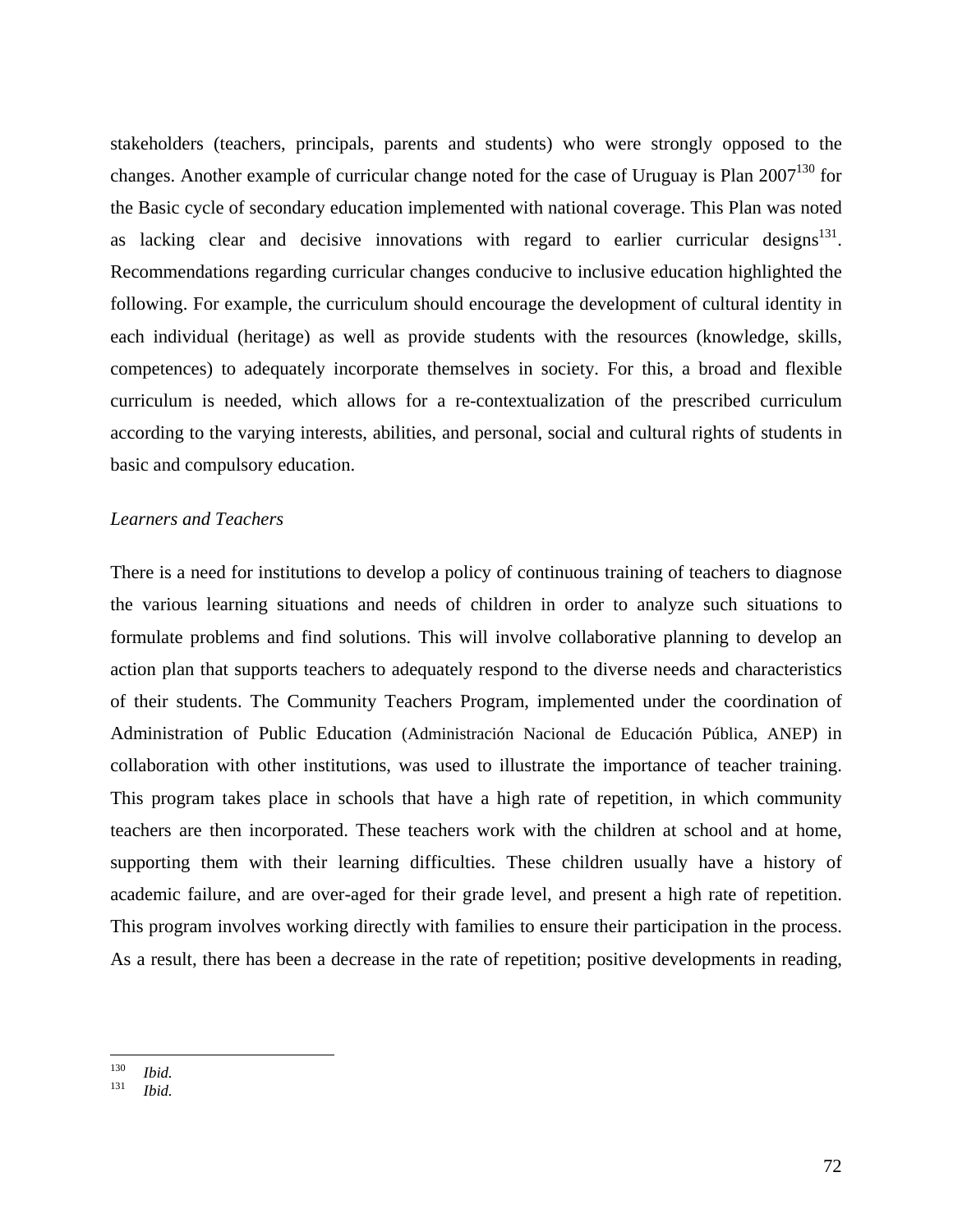writing, mathematics and attitude towards school work, as well as important advances with regards to absences, reversing dropout rates and improving attendance rates<sup>132</sup>.

In relation to learners, the importance of reaching all students and supporting lifelong learning was noted. In this context, the Youth in Motion Program (Jóvenes en Movimiento) was mentioned. It aims to help young people finish their education in the Basic Cycle and 'bachillerato' (high school diploma), reducing the defection of those over 18 years old by promoting the social value of work. This program gives scholarships to these students in 62 schools in Montevideo and 37 in Canelones<sup>133</sup>.

<sup>132</sup> 

<sup>132</sup>*Ibid.* <sup>133</sup>*Ibid.*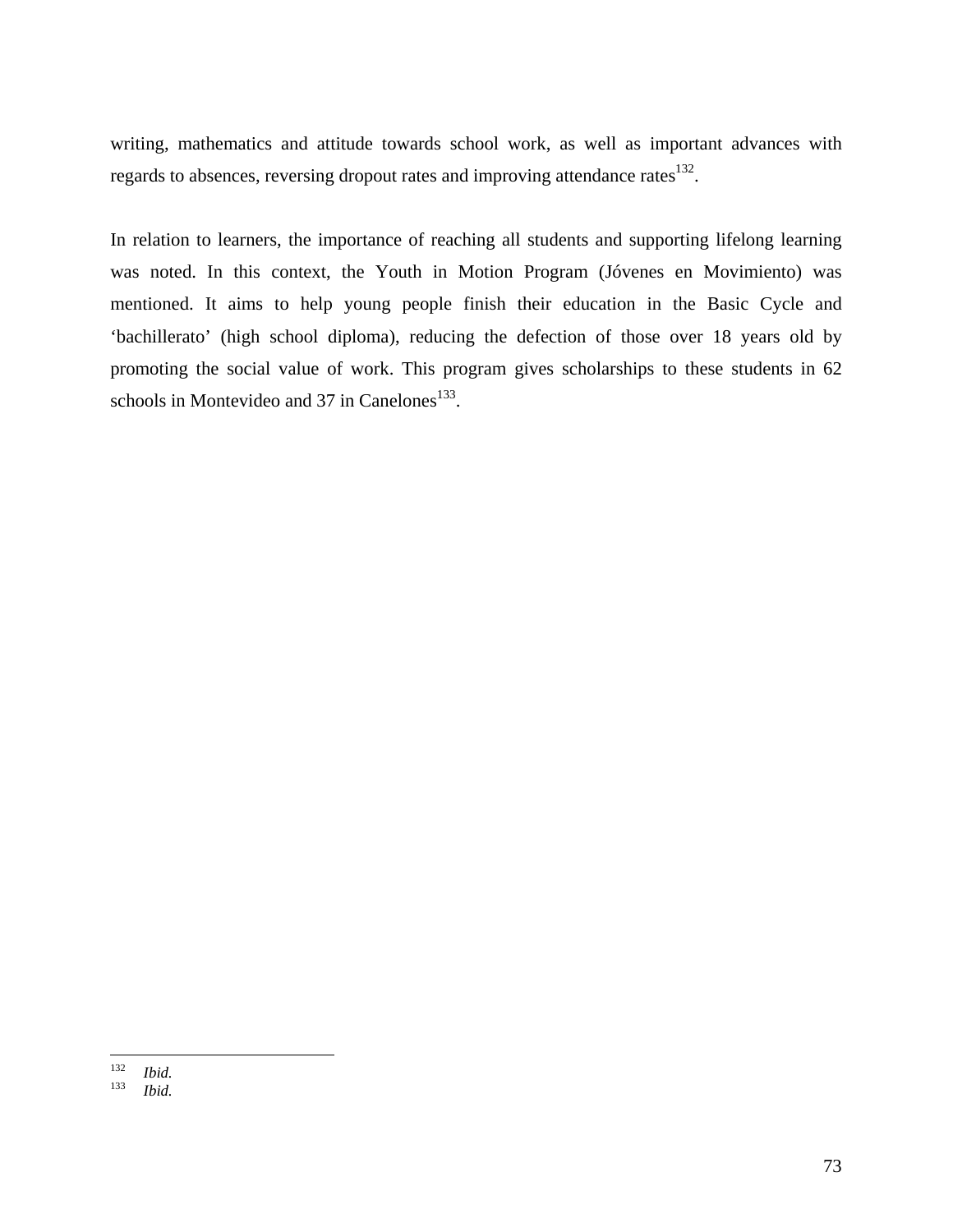# **IV. THEMATIC DISCUSSION ON INCLUSIVE EDUCATION<sup>134</sup>**

The following section addresses the four ICE sub-themes - *approaches, scope and content; public policies; systems, links and transitions; and learners and teachers* - as identified in seven thematic presentations related to inclusive education. These presentations are addressed by identifying discussion points provided by the presenters as a way to further enrich debates on the status of inclusive education in Latin American countries.

#### *Approaches, Scope and Content*

The concept of inclusive education was approached as referring to the extent to which the school is democratically accessible to all children regardless of their social class, residence (urban or rural), gender, race or physical condition, as noted by Mr. Christian Cox from the Pontificia Universidad Católica de Chile. Inclusive education was also approached as the equal and democratic attainment of quality educational outcomes. At the same time, as noted by Mr. Cox, the concept of inclusive education was identified as a new rhetorical term that could be already addressing, the same challenges of past educational reforms aiming to improve education quality and equity. On the other hand, this term may be useful to incorporate characteristics of our time. Mr. Cox continued to remark that it is very important to explain to our education systems the reason why and for what purpose this new term has been created; it is important to understand the re-signification of inclusive education.

<sup>134</sup> 134 Information in this section was adapted from thematic presentations on inclusive education in Latin America as presented during the International Workshop on Inclusive Education, Andean and Southern Cone Regions, 12- 14 Sepetember, 2008: Linda Asturias, Coordinator, Curriculum Reform Secondary Education, Ministry of Education, Guatemala, "Educación Inclusiva en Guatemala"; Rosa Blanco, Interim Director, Regional Bureau of Education for Latin America and the Caribbean (OREALC-UNESCO) "Inclusión: El derecho de todos a una Educación de Calidad"; Cristian Cox, Graduate Studies Director, Pontificia Universidad Católica de Chile, "Inclusion Educativa: Conceptos, etapas, dilemas de implementación"; Silvina Gvirtz, Director, School of Education, Universidad de San Andres "De la Inclusión a la Justicia Educacional: La Educación como un Derecho"; Vernor Muñoz, Special Rapporteur on the Right to Education, "Aplicación de la Resolución 60/251 de la Asamblea General, de 15 de marzo de 2006, Consejo de Derechos Humanos, El Derecho a la Educación de las Personas con Discapacidades"; Mr. Juan Carlos Tedesco, Vice-Minister of Education, Science and Technology of Argentina (en "Discurso de Bienvenida"; Conferencia Inaugural: La Inclusión Educativa como un eje central de las agendas de cambio educativo en la región. ¿Una nueva oportunidad?; presentación ministerial de Argentina); Emilio Tenti, Consultant, International Institute for Educational Planning (IIEP-UNESCO), Regional Office Buenos Aires, "Dimensiones de la exclusión educativa y las políticas de inclusión".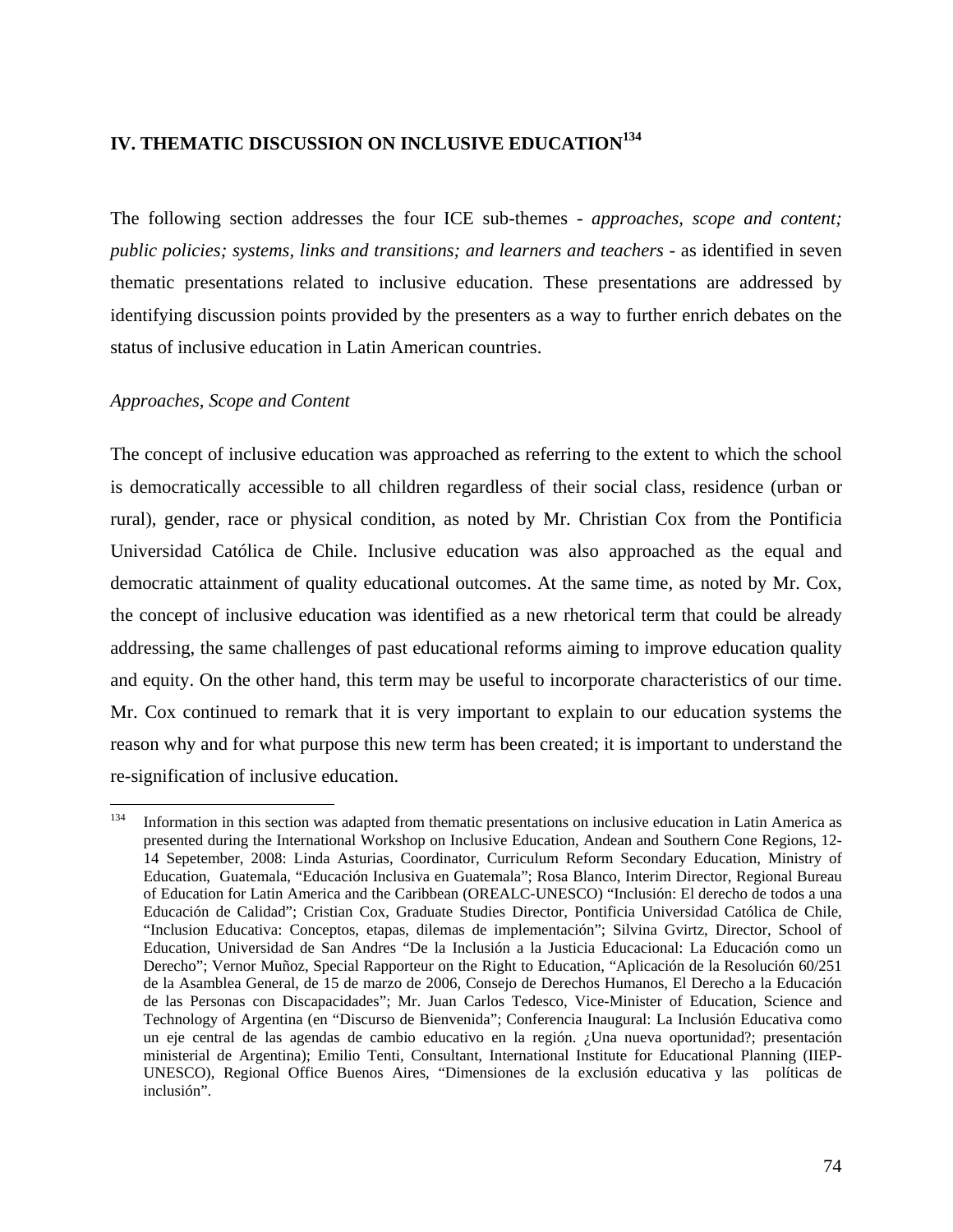Along these lines of reflection, Mr. Tedesco, Vice-Minister of Education, Science and Technology of Argentina, emphasized the need to question why do we want to educate, why inclusive education? As a response, he noted how education has been understood and given meaning within a society of knowledge, yet, he continues, we have seen that this kind of society has generated exclusion and inequality; new capitalism, in addition to its short-term vision concentrating on the present, has created exclusion. Mr. Tedesco, referring to a study of Daniel Cohen, noted the extent to which a society of information and knowledge has possibilities of exclusion more powerful than those of an industrial society. Thus, it is important to discuss the meaning and/or purpose of a society of knowledge and information, most importantly, to question ourselves in relation to the kind of society that we want. In this regard, we should be discussing concepts of justice; what does it mean to have a just society? Mr. Tedesco continued to emphasize that we cannot irresponsibly dismiss those who are at a disadvantage, which is the trend in a market society that establishes winners and losers. Neoliberal policies unify in competition whereas integration implies a new conception of the dependency notion, not as domination but as a tie of responsibility. What is the minimum of social equity that is needed in order to guarantee a high quality education? According to Mr. Tedesco, inclusive education cannot be considered without responding to human development.

Further referring to inclusive education in terms of social justice, Ms. Silvina Gvirtz, from Universidad de San Andrés, noted that education is a right that has been threatened by privatization trends in education, by differentiated tracks in the schools, by social discrimination according to socio-economic stratum, and by the unfortunate capacity of the State to handle group pressures that prevent it to attend to the basic needs of the population.

The connection of inclusive education to education as a human right and a public good was also addressed by Mr. Rosa Blanco, from the Regional Bureau of Education for Latin America and the Caribbean. Education implies the right to life long learning within a high quality education that offers the necessary competences for an individual to exercise his/her freedom, and increasing his/her ability to choose. Education as a right is based on the State's obligation to guarantee free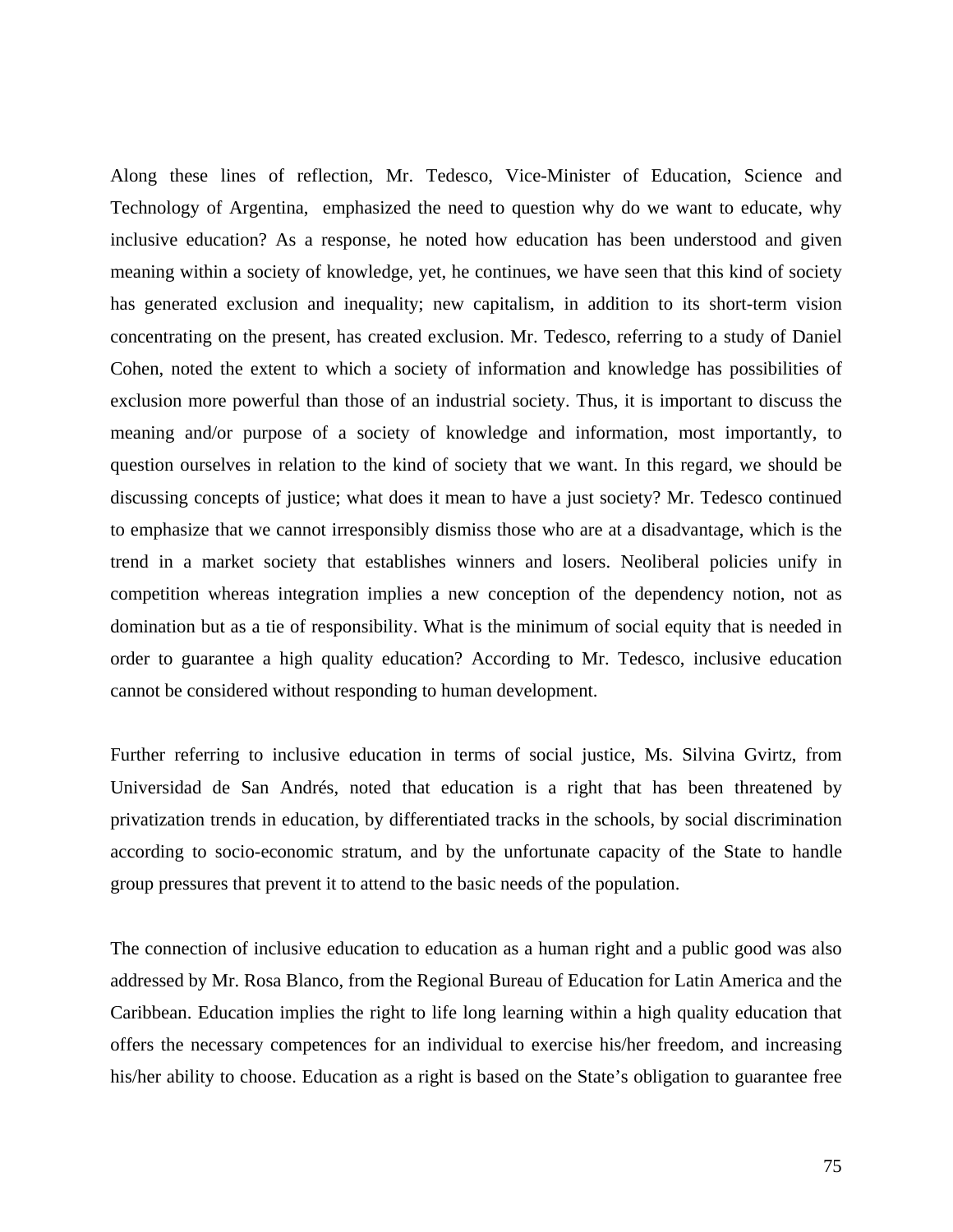education within an understanding of equal opportunities for all and the right to no discrimination. In terms of social justice, Mr. Rosa Blanco also addressed the relationship between education and poverty and social inequities. Education does not compensate the inequity between rural and urban populations, and their socio-economic differences. In Latin America, illiteracy has been reduced but repetition rates are is still problematic, at the same time that young ones in secondary education are dropping out of school. In addition, there is also a low quality education at the primary level of education, where also repetition rates are unresolved affecting children's self-esteem. Countries cannot invest in teacher education at the same time that they have to address the above problems. Ms. Blanco remarked that there is injustice when only a minority has access to education, as well as when the outcomes of education are unequal.

Mr. Emilio Tenti, consultant for the International Institute for Educational Planning - UNESCO at the Regional Office Buenos Aires, expressed that those who are socially excluded have various needs and differences that unfortunately constitute an obstacle to their learning. For example, it is not only a matter of addressing their material needs, which can be resolved with a distribution of resources, but of how to include in social and educational processes their different cultural and linguistic resources that are not valued by the school institution, thus becoming an obstacle to their learning. In the case of countries like Panamá, El Salvador and Costa Rica, Ms. Linda Asturias from the Ministry of Education of Guatemala, noted that inclusive education is addressed as an ethical and ideological movement which is expressed within the school's context. Inclusive education is opposed to any form of discrimination regarding cultural, social, economic and personal characteristics of the population.

The Special Rapporteur on the Right to Education, Mr. Vernor Muñoz, noted that the concept of inclusive education presupposes questioning traditional education and its patriarchal, utilitarian and segregating features. At the same time, he also referred to mechanisms that should aim to ensure quality education for people with disabilities and for other discriminated groups. In the case of special education, attention should be given to address the special individual needs of all children and not only of those who are disabled. Finally, Ms. Asturias noted that inclusive education should innovate with respect to education, not only in its conception but also in its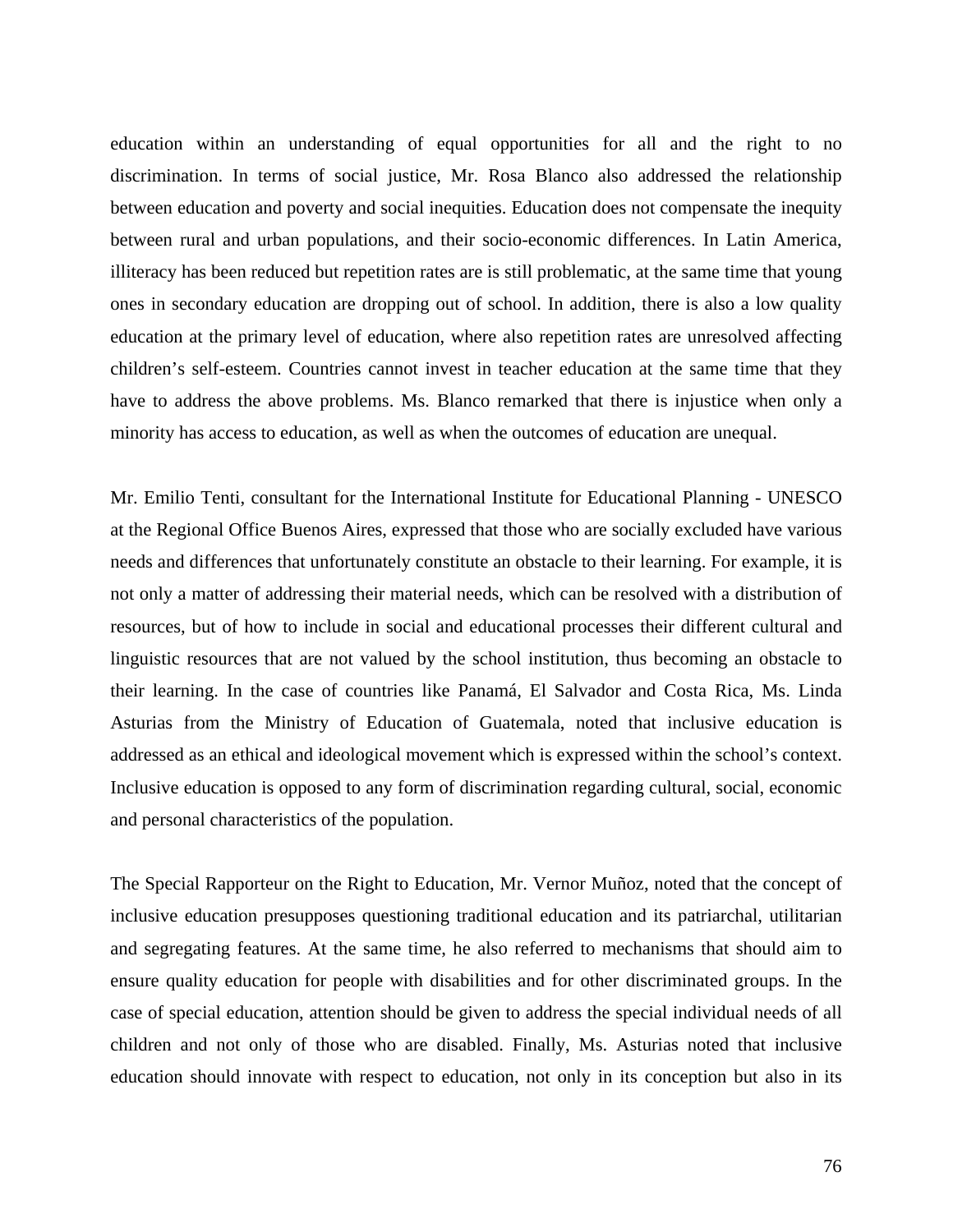practice at the classroom level with the goal of attending to all children within their own diversity.

#### *Public Policies*

In what pertains to normative frameworks related to inclusive education, Mr. Muñoz, noted that the concept of inclusive education is contained implicitly in paragraph 1 of Art. 13 of the International Covenant on Economic, Social and Cultural Rights, and in Articles 29 y 23 of the Convention on the Rights of the Child; and explicitly, among others, in the Salamanca Statement and the Framework for Action on Special Need Education, approved by the World Conference on Special Needs Education: Access and Quality in 1994; and recently as well in the adopted Convention on the Rights of Persons with Disability, which establishes the duty of States to guarantee inclusive education systems.

Mr. Muñoz highlighted the importance of providing long-term continuity to inclusive education policies. He emphasized that States must guarantee normative, political and financial frameworks that are structured and effective. Such frameworks should provide a detailed plan of transition to inclusive education, preventing a break in the education process of students. One of the obstacles to fully exercise the right to inclusive education is the discrepancy between legal frameworks and the available resources for their implementation. He underlined that the effect of such frameworks depends on their implementation and on the continuation of relevant allocation of resources in hand with transparent accountability and evaluation systems. Normative frameworks should be more detailed and set in context to the extent that they guarantee changes at the practice level. Along these lines, Ms. Gvirtz pointed out to the need to have transparent polices that clearly set objectives and priorities and that are accompanied by adequate monitoring and evaluation.

Mr. Muñoz also noted that several of the obstacles encountered by inclusive education can be confronted at the macro-level by reaffirming the role of the State and guaranteeing human rights. Furthermore, as noted by Mr Tedesco, inclusive education cannot be addressed only within national frameworks that are evidently dependent on the global. Policy decisions on inclusive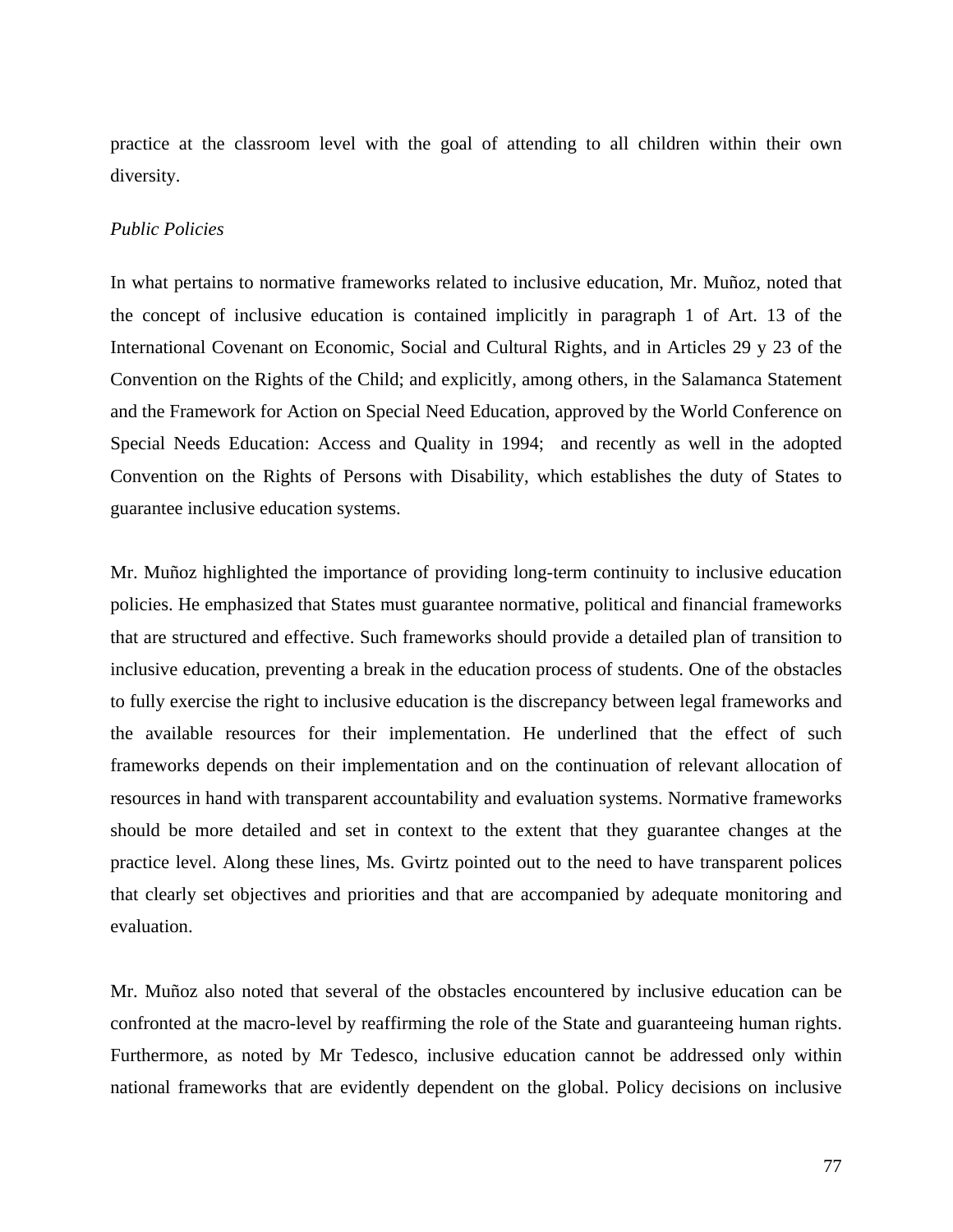education must be taken in participatory fora. In this regard, Mr. Muñoz underlined that States should consider the family, students, the community and civil society as active participants in decision-making processes related to inclusive education for the achievement of its objectives. At the same time, he noted how the State should determine the responsibilities of the main actors and delegate such responsibilities to the central, provincial and local levels, involving the ministries of education, school administration, teachers and the community. Bringing attention to the local policy level, Mr. Tenti noted that education policies in many Latin American countries predominantly operate within centralized top to bottom approaches in one direction, unfortunately proposing programs that have been designed outside to be applied at the interior of a school. The school should be considered as a space for negotiation, articulation, design and production of practices in which external programs acquire a meaningful interpretation and application in the school context.

Inter-sectoral and collaborative work among social sectors was highlighted by all presenters as essential to efforts of inclusive education. According to Mr. Tedesco, when addressing inclusive education, one must refer to two simultaneous processes, both the process of inclusive education (its policies) and the construction of a just society (employment policies, improving people's basic living conditions, etc.). This requires collaboration with other sectors with a sense of unity around a comprehensive human development policy. The achievement of a just society requires the participation of all social actors with the aim of guaranteeing cohesion, governance, and basic levels of integration and equity. Furthermore, when examining the participation of all actors in inclusive education policymaking, Mr. Tedesco questioned the extent of adhesion that exists among stakeholders to the idea of an equal society. He noted – "if everyone would agree we would not have the levels of inequality that we have". A just society requires greater levels of reflection and a stronger will than what has existed until now. Mr. Tedesco emphasized that we should consider who is supportive or not of the idea of a just society, and the reason why. In this regard, it is important to turn our attention to those who are not. That is, for example, when referring to inclusive education policies, we should consider the education of the elites. To a great extent, inclusion processes depend on elite groups and their commitment to a just society according to their values and their sense of responsibility to such a society.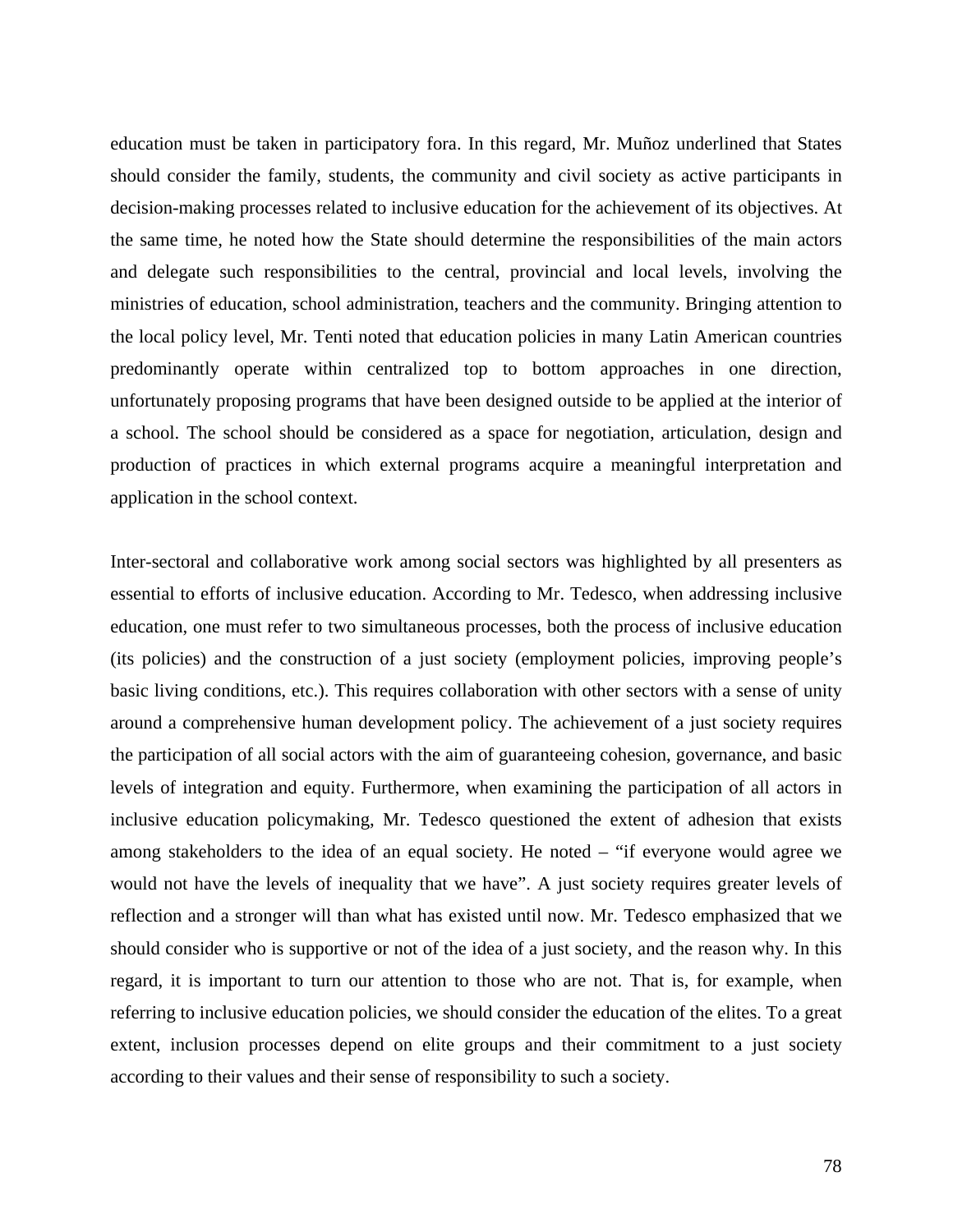Further noting the importance of inter-sectoral collaboration, Mr. Tenti indicated that there is inter-dependency between education, economic and social development. Education policy cannot achieve its objectives without a comprehensive articulation between economic policies (productive and distributive), and social policies (redistributive). At the same time, economic policies will not be effective without the development of education. Thus, economic development will not be possible without education development and the latter will not be possible without the production of wealth and its equitable distribution. In line with an approach of social inclusion to inclusive education and noting the necessary strategic collaboration across programmes, Ms. Linda Asturias mentioned how in August 2007, there was an agreement in Guatemala to create within the new ministerial structure a Division for the Education of Vulnerable Populations (Subdirección de Educación para Poblaciones Vulnerables). This division works closely with the departments of special education, education for populations in social risk, education of immigrants and displaced people and education for girls.

More specifically, in relation to inclusive education policies, Mr. Tenti identified the various strategies that tend to be available in Latin America: a) diversification of supply (e.g. multiplication of modalities, tracks, sequences and pedagogical methods, etc.); b) strengthening of institutional initiatives to adapt to the particular (e.g. institutional projects, institutional and teachers pedagogical autonomy); c) a range of compensatory policies that pretend to break with the classical criteria of "igualitaristas" (egalitarians), i.e. the same resources for everyone and in the same proportion.

Most ministries of education in Latin America have undertaken education policies that are compensatory in nature. These policies use national resources and international loans. As noted by Mr. Tenti, these policies aim their actions to provide schools, students and their families, with material or financial resources (e.g. scholarships, school meals, school transportation, education material, incentives for teachers to work with vulnerable populations, and improvement of infraestructure). At the same time, these policies are also aiming to develop capacities, competences and values in people, for example, by increasing the abilities of families to activiley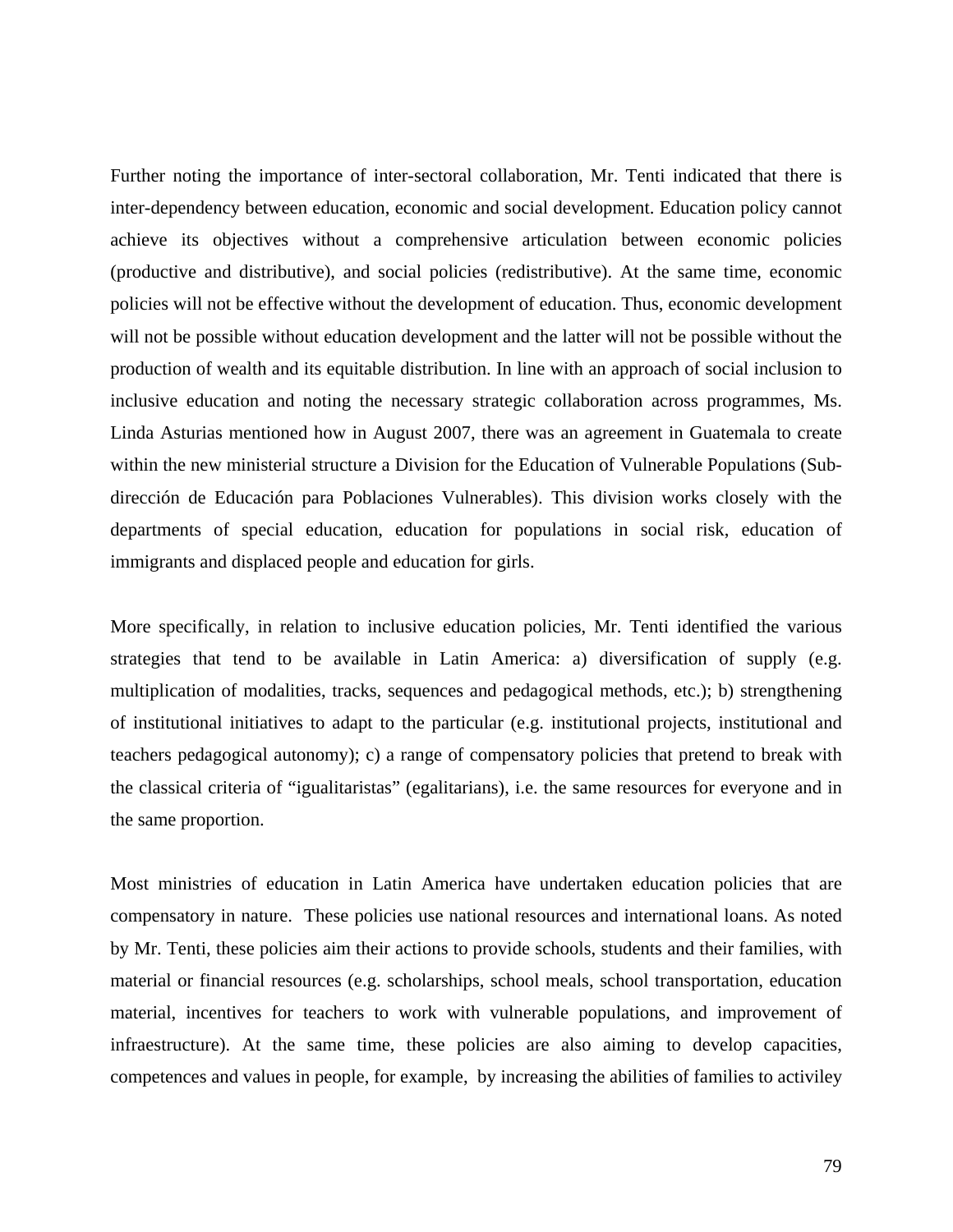participate in social affairs, by developing teacher training, and by increasing the managerial capacity of directors, etc. According to Mr. Tenti, these kinds of compensatory policies and their programmes have improved school coverage, especially at the primary and secondary levels in rural and urban areas. Nevertheless, in the last years it has become evident that there is a problem with adolescents staying in school due to a deterioration of education quality and to the inceasing difficulties faced by families that are usually excluded from educational opportunities. Moreover, compensatory policies are not able to break the vicous cycle of social poverty and schooling. In addition, Mr. Tenti also indicated that there are also some "perverse'' effects related to compensatory policies such as stigmatizing effects that solidify institutional divisions and hierarchies. By emphasizing their focus on the most disadvantaged, compensatory policies tipify, solidify and perpetuate condescending pedagogical patterns such as calling beneficiary schools "marginal schools" for "children who are not in the same conditions to learn as those from 'normal' schools". In addition, schools are overwhelmingly targeted by childhood and adolescent policy objectives, and though having few resources, are saturated by a variety of tasks and activities that could be decreasing the professional capacity of teachers in relation to educational outcomes. In this regard, economic and social policies should complement and support those of the school. At the same time, in order to resolve the new challenges faced by the school, Mr. Tenti highlighted the dilemma of societies choosing between two alternatives: a) the school preserves its original purpose of being a specialized agency that transmits the cultural capital of society (pedagogic function) or b) the school becomes an agency for the integral development of childhood. Mr. Cox noted that in order to achieve democratic societies, social cohesion is fundamental. In this context, Mr. Cox noted another perspective on the many expectations that are placed on schools in relation to society: to generate critical individuals in their diversity at the same time that they are expected to construct a symbolic communitarian shared space.

During the presentations, attention was given to how difficult it is to evaluate the impact of inclusive education programmes. Along those lines, Mr. Tenti identified this difficulty in relation to the evaluation of the development of competences, values, or of the impact of programmes in the educational performance of students. He noted that it is more more easy to evaluate the extent of allocation of material or financial resources. Mr. Tenti recommended that the evaluation of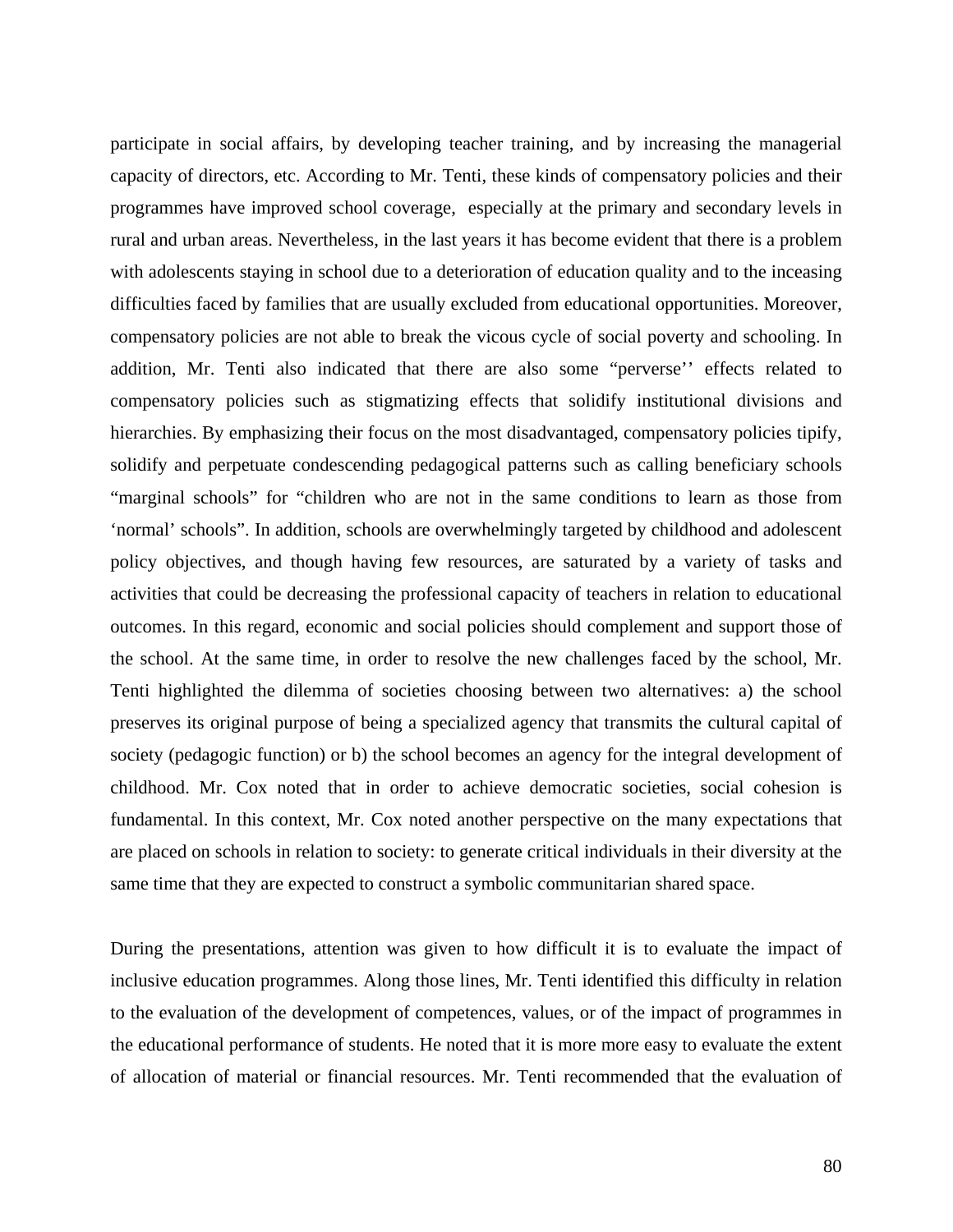inclusion programmes should use qualitative methodologies that allow the reconstruction of cases, situations, dynamics, and strategies based on testimonies and experiences of the administrative staff, teachers and other institutional actors.

#### *Systems, Links and Transitions*

Presenters highlighted the importance of the school as a public good. For example, Ms. Gvirtz noted that is necessary to conceive the school as a social-educative-communitarian centre. In this view, the school can be conceived as a unit of social change and the teacher as a key actor in bringing such change. The Right to Education can be taken as an axis of intervention and the school as an institution that protects the right of the child. As Mr. Tenti stated, the public school is one of the last bastions of the State as a public benefactor. The massive presence of public schooling converts it into one of the most powerful tools of public policy and as such it is one of the main upholders of collective values which should not only be defended but, strengthened and expanded.

Today, as Mr. Tenti noted, the school is expected to develop objectives that are contradictory or not always complementary such as socialization, personalization, professional education, access to an inherited cultural capital, education in competences for employment, and the education of critical citizens, etc. School agents, including parents, students, administrative personnel, and teachers, have to choose, articulate and structure strategies in relation to their life conditions, available resources, and traditional and cultural values. Thus, the school no longer produces "standard products", as the school experience is much more diverse and unpredictable. Mr. Tenti recommended that educational systems should aim to develop in students a basic cadre of knowledge, competences and values necessary for the development of their autonomy and their insertion in society. He also stated that learning takes place if there is demand for an education in which schools and pedagogical conditions are delivered according to the various characteristics of the students, which are becoming more and more unequal and different. Today, societies should be able to define in a democratic way what constitutes the fundamental knowledge that should be developed in students in order to guarantee their active participation in society. Nevertheless, there is inequity in the demand of this kind of education; those who have more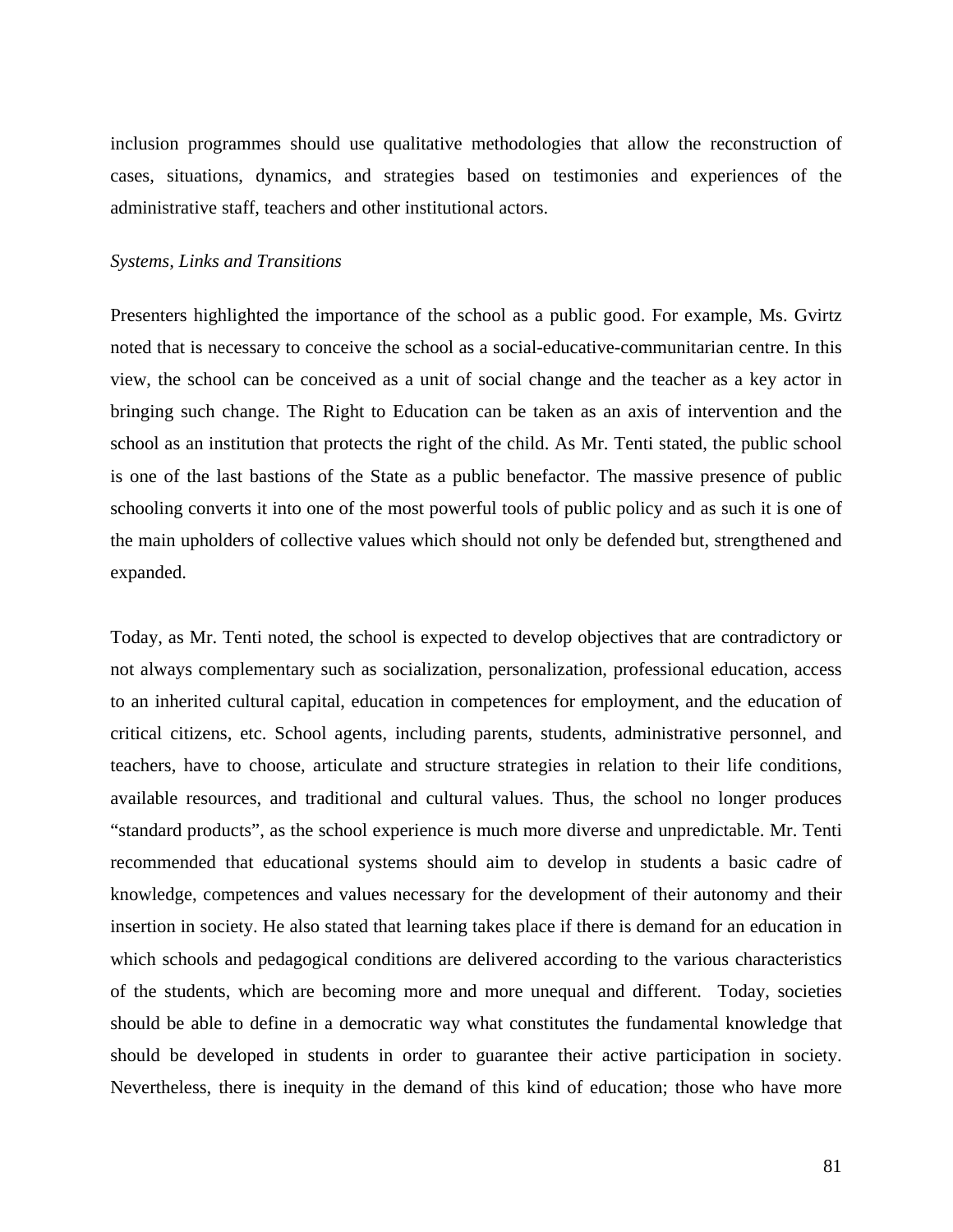cultural capital are in much better condition to demand than those who are supposedly dispossessed of such capital.

Mr. Cox identified that there have been three stages and agendas in relation to education systems and inclusion. The first one involves a democratization of the school (understanding inclusion as universal access to education; however, this is problematic when acknowledging, for example, the dividing lines between in and out of school; social classes; gender and race; urban and rural). The second stage presupposes a democratization of learning outcomes (understanding inclusion as access to quality learning outcomes; the battle between quality and equity; this is problematic when considering, for example, if learning outcomes are comparable and the new distributions of learning). The third stage involves the personalization of the education experience (inclusion understood as the relationships and experiences that take care of individual requirements; in this case, the focus is on the individual with less attention to social categories).

In relation to the curriculum<sup>135</sup>, Ms. Linda Asturias mentioned that this should be based on a philosophy of equality and difference; unity within difference. That is, the curricular process should make possible for different cultural groups to co-exist. However, to achieve this, it is necessary to redefine those values and attitudes that are so entrenched in and inclined to individualism. Indeed, as expressed by Mr. Tedesco, it is important to question the extent to which educational institutions have become socially homogenous; schools are of the "poor" or of the "rich", there is no space for what is different and thus, socialization processes within schools lack experiences of diversity; they no longer reflect the role of the 'public' in the school. Ms. Rosa Blanco also confirmed that inclusive education implies a link with a diverse society: what is common is diversity ("lo común es la diversidad"). According to Ms. Blanco, processes of integration are not enough as they do not transform the system; the status quo has been kept, whereas inclusion requires that the system be changed. Ms. Blanco detailed that such change

<sup>135</sup> Mr. Abraham Magendzo K., from the Community of Practice for the Southern Cone (September 11, 2007) added during the COP annual meeting preceding the workshop, that the curriculum is a space of dilemma (dilemático) which when undergoing elaboration and development, it confronts different interests and perspectives about society; "Dilemas en el curriculum: una modalidad para promover diálogos curriculares".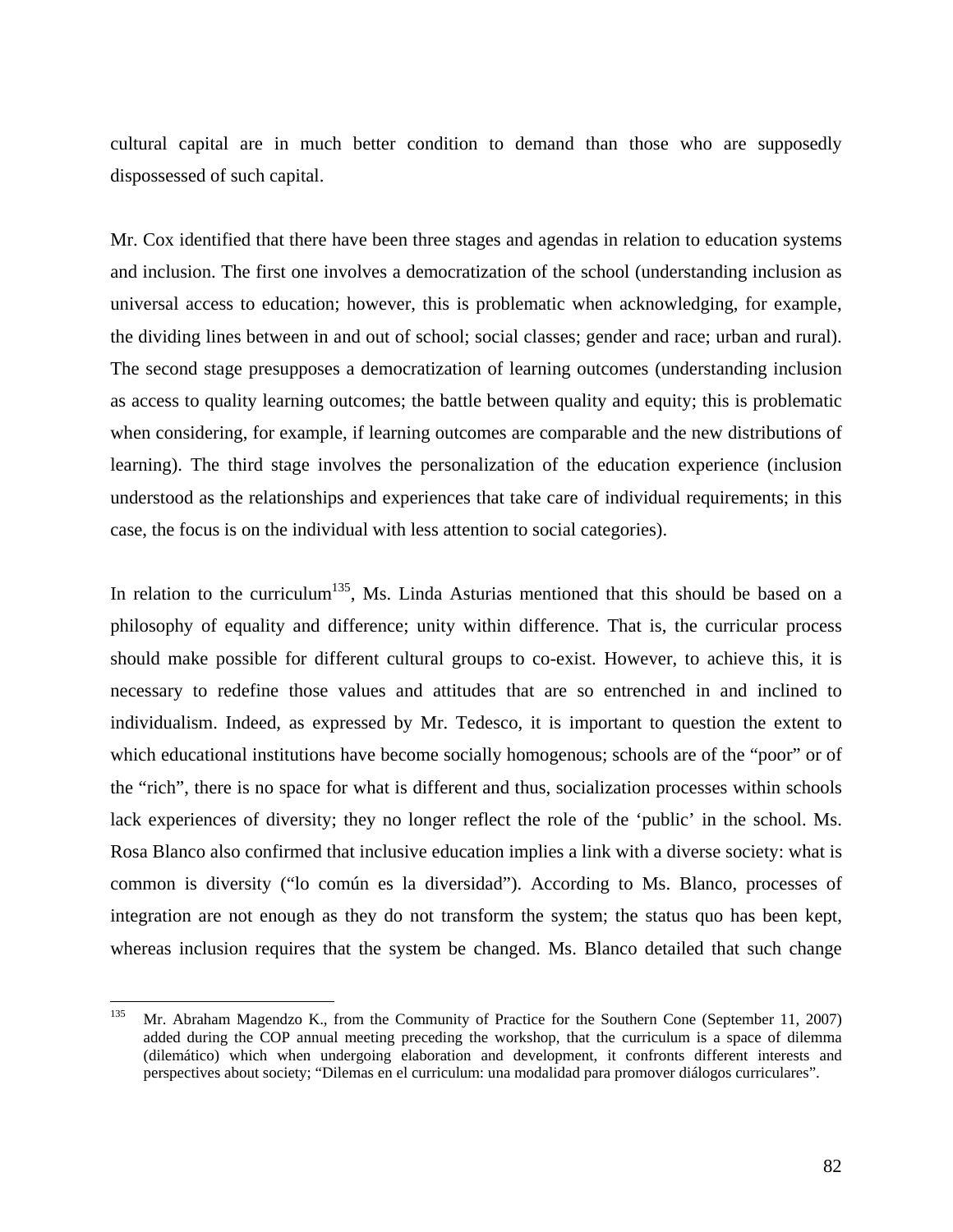implies among other, to guarantee the access to education (physical, curricular and economic); diversification and adaptation of the supply of education, of the curriculum, and of teaching and evaluation mechanisms; and the provision of support available to all. In addition, Ms. Blanco contended that another approach is required to identify and resolve the problems that arise in the school: the problem is the system not the child. In relation to curricular changes, Mr. Cox noted the dilemma that is present when inclusive education is balanced between a common curriculum for all children vs. a differentiated one. Mr. Cox presented two approaches to consider regarding this dilemma by noting that it is not in the interest of the child or young one – who needs special support – to be taught with the same ample curriculum of the majority. At the same time, equity means to have the same learning opportunities – including a common curriculum.

Mr. Muñoz noted that inclusive education should be understood within a long-term comprehensive vision that encompasses life-long learning, starting from pre-school education to tertiary education, including as well adult education and the education of the elderly for purposes of an active life. Within a context of inclusive education, special education schools could be redefined as useful resource centres. Mr. Muñoz noted that education needs to allocate more resources to improve the infrastructure of schools to make these accessible to all students, and to guarantee the presence of specialized staff in mainstream schools.

### *Learners and Teachers*

As mentioned earlier, regarding learners it was emphasized that the school should not "produce standard products''. According to Mr. Tenti, students are not an object of education, but on the contrary, they are key protagonists and participants of their educational experiences. These can be very different from each other, that is, more or less successful on different paths, contrasting with the "homogeneity'' of institutional variables and their evaluation mechanisms. Mr. Cox gave attention to the dilemmas created when the acknowledgement and attention given to children's differences lead to the creation of categories. These categories vary according to, for example, social differences, and according to definitions of developing countries and of exclusion. The overall of purpose should be at the end to bring each student to the maximum development of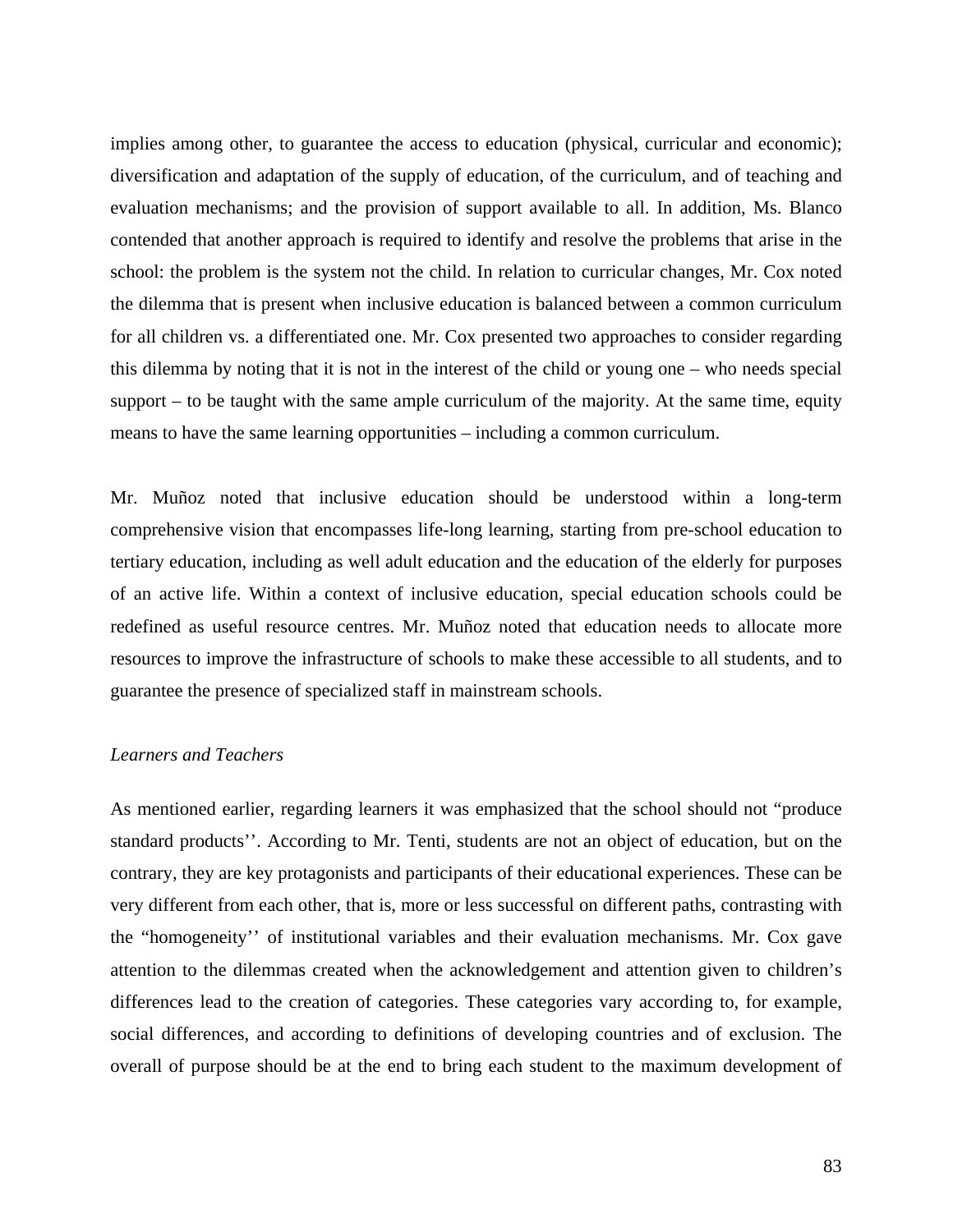his/her potential. In addition, Mr. Cox quoted two perspectives on the dilemma of inclusion or exclusion of the so-called "difficult" children. The first one, "if the conduct of (such) students is so bad that the education of other children will be perturbed or impeded, there is no question about the case – those children have to be excluded from school. A regular school cannot foresee the specific needs that certain children with emotional and behavioural difficulties may have". The second perspective implies "teachers and schools must understand what is meant by 'emotional and behavioural difficulties' as opposed to normal disorder. Exclusion or placement in a special school cannot sometimes be better, but, whatever the difficulties are in doing something, all teachers should try to respond to the emotional needs of children and young ones with significant behavioural problems".

In relation to teachers, there was overall consensus in the need to invest in pre-service and inservice teacher education and professional development as well as in the training of educational staff in relation to inclusive education. As noted by Mr. Muñoz, there should also be budget allocations for adequate salaries of teachers as well as of specialized and/or related personnel. He noted that inclusive education requires further work in what pertains to the lack of knowledge, and negative attitudes and practices of teachers and administrators towards people with disabilities and special needs. Along those lines, Ms. Linda Asturias highlighted that one of the main obstacles to inclusive education is the lack of support given to in-service teachers and the lack of educational staff's capacity to respond to the diverse needs of learners in a classroom.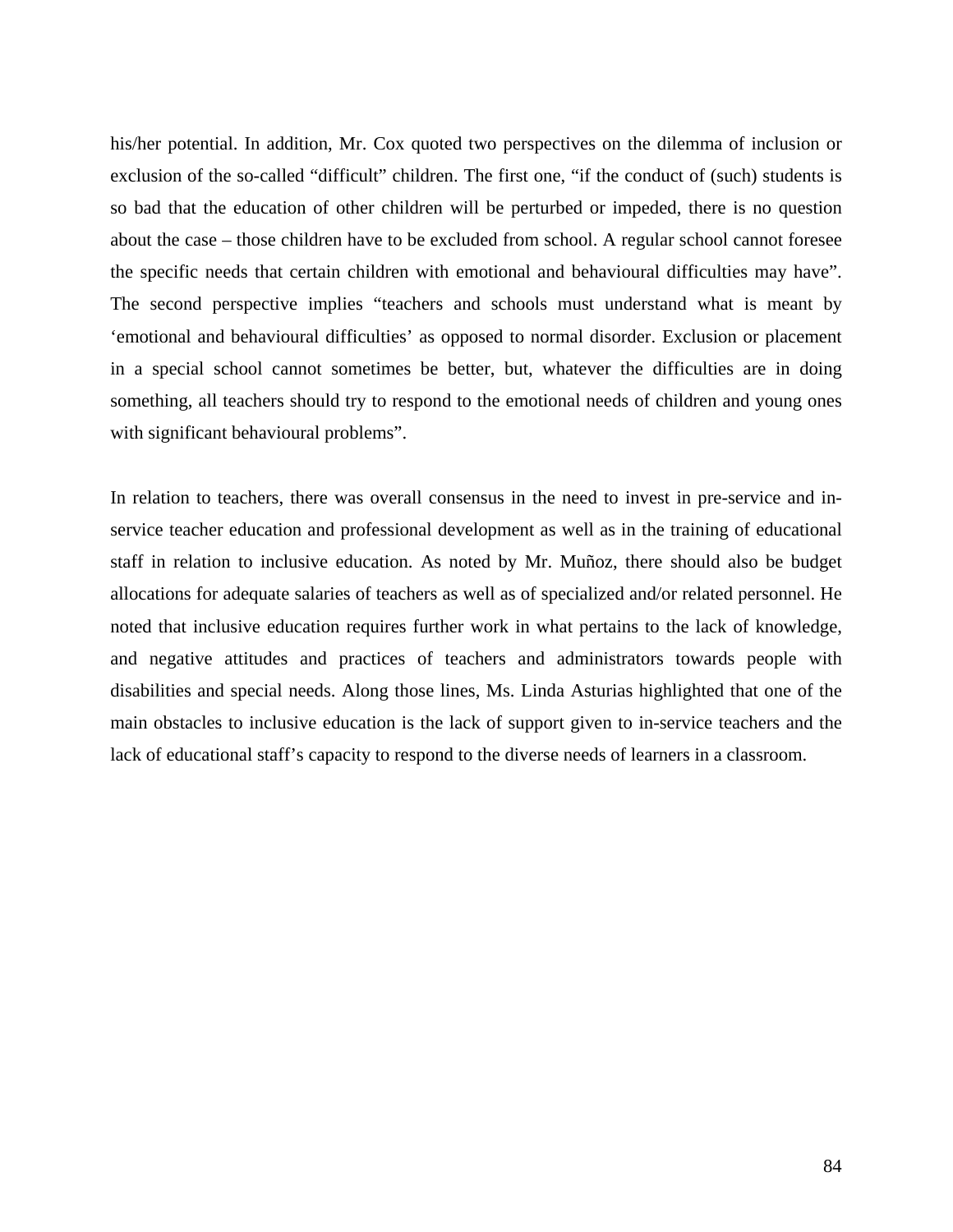# **V. CONCLUSION - REGIONAL ROAD MAP: RECOMMENDED ACTIONS ON INCLUSIVE EDUCATION<sup>136</sup>**

This sections presents a Regional Roadmap that participating countries outlined at the end of the seminar after group work deliberations. It is the result of discussion within and between two groups involving the combined participation of all Andean and Southern cone countries, including the diverse combination of ministerial representatives, education experts and policymakers. The road map outlines recommended actions to follow with respect to inclusive education in the region. Such actions contribute to the development of strategic areas of policymaking, legislation, finance, institutions, curriculum design, awareness and support within the ICE 2008 sub-themes. It is important to consider and pursue the suggested actions of this road map in the context of challenges already reviewed in the previous section, as well with consideration to build suggested strategies on policy initiatives and good practices already existing in the region.

#### **Inclusive Education: Approaches, Scope and Content**

- After group deliberations the concept of inclusive education was defined mainly in terms of social justice and social inequity. Participants emphasized how social equity cannot be separated from the understanding of inclusive education. Inclusive education cannot be accomplished without a just society, thus, implying a dialectic relationship social justiceinclusive education. Inclusive education also involves valuing diversity as part of social cohesion. Inclusive education also involves life long quality education.
- More conceptual work is needed to enrich the term of inclusive education; work is needed to advance in the appropriation of this new term. The conceptualization of inclusive

<sup>136</sup> 136 This section draws from final group notes taken by the two working groups in response to IBE-UNESCO proposed roadmap categories: concept of inclusive education; institutions; legislation; finance; curriculum design; teacher training and development; awareness and support) and the final collection of such points in one single document by UNESCO and IBE staff.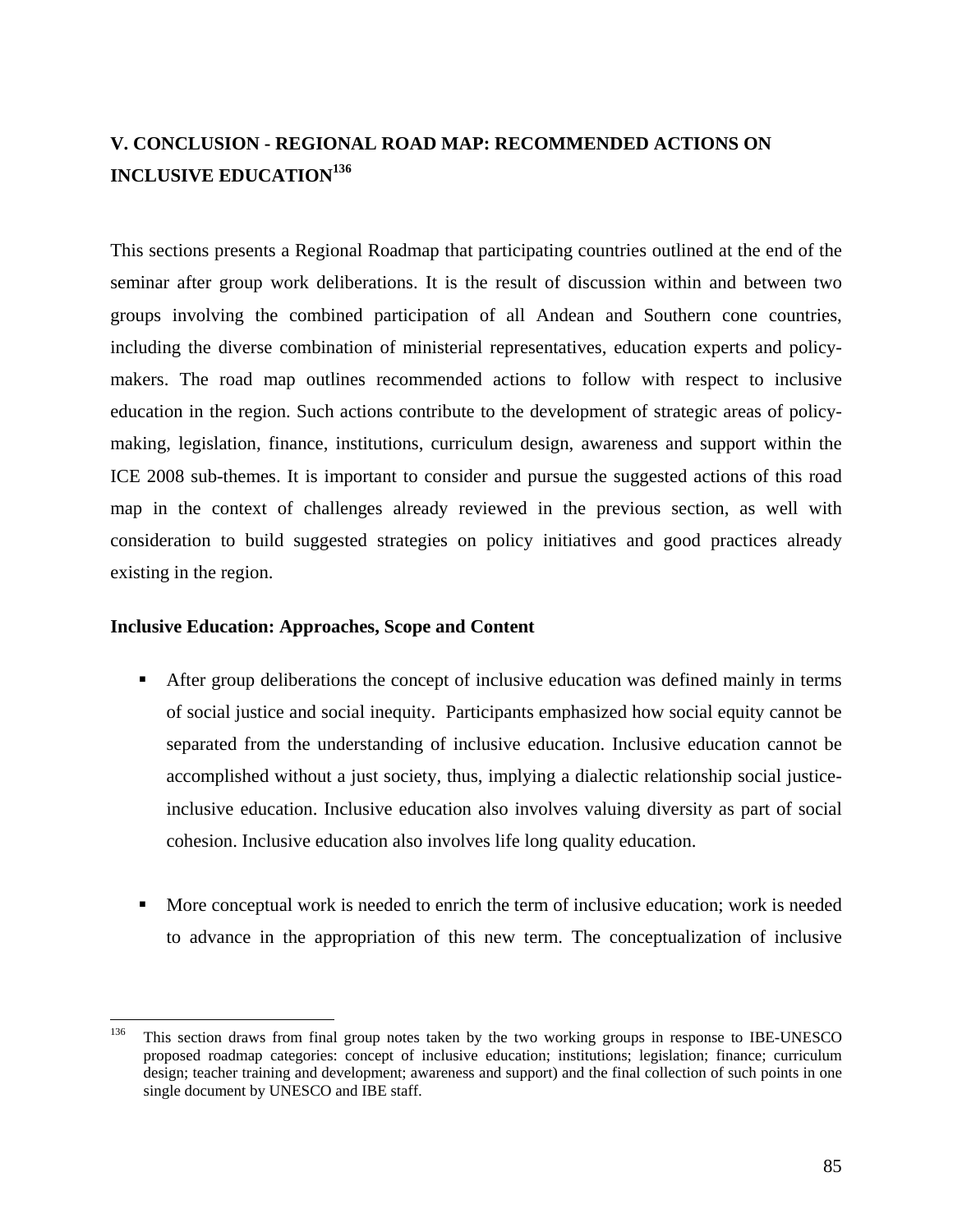education as well as its policies should incorporate criteria that allow identifying the extent to which education is responding to inclusion.

## **Inclusive Education: Public Policies**

- Good practices of inclusive education should be systematized in a framework of social inclusion. To develop inclusive education, it is important to have policies of social protection that promote a coordinated effort of social actors working on childhood policies.
- Strategies focused directly on the child should be designed, assuring and recognizing diversity. Policy initiatives should aim to improve the material conditions that allow for all children to access the necessary tools and quality standards of the education process. Such conditions should be improved to reassure the equal access of the same learning outcomes.
- At the local level, inclusive education implies integration at the school level; no discrimination, no labelling in the way schools work. The rights of the child have to be safeguarded at the local levels. The school has to be able to respond to children's problems (health, food nourishment) since the scope and concerns of the school (la escuela) as a social institution should be integral and not only focused on education purposes. There should also be an environment to create childhood protective policies
- Current laws should be revised to see their relevance and/or adaptation to a refined concept of inclusive education. There should be legislative mechanisms to demand and protect principles of inclusive education.
- Inclusive education requires an increase in financial resource allocation; such resources should be redistributed with equity criteria. There is need of having monitoring mechanisms that are used with transparency. Social control of allocations and their use is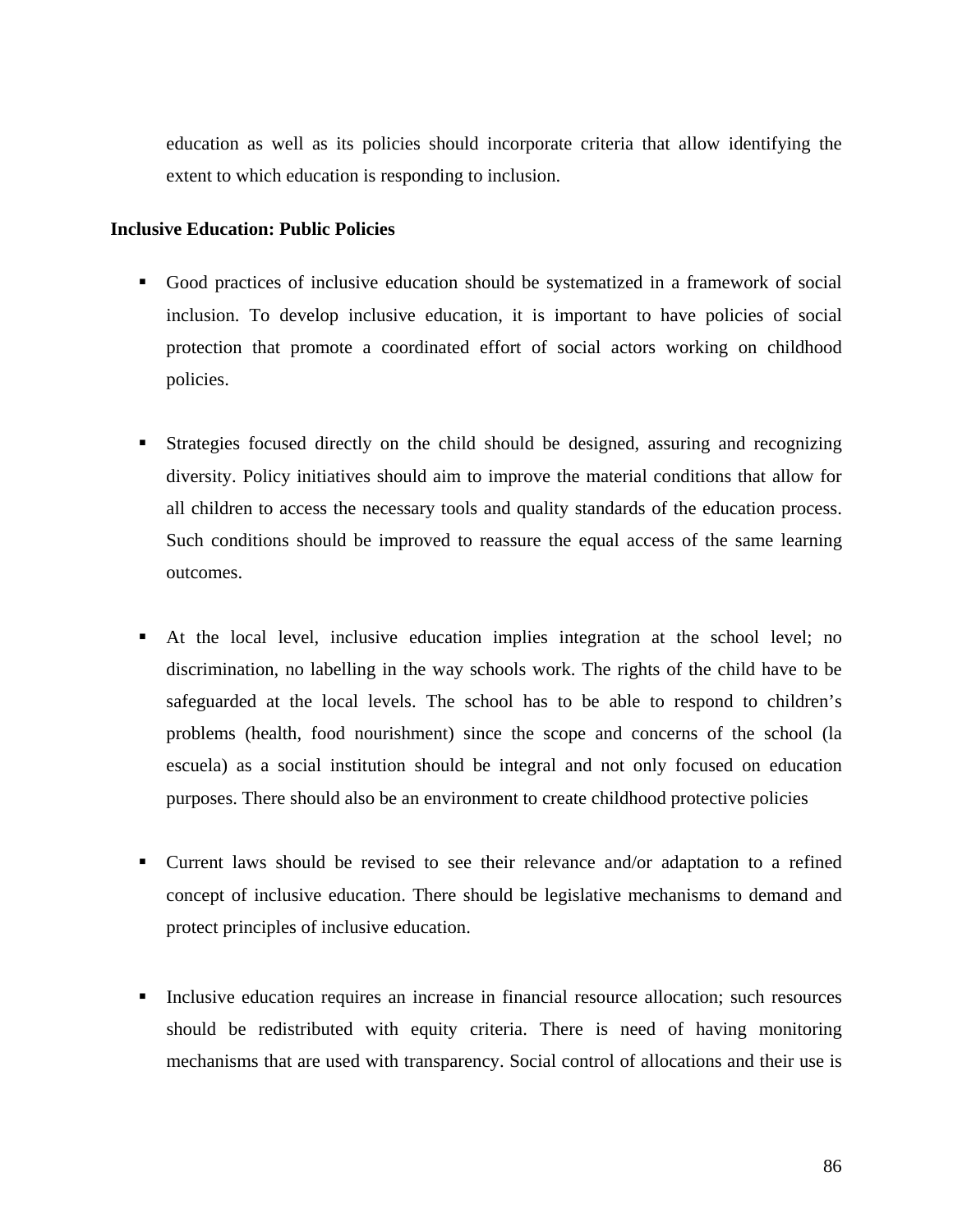equally important. It is necessary to Allocate funds for early childhood development within a comprehensive approach involving all sectors. There should be funding of cost analyses examining the costs involved in the provision of an education of quality in different contexts and addressing personal needs.

- Education is a public good and a right that should be guaranteed by the State at the same time that it promotes a coordinated effort with:
- Inclusive education implies a reform of all the education system at the national, regional and local levels including as well the level of higher education.
- Inter-sectoral policies are recommended with the aim of collaboratively aiming to improve levels of socio-economic development that reaffirm a vision of human development, with a focus on rights. The design and implementation of inclusive education should involve all social actors (e.g. religious groups, media, business, unions, social movements, ombudsmen, those enforcing or in charge of the right of law, etc.)
- Regarding the kind of legislative measures that should be encouraged and adopted, the regions agree on having anti-discrimination laws that explicitly protect vulnerable groups.
- The public sense of education should be promoted.
- Legal texts regarding education should incorporate the topics of inclusion.
- There should be encouragement and support to adopt the necessary legal international frameworks that protect the rights of childhood and children. Good legislation needs funding to be accomplished effectively. At the same time, not every law implies funding support to be successful, since a good law in itself should contribute to improve conditions of inclusion.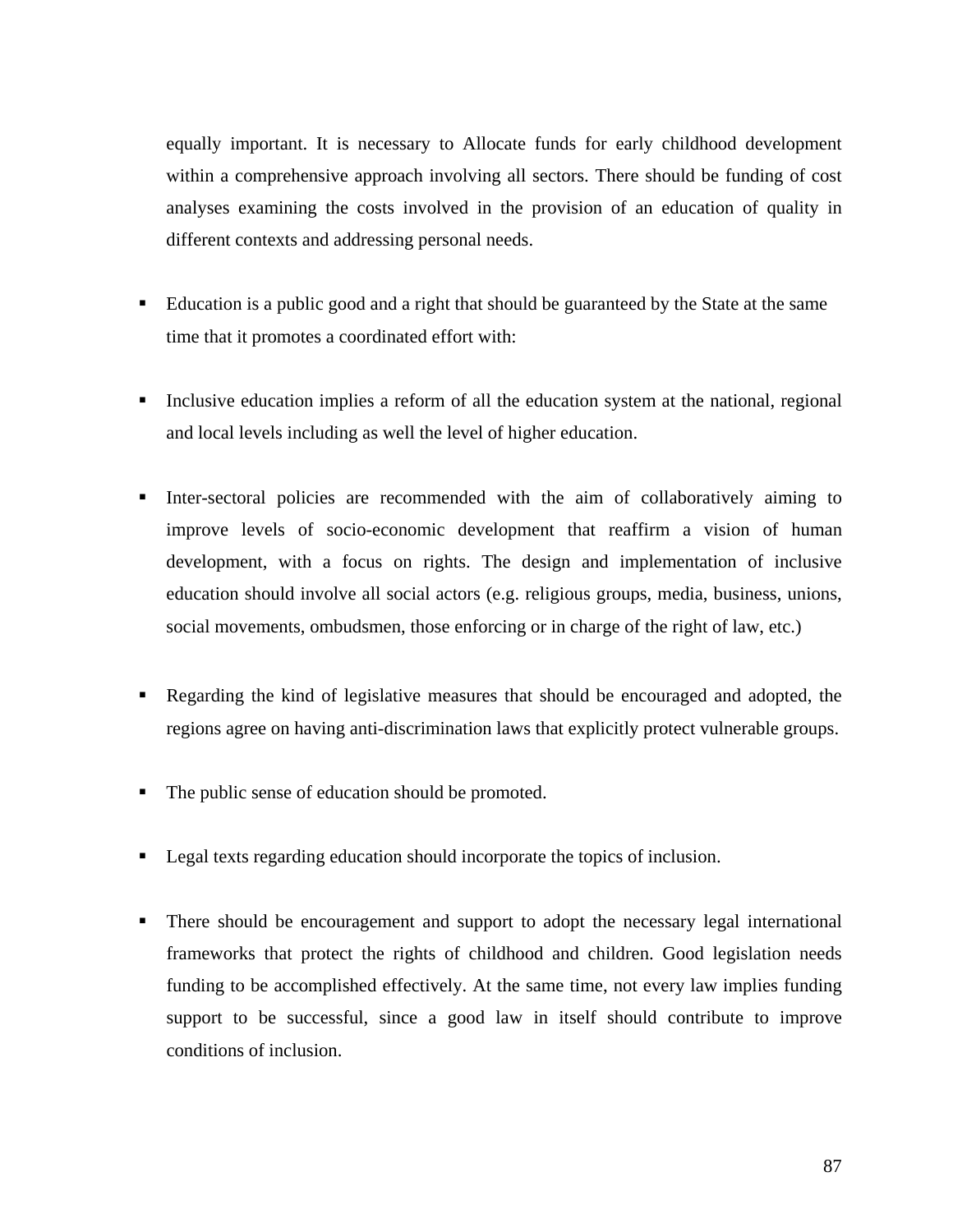- There should be policies that generate the necessary conditions to define, create and build laws that respond to the needs and objectives of an inclusive policy. In conjunction with a set of conditions that prevent bureaucratization that impedes the final end of the law.
- As a way to respond to lack of social awareness regarding the importance of inclusive education, workshop participants emphasized how all actors at stake in inclusive education should be involved in policy-making debates at all levels: international, national, regional and local. Governments and civil society should both be committed to pursue goals of inclusive education with the aim of impacting the public policy agenda. Media would have a key role in disseminating the objectives of such an agenda, supported by UNESCO's role in being helpful to highlight the importance of the right to education as part of social justice. Along these lines, UNESCO's role should also be more political to influence national agendas. Information should be addressed as a public good that cannot be protected and used without the strength of social capital. Inclusive education implies a change in the way society lives and in the extent of civil participation, which should be increased.

## **Inclusive Education: Systems Links and Transitions**

- Participants agreed that current evaluation systems in the curriculum promote exclusion. Evaluation methods should be designed and implemented in the context of a comprehensive integral child development. Curricula should be implemented always guided by notions of quality education. Along these lines, curricula should be revised with a competency based approach.
- Curriculum reforms involve social responsibility and collaboration. Changes in the curriculum should be able to go beyond the national context in order to include global issues such as human rights as these are everyone's responsibility. Policies and curricular reforms have to be designed and implemented with consideration to the context, especially in what pertains to changes at the local school level.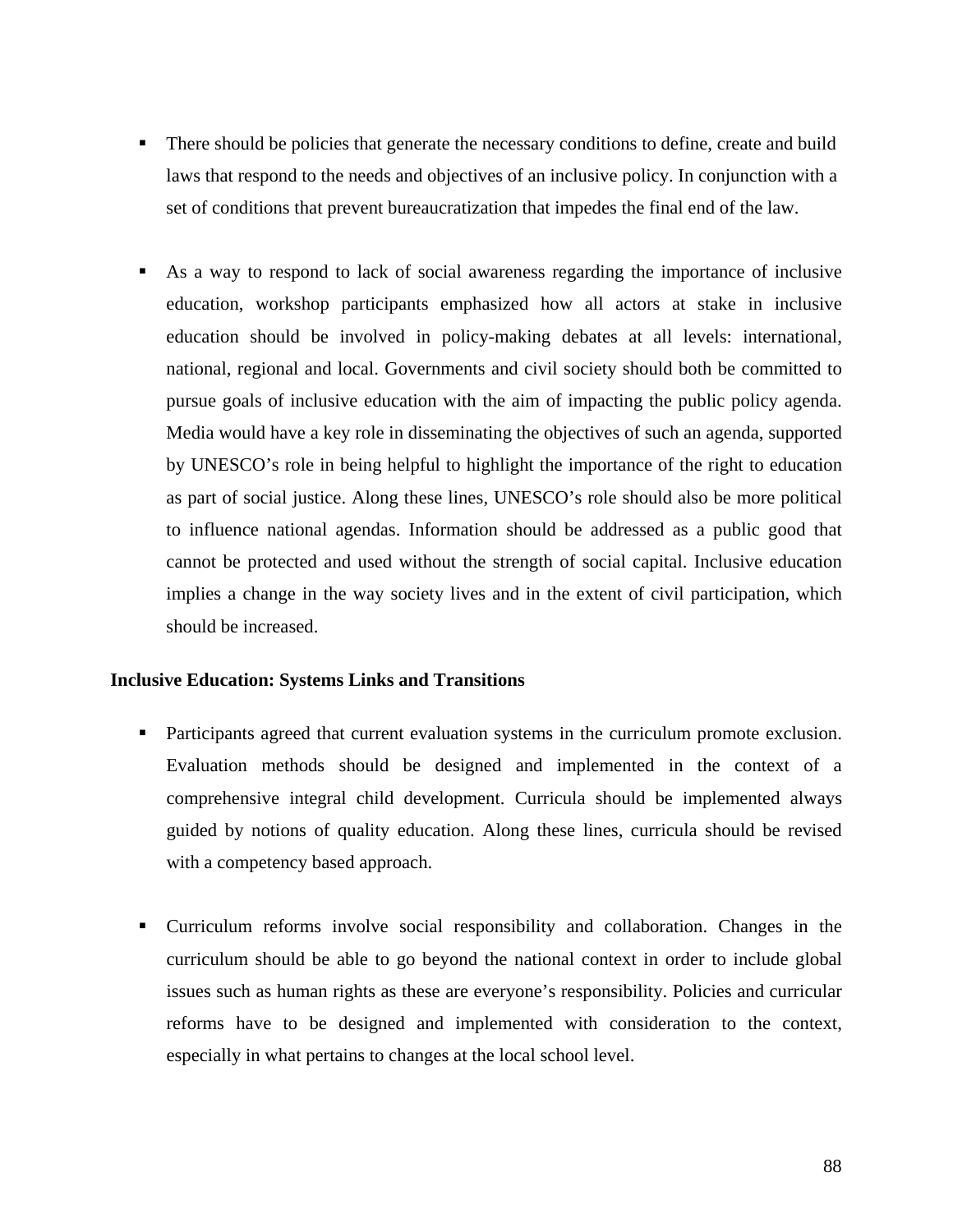- Curricular reforms regarding inclusive education should take into account the importance of learning within diversity as a key aspect of human development; this is necessary especially with heterogeneous groups of students.
- When considering objectives of education quality and equity, new ways of teaching and of organizing learning have to be considered. Collective negotiation, a participatory approach regarding the organization of learning is also recommended.
- Curricular policies for learning, such as higher order level thinking, should be designed with teachers. Implementation of such policies should take into account any resistance that teachers may have about it; implementation procedures should aim to have consensus about the demands for a new sense of direction.
- The curriculum should reassure that all children will learn equitably. The region should be able to guarantee minimum standards of learning as a right.
- Curricular policies should make teachers understand that children do have the capacities to learn.
- The curriculum should be implemented in a way that incorporates the different rhythms of learning that children have.
- The use of technology in the classrooms should be considered in ways that do not promote and extend inequity. The curriculum and its implementation should aim to diminish this. Teachers should be able to redefine the learning of and use of technology and they should be trained to do so keeping in mind the various needs and ways of learning.
- In order for schools to function at a basic minimum level, they should be equipped accordingly with the infrastructure needed for education processes of inclusive education.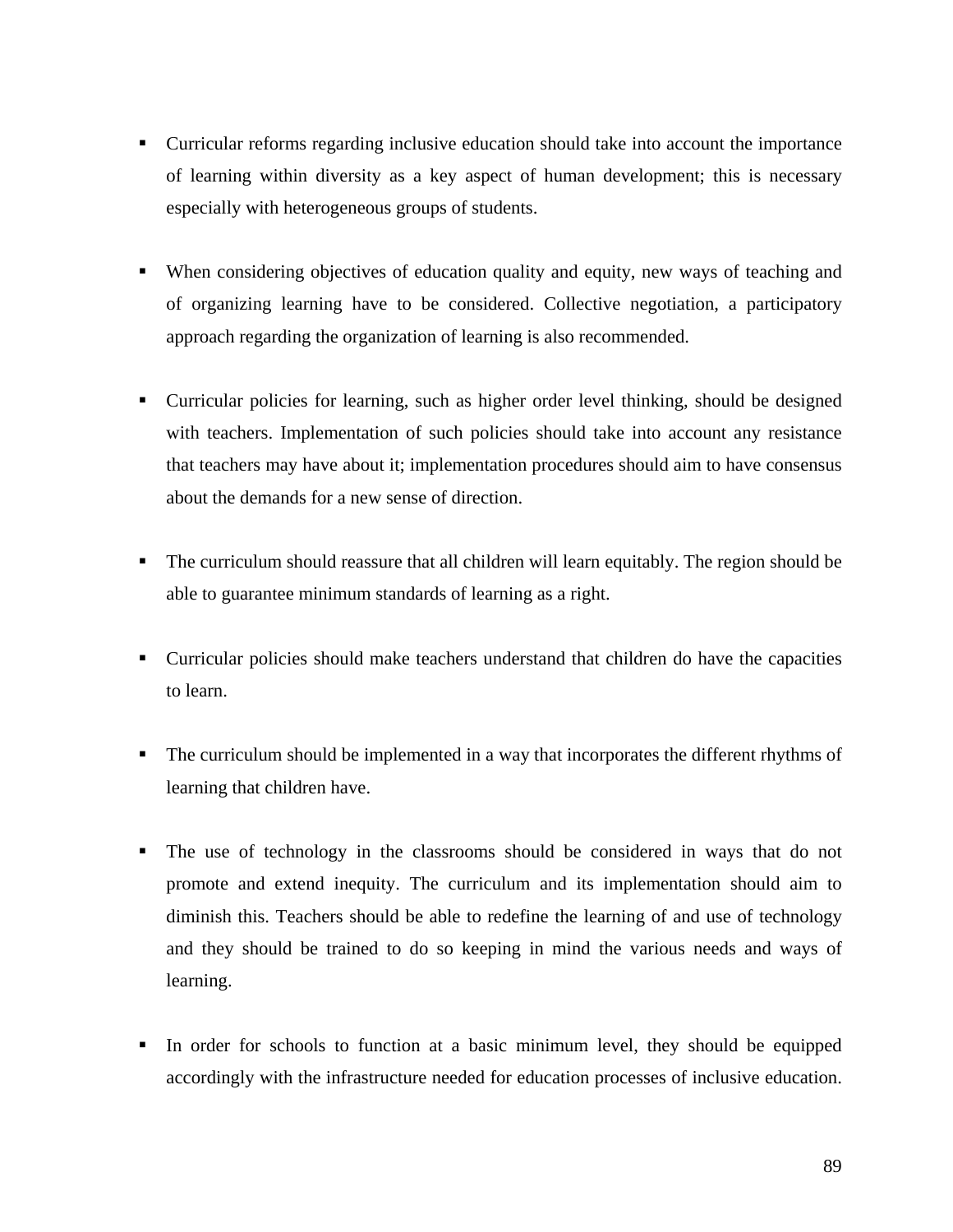Schools should also be understood as key axis of justice. Social and educational outcomes should be interpreted always in line with goals of social justice. The school in itself should be understood also as a community centre that is empowered for change. Education policies addressing learning contexts should consider the creation of welcoming environments in which collaborative relationships among students and teachers are encouraged.

### **Inclusive Education: Learners and Teachers**

In relation to teachers and inclusive education, the two working groups agreed on the need of developing frameworks of teacher training that have as a main objective quality education. Special attention should be given to those who train teachers. As a starting point, this implies focusing on a particular group of teacher trainers that is of a doable size in order to accomplish desired outcomes.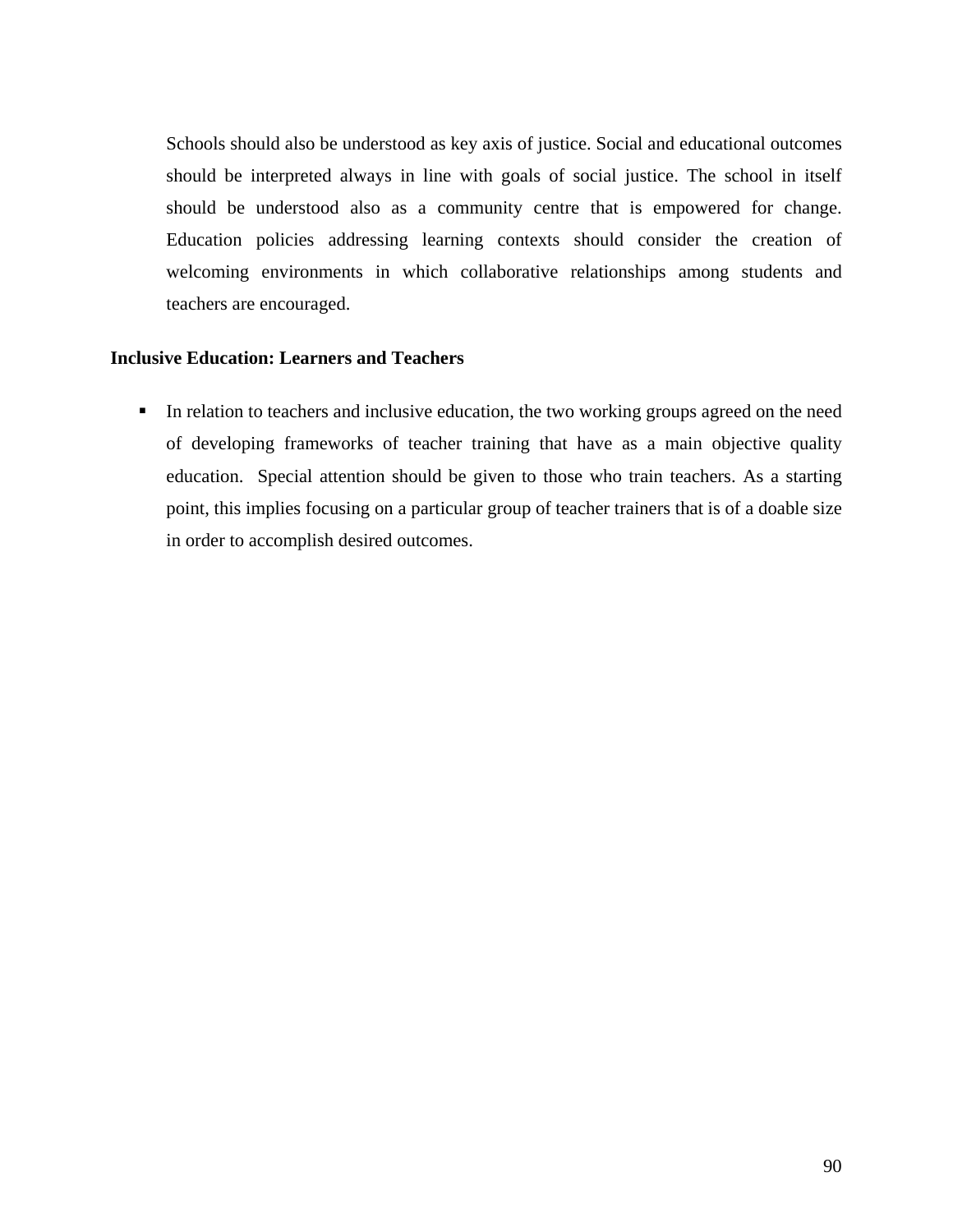# **APPENDIX**

# **AGENDA**

# **TALLER INTERNACIONAL SOBRE INCLUSION EDUCATIVA AMÉRICA LATINA – REGIONES CONO SUR Y ANDINA**

# **Buenos Aires, Argentina. 12-14 Septiembre de 2007**

| <b>MARTES 11</b>     |                                                                                                                                                                                                                                                                                                                                                                                                                                                                                                                                                                                                                                                                                                      |
|----------------------|------------------------------------------------------------------------------------------------------------------------------------------------------------------------------------------------------------------------------------------------------------------------------------------------------------------------------------------------------------------------------------------------------------------------------------------------------------------------------------------------------------------------------------------------------------------------------------------------------------------------------------------------------------------------------------------------------|
| Todo el día          | Llegada de participantes                                                                                                                                                                                                                                                                                                                                                                                                                                                                                                                                                                                                                                                                             |
| 18:00 en<br>adelante | Registro de participantes en el Hotel Sol Meliá                                                                                                                                                                                                                                                                                                                                                                                                                                                                                                                                                                                                                                                      |
|                      | <b>MIÉRCOLES 12</b>                                                                                                                                                                                                                                                                                                                                                                                                                                                                                                                                                                                                                                                                                  |
| $8:45 - 9:00$        | Café Inicial                                                                                                                                                                                                                                                                                                                                                                                                                                                                                                                                                                                                                                                                                         |
| $9:00 - 9:45$        | Discursos de Bienvenida y presentación de los participantes<br>Palabras de Bienvenida, Directora de la Escuela de Educación de la<br>$\bullet$<br>Universidad de San Andrés, Sra. Silvina Gvirtz.<br>Palabras de la Directora interina de la Oficina Regional de Educación para<br>$\bullet$<br>América Latina y el Caribe (OREALC-UNESCO), Sra. Rosa Blanco.<br>Presentación del Taller Regional sobre Inclusión Educativa, Directora de la<br>Oficina Internacional de Educación (OIE-UNESCO), Sra. Clementina<br>Acedo.<br>Palabras del Viceministro de Educación (Ministerio de Educación, Ciencia<br>y Tecnología de Argentina), Sr. Juan Carlos Tedesco.<br>Presentación de los participantes. |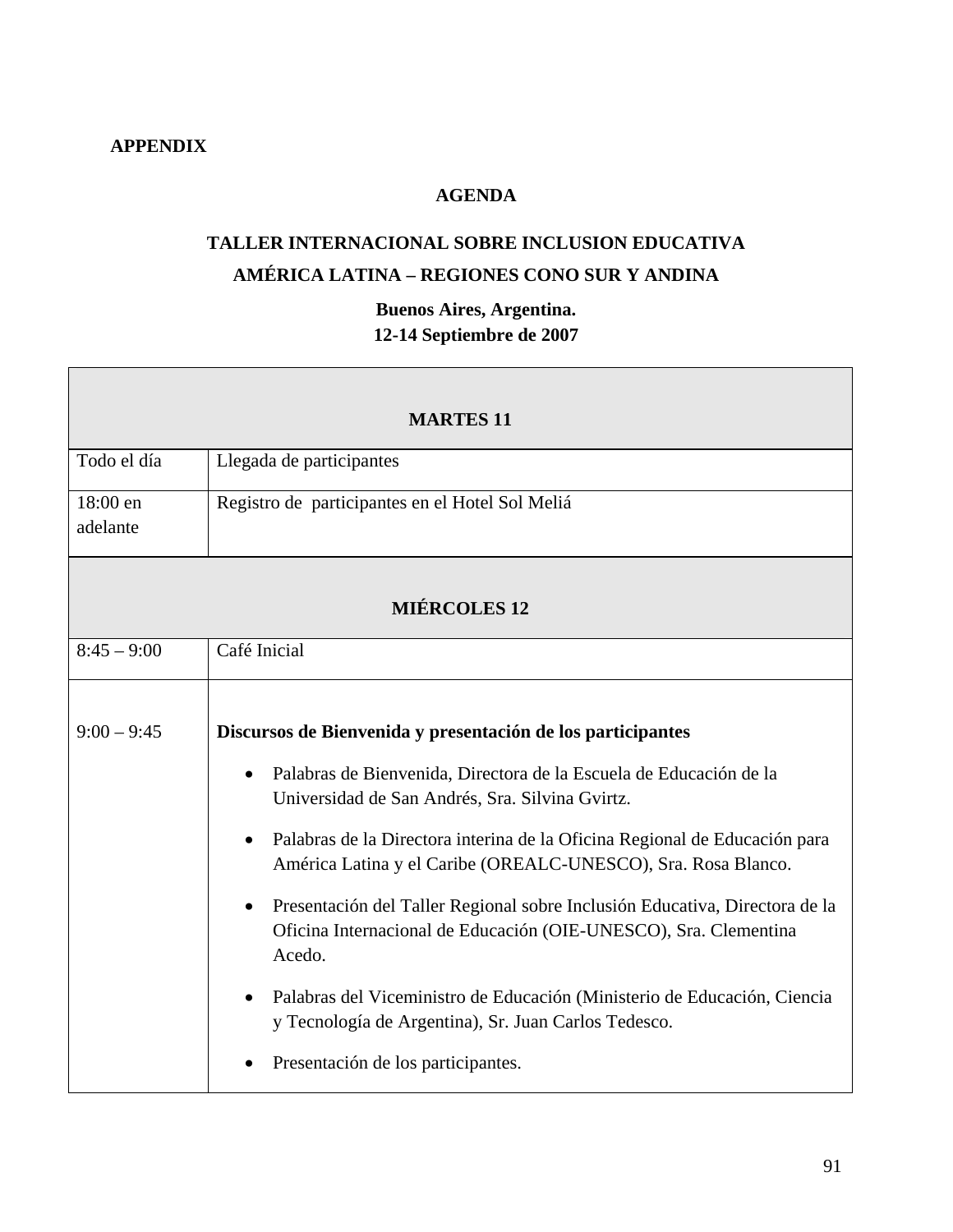|                 | Moderador: Sr. Renato Opertti, Coordinador del Programa de Construcción de<br>Capacidades Curriculares, OIE-UNESCO, Ginebra.                                                                                                               |
|-----------------|--------------------------------------------------------------------------------------------------------------------------------------------------------------------------------------------------------------------------------------------|
| $9:45 - 10:30$  | Conferencia Inaugural: La Inclusión Educativa como un eje central de las<br>agendas de cambio educativo en la región. ¿Una nueva oportunidad?<br>Viceministro de Educación, Ciencia y Tecnología de Argentina, Sr. Juan<br>Carlos Tedesco. |
|                 | Moderadora: Sra. Clementina Acedo, Directora de la Oficina Internacional de<br>Educación (OIE-UNESCO), Ginebra.                                                                                                                            |
| $10:30 - 11:00$ | Pausa - Café                                                                                                                                                                                                                               |
| $11:00 - 12:45$ | SESIÓN 1 - Inclusión educativa e inclusión social. ¿Qué se puede impulsar y<br>hacer desde los sistemas educativos?                                                                                                                        |
|                 | Sr. Cristián Cox, Director de Postgrado, Pontificia Universidad Católica de<br>Chile.                                                                                                                                                      |
|                 | Sr. Emilio Tenti, Consultor del IIPE-UNESCO en su Oficina Regional de<br><b>Buenos Aires.</b>                                                                                                                                              |
|                 | Sra. Silvina Gvirtz, Directora de la Escuela de Educación de la Universidad<br>de San Andrés.                                                                                                                                              |
|                 | Discusión abierta                                                                                                                                                                                                                          |
|                 | Moderadora: Sra. Margarita Poggi, Directora IIPE-UNESCO en su Oficina<br>Regional de Buenos Aires.                                                                                                                                         |
| $12:45 - 14:45$ | Almuerzo                                                                                                                                                                                                                                   |
| $14:45 - 16:30$ | SESIÓN 2 – Inclusión Educativa como estrategia clave para la consecución de<br>las metas de Educación para Todos (EPT) y del Derecho a la Educación.<br>¿Dónde estamos? y ¿Hacia dónde queremos y podemos avanzar?                         |
|                 | Sra. Clementina Acedo, Directora de la Oficina Internacional de Educación<br>(OIE-UNESCO), Ginebra.                                                                                                                                        |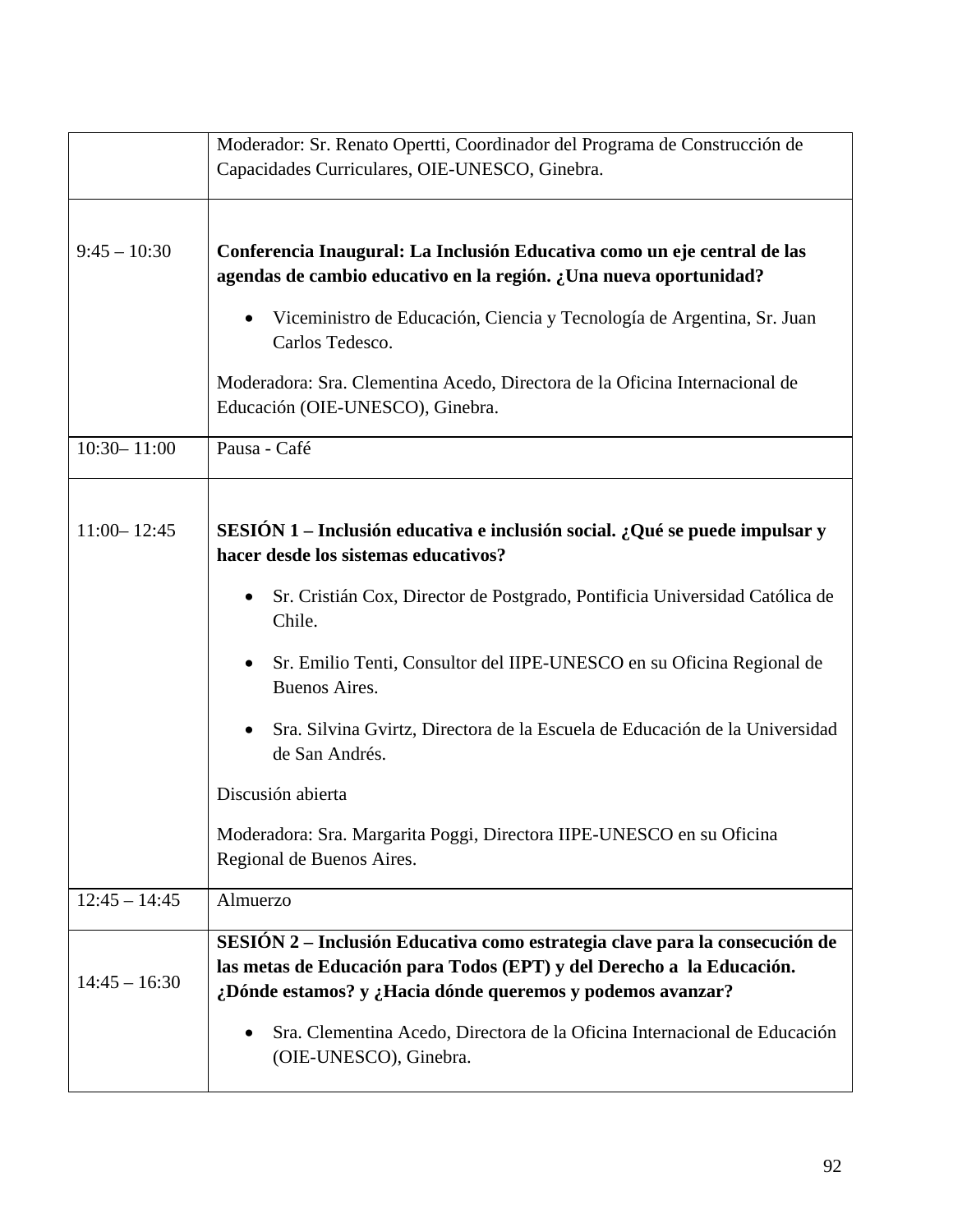|                  | Sra. Rosa Blanco, Directora interina de la Oficina Regional de Educación<br>$\bullet$<br>para América Latina y el Caribe (OREALC-UNESCO), Santiago de Chile.<br>Sr. Vernor Muñoz Villalobos, Relator especial del Consejo de Derechos<br>Humanos de la ONU.<br>Discusión abierta.<br>Moderador: Sr. Luis Gallegos, Embajador de Ecuador ante Estados Unidos (Ex<br>Presidente de la Convención de Naciones Unidas sobre derechos de las personas<br>con discapacidades).                                                                                                                                                                                                                                                                                                                                                                                                                                                          |
|------------------|-----------------------------------------------------------------------------------------------------------------------------------------------------------------------------------------------------------------------------------------------------------------------------------------------------------------------------------------------------------------------------------------------------------------------------------------------------------------------------------------------------------------------------------------------------------------------------------------------------------------------------------------------------------------------------------------------------------------------------------------------------------------------------------------------------------------------------------------------------------------------------------------------------------------------------------|
| $16:30 - 17.00$  | Pausa - Café                                                                                                                                                                                                                                                                                                                                                                                                                                                                                                                                                                                                                                                                                                                                                                                                                                                                                                                      |
| $17:00 - 18:30$  | SESIÓN 3 – El concepto y las prácticas de Inclusión Educativa (1). ¿Cuáles<br>son los ejes de discusión en otras regiones?<br>Sr. Alexandru Crisan, Presidente Ejecutivo, Centro Educación 2000+,<br>Rumania, Punto Focal Comunidad de Práctica en Desarrollo Curricular Sur-<br>Este y Este de Europa.<br>Sra. Irmeli Halinen, Directora, Desarrollo de la Educación Preescolar y<br>Básica, Consejo Nacional de Educación, Finlandia, Punto Focal Comunidad<br>de Práctica en Desarrollo Curricular Países Nórdicos.<br>Sr. Iouri Zagoumennov, Director de Educación Comparada, Instituto<br>Nacional de Educación, Ministerio de Educación de Bielorusia, Punto Focal<br>Comunidad de Práctica en Desarrollo Curricular Confederación de Estados<br>Independientes (CEI).<br>Discusión abierta<br>Moderador: Sr. Renato Opertti, Coordinador del Programa de Construcción de<br>Capacidades Curriculares, OIE-UNESCO, Ginebra. |
| <b>JUEVES 13</b> |                                                                                                                                                                                                                                                                                                                                                                                                                                                                                                                                                                                                                                                                                                                                                                                                                                                                                                                                   |
| $8:45 - 9:00$    | <b>Café Inicial</b>                                                                                                                                                                                                                                                                                                                                                                                                                                                                                                                                                                                                                                                                                                                                                                                                                                                                                                               |
|                  |                                                                                                                                                                                                                                                                                                                                                                                                                                                                                                                                                                                                                                                                                                                                                                                                                                                                                                                                   |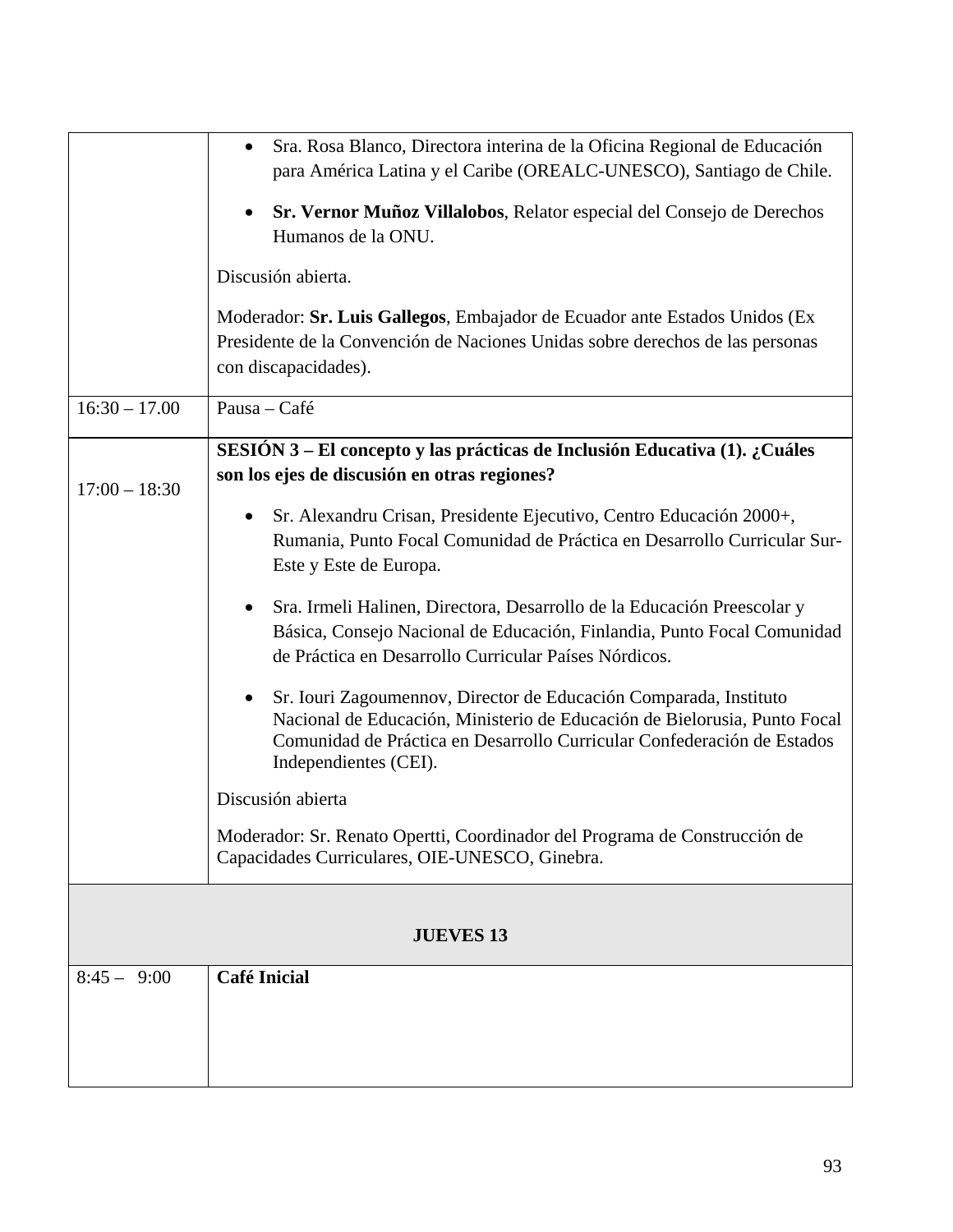| $9:00 - 10:45$  | SESIÓN 4 – El concepto y las prácticas de Inclusión Educativa (2). ¿Cuáles<br>son los ejes de discusión en otras regiones?                                                                                                                                                                                                                                                                                                                                                                                                         |
|-----------------|------------------------------------------------------------------------------------------------------------------------------------------------------------------------------------------------------------------------------------------------------------------------------------------------------------------------------------------------------------------------------------------------------------------------------------------------------------------------------------------------------------------------------------|
|                 | Sr. Ali Bubshait, Especialista en Educación, Centro de Investigación<br>$\bullet$<br>Educativa de los países del Golfo de Arabia, Kuwait, Punto Focal<br>Comunidad de Práctica en Desarrollo Curricular Países del Golfo de Arabia.<br>Sr. Godswill Obioma, Secretario Ejecutivo del Consejo de Investigación y<br>Desarrollo Educativo (NERDC), Nigeria.<br>Sra, Linda Asturias, Coordinadora de la Transformación Curricular de la<br>٠<br>Educación Media, Ministerio de Educación de Guatemala (MINEDUC).<br>Discusión abierta |
|                 | Moderador: Sra. Maria Paz Echeverriarza, Oficial Profesional del Sector<br>Educación, Oficina de la UNESCO en Montevideo.                                                                                                                                                                                                                                                                                                                                                                                                          |
| $10:45 - 11:15$ | Pausa - Café                                                                                                                                                                                                                                                                                                                                                                                                                                                                                                                       |
|                 | SESIÓN 5 - Inclusión Educativa en la Región Andina (1).                                                                                                                                                                                                                                                                                                                                                                                                                                                                            |
| $11:15 - 13:15$ | Presentación estudios de consultores:                                                                                                                                                                                                                                                                                                                                                                                                                                                                                              |
|                 | Presentación del estudio, Sr. Manuel Bello, Decano de la Facultad de<br>٠<br>Educación de la Universidad Peruana Cayetano Heredia y (5) Sra.<br>Verónica Villarán, Investigadora y Docente de la Facultad de Educación<br>de la Universidad Peruana Cayetano Heredia.                                                                                                                                                                                                                                                              |
|                 | BOLIVIA: Sr. Nelson Ferrufino Rodriguez, Jefe de la Oficina Educativa<br>$\bullet$<br>de la Facultad de Ciencias y Tecnología, Universidad Mayor de San Simón                                                                                                                                                                                                                                                                                                                                                                      |
|                 | PERÚ: Sr. Luis Guerrero, Asesor del Consejo Nacional de Educación en<br>$\bullet$<br>temas de políticas educativas                                                                                                                                                                                                                                                                                                                                                                                                                 |
|                 | ECUADOR: Sr. Carlos Jiménez, Jefe de la División de Educación<br>Especial del Ministerio de Educación de Ecuador                                                                                                                                                                                                                                                                                                                                                                                                                   |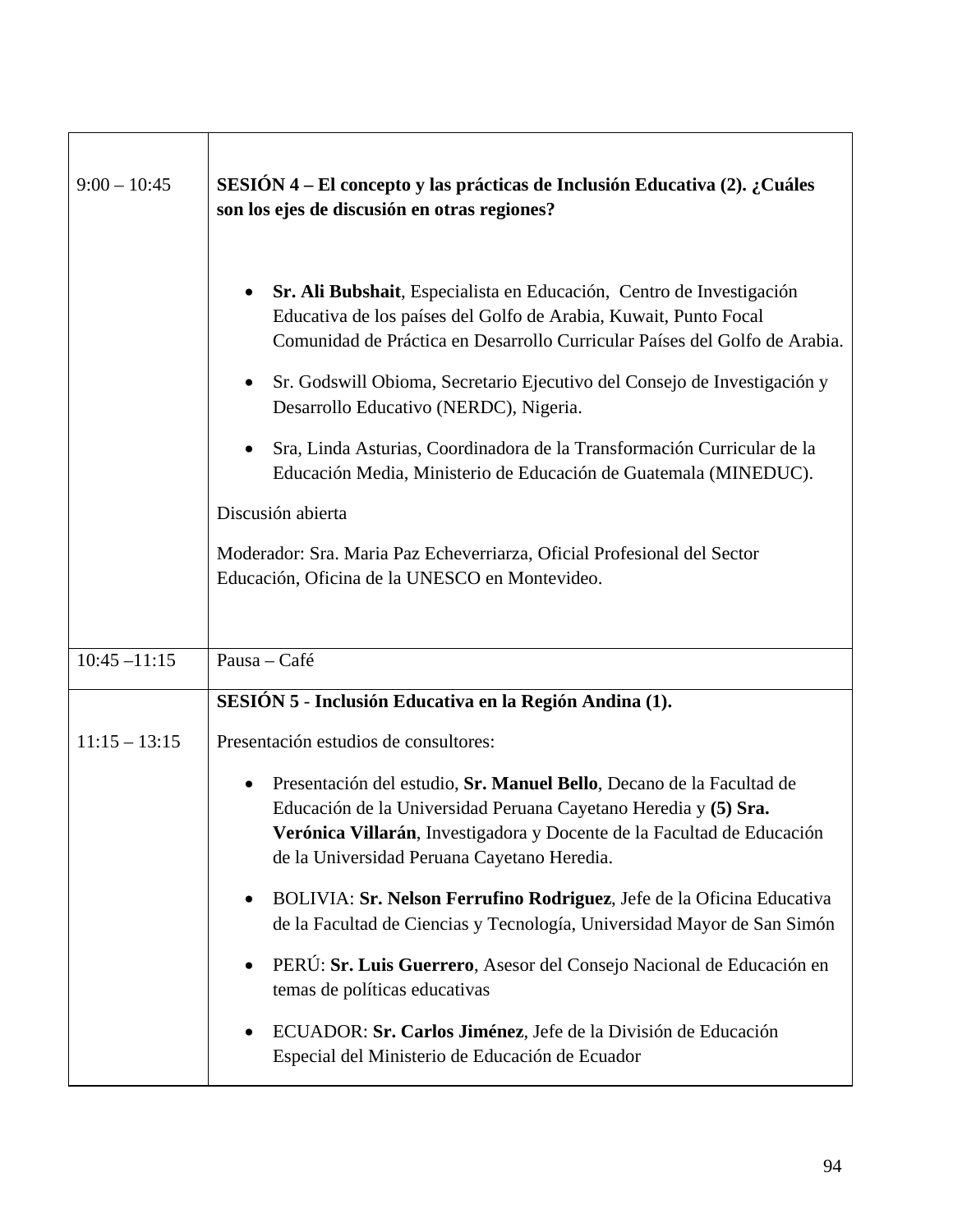|                 | Presentación de Representantes Ministeriales:                                                                                                                                                                                                                                       |
|-----------------|-------------------------------------------------------------------------------------------------------------------------------------------------------------------------------------------------------------------------------------------------------------------------------------|
|                 | BOLIVIA Sr. Jorge Ramiro Tapia Sainz, Vice Ministro de Educación<br>$\bullet$<br>Superior del Ministerio de Educación y Cultura de Bolivia.                                                                                                                                         |
|                 | PERU: Sr. Idel Vexler Talledo, Vice Ministro de Gestión Pedagógica del<br>$\bullet$<br>Ministerio de Educación de Perú.                                                                                                                                                             |
|                 | ECUADOR: Sra. Gloria Vidal, Vice Ministra del Ministerio de Educación<br>de Ecuador.                                                                                                                                                                                                |
|                 | Discusión abierta.                                                                                                                                                                                                                                                                  |
|                 | Moderador: Sr. Mariano Palamidessi, Coordinador Académico de la Maestría en<br>Educación, Escuela de Educación de la Universidad de San Andrés.                                                                                                                                     |
| $13:15 - 15:15$ | Almuerzo                                                                                                                                                                                                                                                                            |
| $15:15 - 17:15$ | SESIÓN 6 – Inclusión Educativa en la Región Andina (2)                                                                                                                                                                                                                              |
|                 | Presentación estudios de consultores:                                                                                                                                                                                                                                               |
|                 | VENEZUELA: Sra. María Carlota Terán, Consultora independiente en<br>programas convencionales y no convencionales de educación y desarrollo<br>infantil con base comunitaria                                                                                                         |
|                 | COLOMBIA: Sra. Gloria Calvo Catedrática del Departamento de<br>Postgrados de la Facultad de Educación, Universidad Pedagógica Nacional                                                                                                                                              |
|                 | SÍNTESIS preliminar de la perspectiva sub-regional: Sra. Verónica Villarán<br>Investigadora y Docente de la Facultad de Educación de la Universidad<br>Peruana Cayetano Heredia y Luis Guerrero Asesor del Consejo Nacional de<br>Educación en temas de políticas educativas, Perú. |
|                 | Presentación de Representantes Ministeriales:                                                                                                                                                                                                                                       |
|                 | VENEZUELA: Representante del Ministerio del Poder Popular para la<br>Educación de Venezuela.                                                                                                                                                                                        |
|                 | COLOMBIA: Sra. Fulvia Cedeño, Funcionaria de la Dirección de                                                                                                                                                                                                                        |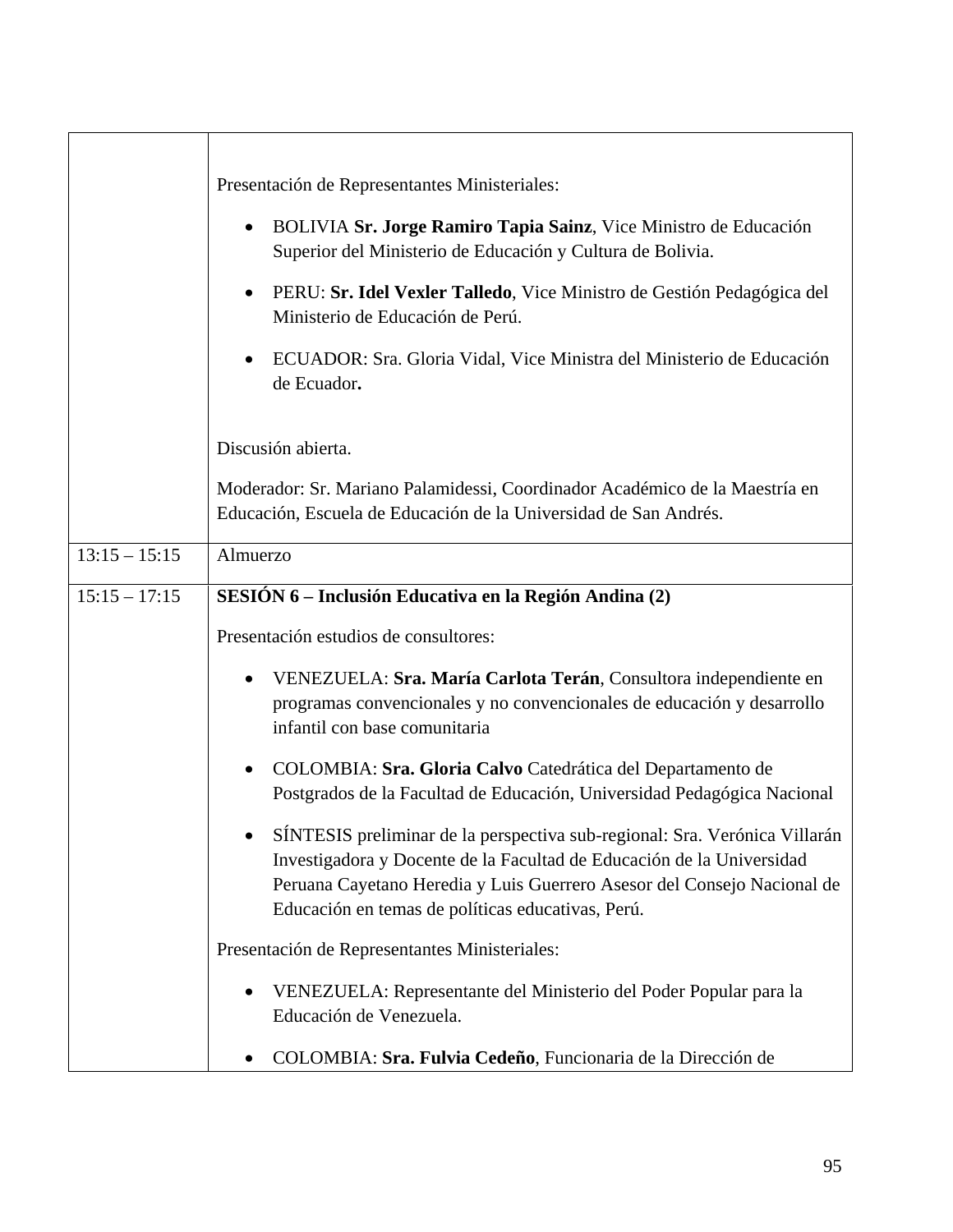|                 | Cobertura y Equidad del Ministerio de Educación de Colombia.                                                                                |
|-----------------|---------------------------------------------------------------------------------------------------------------------------------------------|
|                 | Discusión abierta                                                                                                                           |
|                 | Moderadora: Sra. Jill van der Brule, Inclusión Educativa, División para la                                                                  |
|                 | promoción de la Educación Básica (ED/BAS), UNESCO París.                                                                                    |
|                 |                                                                                                                                             |
| 17:15           | Cierre y traslado al Hotel                                                                                                                  |
|                 | <b>CONFERENCIA ABIERTA - Debates actuales sobre el Currículum de la</b>                                                                     |
| $19:00 - 21:00$ | Educación Básica: la experiencia internacional                                                                                              |
|                 | Alexandru Crisan, Presidente Ejecutivo, Centro Educación 2000+,<br>$\bullet$<br>Rumania.                                                    |
|                 | Irmeli Halinen, Directora, Desarrollo de la Educación Preescolar y Básica,<br>Consejo Nacional de Educación, Finlandia.                     |
|                 | Iouri Zagoumennov, Director de Educación Comparada, Instituto Nacional<br>de Educación, Ministerio de Educación de Bielorusia.              |
|                 | Ali Bubshait, Especialista en Educación, Centro de Investigación Educativa<br>de los países del Golfo de Arabia, Kuwait.                    |
|                 | Godswill Obioma, Secretario Ejecutivo del Consejo de Investigación y<br>Desarrollo Educativo (NERDC), Nigeria.                              |
|                 | Moderador: Mariano Palamidessi, Coordinador Académico de la Maestría en<br>Educación, Escuela de Educación de la Universidad de San Andrés. |
|                 | Lugar: Auditorio - Sede Capital de la Universidad de San Andrés                                                                             |
|                 | Dirección: 25 de Mayo 586 - Subsuelo, Capital.                                                                                              |
|                 |                                                                                                                                             |
|                 |                                                                                                                                             |
|                 |                                                                                                                                             |
|                 |                                                                                                                                             |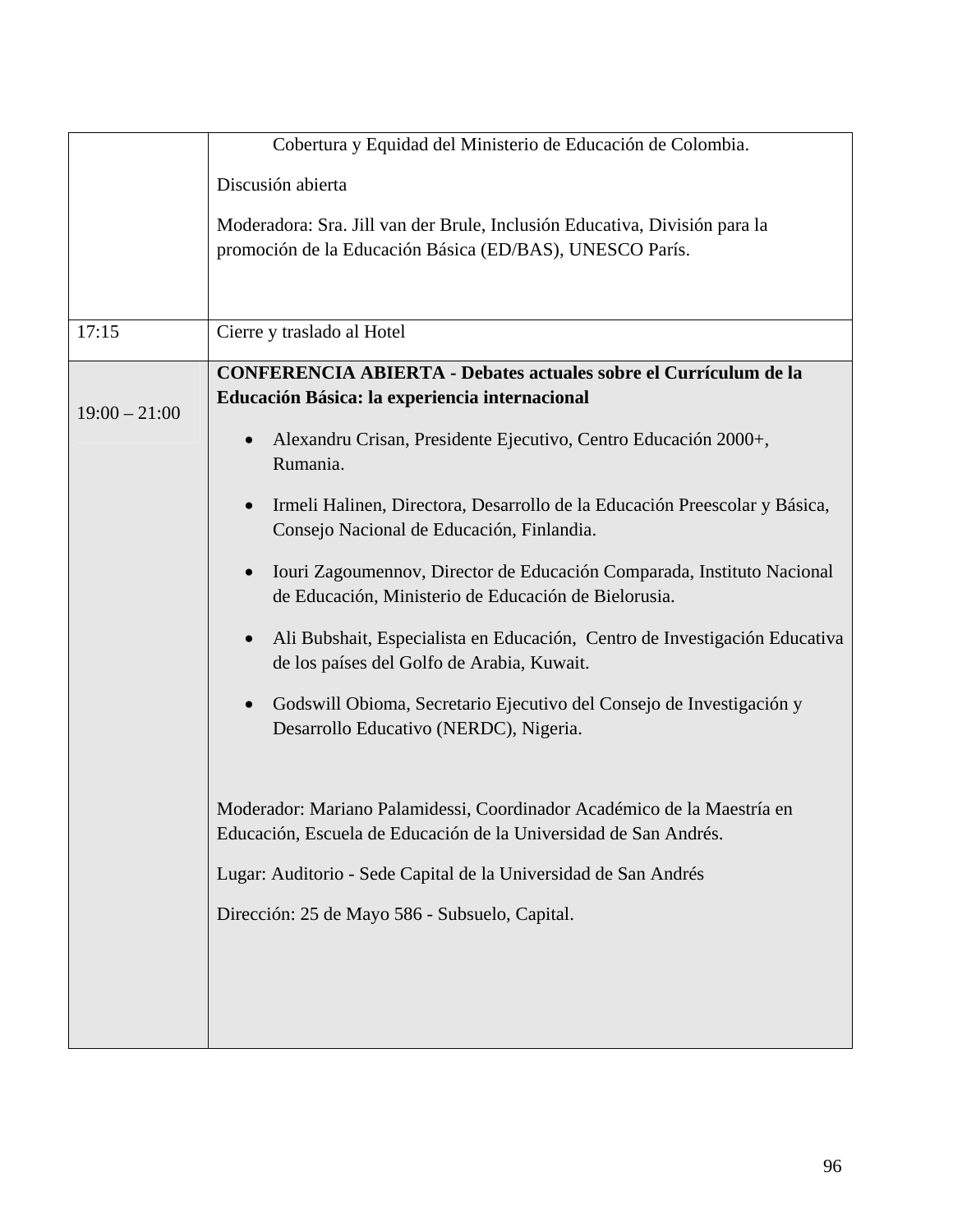| <b>VIERNES 14</b> |                                                                                                                                                                                                                    |
|-------------------|--------------------------------------------------------------------------------------------------------------------------------------------------------------------------------------------------------------------|
| $8:45 - 9:00$     | <b>Café Inicial</b>                                                                                                                                                                                                |
|                   |                                                                                                                                                                                                                    |
| $9:00 - 11:00$    | SESIÓN 7 – Inclusión Educativa en el Cono Sur (1)                                                                                                                                                                  |
|                   | Presentación estudios de consultores:                                                                                                                                                                              |
|                   | ARGENTINA: Sr. Jason Beech, Director de la Licenciatura de Ciencias de<br>la Educación de la Universidad de San Andrés.                                                                                            |
|                   | BRASIL: Sr. Ricardo Henriques, Integrante del Instituto BNDES -Banco<br>$\bullet$<br>de Desarrollo Económico y Social -, Profesor de la Universidad Federal de<br>Fluminense (UFF) y ex Viceministro de Educación. |
|                   | CHILE: Sra. Marta Infante, Jefa de Programas de Magíster en Educación,<br>$\bullet$<br>Pontificia Universidad Católica de Chile.                                                                                   |
|                   | Presentación de Representantes Ministeriales:                                                                                                                                                                      |
|                   | ARGENTINA: Sr. Juan Carlos Tedesco, Vice Ministro del Ministerio de<br>$\bullet$<br>Educación, Ciencias y Tecnología de la Nación.                                                                                 |
|                   | BRASIL: Sra. Misiara Oliveira, Jefa de Gabinete de la Secretaria de<br>$\bullet$<br>Educación Especial del Ministerio de Educación de Brasil.                                                                      |
|                   | CHILE: Sr. Mauricio Nercellas Pérez, Ministerio de Educación, Chile.                                                                                                                                               |
|                   | Discusión abierta                                                                                                                                                                                                  |
|                   | Moderador: Sr. Renato Opertti, Coordinador del Programa de Construcción de<br>Capacidades Curriculares, OIE-UNESCO, Ginebra.                                                                                       |
| $11:00 - 11:30$   | Pausa - Café                                                                                                                                                                                                       |
|                   |                                                                                                                                                                                                                    |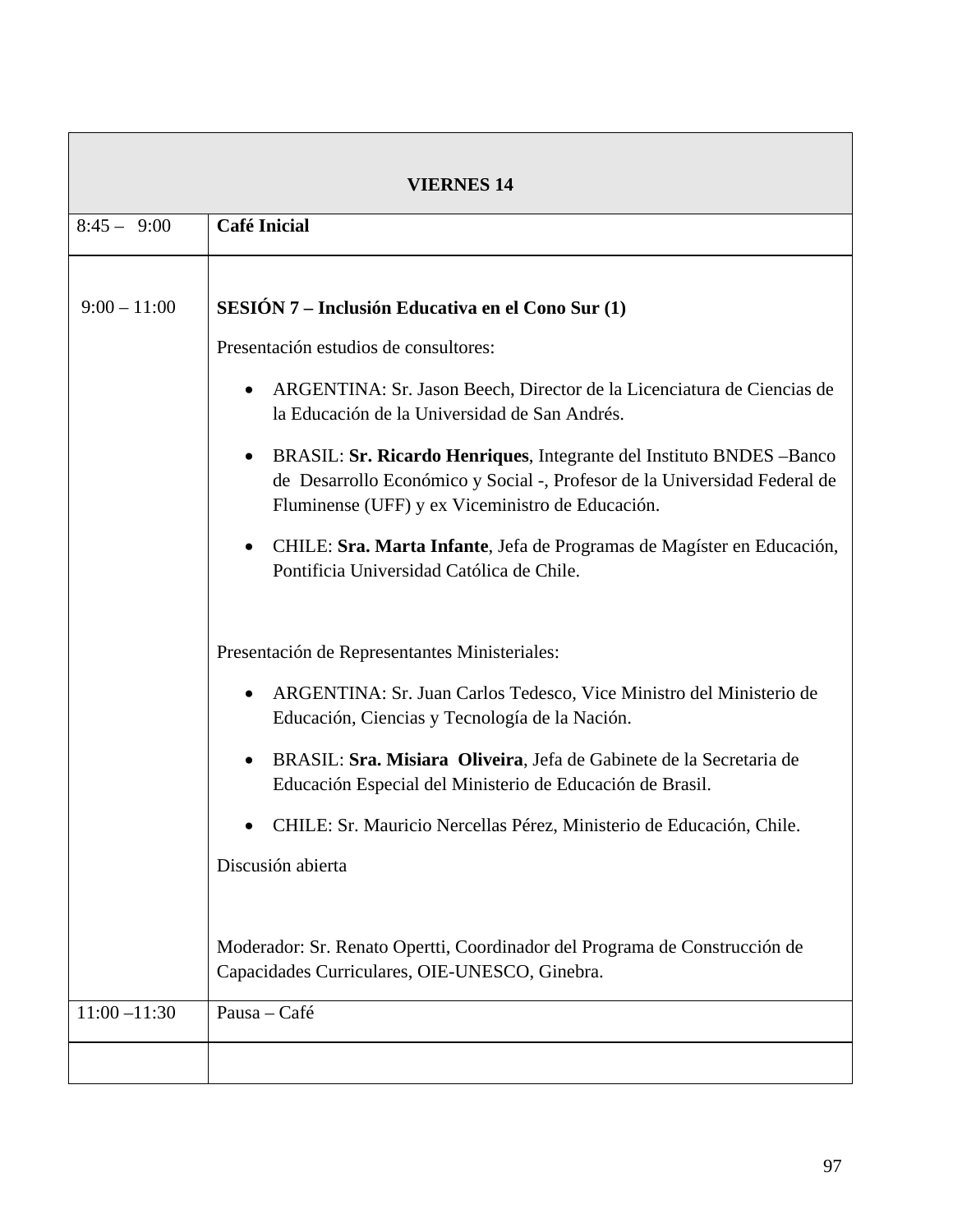| $11:30 - 13:00$ | SESIÓN 8 – Inclusión Educativa en el Cono Sur (2).                                                                                                   |
|-----------------|------------------------------------------------------------------------------------------------------------------------------------------------------|
|                 | Presentación estudios de consultores:                                                                                                                |
|                 | PARAGUAY: Sr. Rodolfo Elías, Integrante del Instituto de Capacitación y<br>$\bullet$<br><b>Estudios Desarrollo</b>                                   |
|                 | URUGUAY: Sra. Rosalía Barcos, Especialista Curricular, Universidad<br>Católica del Uruguay - UCUDAL.                                                 |
|                 | Presentación de Representantes Ministeriales:                                                                                                        |
|                 | PARAGUAY: Sra. Marta Lafuente, Vice Ministra del Ministerio del<br>Educación y Cultura de Paraguay.                                                  |
|                 | URUGUAY: Sr. Héctor Florit, Consejero del Consejo Directivo Central de<br>la Administración Nacional de Educación Pública de Uruguay.                |
|                 | Discusión abierta                                                                                                                                    |
|                 | SINTESIS preliminar de la perspectiva sub-regional: Sr. Mariano Palamidessi,<br>Coordinador Comunidad de Práctica en Desarrollo Curricular Cono Sur. |
|                 | Moderador: Sr. Manuel Bello, Decano de la Facultad de Educación de la<br>Universidad Peruana Cayetano Heredia.                                       |
| $13:00 - 15:00$ | Almuerzo                                                                                                                                             |
|                 |                                                                                                                                                      |
| $15:00 - 16:45$ | ¿Qué temas y acciones se sugieren plantear en la 48 <sup>va</sup> reunión de la<br>Conferencia Internacional de Educación (CIE)?                     |
|                 | <b>Sesiones Paralelas</b>                                                                                                                            |
|                 | <b>SESIÓN 9 – Diálogo entre Viceministros</b>                                                                                                        |
|                 | Moderadores:                                                                                                                                         |
|                 | Sra. Rosa Blanco, Directora interina de la Oficina Regional de Educación para<br>América Latina y el Caribe (OREALC-UNESCO), Santiago de Chile.      |
|                 | Sra. Clementina Acedo, Directora de la Oficina Internacional de Educación (OIE-<br>UNESCO), Ginebra.                                                 |